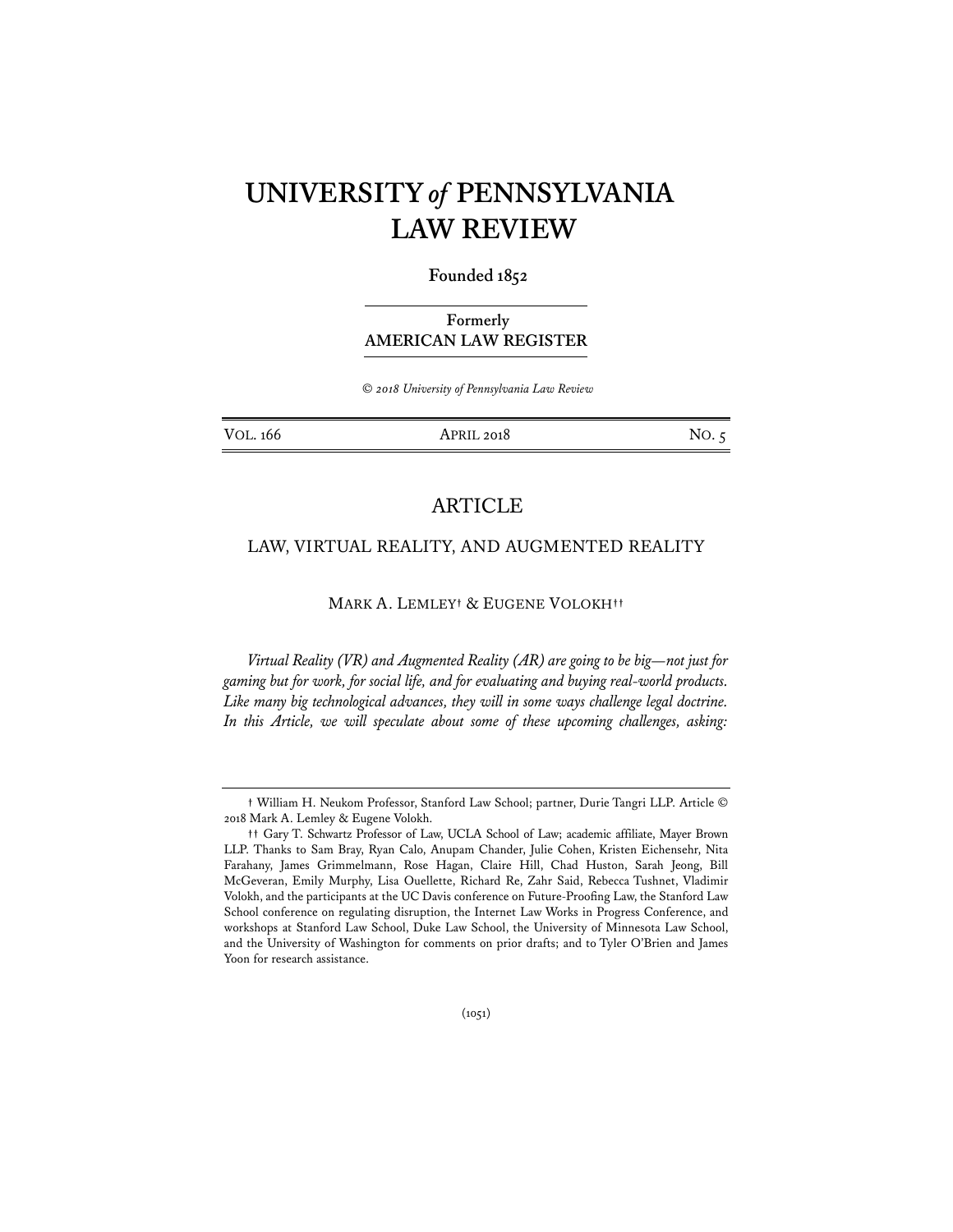*(1) How might the law treat "street crimes" in VR and AR—behavior such as disturbing the peace, indecent exposure, deliberately harmful visuals (such as strobe lighting used to provoke seizures in people with epilepsy), and "virtual groping"? Two key aspects of this, we will argue, are the Bangladesh problem (which will make criminal law very hard to practically enforce) and technologically enabled self-help (which will offer an attractive alternative protection to users, but also a further excuse for real-world police departments not to get involved).* 

*(2) How might the law handle tort lawsuits, by users against users, users against VR and AR environment operators, outsiders (such as copyright owners whose works are being copied by users) against users, and outsiders against the environment operators?* 

*(3) How might the law treat users' alteration of other users' avatars, or creation of their own avatars that borrow someone else's name and likeness?* 

*(4) How might privacy law deal with the likely pervasive storage of all the sensory information that VR and AR systems present to their users, and that they gather from the users in the course of presenting it?* 

*(5) How might these analyses reflect on broader debates even outside VR and AR, especially order without law and the speech–conduct distinction?* 

| А. |                |                                                |                                                     |
|----|----------------|------------------------------------------------|-----------------------------------------------------|
| В. |                |                                                |                                                     |
| C. |                |                                                |                                                     |
|    | 1 <sub>1</sub> |                                                |                                                     |
|    | 2.1            |                                                |                                                     |
|    | 3.             |                                                |                                                     |
|    | 4.             |                                                |                                                     |
|    |                |                                                |                                                     |
|    |                |                                                |                                                     |
|    | 1.             |                                                |                                                     |
|    | 2.             |                                                |                                                     |
|    | 3.             |                                                |                                                     |
|    | 4.             |                                                |                                                     |
|    | 5.             |                                                |                                                     |
|    | 6.             | Crimes that Can't be Easily Technologically    |                                                     |
|    |                | Avoided-Extortion, Threats, and the Like 1085  |                                                     |
|    | 7.             | AR Crimes that Can't Be Easily Technologically |                                                     |
|    |                |                                                | Disturbing the Peace and the Bangladesh Problem1071 |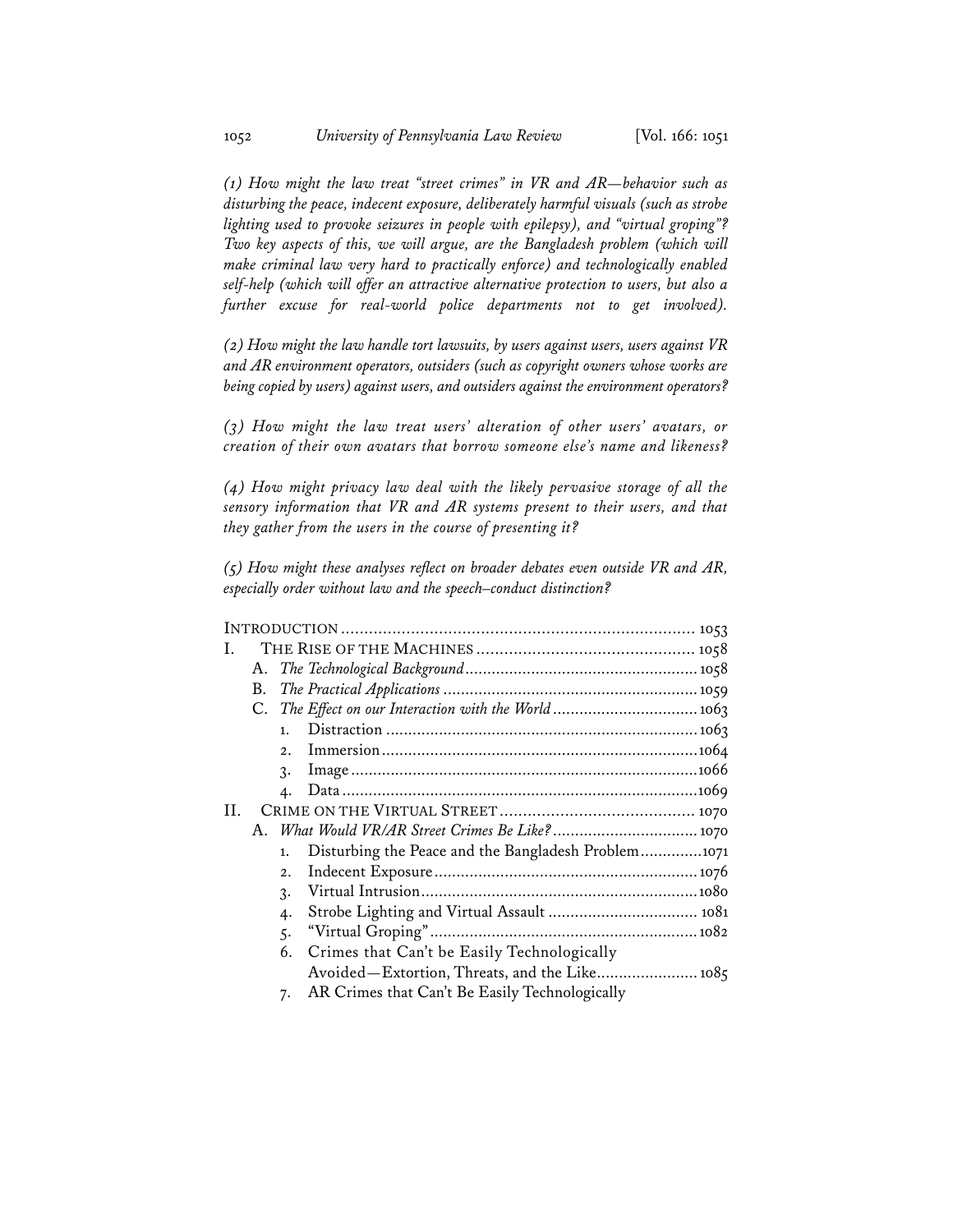| В.                                                                       |  |  |
|--------------------------------------------------------------------------|--|--|
| C.                                                                       |  |  |
| D.                                                                       |  |  |
| F.                                                                       |  |  |
| F.                                                                       |  |  |
| III. TORT, INTELLECTUAL PROPERTY, AND VR/AR PROVIDER                     |  |  |
| LIABILITY                                                                |  |  |
| Direct Tort Lawsuits Against Offenders: The Causes of Action  1101<br>А. |  |  |
| Direct Tort Lawsuits Against Offenders: Practicalities (and<br>В.        |  |  |
|                                                                          |  |  |
| Tort Lawsuits for Physical Injuries to Outsiders 1104<br>C.              |  |  |
| Using Tort Law to Draft VR/AR Operators into Preventing<br>D.            |  |  |
|                                                                          |  |  |
| Copyright and Trademark Liability to Outsiders  1111<br>Ε.               |  |  |
| 47 U.S.C. § 230 as a Limit on VR/AR Operator Liability  1113<br>F.       |  |  |
| Tort Liability for Physical Injury to Users; Terms of Use as<br>G.       |  |  |
|                                                                          |  |  |
| HOW OTHER PEOPLE SEE YOU, EVEN IF YOU DON'T SEE IT 1117<br>IV.           |  |  |
| А.                                                                       |  |  |
| В.                                                                       |  |  |
| C.                                                                       |  |  |
| V.                                                                       |  |  |
| VI.                                                                      |  |  |
|                                                                          |  |  |
|                                                                          |  |  |
| В.                                                                       |  |  |
| VIII. THE LIGHT VR AND AR CAN SHED ON LEGAL DEBATES MORE                 |  |  |
|                                                                          |  |  |
| А.                                                                       |  |  |
| Virtual Reality and the Speech-Conduct Distinction 1136<br>В.            |  |  |
| C.                                                                       |  |  |
|                                                                          |  |  |

## INTRODUCTION

In 2016, the world suddenly went crazy for Pokémon GO. Millions of people were traveling to spaces public and private to catch, train, and fight with monsters that only they could see. As the mania spread, cities and parks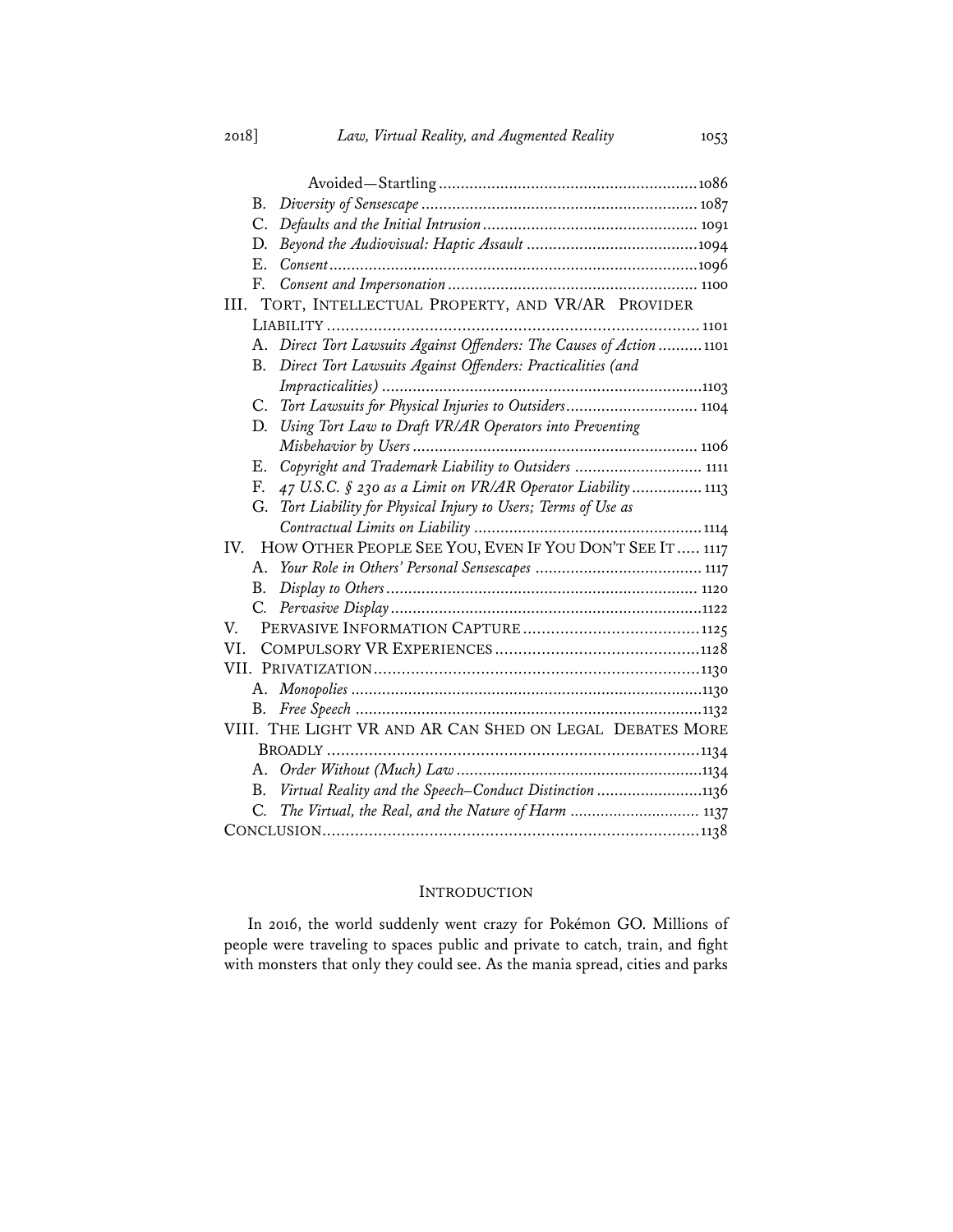held Pokémon GO parties.**<sup>1</sup>** Hospitals and the Holocaust Museum put up signs warning players that no Pokémon could be found there.**<sup>2</sup>** At least one police station politely asked people who came searching for Pokémon to do so outside the building.**<sup>3</sup>**

Gamers and those nostalgic for the Pokémon card game loved the Pokémon GO phenomenon. People whose property was invaded by dozens or hundreds of Pokémon GO players hated it, or adapted to it, or tried to make money from it.**<sup>4</sup>** Many others were puzzled by it. And us? We're law professors, so naturally our first thought was "just imagine how many potential legal questions this raises!" That's why lawyers are so much fun at cocktail parties.

Pokémon GO was the first exposure most of the world had to augmented reality (AR). AR allows digital content to be layered over the real world. Using special glasses or, more commonly for now, a smartphone, AR users can see the real world as it actually exists, but with digital images superimposed on the world so that they seem to exist as part of the world. And while gaming is the first application to reach the mass market, it won't be the last. Our experience of the real world will increasingly be overlaid with information and images—sometimes related to what we physically see, sometimes not.**<sup>5</sup>**

**<sup>1</sup>** *See, e.g.*, Irv Leavitt, *Northbrook Police Plan Pokemon Go Hunt with Northbrook Kids*, CHI. TRIB. (Aug. 2, 2016, 4:56 PM), http://www.chicagotribune.com/suburbs/northbrook/news/ct-nbs-pokemonwalk-tl-0804-20160802-story.html [https://perma.cc/BW5E-R3CT].

**<sup>2</sup>** Suzanne Baker, *At Naperville Hospital and Schools, It's Pokemon 'No'*, CHI.TRIB.(Jul. 19, 2016, 6:20 PM), http://www.chicagotribune.com/suburbs/naperville-sun/ct-nvs-naperville-pokemon-no-st-0720-20160719 story.html [https://perma.cc/L8KM-GSS4]; Andrea Peterson, *Holocaust Museum to Visitors: Please Stop Catching Pokémon Here*, WASH. POST (Jul. 12, 2016), https://www.washingtonpost.com/news/the-switch/wp/ 2016/07/12/holocaust-museum-to-visitors-please-stop-catching-pokemon-here/?utm\_term=.667536c9b43b [https://perma.cc/TA4W-XYVK]. For a discussion of the clashing norms of Pokémon GO players and memorial sites, see generally Elizabeth F. Judge & Tenille E. Brown, *Pokémorials: Placing Norms in Augmented Reality*, 50 U.B.C.L.REV. 971 (2017).

**<sup>3</sup>** Ben Guarino, *Australian Cops to Pokemon Fans: Do Not Come Looking for Pikachu in Our Police Station*, WASH. POST (Jul. 7, 2016), https://www.washingtonpost.com/news/morning-mix/wp/2016/07/07/australiancops-to-pokemon-fans-do-not-come-looking-for-pikachu-in-our-police-station/?utm\_term=.13b7a4d6bbf1 [https://perma.cc/ZY3Q-NCFY].

**<sup>4</sup>** *See, e.g.*, Abby Ohlheiser, *What Happens When Pokémon Go Turns Your Home into a Gym*, WASH.POST (July 11, 2016), https://www.washingtonpost.com/news/the-intersect/wp/2016/07/11/what-happens-whenpokemon-go-turns-your-home-into-a-gym/?utm\_term=.b1d42771f29a [https://perma.cc/M58L-ZE3N]; Alex Schiffer & Paresh Dave, *Aside from Investors, Who Else Can Cash in on the 'Pokemon Go' Craze?*, L.A. TIMES (July 12, 2016, 3:48 PM), http://www.latimes.com/business/technology/la-fi-tn-pokemon-business-20160712 snap-story.html [https://perma.cc/4U9J-N7YB].

**<sup>5</sup>** For a twist on augmented reality, see Beck Besecker, *Diminished Reality Will Have as Much Power as AR for Retailers*, VENTUREBEAT (Oct. 26, 2017, 3:45 PM), https://venturebeat.com/2017/10/26/diminishedreality-will-have-as-much-power-as-ar-for-retailers/ [https://perma.cc/GD5W-76Z2]. "Diminished reality" lets users who are shopping for furniture, art, and the like "digitally remove unwanted, inanimate objects from their physical surroundings, to get an even more realistic view of how potential purchases will fit within the context of their lives." *Id.*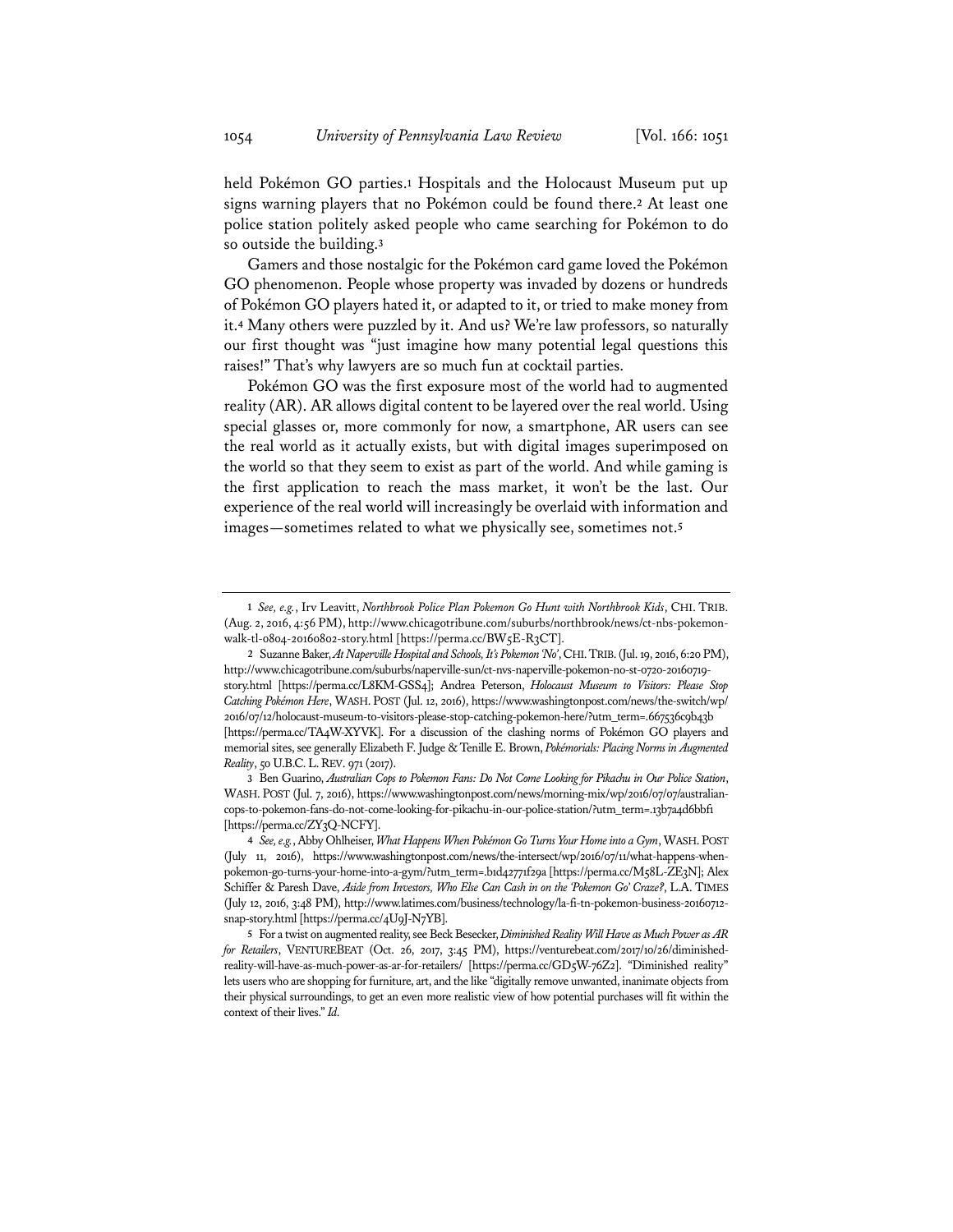Beyond AR, there is virtual reality (VR). While AR adds visible digital content to a person's perception of the real world, VR replaces the real world altogether. Using goggles and speakers, VR places people inside a virtual environment, letting them move around in it and interact with it as if it were the real world.

In some ways, VR is a competitor technology to AR: business meetings and social interactions with remote parties could happen either via VR or AR, depending on which technology evolves most quickly. In other ways, VR can be complementary, with people using AR technology for adding to physical-world interactions, and VR for creating entirely fictional worlds.

VR also got big in 2016. Four major VR hardware platforms were deployed; so were many applications—mostly games, but also immersive news reporting and social experiments.**<sup>6</sup>** And the technology, already impressive in its realism, continues to develop at a breakneck pace. While most applications of VR today remain games, before long we will interact more and more in virtual rather than real space (especially as avatars become realistic enough, and begin to reliably track user facial expressions). Work, training, sales, social life,**<sup>7</sup>** education, exercise,**<sup>8</sup>** even psychotherapy: VR will affect all these and more.**<sup>9</sup>**

AR and VR both present legal questions for courts, companies, and users. Some are new takes on classic legal questions. People will kill and die using AR and VR—some already have.**<sup>10</sup>** They will injure themselves and others. Some will use the technology to threaten or defraud. Sorting out who is responsible will require courts to understand the technology and how it differs from the

**<sup>6</sup>** *See, e.g.*, Signe Brewster, *Behind the Numbers of Virtual Reality's Sluggish Debut*, MIT TECH. REV. (Dec. 30, 2016), https://www.technologyreview.com/s/603208/behind-the-numbers-of-virtualrealitys-sluggish-debut/ [https://perma.cc/UP9Y-YPQA]; Darrell Etherington, *Google's Daydream View Made Me a Believer Again in Consumer VR*, TECHCRUNCH (Nov. 10, 2016), https://techcrunch.com/2016/11/10/googles-daydream-view-made-me-a-believer-again-inconsumer-vr/ [https://perma.cc/56D7-ULMD]; *PlayStation VR to Debut in October for \$399*, CNBC (Mar. 16, 2016, 12:21 PM), http://www.cnbc.com/2016/03/16/playstation-vr-to-debut-in-october-for-

<sup>399.</sup>html [https://perma.cc/L32K-RQAA].

**<sup>7</sup>** *See, e.g.*, Adam Thierer & Jonathan Camp, Permissionless Innovation and Immersive Technology: Public Policy for Virtual and Augmented Reality 15, 22 (2017) (unpublished manuscript), https://www.mercatus.org/system/files/thierer-immersive-technology-mercatus-working-paperv1.pdf [https://perma.cc/KYS7-X6DB].

**<sup>8</sup>** *See, e.g.,* Jamie Feltham, *VR Health Group Is Rating How Many Calories Games Burn*, UPLOADVR (Aug. 16, 2017), https://uploadvr.com/vr-health-group-rating-many-calories-games-burn/ [https://perma.cc/4YUW-DKC3]; VIRZOOM, http://www.virzoom.com [https://perma.cc/FL9L-23YT] (profiling a company that sells stationary bicycles that interact with VR headsets to make exercise more entertaining).

**<sup>9</sup>** *See infra* notes 48–53.

**<sup>10</sup>** Charles Riley & Yoko Wakatsuki, *Pokemon Go-Playing Truck Driver Kills Woman in Japan*, CNN (Aug. 24, 2016, 8:45 AM), http://money.cnn.com/2016/08/24/technology/pokemon-go-deathjapan/index.html [https://perma.cc/BU63-9UAE]; *VR Glasses Blur Reality Leading to Death Blow for Moscow Resident*, TASS (Dec. 22, 2017), http://tass.com/society/982465 [https://perma.cc/V338- NGW6]. The Moscow man apparently stumbled over a glass table while wearing a VR headset, shattered the glass, and mortally wounded himself on the broken glass.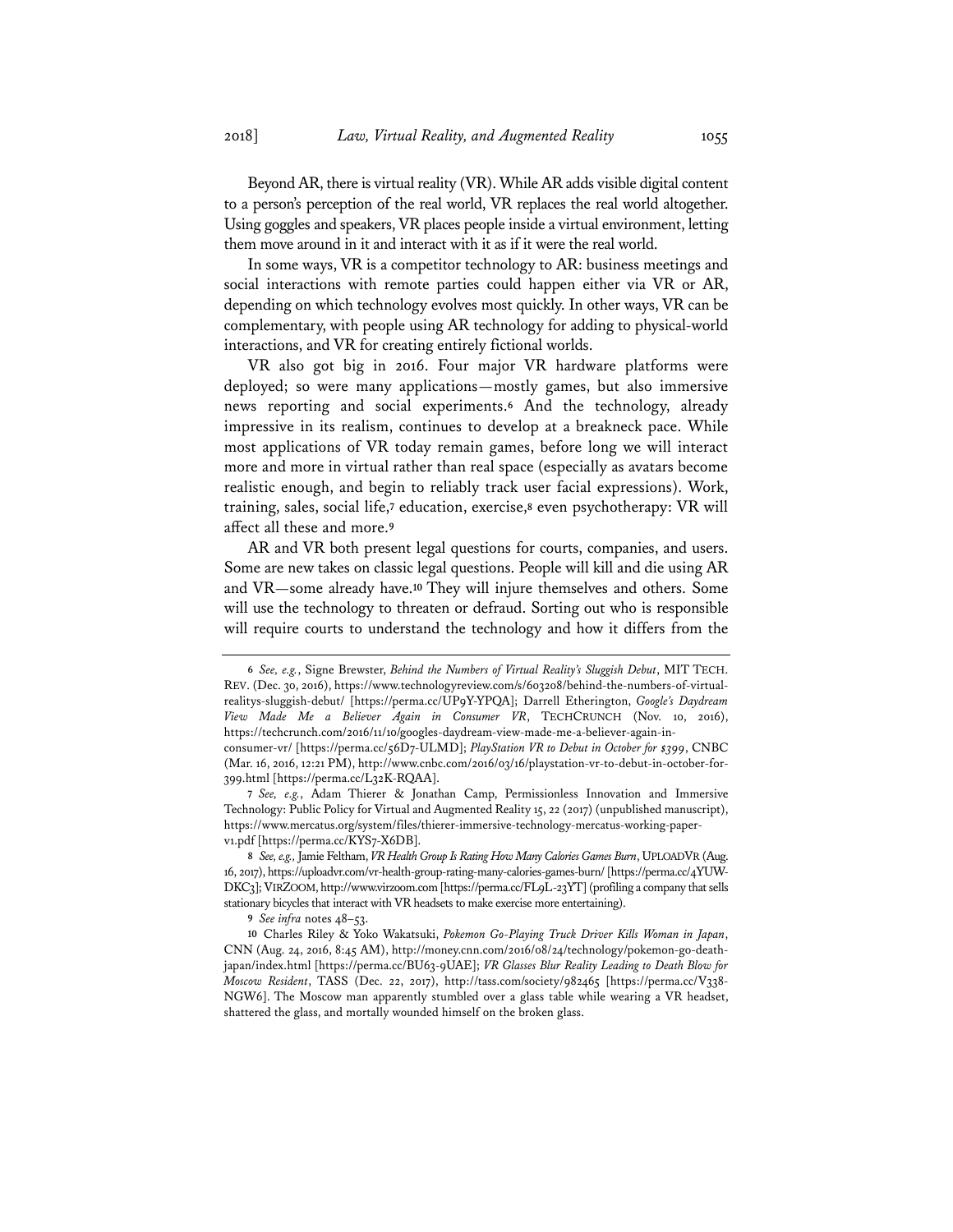world that came before. But it won't necessarily require a fundamental rethinking of legal doctrines. A death threat via AR or VR is legally the same as a death threat via an oral conversation, a letter, an email, or a fax.**<sup>11</sup>**

But AR and VR will also create new legal questions. Virtual interactions will be conducted through privately owned and operated devices and networks. Those interactions may therefore be subject to contractual terms and conditions that users will likely never see or consider, but that significantly limit the privacy, property, and liberty rights of those users.

The interactions may not happen in any one physical jurisdiction, and therefore may be harder to regulate effectively. This move—from conducting most of our business in public spaces with public rules, largely located in a single jurisdiction, to private spaces with private rules in which the parties seem next to each other but are really physically in many jurisdictions—may cause us to rethink just what constitutes a legally binding contract and what things we want governed by public rather than private rules.

And AR and VR can also raise more fundamental questions. VR isn't "real" in the way we normally use that term: It is bits cobbled together to produce artificial sounds and images that we observe. But it *feels* real in a way that is hard to understand until you've experienced it. The same may be true with AR, if it can overlay vivid and realistic images of people and objects over the real reality that we see.

This gut feeling of realness can cast doubt on legal doctrines that tend to distinguish between physical contact and physical danger and things that are "mere" audio and visual communication. We base many rules on the distinction between the mental and the visceral, between things we perceive and things we experience. We also draw significant legal lines between speech and conduct. VR and AR will make it harder to draw those lines, and may push us to think hard about why we punish certain kinds of conduct and not others in the physical world. Indeed, they may even lead us to rethink the notion of what is "real" in a world where more and more of our most significant and emotionally real experiences aren't "real" in the classic physical understanding of that term. But they feel real, and they can have real physiological consequences.**<sup>12</sup>**

VR and AR aren't the first technologies to challenge legal doctrine. We can, for instance, learn some important lessons from our efforts to apply legal rules

**<sup>11</sup>** Because VR- and AR-mediated conversations are more likely to be recorded, the VR/AR threat may be easier to prove than an oral threat; but in that respect, the VR/AR threat would be much like a threatening letter.

**<sup>12</sup>** We are increasingly learning that much of what is sometimes dismissed as "emotional" injury does in fact affect us physiologically as well, from post-traumatic stress disorder to the effects of abusive relationships. *See, e.g.*, Jacqueline C. Campbell, *Health Consequences of Intimate Partner Violence*, 359 LANCET 1331 (2002).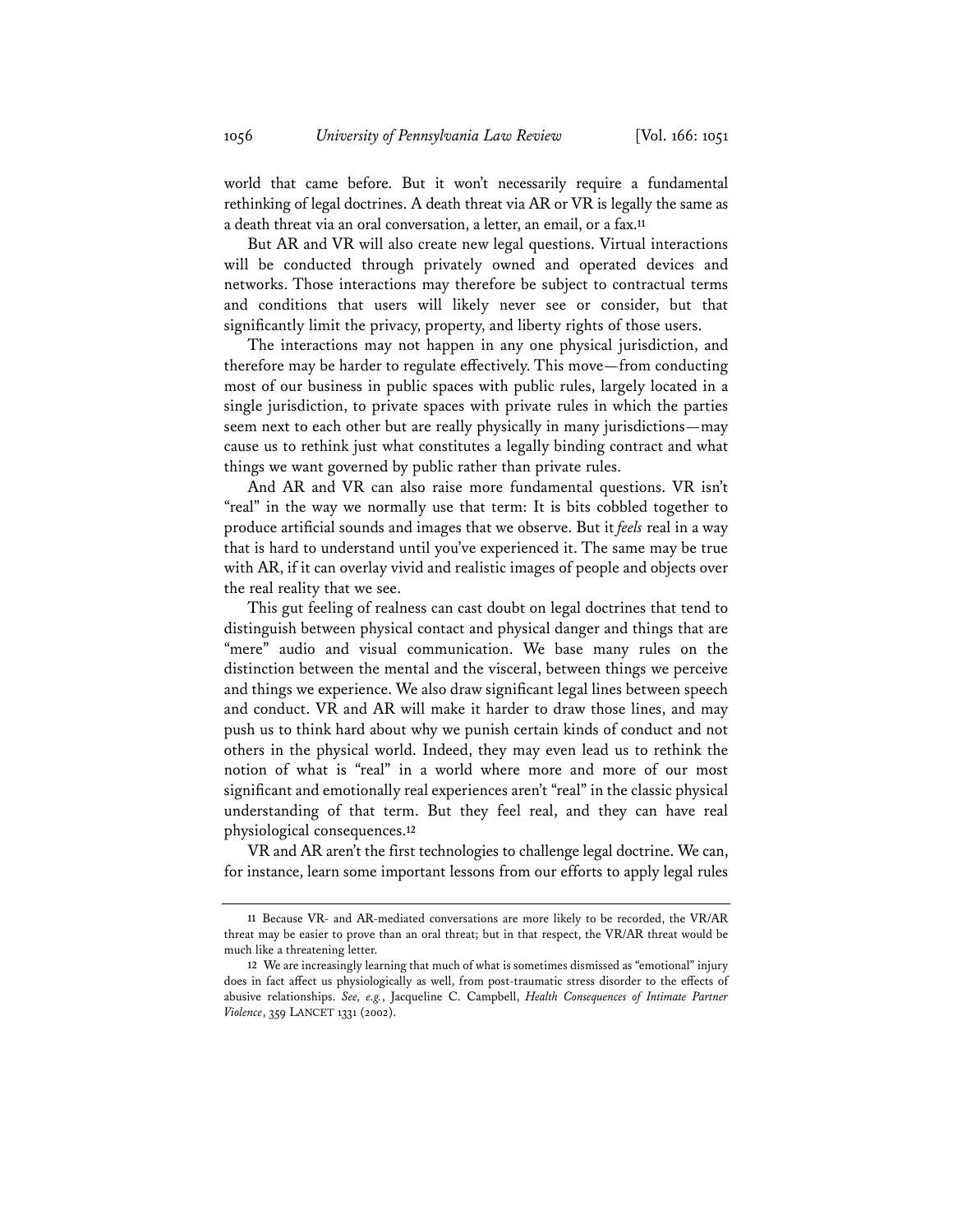to the Internet over the past quarter century,**<sup>13</sup>** and from some cutting-edge scholarship a decade ago on the law of non-immersive virtual worlds.**<sup>14</sup>** But most of those legal rules developed haphazardly, not deliberately. Thinking deeply now about how the law will apply to VR and AR requires us to tread new ground. The reward—hopefully—will be not only a solid framework for applying legal doctrine to some tricky new questions, but also a better understanding of doctrines we take for granted in the physical world.

We begin in Part I by discussing the rise of VR and AR and how people experience those technologies. We then turn in Part II to how the law is likely to treat "street crimes" in VR—behavior such as disturbing the peace, indecent exposure, deliberately harmful visuals (such as strobe lighting used to provoke seizures in people with epilepsy), and "virtual groping."**<sup>15</sup>** Two key aspects of this, we will argue, are the Bangladesh problem (which will make criminal law very hard to practically enforce) and technologically enabled self-protection (which will offer an attractive alternative to legal enforcement, but also a further excuse for real-world police departments not to get involved).

In Part III, we consider tort lawsuits, by users against users, users against VR and AR environment operators, outsiders (such as copyright owners whose works are being copied by users) against users, and outsiders against the environment operators. In Part IV, we discuss whether it is a tort to alter other users' avatars or create your own avatars that borrow someone else's name and likeness.

We then consider in Part V the likelihood that VR and AR systems will pervasively store all the sensory information that they present to their users (and that they gather in the course of presenting it), and discuss the privacy implications of such data collection and potential disclosure. We turn in Part VI to some implications of the virtual street being privately owned, unlike most public streets. And we close in Part VII by talking about three overarching issues—order without law, the speech–conduct distinction, and the nature of harm—that can reflect on broader debates even outside VR and AR.

Our article primarily aims to identify the interesting coming questions and outline some possible answers. We will sometimes suggest which answers are best, but that's not the main value that we seek to add. Rather, we simply hope that, by thinking ahead about such matters, all of us can better decide how both

**<sup>13</sup>** Kevin Werbach, for instance, points out that the initial response to the Internet was to treat the virtual as a separate space from the real, but that was a mistake. The virtual and the real inevitably bleed over into each other. Kevin Werbach, *The Song Remains the Same: What Cyberlaw Might Teach the Next Internet Economy*, 69 FLA. L. REV. 887, 906-07 (2017).

**<sup>14</sup>** Orin S. Kerr, *Criminal Law in Virtual Worlds*, 2008 U. CHI. LEGAL F. 415, 416-17 (asserting that "games are artificial structures better regulated by game administrators than federal or state governments"); Lastowka & Hunter, *infra* note 20, at 73 (arguing that "virtual worlds are jurisdictions separate from our own").

**<sup>15</sup>** We focus on U.S. law, since that's what we know; but many of the questions we raise might be helpful to scholars studying similar matters in other countries.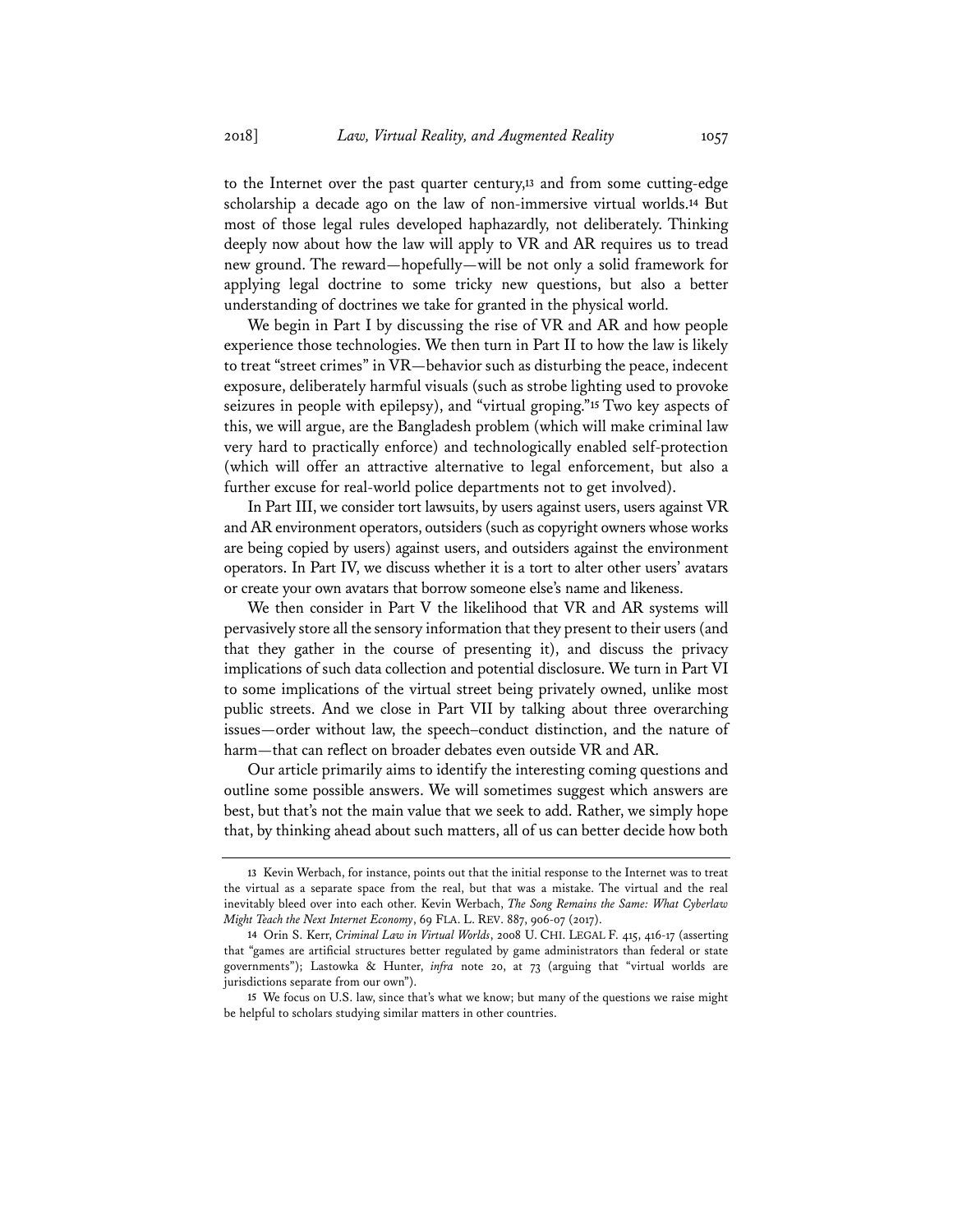VR and AR law and VR and AR technology should be developed, and perhaps also learn something about the role of law in the physical world as well.

## I. THE RISE OF THE MACHINES

#### A. *The Technological Background*

How did 2016 come to be the year of VR and AR? From a technical perspective, the success of AR and the ability to start deploying VR stem from several trends coming together.

First, computer processing power continues to grow exponentially.**<sup>16</sup>** That permits real-time processing of enormous amounts of data on ever-smaller devices. It also permits highly realistic graphics, as anyone who has played a modern computer game can attest.

Critical to VR, what was impossible with even a cluster of supercomputers a decade ago—real-time rendering of a world that surrounds you and responds as you interact with it—can now be done on a home PC and deployed to a lightweight, fairly comfortable headset. Indeed, lower-quality VR images without interactivity but with full surround video are already being sent to your smartphone with a headset made of cardboard.**<sup>17</sup>** For the moment, the best VR experiences require a cable connected to your PC, but that's likely to change soon, as onboard headset processing power and wireless communications technology improve.**<sup>18</sup>**

AR takes advantage of the same technological developments, but also some additional ones. First, likely about two billion people in the world now have in

**<sup>16</sup>** Moore's Law observes that integrated circuit density and therefore (roughly speaking) computer performance has generally been observed to double every 1½ to 2 years. *See, e.g.*, *Intel's 22 nm Technology Moves Transistor Into the 3rd Dimension*, INTEL, https://www.intel.com/content/www/us/en/siliconinnovations/standards-22-nanometers-technology-backgrounder.html [https://perma.cc/76UL-A634]. Transistor shrinkage may be reaching its limit, but it seems likely that there will be other ways to boost speed even if Moore's Law runs out. *See, e.g.*, Tom Simonite, *Moore's Law Is Dead. Now What?*, MITTECH. REV. (May 13, 2016), https://www.technologyreview.com/s/601441/moores-law-is-dead-now-what/ [https://perma.cc/8TWT-749V] (proposing alternatives such as "working harder to improve the design of chips and making chips specialized to accelerate particular crucial algorithms"); *After Moore's Law*, ECONOMIST: TECH. Q. (Mar. 12, 2016), http://www.economist.com/technology-quarterly/2016-03- 12/after-moores-law [https://perma.cc/SSD6-DLKA] (discussing ways to dramatically advance the functions of computers, such as using quantum mechanics, having computers "emulate biological brains," and "diffus[ing] computer power rather than concentrating it").

**<sup>17</sup>** Marcus Wohlson, *Google Cardboard's* New York Times *Experiment Just Hooked a Generation on VR*, WIRED (Nov. 9, 2015, 5:32 PM), https://www.wired.com/2015/11/google-cardboards-new-yorktimes-experiment-just-hooked-a-generation-on-vr/ [https://perma.cc/22FW-F5HH].

**<sup>18</sup>** *See, e.g.*, Paul Lilly, *TPCast Wireless Adapter for HTC Vive Goes Up for Preorder in US*, PC GAMER (Sept. 6, 2017), http://www.pcgamer.com/tpcast-wireless-adapter-for-htc-vive-goes-up-forpreorder-in-us/ [https://perma.cc/E2XZ-VFU4].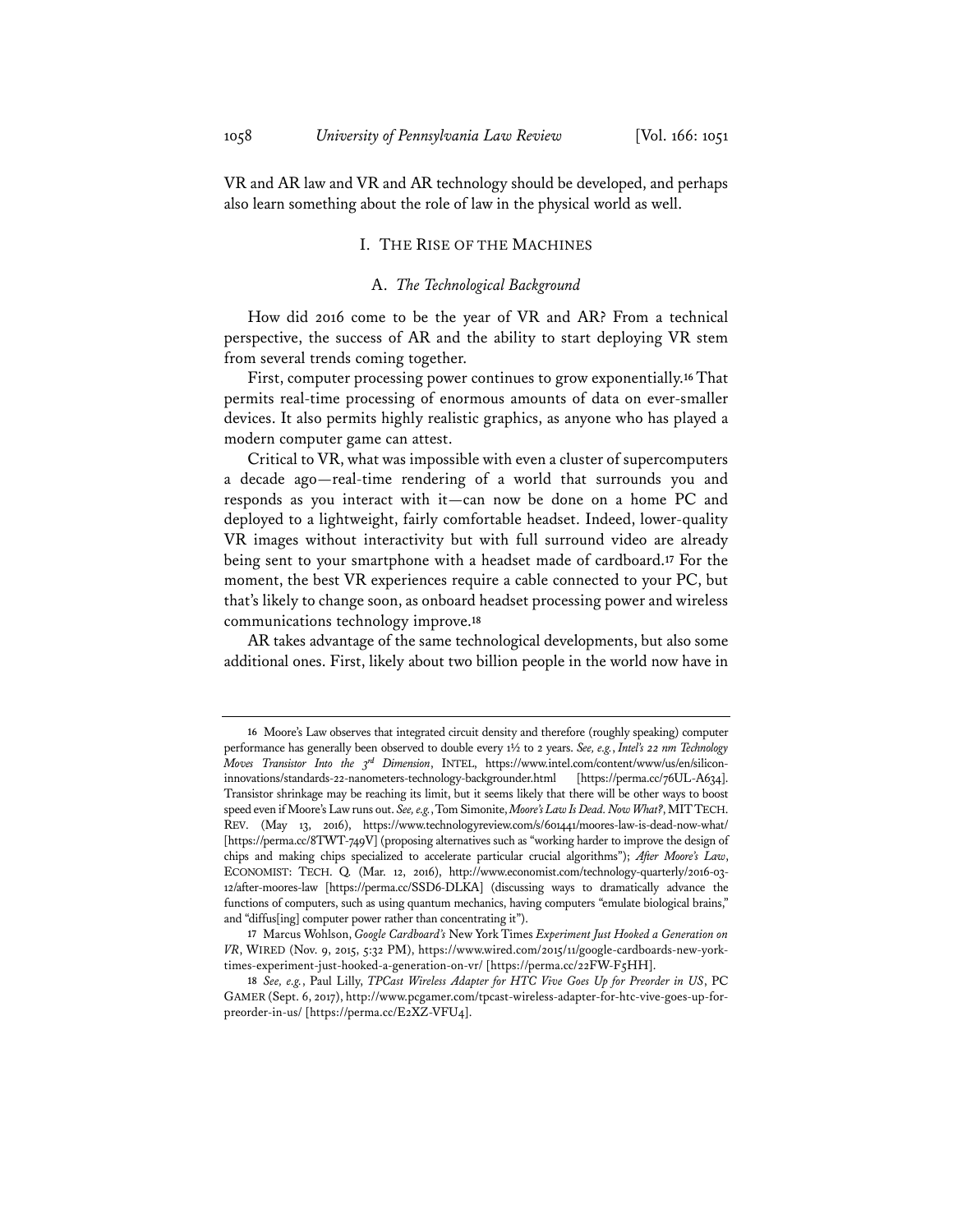their pockets a computing device of incredible power.**<sup>19</sup>** Second, wireless connectivity lets that device connect to the Internet and other devices in almost all populated places in the world. Third, those devices come with very good built-in location tracking services. Those factors put together mean that you can send graphics and other information to a phone or other portable electronic device and know where that phone is and where it's looking when you do.

AR and VR also differ in the openness of the technologies they employ. If you play Pokémon GO, the monsters you see on your screen are provided by the game maker, Niantic. But the screen on which they appear is your smartphone. The game can be played on any phone platform, and players with iPhones can see and interact with players with Android phones. AR is, at least generally, interoperable.

VR, by contrast, is not. VR is currently the province of a variety of proprietary headsets—at the time we write this, the main players are the Oculus Rift, the Vive, the Playstation VR, and the HoloLens, though that will doubtless change. Each platform runs its own games, sometimes on different computer hardware. While we expect that more games and apps will be written to work on multiple platforms over time, for the foreseeable future those programs will not work across platforms. If I want to interact with a friend in a VR game or business meeting, we both have to wear the same type of headset.

#### B. *The Practical Applications*

So far, most uses of VR and AR have been in gaming. Pokémon GO is a good example of AR using phones plus location plus graphics processing to generate images that are superimposed on the real world, allowing players to go to real places to find and capture virtual monsters. VR gaming offers far more exciting prospects, because it takes the user into the game itself. Rather than controlling an avatar on a screen, the user becomes the avatar, and the physical movements of her body translate into the world she perceives around her. Even at this early stage, the effects of the technology can be remarkable.

Some readers may be inclined to dismiss VR and AR as unimportant because they are "just" gaming platforms. That would be a mistake.**<sup>20</sup>** First, gaming itself is an enormous and underappreciated business and social phenomenon—worth studying in its own right,**<sup>21</sup>** and likely to become more

**<sup>19</sup>** ERICSSON, ERICSSON MOBILITY REPORT: ON THE PULSE OF THE NETWORKED SOCIETY (Nov. 2016), https://www.ericsson.com/assets/local/mobility-report/documents/2016/ericsson-mobilityreport-november-2016.pdf [https://perma.cc/8K3Q-GUEC].

**<sup>20</sup>** For discussion of the importance of law in multi-player virtual worlds, see F. Gregory Lastowka & Dan Hunter, *The Laws of Virtual Worlds*, 92 CALIF. L. REV. 1, 8-12 (2004).

**<sup>21</sup>** Edward Castronova, *Virtual Worlds: A First-Hand Account of Market and Society on the Cyberian Frontier* 2 (Ctr. for Econ. Studies & Ifo Instit. for Econ. Research Working Paper No. 618, 2001), https://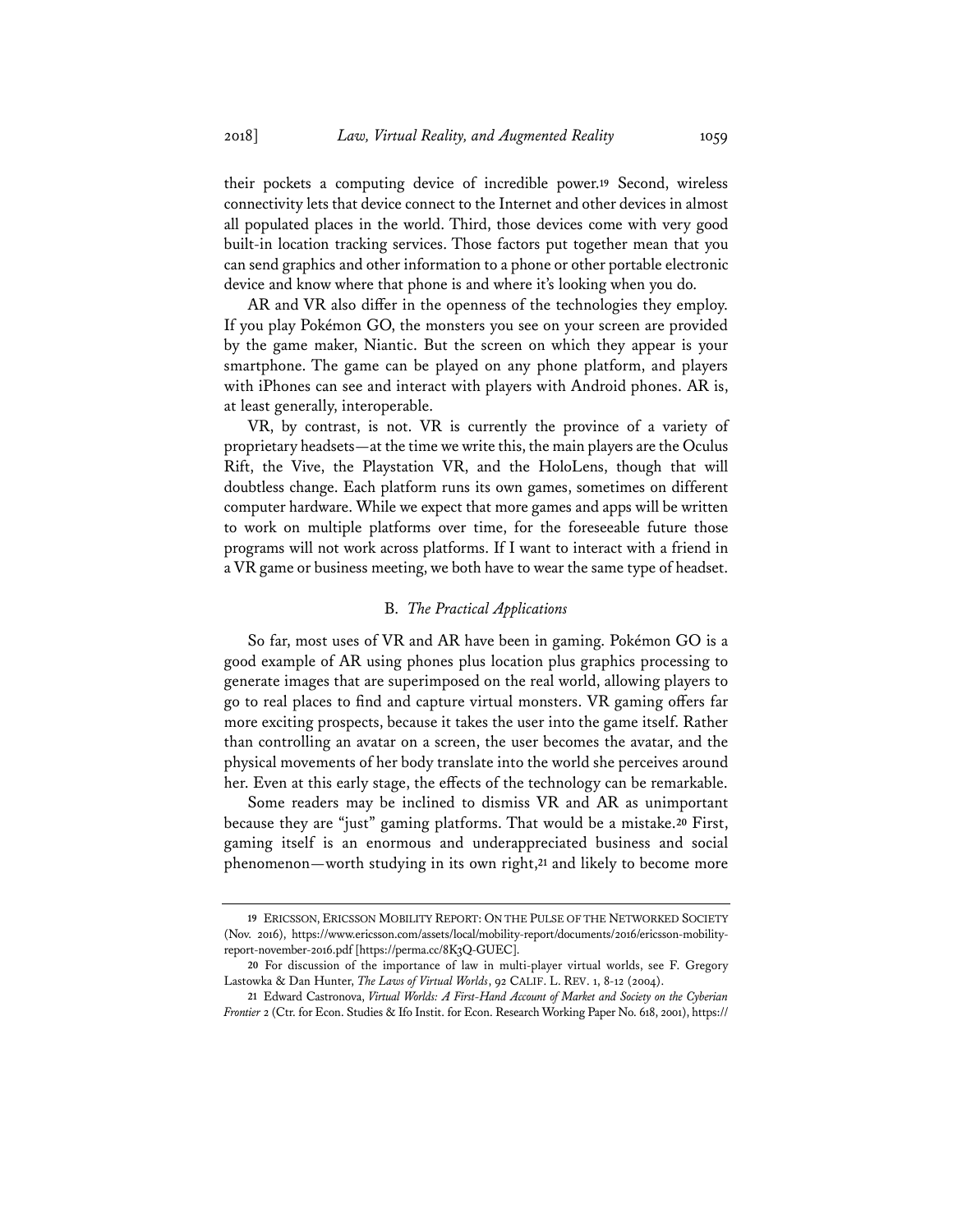so over time, since it is growing far faster than other forms of media. About 25 million Americans identify themselves as active video gamers.**<sup>22</sup>** The industry is a \$30 billion annual business in the U.S., and \$90 billion worldwide.**<sup>23</sup>** It has spawned its own popular television network, *Twitch.tv*, and in 2015 more people tuned in to watch the finals of a League of Legends tournament than watched the NBA basketball finals.**<sup>24</sup>** Pokémon Go alone generated over \$1 billion in revenue in the last year.**<sup>25</sup>**

And VR also changes the way people react to games. Kids playing violent VR videogames, for example, have higher physiological arousal and aggressive thoughts than those observing someone play the game on a 2D screen.**<sup>26</sup>**

But the use and promise of AR and VR are also not limited to gaming. Google's entry-level phone-based VR app, Cardboard, launched with immersive video news reporting, allowing users to visit a Syrian refugee camp and other news hot spots around the world, looking around (though not interacting).**<sup>27</sup>** VR programs like Tiltbrush are letting artists create art in three dimensions by

**24** David Segal, *Behind League of Legends, E-Sports's Main Attraction*, N.Y.TIMES (Oct. 10, 2014), https://www.nytimes.com/2014/10/12/technology/riot-games-league-of-legends-main-attractionesports.html?\_r=0 [https://perma.cc/W235-GRVR].

papers.ssrn.com/sol3/papers.cfm?abstract\_id=294828 [https://perma.cc/VV9V-UXFL] ("[E]conomists believe that it is the practical actions of people, and not abstract arguments, that determine the social value of things. One does not study the labor market because work is holy and ethical; one does it because the conditions of work mean a great deal to a large number of ordinary people. By the same reasoning, economists and other social scientists will become more interested in Norrath and similar virtual worlds as they realize that such places have begun to mean a great deal to large numbers of ordinary people.").

**<sup>22</sup>** Maeve Duggan, *Gaming and Gamers*, PEW RES.CTR. (Dec. 15, 2015), http://www.pewinternet.org/ 2015/12/15/gaming-and-gamers/ [https://perma.cc/6SFP-RQHZ] (finding that 10% of American adults identify as "gamers").

**<sup>23</sup>** Press Release, Entm't Software Ass'n, U.S. Video Game Industry Generates \$30.4 Billion in Revenue for 2016 (Jan. 19, 2017), http://www.theesa.com/article/u-s-video-game-industrygenerates-30-4-billion-revenue-2016/ [https://perma.cc/28BQ-LMUA]; Dean Takahashi, *Worldwide Game Industry Hits \$91 Billion in Revenues in 2016, with Mobile the Clear Leader*, VENTURE BEAT (Dec. 21, 2016, 7:00 AM), http://venturebeat.com/2016/12/21/worldwide-game-industry-hits-91 billion-in-revenues-in-2016-with-mobile-the-clear-leader/ [https://perma.cc/267T-74JX].

**<sup>25</sup>** Ross Todd, *Pokéstop: Judge Calls Timeout in Suit Against Pokémon Go Maker*, RECORDER (July 27, 2017, 5:18 PM), https://www.law.com/therecorder/sites/therecorder/2017/07/27/pokestop-judgecalls-timeout-in-suit-against-pokemon-go-maker/ [https://perma.cc/3S68-F5CX].

**<sup>26</sup>** Sandra L. Calvert & Siu-Lan Tan, *Impact of Virtual Reality on Young Adults' Physiological Arousal and Aggressive Thoughts: Interaction Versus Observation*, 15 J. APPLIED DEVELOPMENTAL PSYCHOL. 125, 136-37 (1994).

**<sup>27</sup>** For an example of VR reporting by the New York Times, see, e.g., Susan Dominus, *The Displaced: Hana*, N.Y. TIMES (Nov. 5, 2015), https://www.nytimes.com/2015/11/08/magazine/thedisplaced-hana.html [https://perma.cc/9GN4-J5T2].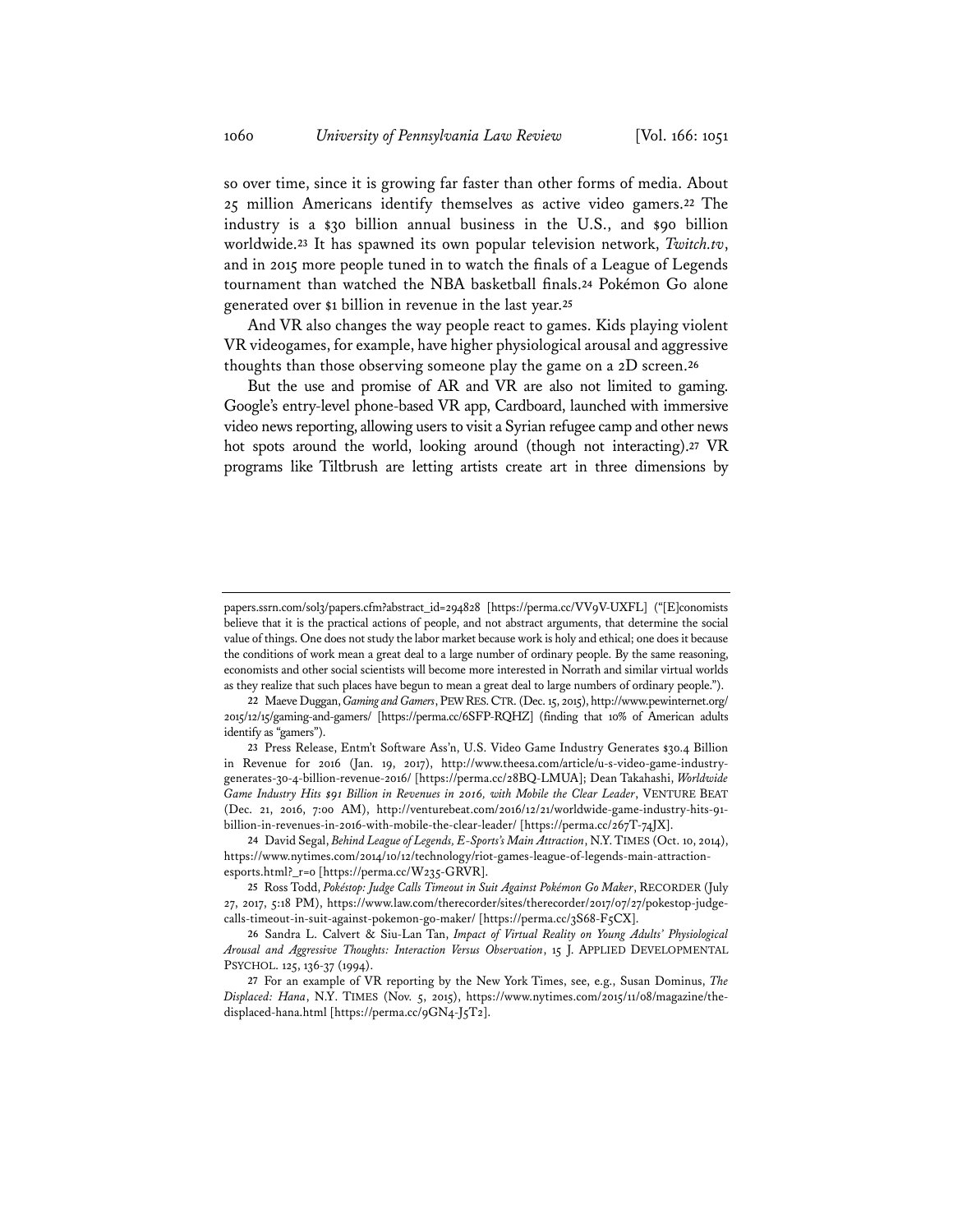working inside their creations.**<sup>28</sup>** VR art has already appeared in major museums.**<sup>29</sup>** VR systems will allow a new generation of computer-aided design of products.**<sup>30</sup>**

Other VR projects have included diversity training that lets people change their race or sex and see how others interact with them when they look different than they do outside VR.**<sup>31</sup>** VR will also doubtless be used for training people for various physical tasks; think airplane simulators, but for activities that have much more complicated and dynamic controls.**<sup>32</sup>**

AR is technically quite interesting, and will become even more so when it moves from cell phones to glasses. The first well-known attempt, Google Glass, failed,**<sup>33</sup>** but we think that was just a problem with this particular implementation. The technology, when implemented right and socially accepted, will be powerful and profoundly appealing, not just in gaming but at work and in social life.

AR apps include the ability to superimpose relevant data over an image on a computer screen. Google Glass offered a computer screen that projected information over a real view of the world.**<sup>34</sup>** Other AR projects include heads-up displays for pilots and drivers that let them access important information without looking away from the road or the runway.**<sup>35</sup>**

**31** Marco della Cava, *Virtual Reality Tested by NFL as Tool to Confront Racism, Sexism*, USATODAY (Apr. 8, 2016), https://www.usatoday.com/story/tech/news/2016/04/08/virtual-reality-tested-toolconfront-racism-sexism/82674406/ [https://perma.cc/FW63-VPEA] ("'Feeling prejudice by walking a mile in someone else's shoes is what VR was made for,' says Jeremy Bailenson, director of Stanford University's Virtual Human Interaction Lab."); *see also* Thierer & Camp, *supra* note 7, at 46 (noting that VR applications can generally make viewers empathize more with others).

**32** Daniel Newman, *Hyper-Training and the Future Augmented Reality Workplace*, FORBES (Sept. 20, 2016), https://www.forbes.com/sites/danielnewman/2016/09/20/hyper-training-and-the-future-augmentedreality-workplace/#1754b5e28b07 [https://perma.cc/88BT-U3UW]; Jonathan Vanian, *Farmers Insurance Is Using the Oculus Rift to Train Workers in Virtual Reality*, FORTUNE (Oct. 25, 2017), http://fortune.com/ 2017/10/25/oculus-rift-headsets-farmers-insurance/ [https://perma.cc/R2UH-YHBZ] ("[I]t's impractical to create a real-life house riddled with every possible problem. That's where VR comes in.").

**33** Nick Bilton, *Why Google Glass Broke*, N.Y. TIMES (Feb. 4, 2015), https://www.nytimes.com/2015/ 02/05/style/why-google-glass-broke.html?\_r=0 [https://perma.cc/4MBA-2HHP].

**34** Hayley Tsukayama, *Everything You Need to Know About Google Glass*, WASH.POST (Feb. 27, 2014), https://www.washingtonpost.com/news/the-switch/wp/2014/02/27/everything-you-need-to-know-aboutgoogle-glass/ [https://perma.cc/NJ7F-EHCS].

**35** Matt Richtel, *Windshield Devices Bring Distracted Driving Debate to Eye Level*, N.Y. TIMES (May 29, 2015), https://www.nytimes.com/2015/05/31/technology/windshield-devices-bring-distracted-driving-debateto-eye-level.html [https://perma.cc/ZH2Q-XDQ8].

**<sup>28</sup>** Frank Rose, *The Making of Virtually Real Art with Google's Tilt Brush*, N.Y. TIMES (Jan. 4, 2017), https://www.nytimes.com/2017/01/04/arts/design/the-making-of-virtually-real-art-with-googles-tiltbrush.html [https://perma.cc/4J4P-JXMZ].

**<sup>29</sup>** *Id.*

**<sup>30</sup>** Jilin Ye, Saurin Badiyani, Vinesh Raja & Thomas Schlegel, *Applications of Virtual Reality in Product Design Evaluation*, *in* HUMAN-COMPUTER INTERACTION, HCI APPLICATIONS AND SERVICES 1190, 1193 (Julie A. Jacko ed., 2007).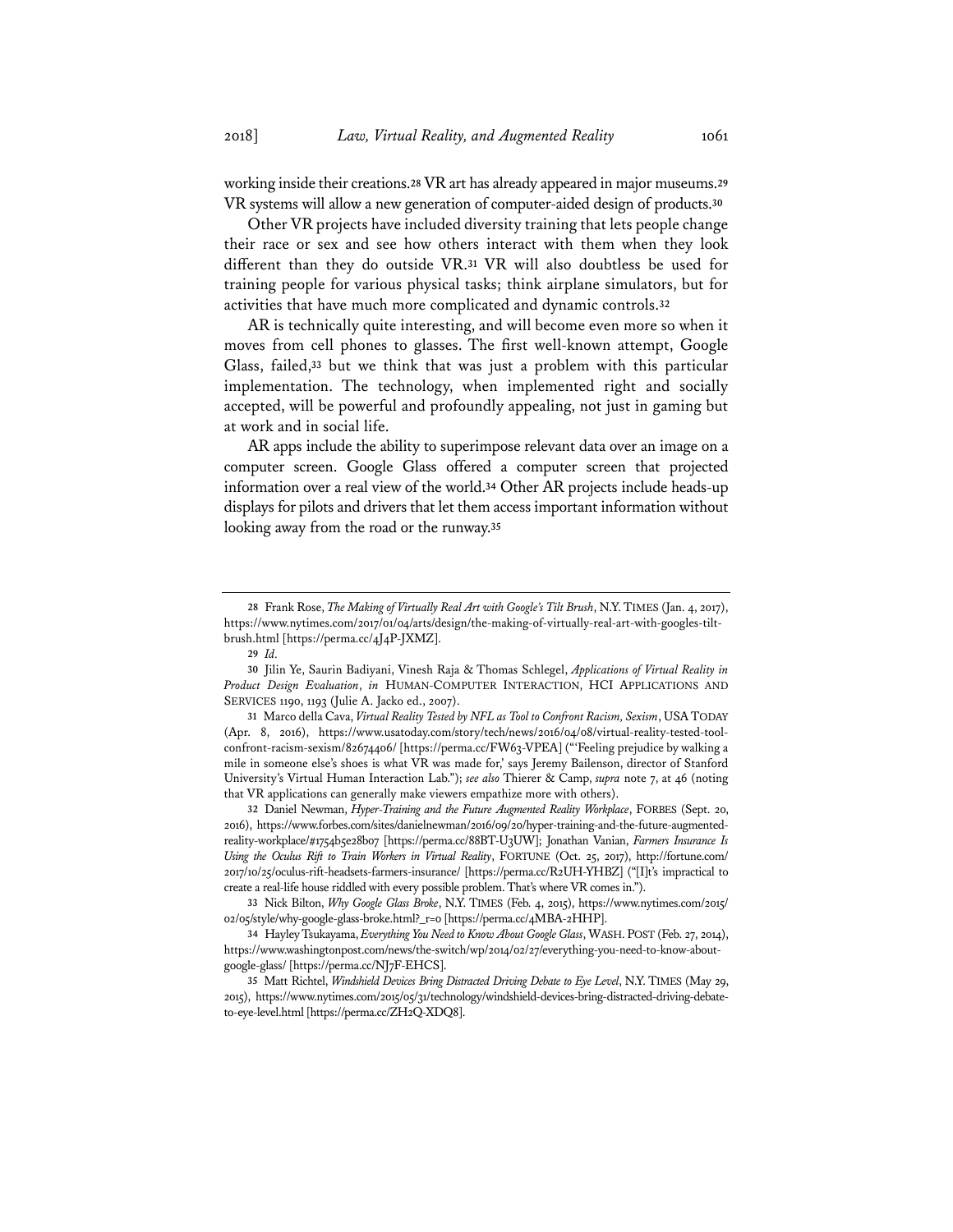AR glasses can help workers in their jobs, by pointing out extra information about the objects they are manipulating, or alerting them to safety risks. They can help people professionally by giving them instant access to information they may need for their negotiations or other business conversations.

Most relevant to what we'll be discussing below, they can help people interact with coworkers, business partners, friends, and family who are not physically present, by projecting the other person's image into the wearer's field of view. Coupled with high quality audio, such video presence can create much more lifelike interactions than currently available with Skype and similar videoconferencing systems. Implemented well enough, it can save billions of dollars in business travel costs (especially considering the cost of traveler time as well as of transportation and hotels). And it can help people maintain friendships and family life across distance.

And there is much more coming. Imagine that you walk into a cocktail party and someone who looks vaguely familiar comes up to say hello to you. AR offers the possibility that your glasses could run facial recognition software, identify the person, and unobtrusively tell you who they are (and remind you of the names of their spouse and kids, and the last time you saw each other).**<sup>36</sup>** Indeed, the Chinese police are already wearing facial-recognition glasses to help them identify suspects.**<sup>37</sup>**

VR and AR also offer the possibility of real-time interaction with people from around the world—not just text chat, or even video conferencing, but actual interaction. Interacting in a virtual space lets people behave naturally in a way that a phone or computer screen will not permit. It also allows collaborative design of art, architecture, or virtually anything else.

And then, inevitably with new technologies, there is sex. Realistic, interactive pornography—whether with live remote participants or with software constructs—is likely to drive a significant amount of early VR business, and also to push technical development in VR towards more realistic

**<sup>36</sup>** Natasha Singer, *Never Forgetting a Face*, N.Y. TIMES (May 17, 2014), https://www.nytimes.com/ 2014/05/18/technology/never-forgetting-a-face.html [https://perma.cc/PU8S-J9LP] (discussing Nametag, an early app for Google Glass, which pulled up public Facebook profile information for strangers whom wearers glanced at in passing). There is nothing new under the Sun: The ancient Romans had a special job category for those who performed such services for politicians who wanted to pretend to know voters' names—a *nomenclator*. CRISTINA ROSILLO-LÓPEZ, PUBLIC OPINION AND POLITICS IN THE LATE ROMAN REPUBLIC 182 (2017); *see also* Cicero, *Pro Murena*, *in* ORATIONS OF MARCUS TULLIUS CICERO 106 (John Carew Rolfe ed. 1900) (63 B.C.) (mocking the supposedly always upright Cato for using a nomenclator to deceive people into thinking that Cato actually remembered them).

**<sup>37</sup>** Josh Chin, *Chinese Police Add Facial-Recognition Glasses to Surveillance Arsenal*, WALL ST.J.(Feb. 7, 2018, 6:52 AM), https://www.wsj.com/articles/chinese-police-go-robocop-with-facial-recognitionglasses-1518004353 [https://perma.cc/AC4G-XDFB].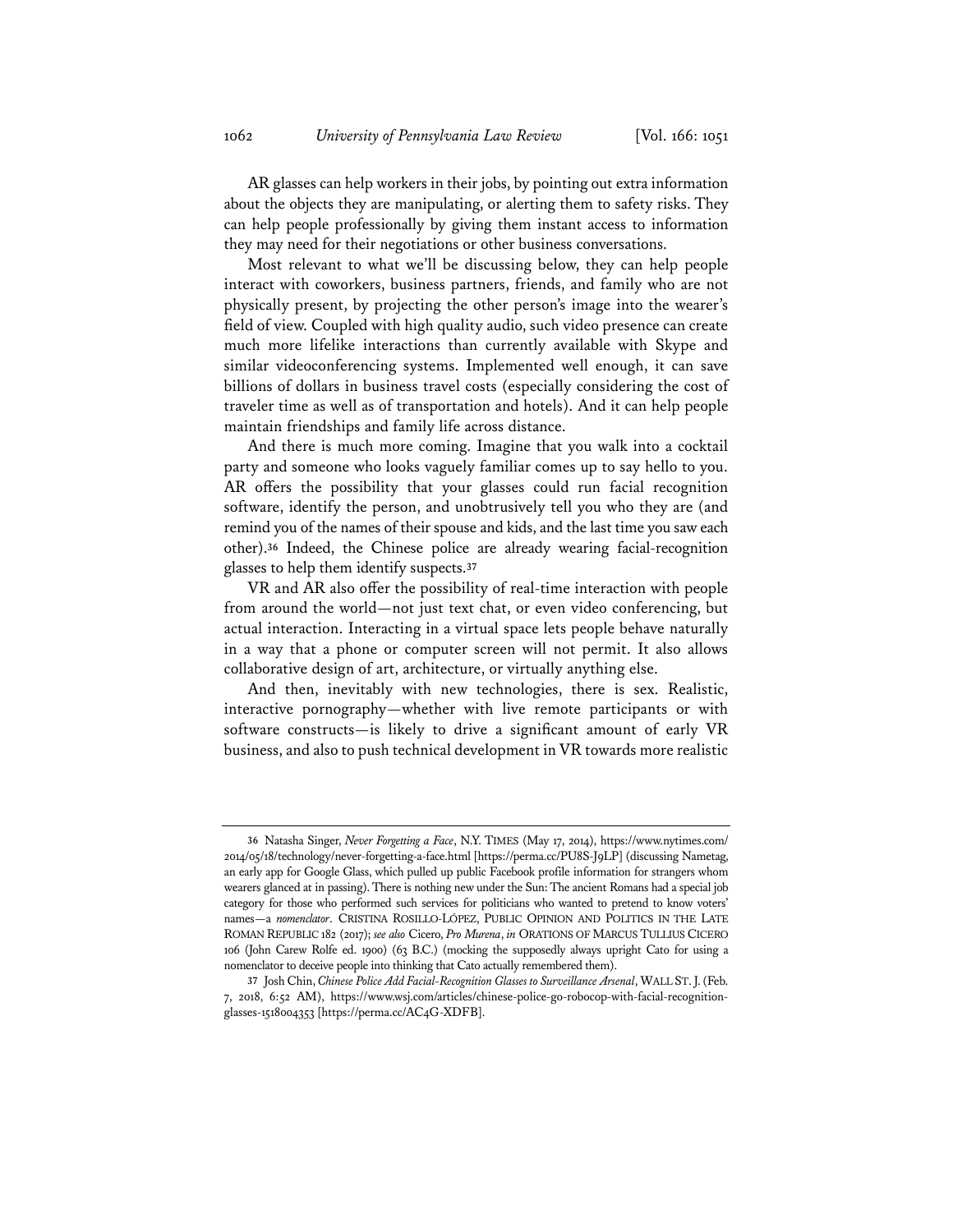avatars.**<sup>38</sup>** That will be important for reasons we discuss in Part IV. And the development of sexual "haptics," devices that can reproduce sensations and not just sights and sounds, will take things far beyond mere pornography.

Many of these applications—such as gaming, education, shopping, historical reenactment, tourism, and sex—can also be enhanced by the presence of artificially intelligent characters with whom humans can interact. (For a dark example, think Westworld, but without the difficulty of creating physical robots.) But for this world to come about, we don't need to assume that AI will develop to the point that there are realistic AIs that can sufficiently emulate human behavior, especially in real time. The prospect of interacting with fellow human beings in VR and AR should be enticing enough.

Likely because of applications such as these, Digi-Capital predicts that AR and VR together will be a \$150 billion business by 2020, with most of that revenue coming from outside of games.**<sup>39</sup>** This will be big business, with big possibilities—and at least medium-sized potential for extra legal problems and legal complexity.

#### C. *The Effect on our Interaction with the World*

#### 1. Distraction

VR and AR will not just offer new ways for us to interact with each other (or to interact with constructed worlds with or without each other). Based on what we know from existing VR and AR, both technologies will affect the way people interact with the world around them.

Consider the distracting tendency of AR. It is no surprise that people find cell phones distracting. Traffic deaths are up after years of decline,**<sup>40</sup>** likely in large part because people are texting and driving.**<sup>41</sup>** Phones are attractive nuisances, and we are generally less good than we think we are at splitting our attention between them and the real world.

**<sup>38</sup>** *See, e.g.*, Alyson Krueger, *Virtual Reality Gets Naughty*, N.Y. TIMES (Oct. 28, 2017), https://www.nytimes.com/2017/10/28/style/virtual-reality-porn.html [https://perma.cc/9A8C-LK64] ("Pornography is what rushed along the first printing press, and spurred developments in the internet, online payment systems and other technology. Now it's time for virtual reality.").

**<sup>39</sup>** Chad Huston, IP Issues with Augmented and Virtual Reality: The Pokémon Effect (Feb. 2017) (unpublished paper) (on file with authors).

**<sup>40</sup>** Neal E. Boudette, *U.S. Traffic Deaths Rise for a Second Straight Year*, N.Y. TIMES (Feb. 15, 2017), https://www.nytimes.com/2017/02/15/business/highway-traffic-safety.html [https://perma.cc/H53F-C8LB] ("[T]he two-year increase [from 2014 to 2016]—14 percent—is the largest in more than a half century.").

**<sup>41</sup>** Charles Fleming, *Car Company Heads Say They're Doing All They Can to Help Prevent Texting-and-Driving Accidents*, L.A. TIMES (Nov. 17, 2016), http://www.latimes.com/business/la-fi-hylive-updates-2016-la-auto-show-car-company-heads-say-they-re-doing-all-1479409325-htmlstory.html [https://perma.cc/Q5WM-FVCW] (reporting speculation by Ford and Chevrolet executives).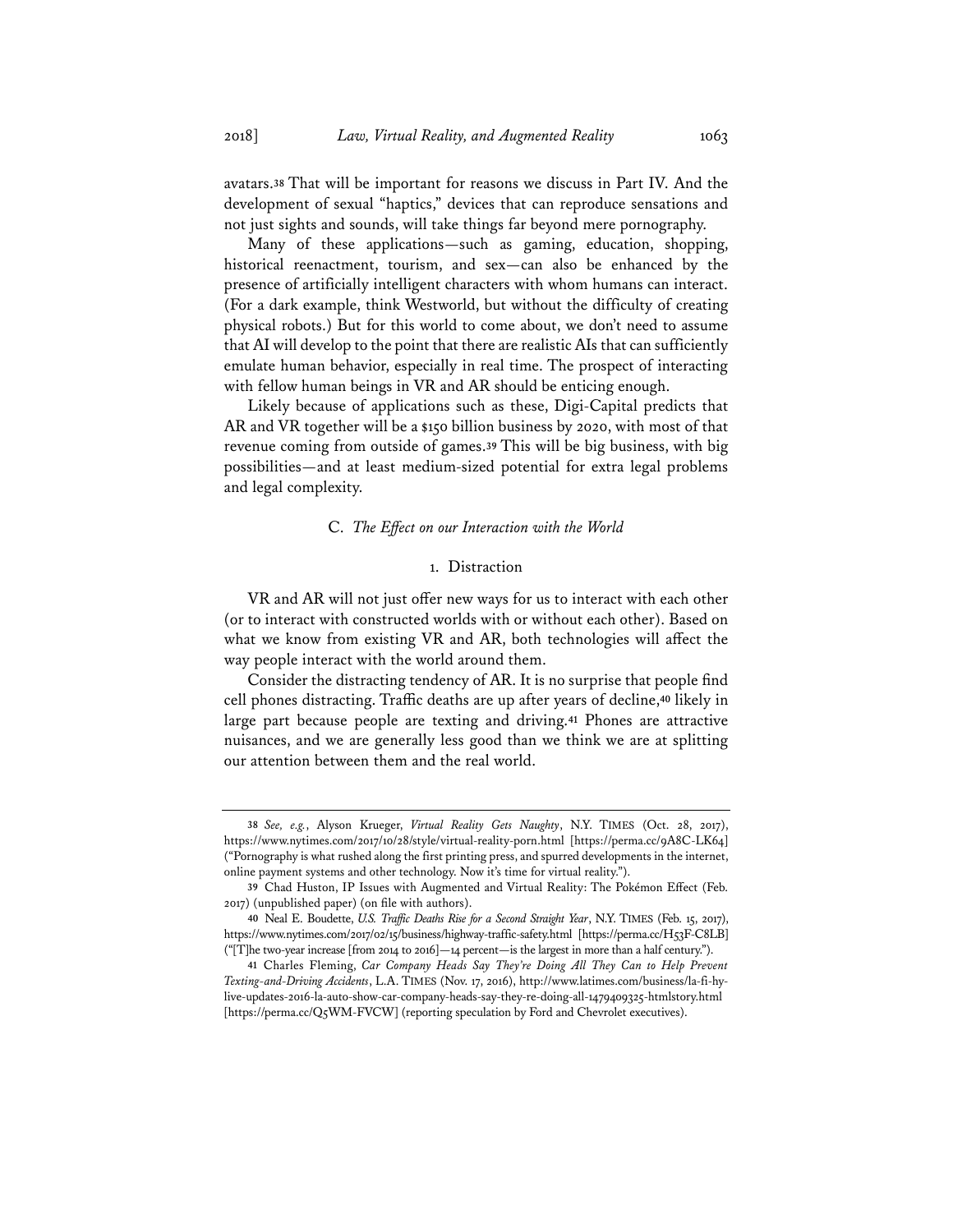But if a normal cell phone screen is distracting, AR has the potential to be especially so. While some AR implementations—such as heads-up displays—are designed to minimize distraction, the temptation to focus for a moment on the latest alert rather than on the road is almost irresistible.**<sup>42</sup>** That temptation becomes even stronger when the alert doesn't signal you from your hand or your pocket but actually overlays what you see with your full field of vision. There are already instances in which people playing Pokémon GO have walked off a cliff or into oncoming traffic.**<sup>43</sup>** And the distractions of AR are only likely to increase with time.

#### 2. Immersion

If we react to AR by splitting our attention (badly) between the world around us and the virtual world layered on top of it, we react to VR by ignoring the real world entirely in favor of the world we experience inside the headset. If you haven't experienced true immersive VR for yourself, you might find it hard to believe just how real it feels inside the headset. But one experiment may give some perspective.

In one VR application, you can walk out onto what appears to be a board high in the air and jump off. You are not, of course, standing high above the ground. Your mind knows this, because a minute ago you were standing in a flat room, because there are people standing right next to you talking to you, and because you know you are in a VR experience.

Nonetheless, a large fraction of the people in this simulation won't even walk out onto the board because it looks precarious. Some panic and have to take the headset off altogether. Of those who do walk out, most aren't willing to step off the "plank" and appear to fall, even though the step is in reality only a single step on a flat surface in a normal room. And even those who do step off—who presumably let their intellectual awareness of their physical surroundings control what their senses are telling them—invariably lean forward as they take that one step, because their body is signaling them that they are falling.**<sup>44</sup>**

**<sup>42</sup>** Stephen Williams, *As Head-Up Displays Become Common, Distraction Becomes an Issue*, N.Y.TIMES (Sept. 10, 2015), https://www.nytimes.com/2015/09/11/automobiles/as-head-up-displays-become-commondistraction-becomes-an-issue.html [https://perma.cc/95V9-VTZ8] ("To automakers, the technology makes for safer driving because the driver does not need to look down for information . . . . But to skeptics, head-up displays are yet another informational distraction for the already data-overloaded driver.").

**<sup>43</sup>** Veronica Rocha, *2 California Men Fall Off Edge of Ocean Bluff While Playing 'Pokemon Go'*, L.A. TIMES (July 14, 2016, 3:45 PM), http://beta.latimes.com/local/lanow/la-me-ln-pokemon-goplayers-stabbed-fall-off-cliff-20160714-snap-story.html [https://perma.cc/P2TW-EPTB].

**<sup>44</sup>** Liat Clark, *Walking the Plank with the Oculus Rift is Stomach-Churning Stuff*, WIRED UK (May 30, 2013), http://www.wired.co.uk/article/oculus-vr [https://perma.cc/D4CS-WQPD].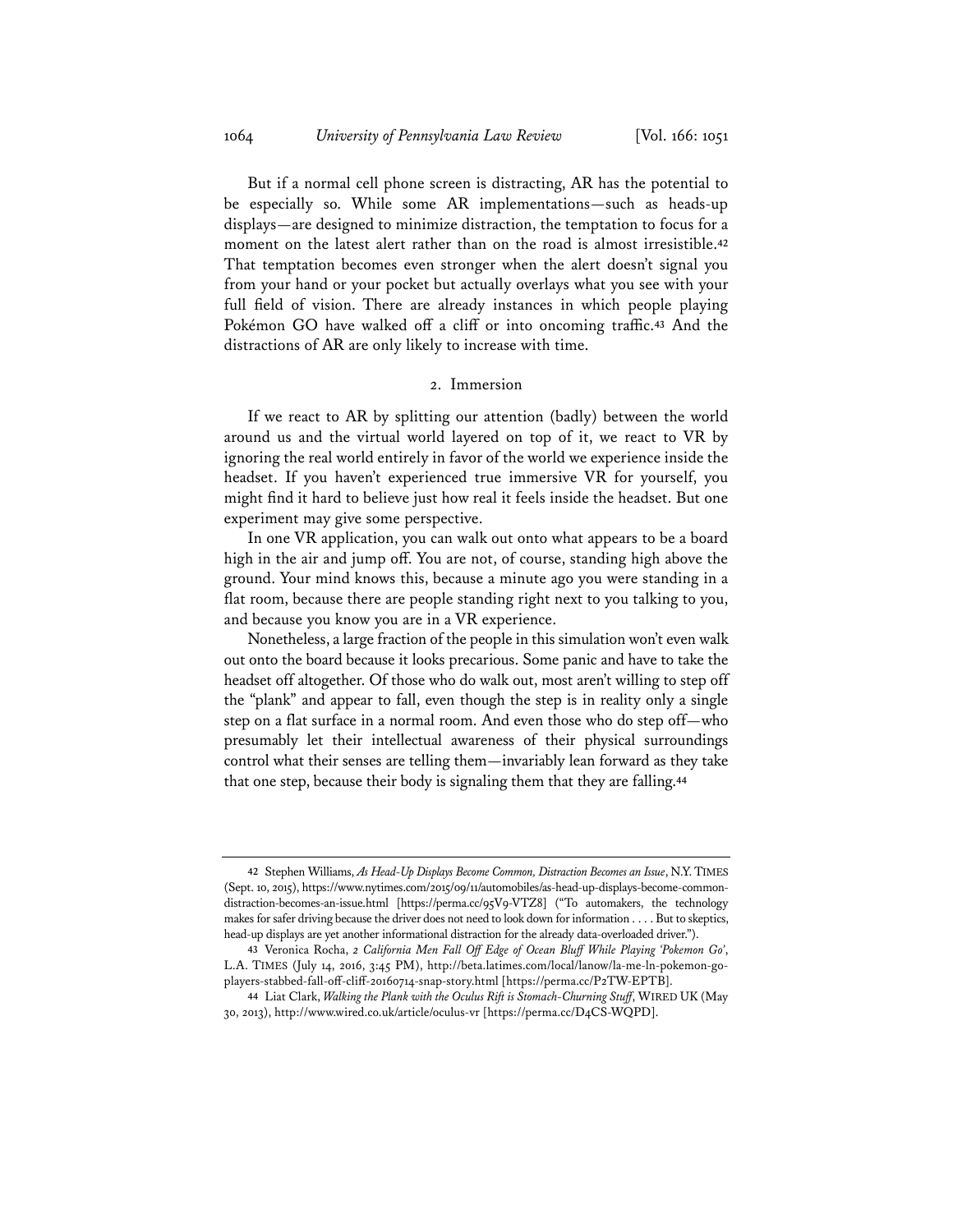There are many more examples of the very real feeling we get when we are in VR. We experience what happens there as if it were really happening, whether it is a close encounter with a whale, or enemies jumping out to take shots at us.

One study used VR to replicate the Milgram shock experiment—a famous psychology experiment in which a subject is asked to press a button to electrically shock a stranger in another room. There are no actual shocks delivered with the button, but during the experiment, the stranger cries out in pain and the subject hears those cries.

In the original Milgram experiment the test subjects thought they were administering real electric shocks to real people.**<sup>45</sup>** Not so in this experiment. In spite of the fact that all participants in the VR study knew that neither the stranger nor the shocks were real, the participants "tended to respond to the situation at the subjective, behavioural and physiological levels [as measured by skin conductance and heart rate] as if it were real."**<sup>46</sup>** Those subjects who interacted with the stranger via text screen did not produce comparable levels of response.**<sup>47</sup>**

Many people cannot instantly separate their intellectual understanding of what is happening from the very different signals their body is sending them. And even for those who can, the body will not be ignored.

People in VR environments physiologically respond to actions done to them in VR.**<sup>48</sup>** Subjects who see themselves getting slapped in VR respond with skin conductance and heart rate levels as if they were actually getting slapped.**<sup>49</sup>** The results are replicable even when the subject is male and their VR "body" is female so that they are well aware that it is not "their" body.**<sup>50</sup>** Of course, the effects of being virtually punched wouldn't equal those of a real punch: there would be no lingering bruise or physical pain, and people would intellectually understand that their body has not actually been touched. But in the moment, the instant reaction to the virtual contact is, for many people, much like the reaction to physical contact.

**<sup>45</sup>** Benedict Carey, *Decades Later, Still Asking: Would I Pull That Switch?*, N.Y. TIMES (July 1, 2008), http://www.nytimes.com/2008/07/01/health/research/01mind.html [https://perma.cc/L4XK-MKHC].

**<sup>46</sup>** Mel Slater et al., *A Virtual Reprise of the Stanley Milgram Obedience Experiments*, PLOS ONE, Dec. 2006, at 1, 1; *see also* Marcus Cheetham et al., *Virtual Milgram: Empathic Concern or Personal Distress? Evidence from Functional MRI and Dispositional Measures*, FRONTIERS HUM. NEUROSCIENCE, Oct. 2009, at 1,1 (finding that subjects' responses indicated that the "objective 'reality' of pain is of secondary importance for this response").

**<sup>47</sup>** Slater et al., *supra* note 46, at 7.

**<sup>48</sup>** Mel Slater et al., *First Person Experience of Body Transfer in Virtual Reality*, PLOS ONE, May 2010, at 1.

**<sup>49</sup>** *Id.* at 4, 6.

**<sup>50</sup>** *Id.* at 1.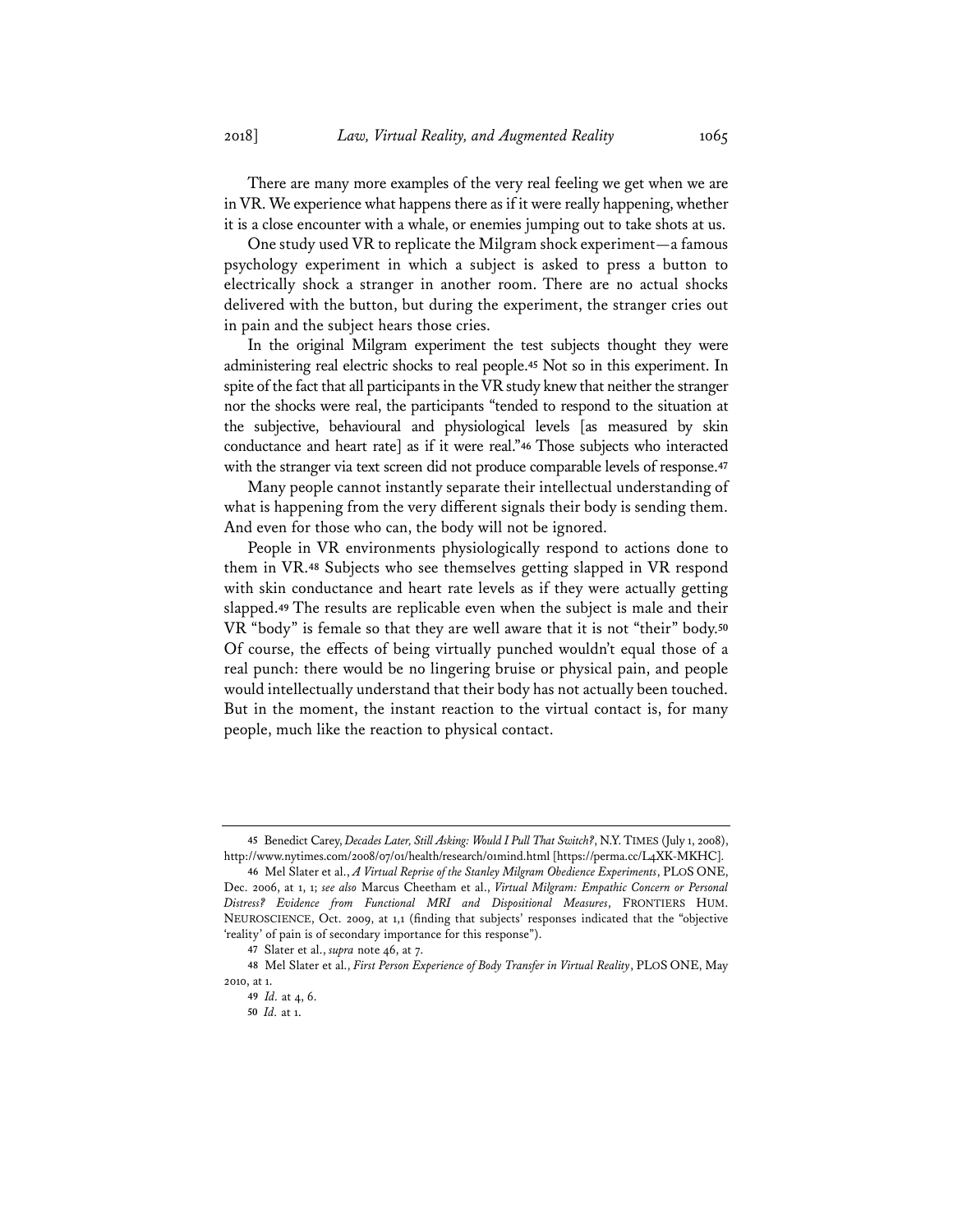Indeed, the realism of VR can be harnessed for therapy. VR has been effectively used to treat stress**<sup>51</sup>** and brain damage**<sup>52</sup>** because the human nervous system responds to stimuli in VR environments similarly to ones in the physical environment. Several studies have particularly focused on the treatment of anxiety disorders through exposure therapy in VR; though overall anxiety was lower in VR environments, the magnitude of anxiety decline in the VR treatment and real-world treatment was similar.**<sup>53</sup>**

VR therapy has also been compared to imaginal therapy—asking patients to imagine the anxiety-inducing situations. VR has even been used to treat medical and psychological conditions, for instance by conditioning people to lose their fear of heights.**<sup>54</sup>** Patients in VR therapy exhibited more anxiety during therapy but a greater decline in anxiety as a result of therapy than did patients in imaginal therapy.**<sup>55</sup>** VR made the experience seem more real.

VR is, in a word, a *visceral* experience. Things that happen there aren't physically real: if the bad guy shoots you in Bullet Train, you don't die in real life. But they feel real indeed.

And those feelings can in turn have real physical consequences. You could literally be scared to death (or at least into a heart attack) by a game that felt sufficiently real. Even if you aren't physically harmed, you will have experienced what you saw and did in VR in a way that you do not on the Internet or in a non-VR video game. And that fact has significant consequences for how the law intersects with VR, as we will see in the next Part.

## 3. Image

VR and AR, when they show us to others, don't show us as we actually appear. Capturing our actual appearance in 3D, transmitting this video, and superimposing

**<sup>51</sup>** Matilda Annerstedt et al., *Inducing Physiological Stress Recovery With Sounds of Nature in a Virtual Reality Forest—Results From a Pilot Study*, 118 PHYSIOLOGY & BEHAV. 240, 248 (2013); Youssef Shiban et al., *Trier Social Stress Test In Vivo and In Virtual Reality: Dissociation of Response Domains*, 110 INT'L J. PSYCHOPHYSIOLOGY 47, 54 (2016).

**<sup>52</sup>** Mónica S. Cameirão et al., *Neurorehabilitation Using the Virtual Reality Based Rehabilitation Gaming System: Methodology, Design, Psychometrics, Usability and Validation*, J. NEUROENGINEERING & REHABILITATION, Sept. 2010, at 1, 12; *see also* Yoram Baram & Ariel Miller, *Virtual Reality Cues for Improvement of Gait in Patients with Multiple Sclerosis*, 66 NEUROLOGY 178 (2006).

**<sup>53</sup>** P.M.G. Emmelkamp et al., *Virtual Reality Treatment Versus Exposure In Vivo: A Comparative Evaluation in Acrophobia*, 40 BEHAV. RES. & THERAPY 509, 510 (2002); Giuseppe Riva et al., *Interreality in Practice: Bridging Virtual and Real Worlds in the Treatment of Posttraumatic Stress Disorders*, 13 CYBERPSYCHOL., BEHAV., & SOC. NETWORKING 55, 55 (2010).

**<sup>54</sup>** *See* Jessica Vitkus, *Can Virtual Reality Cure My Fear of Heights?*, OZY (Mar. 16, 2017), http://www.ozy.com/true-story/can-virtual-reality-cure-my-fear-of-heights/76264 [https://perma.cc/X2TN-DUZ4]; Virtual Reality Immersion Therapy for Treating Psychological, Psychiatric, Medical, Educational and Self-Help Problems , U.S. Patent No. 6,425,764 B1 (issued July 30, 2002).

**<sup>55</sup>** Brenda K. Wiederhold et al., *The Treatment of Fear of Flying: A Controlled Study of Imaginal and Virtual Reality Graded Exposure Therapy*, 6 IEEETRANSACTIONS INFO.TECH.BIOMED. 218, 218 (2002).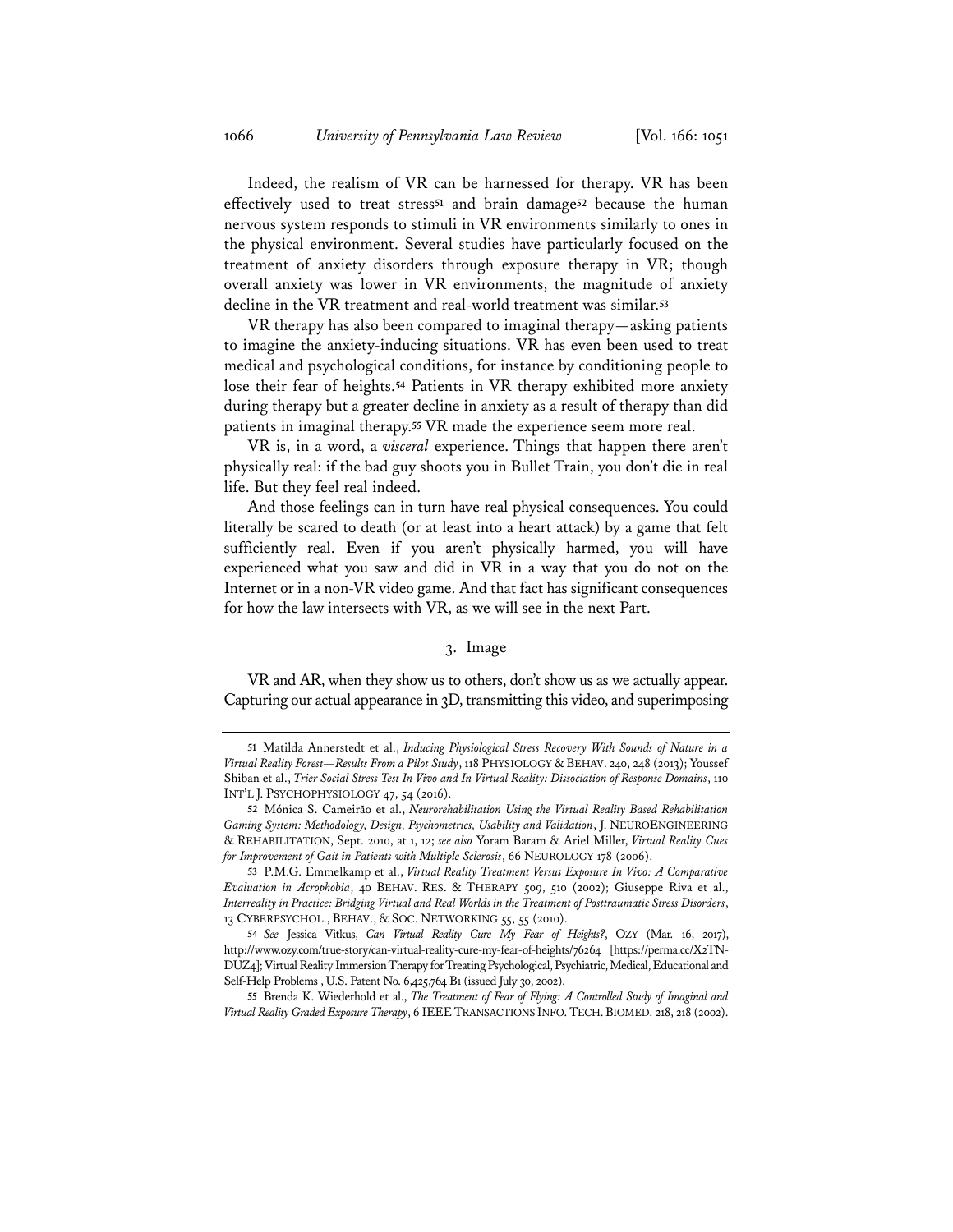it on the receiver's VR environment is too difficult even for modern technology. (It requires not just extra bandwidth, but many cameras surrounding us.)

Instead, we appear through our avatars. Today, the avatars look cartoonish, but they will become increasingly realistic-looking, and will include our facial expressions, which will be captured in real time and superimposed on the avatar.**<sup>56</sup>** Indeed, realistic-looking avatars are primed to be a growth business in their own right.**<sup>57</sup>**

But *realistic-looking* need not mean *real*. They could, for instance, be nicely dressed and coiffed versions of us, even if when we're actually hooking into VR in our pajamas before our morning shower. Naturally, they could be somewhat younger and better-looking versions of us. Or if we're young but want to seem more mature in business interactions, we can use slightly older-looking avatars. In any event, we will look like we want ourselves to look, no longer bound by the limitations of our actual appearance (except insofar as social or business conventions might treat sharp departures from our real appearance as untrustworthy or manipulative).

Indeed, avatars could be largely or entirely disconnected from our real appearance: of a different sex, of a different race, with different facial features, lacking our disabilities. Or they could look like dinosaurs. This could be done for experimentation, for pseudonymity, or to avoid hostility.

This malleability of visual identity has minuses as well as pluses. Easy pseudonymity could mean less social accountability (just as physical distance may mean less legal accountability—more on that later). People could also feel professionally or socially pressured to take on personas that seem inauthentic to them, but that seem more profitable. Some people may feel pressured to choose a more favored race and sex (and may resent having made such a choice). Even more people will likely try to avoid having their avatar replicate their physical features that our society views as ugly or offputting, such as disfigurements, wrinkles, or fat.**<sup>58</sup>**

**<sup>56</sup>** James Gorman, *Manipulating Faces from Afar in Realtime*, N.Y. TIMES (Oct. 26, 2015), https://www.nytimes.com/2015/10/26/science/manipulating-facial-expressions-in-live-video.html?\_r=1 [https://perma.cc/P83U-77NU]; Cat Zakrzewski, *Virtual Reality Takes On the Videoconference*, WALL ST. J. (Sept. 18, 2016, 10:06 PM), https://www.wsj.com/articles/virtual-reality-takes-on-the-videoconference-1474250761 [https://perma.cc/Z2MW-ANL6]; *Mask*, MINDMAZE, https://www.mindmaze.com/mask/ [https://perma.cc/6ZCX-KXWM] (describing technology that is supposed to allow communication of facial expressions in VR, but that is apparently not yet ready for distribution).

**<sup>57</sup>** Taylor Mayol, *Now You Too Can Live in a Simulation*, OZY (June 17, 2016), http://www.ozy.com/fastforward/now-you-too-can-live-in-a-simulation/67657 [https://perma.cc/WT9N-LTAN].

**<sup>58</sup>** *See, e.g.*, HAROLD ROSENBERG, DISCOVERING THE PRESENT: THREE DECADES IN ART, CULTURE, AND POLITICS 260-61 (1973):

If this new, modern anonymity, and the freedom that accompanies it, were actually brought to fulfillment, all fixed differences in people would be dissolved. There would be no Jews, no Frenchmen, no Catholics, except insofar as individuals elected to make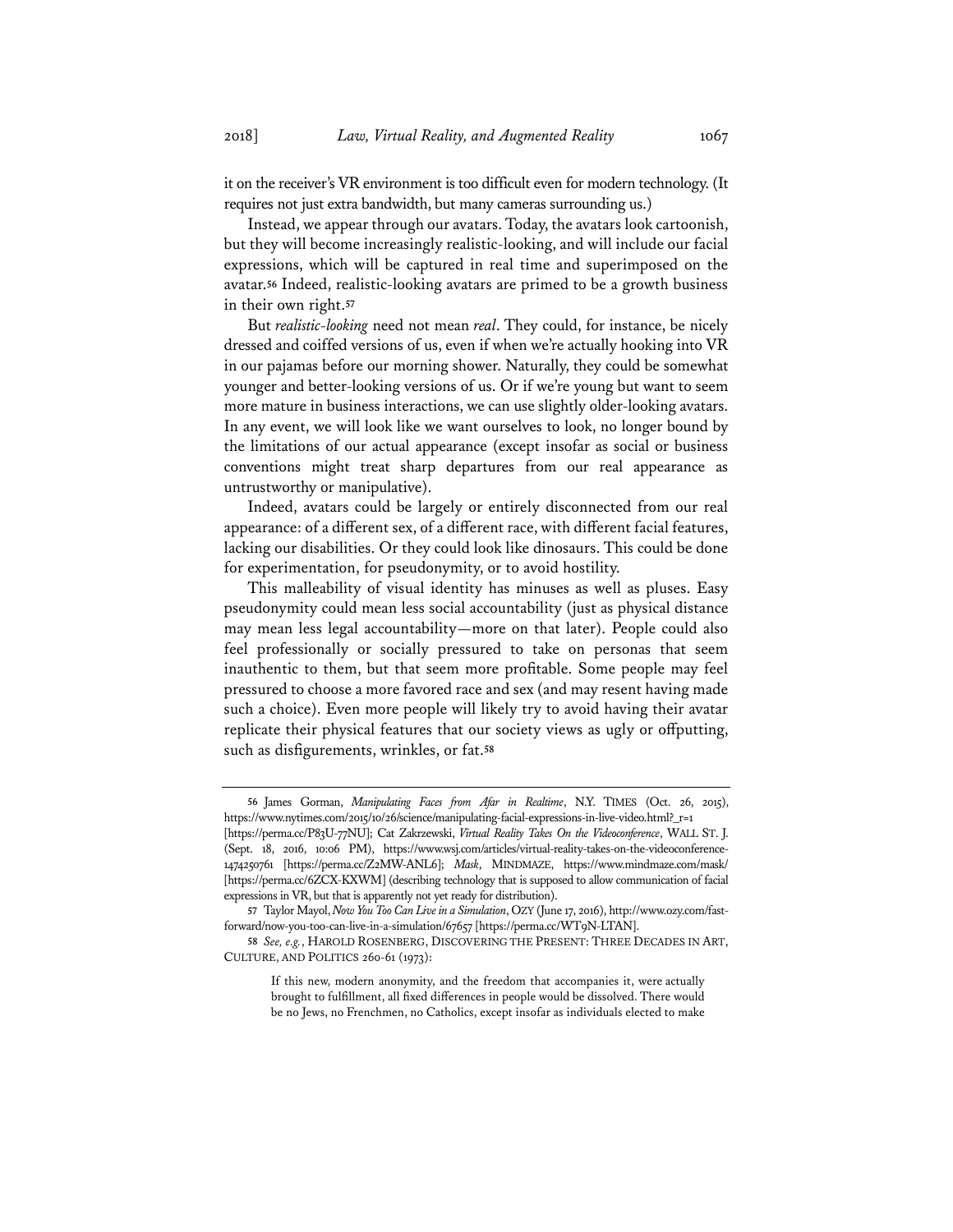At the same time, many people are likely to be quite enthusiastic about the possibility of beauty—or just being aesthetically average—coming at next to no cost and next to no investment of time. Many women spend hours each week on makeup and hair for work; that may be a regrettable demand of our culture, but it's quite real: indeed, as some judges have noted, it seriously burdens professional women.**<sup>59</sup>** If they can instead VR- and AR-commute, all that time will be saved. Likewise, men wouldn't have to worry about shaving; both sexes can save on dry-cleaning.**<sup>60</sup>**

More importantly, many people who are self-conscious about their appearance can be freed from that. Many who find themselves treated worse because they are obese or otherwise socially stigmatized will be able to avoid that. To be sure, there might be some social constraints; someone who looks much better in VR than in real life might be looked down on by some real-life coworkers or acquaintances who view such appearance modification as

themselves Jews, Frenchmen, or Catholics. Even racial identifications, such as kinky hair or a long nose, would be eliminated as an insufferable obstacle to free decision. Humanity would appear as a raw material, physical and mental—from which individuals would be constantly fabricating selves according to their tastes. A fantasy? Perhaps .... But even those who do want a clean slate usually find that some particular form has been rather heavily, if not ineradicably, engraved upon them . . . . The new anonymity of the human being, whether as a fact or as a possibility, puts an enormous emphasis on the act of defining oneself.

Rosenberger was obviously writing without an eye towards VR in particular, but his analysis fits well into what VR can offer, for better or worse. Thanks to Sam Bray for pointing us to this passage.

A related question is whether the malleability of appearance will lead to more conformity (as people find it cheaper and easier to conform to the appearance that customers, coworkers, or even social acquaintances favor) or more individuality (as people find it cheaper and easier to look the way they want to look, and to show off their creativity and independent-mindedness). We suspect there will be some of both.

**59** *See, e.g.*, Jesperson v. Harrah's Operating Co., Inc. 444 F.3d 1104, 1117 (9th Cir. 2006) (en banc) (Kozinski, J., dissenting) (citation omitted):

Harrah's overall grooming policy is substantially more burdensome for women than for men. Every requirement that forces men to spend time or money on their appearance has a corresponding requirement that is as, or more, burdensome for women: short hair v. "teased, curled, or styled" hair; clean trimmed nails v. nail length and color requirements; black leather shoes v. black leather shoes. The requirement that women spend time and money applying full facial makeup has no corresponding requirement for men, making the "overall policy" more burdensome for the former than for the latter.

Many businesses might not formally impose such requirements on their employees, but social norms may step in even in the absence of formal work rules. To the extent that VR can let people comply with these requirements by just designing their avatars, with no need to invest time each day, that will ease this disproportionate burden on women.

**60** To be sure, some of the time saved on grooming may end up being shifted to grooming the avatar. But even if one spends some time designing avatars with different outfits for different days, such design should be quicker—and more easily reusable—than real grooming.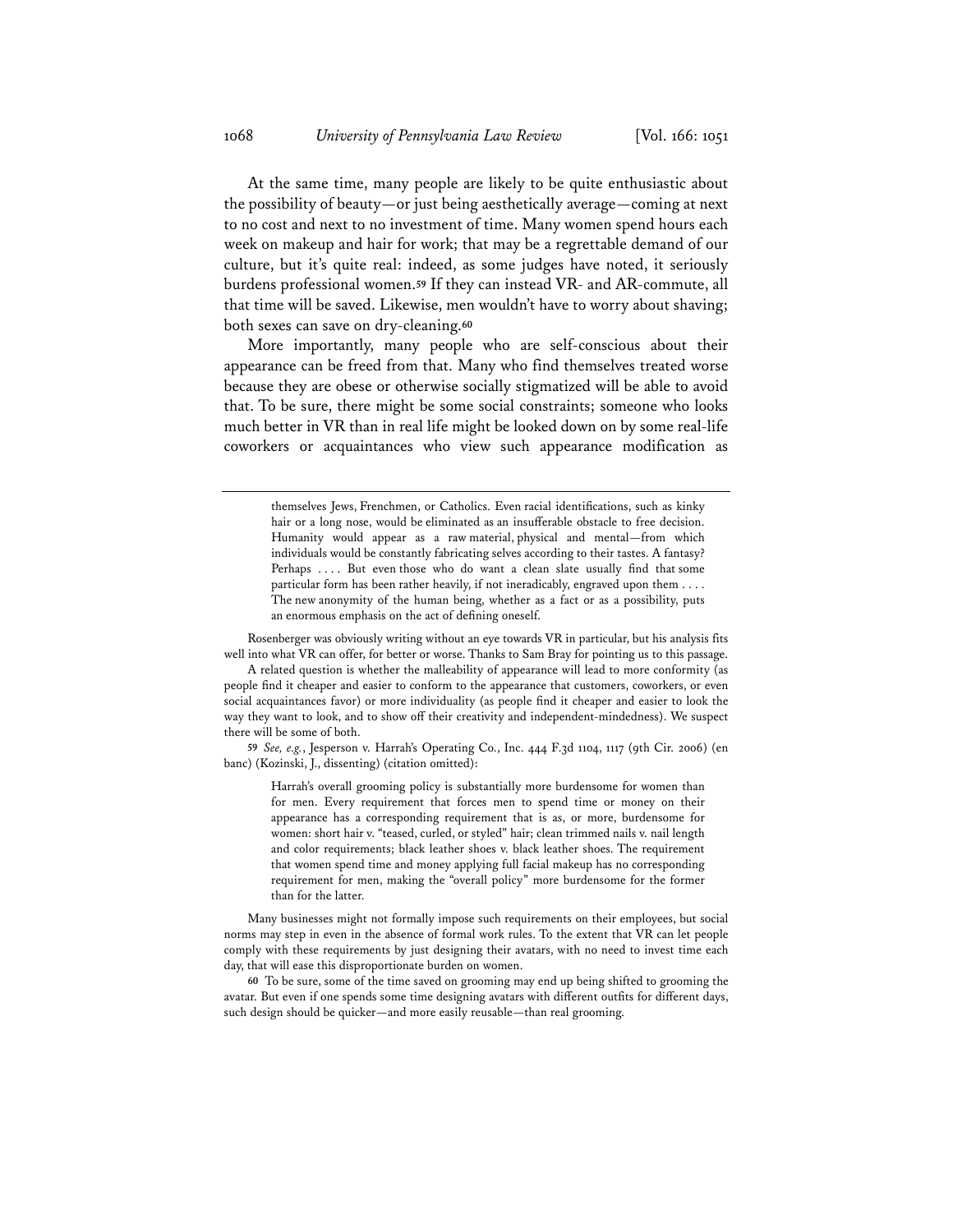dishonest. But many professional and social relationships will be entirely remote—virtual, telephonic, and email—and for those relationships the parties' "real" appearances will not be particularly important.

And as with much modern technology, VR and AR will be especially useful for people who have some kinds of physical disabilities—not just because they could conceal their disabilities, if they want that sort of privacy, but because they could often much more easily "get around" in VR and AR than they could in the physical world. It's not clear to us how much all this will affect law as such, but it will certainly affect people's experience of the technology.**<sup>61</sup>** (Returning to a point mentioned in the previous section, it will especially affect people's online sex lives; but appearance unfortunately matters in business and socializing as well.)

Indeed, the ability to obscure aspects of one's identity has proved socially useful in other contexts. The percentage of women who won jobs in orchestras went up dramatically after orchestras began blind auditions in which the interviewers didn't know the race or gender of the person performing.**<sup>62</sup>**

VR offers the same possibility for job interviews. We may be able to significantly reduce subconscious race and gender bias in interviewing (as well as bias against the disabled, or for that matter against fat, bald, or ugly people) if the interviewers see an avatar who doesn't look like the real person.**<sup>63</sup>** On the other hand, to the extent that the VR software lets one modify the facial expressions that one is sending, that could hide potentially valuable visual cues related to how much attention the interviewees are paying, how much interest they are showing, and the like.

#### 4. Data

The reality you feel in VR is made out of bits of data. And because of that, it is owned and stored somewhere by a private company—or perhaps several. Those private companies will invariably impose terms of use that

**<sup>61</sup>** In some situations, employers and places of public accommodation that are legally required to provide "reasonable accommodations" to disabled employees and patrons might offer VR or AR presence as one such accommodation. Whether that should be viewed as legally adequate for companies that continue to primarily operate in nonvirtual reality—e.g., "we don't need to put in ramps for access by people in wheelchairs, because they can just VR-commute instead of showing up in person"—or whether some in-person accommodation needs to be made available may prove a complicated question, which we won't answer here. But to the extent that a business moves to an entirely VR-commuting model, this would indeed equalize access for mobility-impaired employees and customers.

**<sup>62</sup>** Claudia Goldin & Cecilia Rouse, *Orchestrating Impartiality: The Impact of "Blind" Auditions on Female Musicians*, 90 AM. ECON. REV. 715, 737 (2000).

**<sup>63</sup>** For a related though potentially more pessimistic perspective on this, see Mary Anne Franks, *The Desert of the Unreal: Inequality in Virtual and Augmented Reality*, 51 U.C. DAVIS L. REV. 499, 502 (2017), which argues that prejudices in the real world could well be replicated in virtual realities, based on the biases of their creators.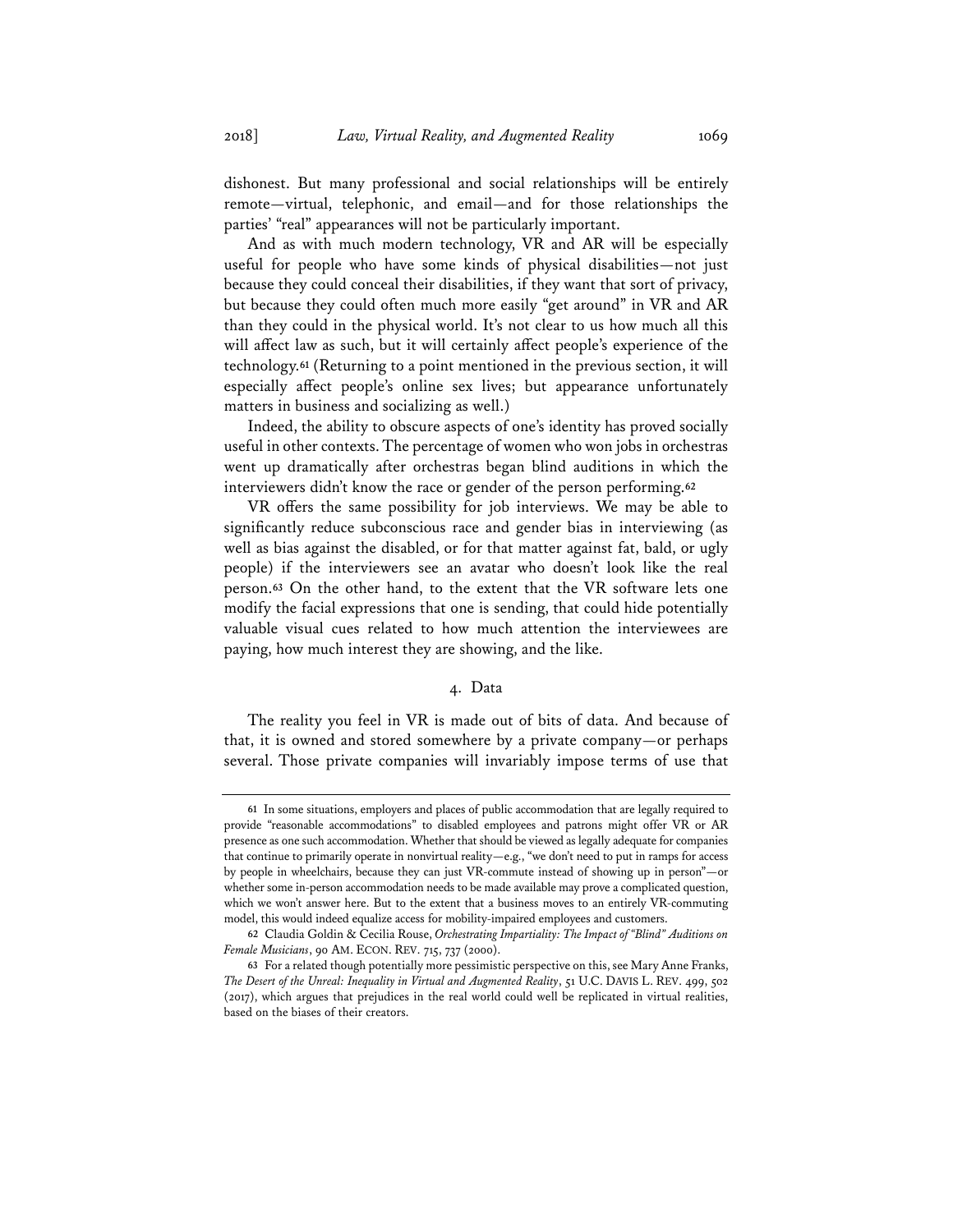purport to bind users of the hardware and software. Those terms may disclaim liability for harm. They may assert ownership over the things we create in VR. And they may require us to consent to having information about our conduct in the virtual world recorded and shared.**<sup>64</sup>**

Our movements and actions in the physical world are increasingly observed, recorded, and tracked. But there are still spaces where we are not followed and acts that are not recorded and searchable. In VR that will likely not be true. Everything we do, we do before an audience—a private company that may well keep and catalog that data, and may have lots of reasons to do so (data mining, security, user convenience, and more).

Of course, the same is true of the Internet today. But we may do, say, and experience things in VR we would not put in an email. That VR feels like the real world may cause us to treat it like the real world. When we feel like we are alone with someone, we may be more likely to share intimate secrets than we would on a public street, or even in an email. But in VR those secrets are, inevitably, being recorded somewhere, and are likely being retained.**<sup>65</sup>**

## II. CRIME ON THE VIRTUAL STREET

That, then, is the likely technical and social reality of VR and AR. What legal problems will it cause? Let us begin with the VR and AR equivalents of street crimes.

## A. *What Would VR/AR Street Crimes Be Like?*

Much traditional criminal law enforcement involves street crimes: in-person misconduct, such as robbery, sexual assault, indecent exposure, or disorderly conduct. Many such crimes literally happen on the street. Many others happen in homes, businesses, or schools, but share many traits with traditional street crimes.

Many of the worst such crimes aren't a problem in VR. You generally needn't worry about being really murdered in a virtual space. Likewise, you needn't worry (subject to some complexities that we'll mention below) about being really beaten or raped.

Indeed, this could be one reason people will shift some activities to VR. Physically going out to drink with friends might be more fun in some ways than getting a virtual drink, where everyone is physically at home but can see each other in VR. You can hug your friends in a real bar. You can feel physically close to them and not just emotionally close. If you're looking to

**<sup>64</sup>** *See, e.g.*, OCULUS TOUCH HEALTH AND SAFETY AND WARRANTY GUIDE (2016) (on file with authors); *Terms and Conditions of Use*, VIRTUAL REALITY CO., http://www.thevrcompany.com/terms-of-use/ [https://perma.cc/X8N4-UB25].

**<sup>65</sup>** *See* Gilad Yadin, *Virtual Reality Surveillance*, 35 CARDOZO ARTS & ENT. L.J. 707, 715 (2017).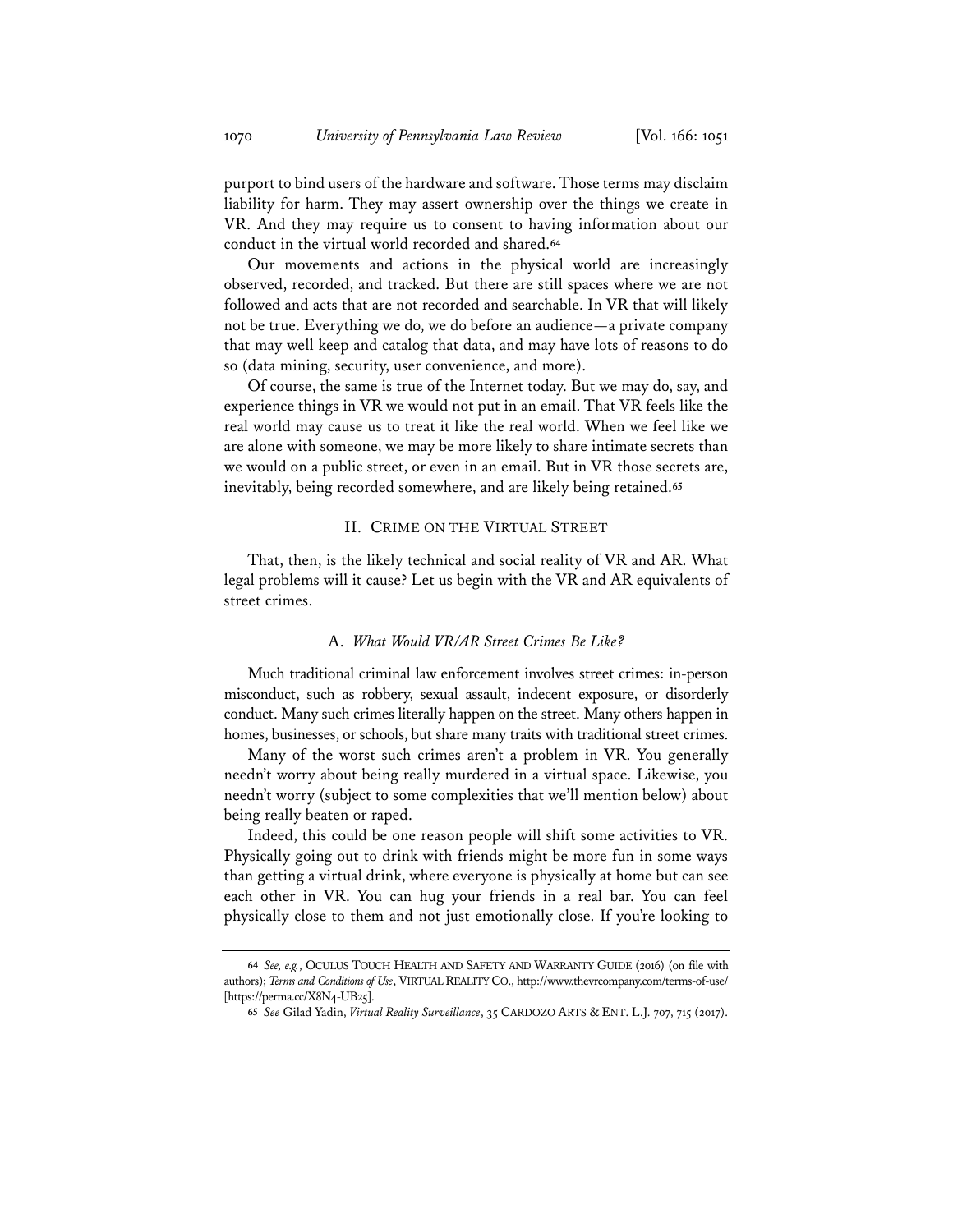pick up a sex partner for the evening, doing that in VR would require haptic hardware that goes beyond what we have today.**<sup>66</sup>**

Yet going out together for a virtual drink—to be precise, staying in for a drink, but being virtually together—has its own advantages. You needn't worry about getting into a bar fight or getting mugged on the way home. You needn't worry about driving home drunk or paying for a cab. Plus, the booze is much cheaper at home.**<sup>67</sup>**

Still, as we'll discuss below, there may well be some kinds of "street crime" in VR. How will the law likely deal with that? How should it?

#### 1. Disturbing the Peace and the Bangladesh Problem

What sorts of street crime can there even be in VR? Today's VR is basically audiovisual—you can see and be seen and hear and be heard, but you can't be punched or shot or caressed. (Caressed is surely on its way, but not here yet.**<sup>68</sup>**) We thus focus on crimes of sound or of sight.

A classic sound crime is disturbing the peace through loud noise, for instance through screaming loudly in a public place.**<sup>69</sup>** That crime can pose First Amendment problems when applied to speech that disturbs because of its content,**<sup>70</sup>** but it's pretty straightforward when applied to speech that disturbs because it's too loud.**<sup>71</sup>**

Indeed, if you see someone standing on the sidewalk screaming, calling the police is a standard response. You expect the police to come out, maybe talk the guy into going away, maybe arrest him, maybe even have him prosecuted. Dealing with such annoying street behavior is part of what police normally do.

Now say someone is screaming in a VR public place.**<sup>72</sup>** Let's assume this isn't in a game, but in a place where people need to congregate for economic reasons—to shop at a VR store, or even go to their VR jobs. The harm caused by the screaming is the same: it interferes with people's other tasks.

**<sup>66</sup>** Of course, people are working on changing this. *See, e.g.*, Alex Hawgood, *'Interactive' Gets a New Meaning*, N.Y. TIMES (Dec. 24, 2013), http://www.nytimes.com/2013/12/26/fashion/Sex-toyscybersex-high-tech.html [https://perma.cc/F7U6-C28W].

**<sup>67</sup>** A drinkable \$15 750-ml bottle of hard liquor contains about 15 shots' worth (assuming each shot is 50 ml, or about 1.75 fl oz), so that amounts to \$1 per shot. Your VR headset can pay for itself so quickly.

**<sup>68</sup>** *See supra* note 66.

**<sup>69</sup>** *See, e.g.*, CAL. PENAL CODE § 415(2) (2015) (imposing jail time and/or a fine on "[a]ny person who maliciously and willfully disturbs another person by loud and unreasonable noise").

**<sup>70</sup>** *E.g.*, Cohen v. California, 403 U.S. 15, 26 (1971) (reversing conviction for wearing a jacket that read "Fuck the Draft").

**<sup>71</sup>** *See, e.g.*, Kovacs v. Cooper, 336 U.S. 77, 82-83 (1949).

**<sup>72</sup>** By this, we simply mean a place that, in the VR environment, can be visited by any user (or at least by a very large set of users), and where each user sees the other users who are visiting the same place at the same time.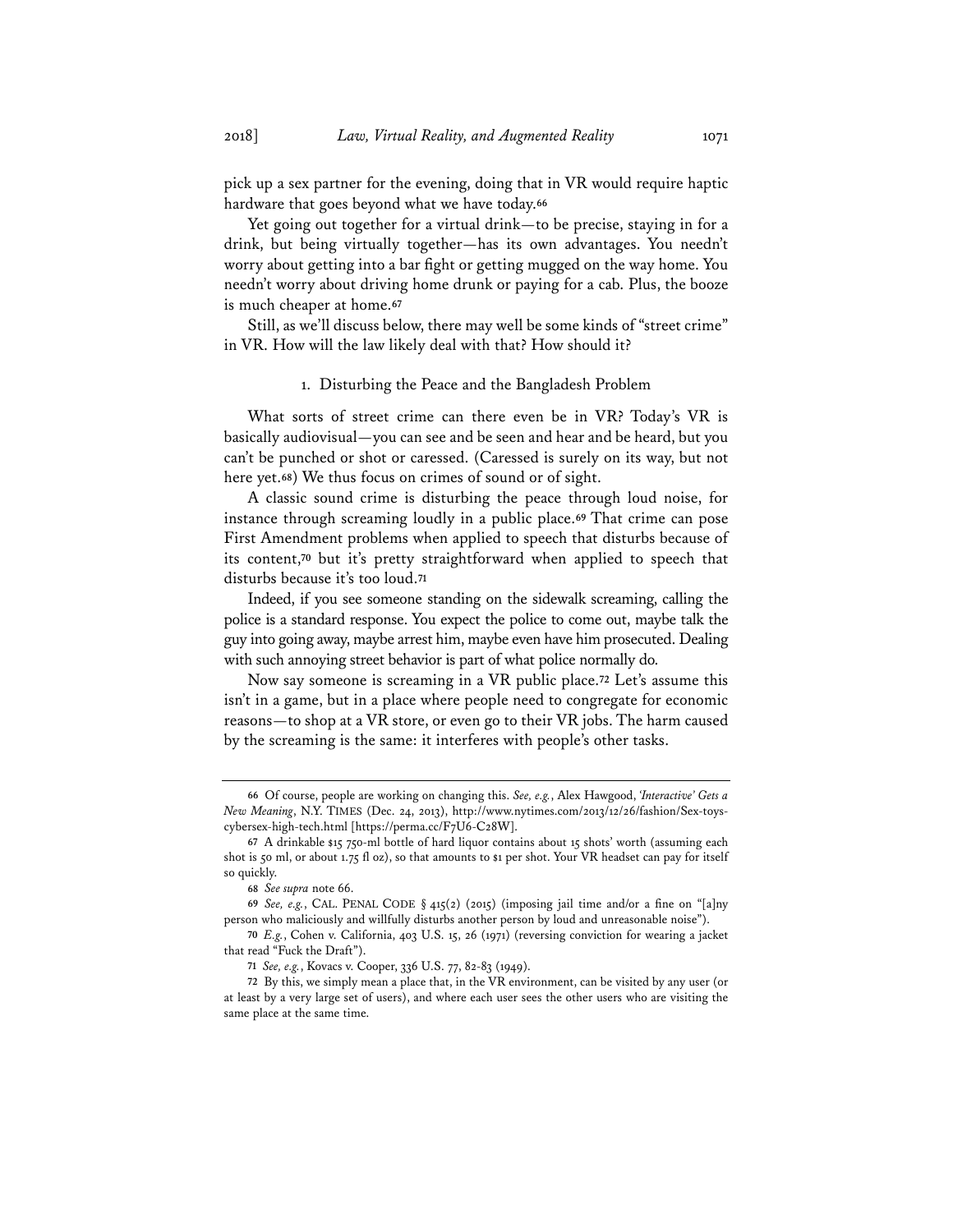So you call the police.

"Officer, there's this guy screaming and bothering my kids and me."

"What's the street address?"

"It's not on the street, it's in this VR world."

[Pause.]

"We're playing a virtual game in the virtual park, and this guy is bothering us."

"Where are you, really?"

"Well, I'm in my apartment, but that's not what's important! I'm wearing my virtual headset, and it feels to me like I'm playing with my kids in the park—they're with my ex across the country, but we're spending some time playing together, and this jackass is ruining it for us."

"And where is he, really?"

"Oh, I clicked on his avatar, and it tells me that he's hooked up from Dhaka—you know, in Bangladesh. But it feels like he's right next to us."

[Click.]

Now maybe if you call a more technically savvy police agency, they'll understand your concerns more quickly. But their reaction is likely to continue to be skeptical, because of what we label the "Bangladesh problem": It will take a lot to get domestic police interested in investigating a crime where the criminal is in a foreign country.**<sup>73</sup>** (In Bangladesh, they might call it the Wyoming problem.) Indeed, it will take a lot even if the criminal is in another American state, or perhaps even in another city. Getting someone extradited is a hassle. Even dealing with another jurisdiction's police department to arrange an arrest in that jurisdiction is a hassle.**<sup>74</sup>**

**<sup>73</sup>** We use Bangladesh because it's a good example of a populous country that is very far away, that contains millions of English speakers, that likely won't make it trivially easy to extradite petty offenders, and that has a fun polysyllabic name. Use "Ukraine problem" or "India problem," if you prefer. Indeed, even for police calls in the U.S., versions of the problem could happen even as to more familiar places (the Nebraska problem? the Scotland problem?), though it is possible that the more familiar places will also be ones that will be more open to extradition.

**<sup>74</sup>** For extradition to be legally possible, the conduct would have to be a crime in the extraditing jurisdiction as well as the requesting jurisdiction: "Under the principle of 'dual criminality,' no offense is extraditable unless it is criminal in both countries." *In re* Extradition of Russell, 789 F.2d 801, 803 (9th Cir. 1986). Moreover, extradition often requires that the crime be sufficiently "serious," RESTATEMENT (THIRD) OF FOREIGN RELATIONS LAW  $\S$  476(1)(c) (AM. LAW. INST. 1986), which generally requires that the crime be punishable by at least one year in prison in both countries, *id.* § 475 cmt. (c). But even if both conditions are satisfied, there remains the practical deterrent created by the difficulty of extradition even when it's legally available.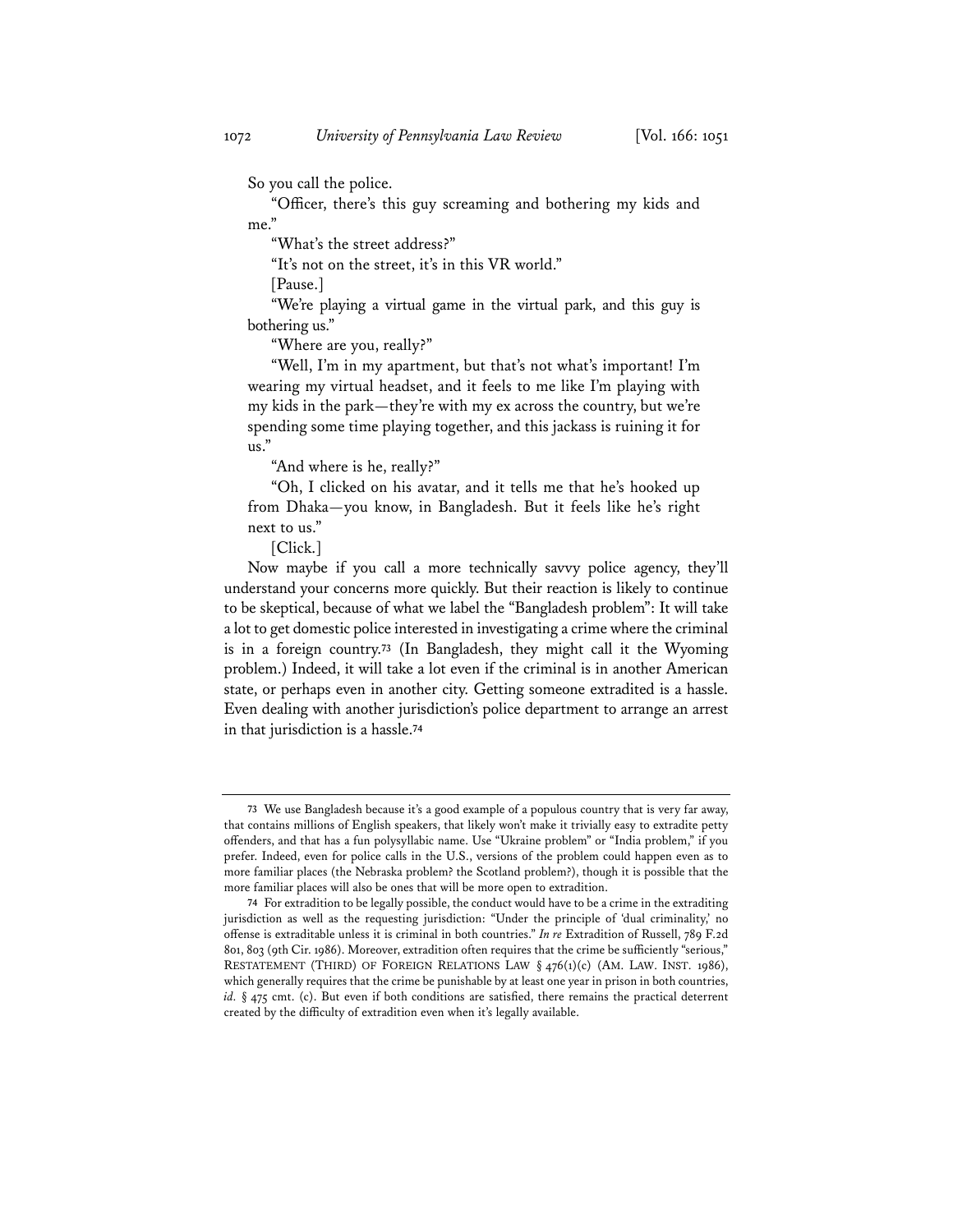Will they go through the hassle to investigate a murder? Maybe. But, "You think I can get someone extradited from Bangladesh for disturbing the peace?," the police officer might ask you. "Or even from Nebraska?" Indeed, perhaps your state won't even have jurisdiction over such crimes committed by people screaming in their rooms elsewhere in the world; but even if the state is legally entitled to prosecute such crimes, it would surely be very hard for local police and prosecutors to bring such a prosecution.**<sup>75</sup>**

And VR street criminals would indeed likely live all over the world. There are no oceans or borders in VR—that is one of its advantages. The VR "places" in which Americans will travel will be disproportionately Anglophone (though good real-time translation might change that**<sup>76</sup>**), and disproportionately (but not entirely) drawn from richer countries. Yet many of the people who share the same VR "street" will be oceans apart, and most will at least be from different states.

The same problem already exists to a significant extent on the Internet. The people who harass you or even threaten you on Twitter or Reddit can as easily be in New Zealand as in New York.**<sup>77</sup>** Courts handling civil cases have struggled for decades with how to address the problem of people who cause injury far from where they live. But criminal prosecutions for such transnational threats appear to be vanishingly rare, even when the conduct is something (doxing, swatting) that seems much more serious than simply yelling in a public place.**<sup>78</sup>**

Yet the illusion of physical presence that VR and AR bring is likely to make potentially criminal incidents more common. It's relatively rare for someone in a foreign country to care so much about us that he would tweet death threats about us; it happens, but generally just for pretty high-profile people. Most threats seem likely to stem from personal, emotionally laden interactions that usually require a sense of in-person connection—people threatening their exes, rival gang members, schools, and the like.**<sup>79</sup>**

**<sup>75</sup>** *See* Kerr, *supra* note 14, at 426-27 (noting this problem with criminal enforcement in virtual worlds). In principle, the foreign jurisdiction—in our hypothetical, Bangladesh—might itself prosecute the malefactor, rather than extraditing him. *See, e.g.*, James Eli Shiffer, *Canadian Teen Sentenced After "Swatting," "Doxxing" Across North America*, STAR TRIB. (Minn.) (July 25, 2015), http://www.startribune.com/canadian-teen-sentenced-after-swatting-doxxing-across-northamerica/318537651/ [https://perma.cc/4K3Q-TKVW] (discussing Canadian prosecution of a Canadian for crimes that injured U.S. citizens in the U.S.). But if persuading a country to extradite someone for a relatively minor crime is hard, it may be even harder to persuade that country to invest its own resources to prosecute someone who didn't harm anyone in that country.

**<sup>76</sup>** *See* Alec Ross, *The Language Barrier Is About to Fall*, WALL ST. J. (Jan. 29, 2016, 9:32 AM), https:// www.wsj.com/articles/the-language-barrier-is-about-to-fall-1454077968 [https://perma.cc/HSX4-97R4].

**<sup>77</sup>** *Cf.* Shiffer, *supra* note 75 (discussing conviction for international swatting and doxing).

**<sup>78</sup>** For a rare example of a prosecution for swatting, see Shiffer, *supra* note 75.

**<sup>79</sup>** *See, e.g.*, Elonis v. United States, 135 S. Ct. 2001, 2005 (2015); Virginia v. Black, 538 U.S. 343, 350-51 (2003).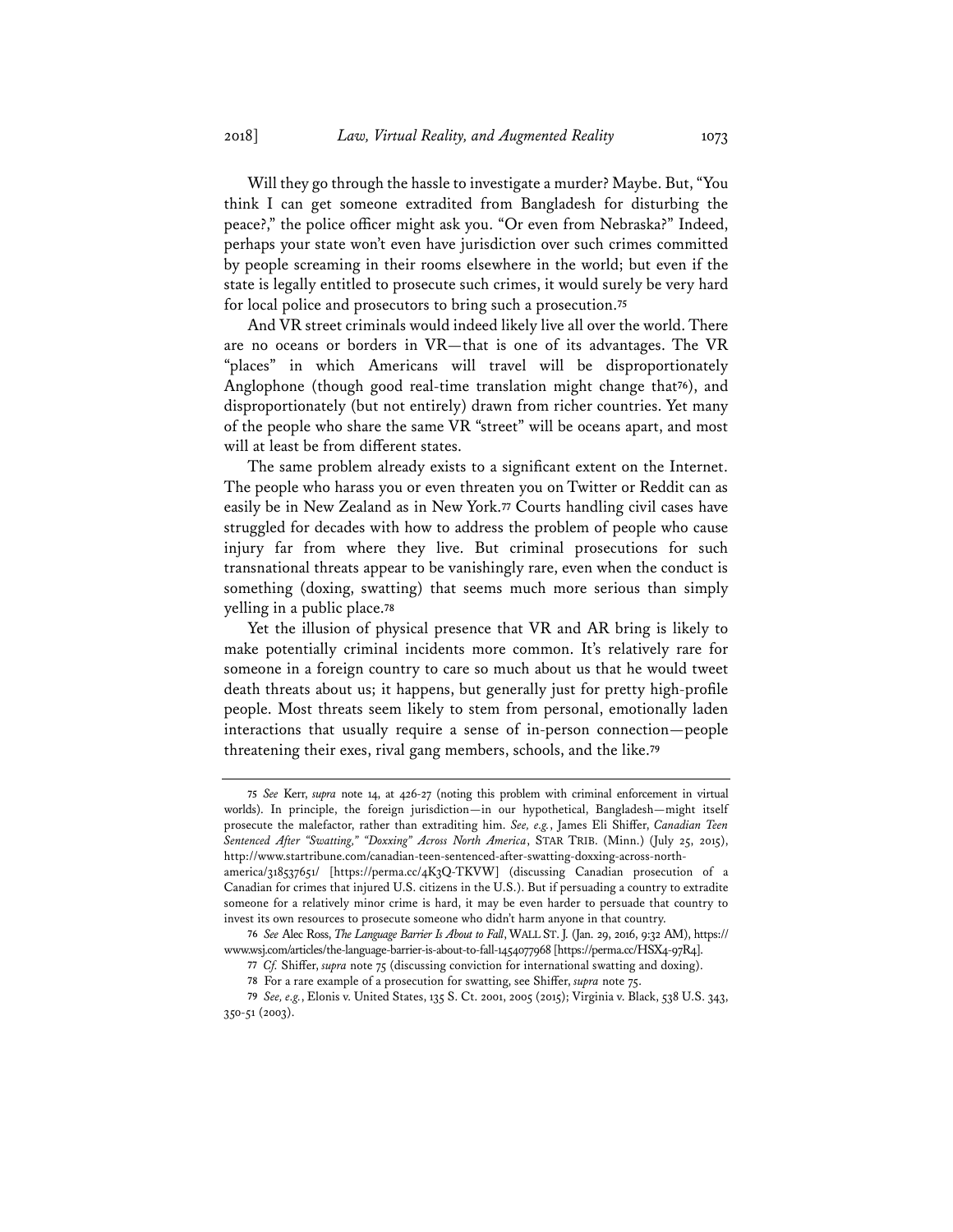But the crimes we describe in this subsection and the coming ones are likely to be much more common. People scream and create a public commotion in the real world; there's no reason why they wouldn't do the same in a VR space. People sexually harass strangers and indecently expose themselves in the real world; there's no reason why they wouldn't do the same in VR (more on that below). Indeed, they may be more likely to do this, precisely because they may reasonably infer that it will be hard for the police to catch them. There likely will be more desire for criminal prosecution than with comparable Internet misconduct, precisely because the feeling of physical presence may make the victims of VR street crime viscerally feel victimized.**<sup>80</sup>** That desire, though, may be hard to satisfy.

To be sure, VR does tend to facilitate policing in one way, by solving some problems of proof and identification. If the VR platform keeps good logs, it can accurately report just which avatar was screaming, and just how loud he was. Some VR platforms may require people to identify themselves, at least with a credit card, before signing on. And even if the platform doesn't require such self-identification, subpoenas might be used to trace the typical avatar to an Internet subscriber—a complicated and imperfect process, but one that could work better at identifying VR street criminals than we currently are at identifying real street criminals.

Still, the greater difficulties of extradition are likely to exceed the greater ease of proof. And many VR street crimes might thus be practically ignored by traditional police departments.

Of course, this might yield pressure for VR operators to set up in-VR "police," who might be able to deal with transgressors quickly; and there might be "courts" as well, for resolving disputes (especially disputes involving in-VR commerce). But, practically speaking, the penalties will likely be, at most, suspension or ejection from the VR environment. And it seems likely that the ejected participants can just get back on by creating a new user ID. Perhaps facial recognition or biometric identification might make the ejection stick, but such security measures will likely be easily avoidable, or require all users to have expensive hardware, and thus limit the VR environment's customer base. (Binding arbitration with the threat of money damages might in principle be available, but in practice enforcement costs—especially across continents—are often likely to preclude that.)

If a VR environment requires people to provide a credit card, or otherwise supply a deposit, such new user IDs might become harder to create, and the environment might even threaten fines or forfeited deposits for bad behavior. How often this will happen will depend on economic factors that we can't

**<sup>80</sup>** To be sure, some other Internet misconduct does lead to understandable calls for prosecution because it is viscerally frightening or humiliating in other ways. Death threats and revenge porn are classic examples.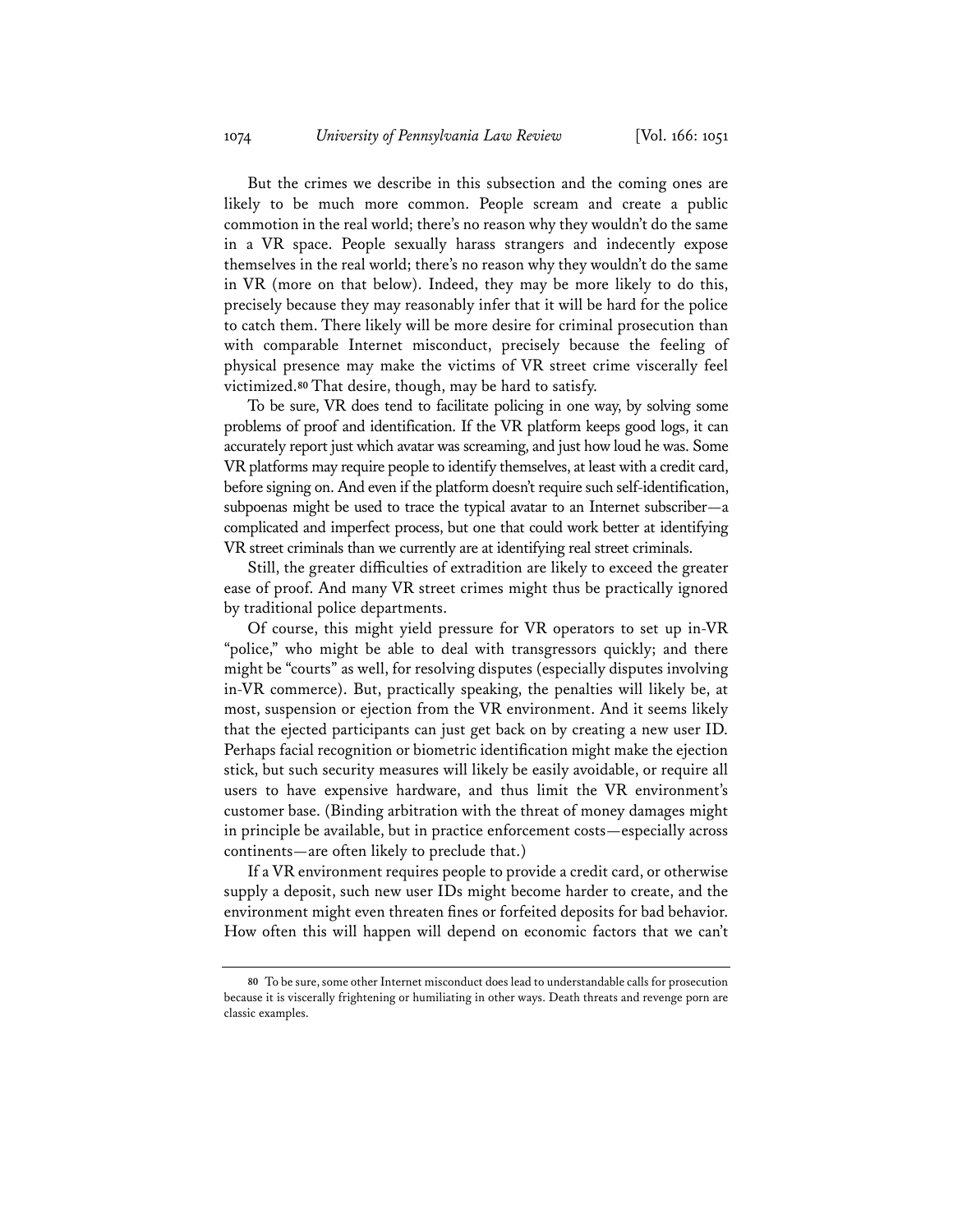easily predict. We expect that many VR environments will want to allow free access, or at least access that doesn't require a credit card (but might require only some prepaid gift card), since the VR operators will want to harness network effects by increasing their user bases. Presumably, those operators will make money from in-VR purchases rather than through credit card subscriptions. But we're not certain whether this will be so; indeed, some environments might want to require credit cards or elaborate identification systems precisely to maintain a more orderly experience for their users.

So the real-world police are unlikely to intervene to stop the VR street screamer, and in-VR policing institutions may not be effective. But there's a good reason why disturbing the peace is a crime: It affects people's quality of life, and tends to push them away from a place where they want to be, and where we might want them to be (for instance, if we want them to work there or shop there). And the creators of the VR environment will be keenly aware of this, because lost quality of VR life means lost profits to them, especially since different VR environments will likely be hotly competing with each other.

Code, as Larry Lessig put it, is law—maybe the most effective sort of law.**<sup>81</sup>** And VR environment operators can easily implement code that can deal with the screamers. The operator could, for instance, allow each user to control the perceived volume, for that user, of any other user. That's good not just to silence the screamers, but also to quiet down acquaintances who are a bit too loud, or to amplify acquaintances who mutter. And this should be technically trivial to code.**<sup>82</sup>**

The instruments of the real world—real ears and real brains—don't have such a feature. But the sensescape created by the VR software is more versatile and more individually controllable than what mere human anatomy can provide.**<sup>83</sup>**

**<sup>81</sup>** LAWRENCE LESSIG, CODE AND OTHER LAWS OF CYBERSPACE 6 (1999).

**<sup>82</sup>** AltspaceVR, a prominent program for social interaction in VR, already has such a feature. *See How Do I File an Abuse Report?*, ALTSPACEVR (Nov. 11, 2017, 5:51 PM), https://altspacevr.zendesk.com/hc/en-us/ articles/115003528853-How-do-I-file-an-Abuse-Report- [https://perma.cc/U2XZ-GGM4] ("Before you submit [an abuse] report, you should be aware that you do have tools for dealing with any disruptive user who is preventing you from having a positive experience. When you bring up a user's Name Tag by interacting with their avatar you will see several buttons. One of these tools will allow you to mute the user, and another will allow you to block them. You will no longer hear the audio for any user you mute. Blocked users will no longer be seen or heard, and they will no longer be able to see or hear you. Additionally, if you are experiencing issues with other users invading your personal space, you can activate your Personal Space Bubble, which causes others to become invisible if they get too close to you."). AltspaceVR has recently been acquired by Microsoft. Lucas Matney, *Microsoft Acquires Social Virtual Reality App AltspaceVR*, TECHCRUNCH (Oct. 3, 2017), https://techcrunch.com/2017/ 10/03/microsoft-acquires-social-virtual-reality-app-altspacevr/ [https://perma.cc/F86N-9UWP].

**<sup>83</sup>** By "sensescape," we simply mean the array of sensory inputs that a VR environment provides to users: today, mostly sights and sounds, but it could soon include touch, smell, temperature, pain, and more. Riley Snyder, *Getting Physical with Virtual Reality*, L.A. TIMES (July 18, 2014, 5:00 AM), http:// www.latimes.com/business/la-fi-virtual-reality-boom-20140718-story.html [https://perma.cc/8BSE-WP53].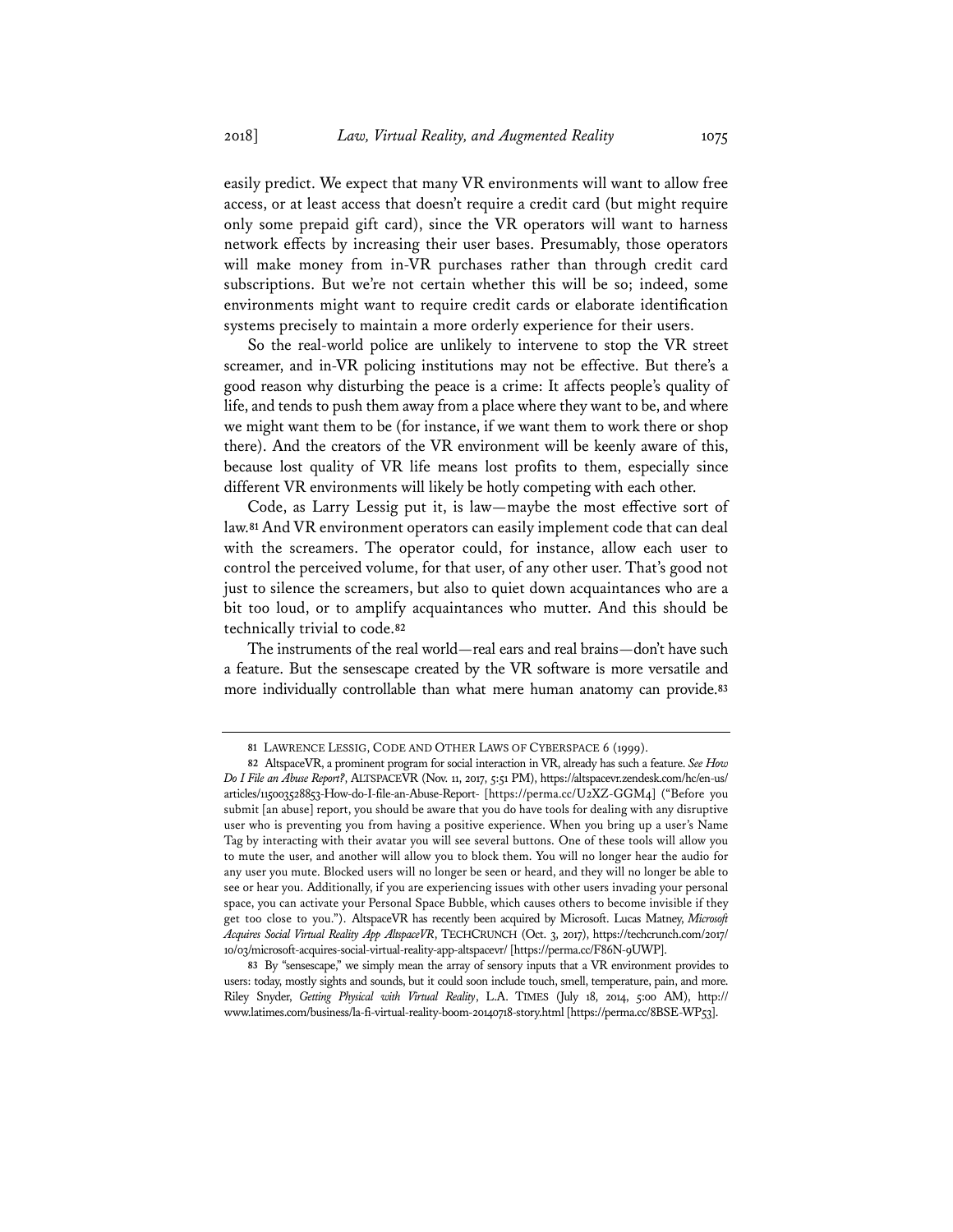Taking advantage of this versatility can help prevent or quickly interrupt VR street crime. Yet shifting to these in-VR remedies likely means shifting away from the criminal law, and from the standard criminal law penalties.

#### 2. Indecent Exposure

We can see the same if we consider another crime, this one visual rather than aural: indecent exposure. (Quite a few of our examples in this article will deal with nudity, because we think that many of the early legal flashpoints in VR and AR will likewise involve nudity and sex.**<sup>84</sup>**)

There you are, minding your own VR or AR business, and you see this avatar a few feet away from you—and he's naked. Plus he's unusually well-equipped; if you're going to have an avatar, why settle for mere realism? Or maybe he's naked and deliberately grotesque. (Two penises?) Or maybe he's masturbating. Or having sex with someone.

You avert your eyes, but he pops right in front of you, wherever you look. And this might happen even when you aren't practically able to leave—for instance, if your in-VR job requires you to be "present" in that particular VR "location."

If this were happening on a street, the exhibitionist would probably be arrested for indecent exposure or public lewdness.**<sup>85</sup>** But whether this law can be applied in VR turns out to be surprisingly complicated.

The Supreme Court has held that public nudity may be banned even in strip clubs, where the patrons pay money to see such nudity.**<sup>86</sup>** But the Court has also held that the First Amendment protects public displays of films containing nudity, even on drive-in theater screens visible from the street, where unwilling drivers and pedestrians may see the nudity (moving, in color, twenty feet high).**<sup>87</sup>**

Even outside VR, this can be confusing enough that a Michigan appellate court has upheld an indecent exposure conviction for a man's displaying his penis on a public access cable television show that he produced.**<sup>88</sup>** This seems

**<sup>84</sup>** That is consistent with the development of other new technologies, including the Internet and video recorders. *See, e.g.*, Geoffrey George Gussis, *Website Development Agreements: A Guide to Planning and Drafting*, 76 WASH. U. L.Q. 721, 722 (1998) ("The vast majority of the early Internet law material focused on only a few issues: First Amendment rights, child pornography, and the liability of online information providers.").

**<sup>85</sup>** He might also be deterred by social convention, or perhaps by the sense that he doesn't look that good naked. But in VR, he can look as good (or as grotesque) as he wants, and he doesn't have to show his real face. There may be immediate and temporary social sanctions—for instance, if he goes naked into a VR shop, he might get ejected—but then he can just quickly change his avatar to something clothed, and then change it back when he's done shopping.

**<sup>86</sup>** Barnes v. Glen Theatre, Inc., 501 U.S. 560, 571 (1991).

**<sup>87</sup>** Erznoznik v. City of Jacksonville, 422 U.S. 205, 217 (1975).

**<sup>88</sup>** People v. Huffman, 702 N.W.2d 621, 625 (Mich. Ct. App. 2005). *But see* State v. Legassie, 171 A.3d 589, 596 (Me. 2017) ("[A] digital photograph transmitted over the internet is legally insufficient to constitute an 'exposure' . . . .").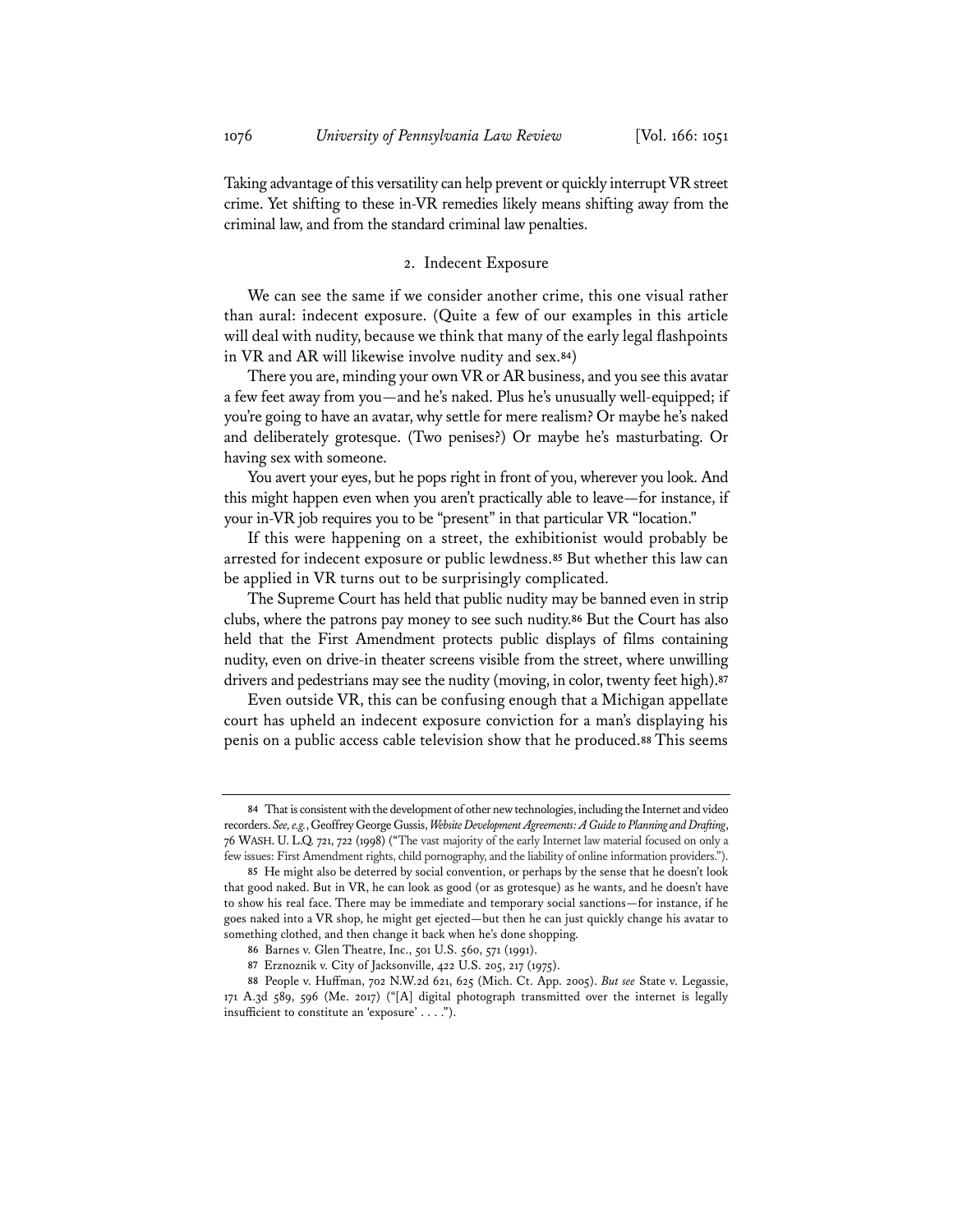inconsistent with the drive-in case,**<sup>89</sup>** but it may just reflect a deeper inconsistency between the drive-in case and the public nudity cases.**<sup>90</sup>**

This gets even more complex when we go beyond video of nudity to video of sexual behavior. If the video is obscene, then it can theoretically be punished even when the viewers are consenting.**<sup>91</sup>** And even material that is not outright obscene enough but is nonetheless "obscene-as-to-minors" might still be punishable when it is deliberately shown in public places where minors may be present.**<sup>92</sup>** But the Court has held that the government can't ban such obscene-as-to-minors material online, even in places that minors can access, because a less restrictive alternative is to have parents use filtering software to shield their children, if they so wish.**<sup>93</sup>**

Perhaps the drive-in case and the public nudity case, though, can be reconciled: public nudity is viscerally perceived as real and immediate in a way that a video display is not, the theory would go; and public nudity thus evokes reactions from which the law can legitimately protect people.

If that's so, public nudity in VR and AR becomes a harder case. After all, nudity in VR is technically a display of video (as in the drive-in case) but also functionally aimed at emulating in-person presence (as in the public nudity cases). And while the avatars so far are relatively cartoonish, it won't be long before a nude VR avatar—normal size, with normal movements, seemingly standing next to you—feels a lot more like a physically present person than it does like a picture on a screen.

One reason the law forbids indecent exposure is that such public nudity may lead some observers to worry that the exposer may move on to sexual assault.**<sup>94</sup>** That is a serious worry when the exposer is physically nearby, but the law is less likely to treat it as a real risk when the exposer is present only virtually. Nonetheless, unwanted exposure to others' nudity may cause feelings of unease even when it is logically clear that no in-person assaults are possible. So whether we should be more worried about indecent exposure in VR may depend on

**<sup>89</sup>** One of us filed an amicus brief in *Huffman* supporting review by the Michigan Supreme Court, but that court denied an appeal, by a 5-2 vote. People v. Huffman, 708 N.W.2d 95 (Mich. 2006).

**<sup>90</sup>** This is an example of how VR can further blur the already sometimes blurry line between speech and conduct. *See infra* Section VIII.B.

**<sup>91</sup>** *See generally* Miller v. California, 413 U.S. 15 (1973).

**<sup>92</sup>** *See* Crawford v. Lungren, 96 F.3d 380, 384, 389 (9th Cir. 1996) (upholding a ban on unattended coin-operated news rack sales of material "harmful" to minors); Am. Booksellers v. Webb, 919 F.2d 1493, 1506 (11th Cir. 1990) (upholding a ban on display, in a place accessible to minors, of any material that's "harmful to minors"); Davis-Kidd Booksellers, Inc. v. McWherter, 866 S.W.2d 520, 527, 529 (Tenn. 1993) (same).

**<sup>93</sup>** Ashcroft v. ACLU, 542 U.S. 656, 669 (2004).

**<sup>94</sup>** *See* Sharon Riordan, *Indecent Exposure: The Impact Upon the Victim's Fear of Sexual Crime*, 10 J. FORENSIC PSYCHOL. 309, 313-15 (1999) (reporting this worry on the part of survey respondents).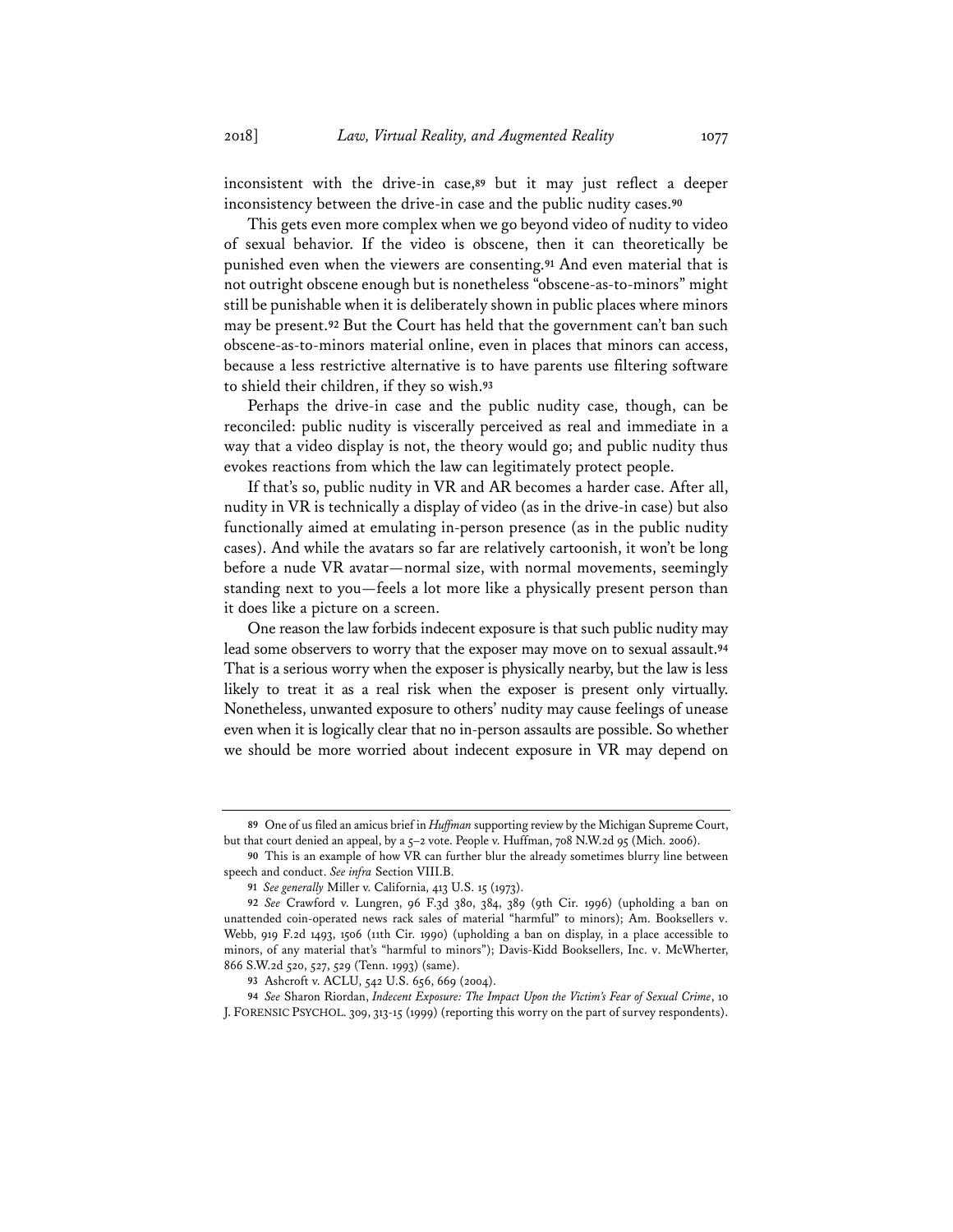whether we think the primary focus of the law is on the unease that it creates among passersby, or on public indecency as a proxy for future physical attack.**<sup>95</sup>**

But maybe this legal conundrum is likely to stay academic. We're back to the Bangladesh Problem. How many police departments would relish the prospect of trying to extradite someone from a foreign country, or even another state, because his online avatar is nude?

The good news is that, as with loud avatars, VR users may be able to protect themselves from unwanted nudity in many circumstances. VR environments can easily be designed to let users change how others' avatars appear to them. "My avatar," after all, is just a visual image that I would like to present in displays that come up on others' VR goggles, communicated through the VR software on central computers and on the other users' computers. Those users don't have to perceive me as the avatar I chose.**<sup>96</sup>**

They could, for instance, substitute another avatar; if my avatar is Adolf Hitler and they don't like it, they could substitute Mahatma Gandhi (or vice versa). Or they could just edit the avatar: If my avatar is naked and they don't like it, they could color it solid green, or perhaps solid green except the face (software permitting, but this shouldn't be hard to develop). Conversely, if they'd like to see more nudity, they could replace my avatar with whatever naked version—again, whether attractive or grotesque**<sup>97</sup>**—they prefer.**<sup>98</sup>**

Indeed, they could probably use a program that automatically blacks out all the naked parts of naked-seeming avatars.**<sup>99</sup>** Or the operator can require people who select a nude avatar to also provide a clothed version, so that

**98** The VR operator might also let the VR store outside of which the nude avatar—or the screamer—is standing exercise some control over such behavior.

**99** *See* Simon Walden, *Can Off the Shelf AI Vision Systems Detect and Censor Art Nude Photographs?*, DIYPHOTOGRAPHY (Dec. 1., 2016), http://www.diyphotography.net/can-off-shelf-aivision-systems-detect-censor-art-nude-photographs/ [https://perma.cc/F62F-XEJ3] (reporting that such programs are generally effective, though in close cases, human decisions are needed).

**<sup>95</sup>** For why we focus on these objections, rather than on the argument that public nudity should be banned for moral reasons, see *infra* note 134 and accompanying text.

**<sup>96</sup>** Allowing that sort of modification may create other legal problems, however, as we discuss below. **97** Grotesque alterations of a person's image were once actionable as defamation. *See* Burton v. Crowell Pub. Co., 82 F.2d 154, 154-56 (2d Cir. 1936) (holding that an ad that appeared to portray a famous jockey as having a "grotesque, monstrous, and obscene" penis, and that included text which could be read as "reinforc[ing] the ribald interpretation," could be libelous, even if it wouldn't reasonably be seen as making factual assertions about the plaintiff); *Reproduced Camel Ad*, http://www.law.ucla.edu/volokh/vrcrowell.jpg [https://perma.cc/5H37-M5AZ] (reproducing the ad, with the offending portion in the upper left-hand corner). But today obvious nonfactual mockery would be viewed as nonlibelous, precisely because it lacks a false factual assertion. *See, e.g.*, Mink v. Knox, 613 F.3d 995, 1005-08 (10th Cir. 2010). Whether it might be seen as a right of publicity infringement will be discussed in Part IV.

One program, VR Chat, has a "panic button" that deals with the problem of nudity by "turn[ing] every avatar around you into a grey robot uniformly, so people can't really spam you with nasty avatars." Paul Stinson, *Virtual Reality Platforms See More Harassment, Trolling*, BNA ELECTRONIC COMMERCE & LAW REPORT, March 21, 2018. One commentator describes this as "basically muting" people visually. *Id*.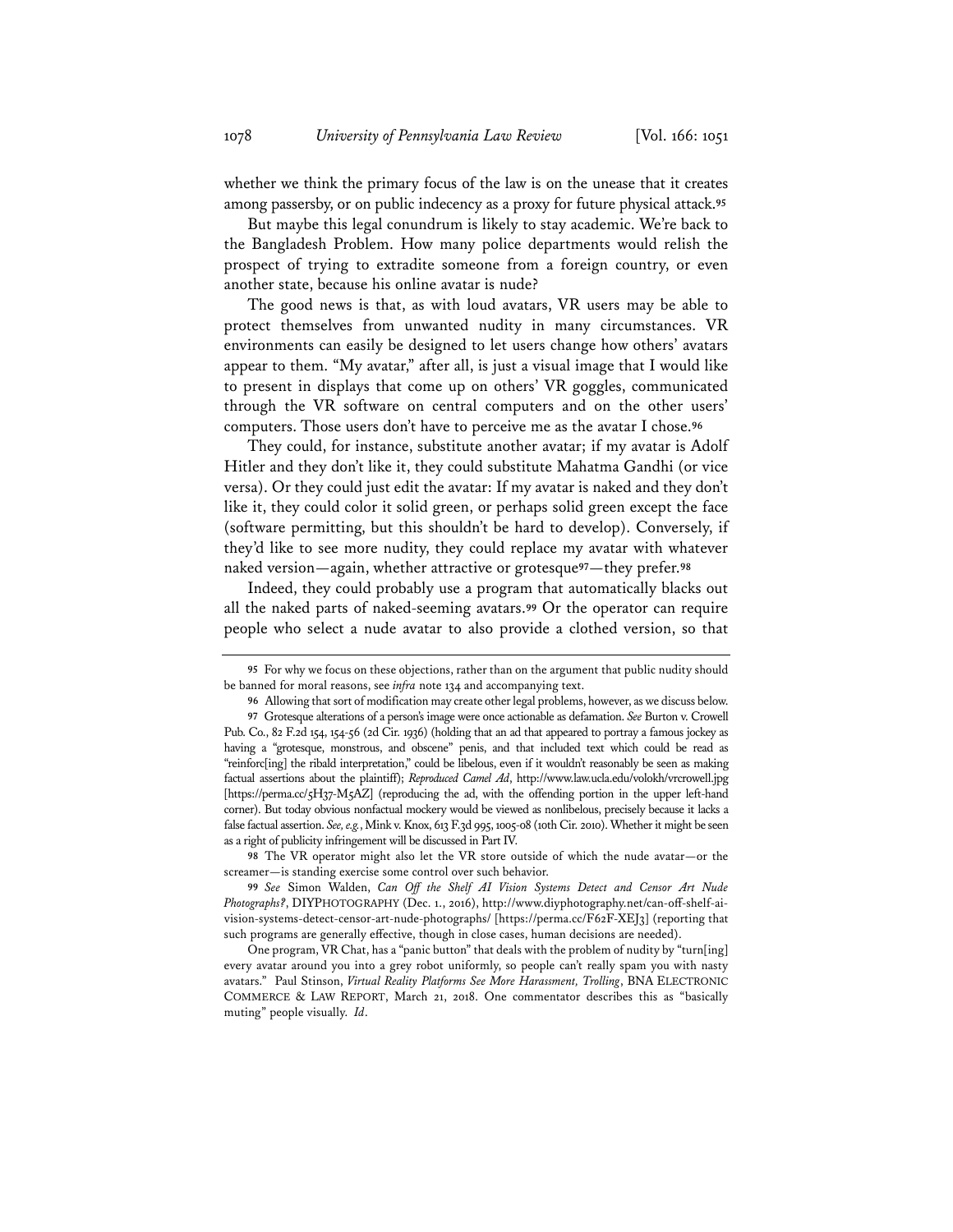people who prefer to avoid seeing nudity can select that with just one global switch. This might be useful if the automated editing yields results that are too crude to yield an enjoyable VR experience, or if the operator wants to minimize even the initial unwilling exposures to nudity.**<sup>100</sup>**

Now let's play out again a conversation with the police, focusing on how this technologically enabled self-protection might affect their decision.

"There's this avatar standing in the VR park, and he's completely naked!"

"Why don't you just hit the 'dress up the avatar' button?" the police officer asks. (Again, we assume an officer who knows something about VR.)

"I shouldn't have to do that!" you say. "He's violating the law, and it shouldn't be up to me, the victim, to try to avoid that."

And that's a plausible argument, in theory; as you point out to the officer, "After all, 'To say that one may avoid further offense by turning off the radio when he hears indecent language is like saying that the remedy for an assault is to run away after the first blow. One may hang up on an indecent phone call, but that option does not give the caller a constitutional immunity or avoid a harm that has already taken place.' Justice Stevens said that, you know. In *FCC v. Pacifica Foundation*.**<sup>101</sup>** Same for nudity as for vulgar language."

But our police officer is not a theorist. "Are you telling me that you could have avoided this problem by clicking on a button," he says, "and you're bothering me? I have real crimes to deal with—ones in which the victims really need me to do something that they can't do for themselves."

Or, if the officer is a theorist, perhaps he is one of the economic rather than deontological variety. "You are the cheapest cost avoider here," he says. "You can avoid the unwanted nudity with just a few clicks; I would have to go through much more effort to get it prosecuted. I know that the criminal law does not usually formally focus on that; but, practically, it makes me reluctant to give your call a high priority."

Now of course there are limits to this "you should have avoided the problem yourself" argument. Presumably if the crime is more serious—say, burglary—the police wouldn't just refuse to investigate the case simply because they thought you were somewhat foolish for having left your front

**<sup>100</sup>** Presumably the operator would enforce this by threatening to delete nude avatars that lack a clothed version and that yield complaints, and perhaps to delete the offending users' accounts and make it a hassle for them to create new ones. This won't stop the determined repeat offender, but given that it's easy enough to create both a nude and clothed avatar, most users would likely choose to comply with the operator's policy rather than go to the trouble of repeatedly evading it.

**<sup>101</sup>** 438 U.S. 726, 748-49 (1978).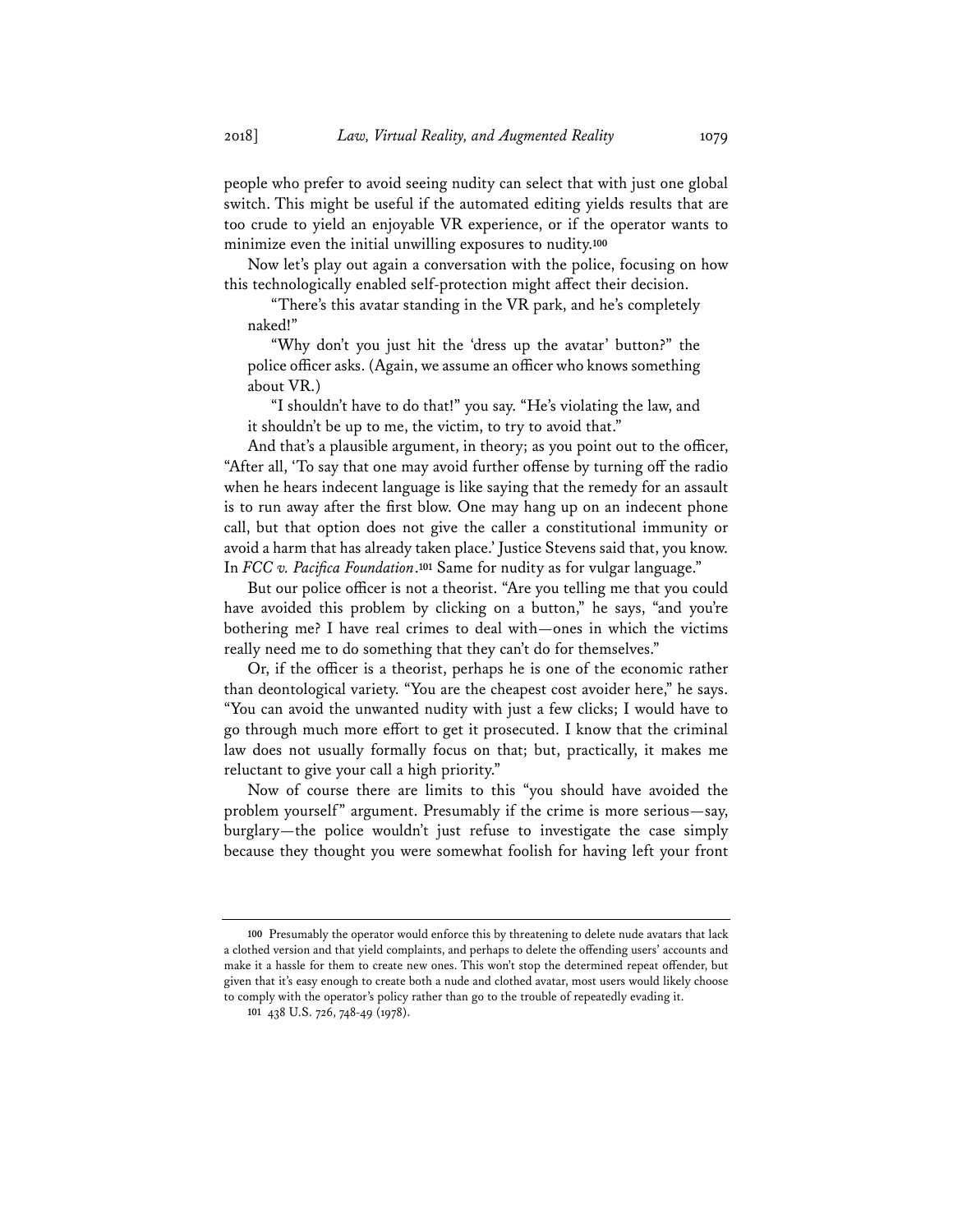door unlocked.**<sup>102</sup>** But for minor enough crimes, and ones where the main worry is prevention going forward, the police are unlikely to invest many resources into such prevention when citizens can more effectively prevent the problem themselves. Or the police may simply not have the resources to devote to something that they view as less serious than crimes of violence.

And this tendency only increases as a result of the Bangladesh Problem. As arrest and prosecution become much more expensive for the police, and technologically enabled self-protection simultaneously becomes less expensive for citizens, the police are likely to become less interested in intervening, especially in cases that (rightly or wrongly) don't seem to them to involve any "real" harm. And if police indeed don't take this problem very seriously, VR users will have to fall back on self-help in most cases.

## 3. Virtual Intrusion

While we will sometimes interact with others in a public virtual place, many VR interactions will take place behind virtual closed doors. Business meetings, romantic assignations, and even gatherings of friends are often private rather than public affairs. But VR, like the Internet, raises the prospect that interactions we think are private may be spied on by others without our knowledge.

Typically that will happen through hacking or other cybersecurity breaches in which the perpetrator gains access to the computer system of one or more of the participants. But it might also happen in a public space that appears to be empty but isn't. After all, if I can make my avatar appear however I want, I might be able to make it invisible, or just really, really small, in order to avoid notice.

Hacking is a crime in its own right, and treating intrusion on a VR system in the same way as an intrusion on any other computer system may be the simplest way for the law to deal with the issue. But our computer crime statutes have been justly criticized as vague and overbroad.**<sup>103</sup>**

Some have suggested that treating VR spying as computer hacking is a bad fit, because the primary injury is the violation of private personal space.**<sup>104</sup>** Gilad Yadin argues that we should treat such intrusions as if they occurred in physical space, where they would constitute trespass or burglary.**<sup>105</sup>** This is in

**<sup>102</sup>** Or maybe they would—it happens too often with sex crimes where the police think the victim failed to take proper precautions—but they shouldn't.

**<sup>103</sup>** *E.g.*, Orin S. Kerr, *Norms of Computer Trespass*, 116 COLUM. L. REV. 1143, 1146-47 (2016); Orin S. Kerr, *Cybercrime's Scope: Interpreting "Access" and "Authorization" in Computer Misuse Statutes*, 78 N.Y.U. L.REV. 1596, 1597 (2003); Kerr, *supra* note 14, at 423; Jonathan Mayer, *Cybercrime Litigation*, 164 U. PA. L. REV. 1453, 1457-58 (2016).

**<sup>104</sup>** Gilad Yadin, *Virtual Reality Intrusion*, 53 WILLAMETTE L. REV. 63, 95 (2016); *see also* Gilad Yadin, *Virtual Reality Surveillance*, 35 CARDOZO ARTS &ENT.L.J. 707, 715 (2017) (discussing government surveillance in virtual reality and arguing for a broader application of the Fourth Amendment).

**<sup>105</sup>** Yadin, *Virtual Reality Intrusion*, *supra* note 104, at 97-99.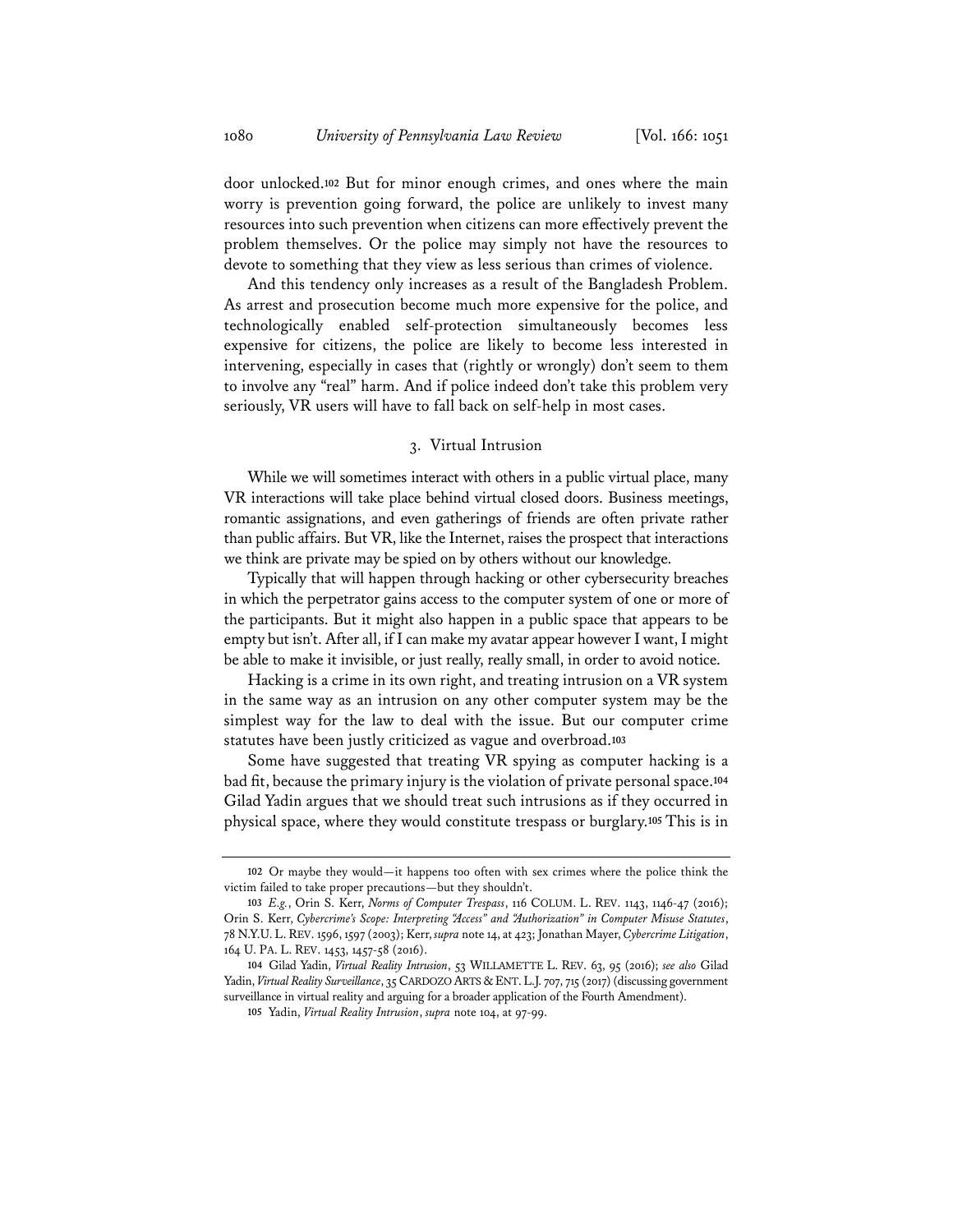part simply an issue of perspective: Do we evaluate VR as it *is* or as it *feels*?**<sup>106</sup>** But it may also affect the willingness of police to react. Burglary sounds more serious—and more tractable—than spying on a VR conversation, even if the spying might in the long run be more harmful.

#### 4. Strobe Lighting and Virtual Assault

Here's a possible test case that does involve a serious harm that is harder to avoid: About three percent of people who have epilepsy—disproportionately, young people—can have seizures triggered by strobe lighting.**<sup>107</sup>** And at least one person has already had an epileptic seizure while interacting with others in VR.**<sup>108</sup>**

Though such seizures tend not to be fatal, or even greatly injurious, at least when the person having the seizure is just sitting in his home in front of his computer, they do involve a nontrivial risk of injury. This hasn't been seen as reason enough to generally ban strobe lights, especially since such lights seem to be entertaining for many people and are sometimes used as a safety feature. But deliberately creating a strobe effect precisely to play a nasty prank on someone you know to be endangered by this would likely be tortious or even criminal.**<sup>109</sup>**

But here, too, a program running on a user's VR headset might be able to detect strobe lighting and convert it to something nonstrobing. People who know they are strobe-sensitive, or who even think they might be, could then easily turn on this program.**<sup>110</sup>**

**<sup>106</sup>** Orin S. Kerr, *The Problem of Perspective in Internet Law*, 91 GEO. L.J. 357, 357-58 (2003) (noting a similar problem in assessing Internet claims).

**<sup>107</sup>** About one percent of the population has epilepsy. Rosemarie Kobau et al., *Epilepsy in Adults and Access to Care—United States 2010*, MORBIDITY & MORTALITY WKLY. REP. 909, 910 (2010). This 3% of 1% thus amounts to about 100,000 people in the U.S., and many more internationally.

**<sup>108</sup>** Emanuel Maiberg, *Virtual Reality Users Watch Helplessly as Another User Has In-Game Seizure*, MOTHERBOARD (Jan. 19, 2018, 8:43 AM), https://motherboard.vice.com/en\_us/article/ne4myg/vrchatseizure [https://perma.cc/GU72-RXKN].

**<sup>109</sup>** Derek Hawkins, *Newsweek Trump Critic Says He Had Epileptic Seizure After Twitter Troll Purposely Sent Him Flashing Image*, WASH. POST (Dec. 21, 2016), https://www.washingtonpost.com/news/morningmix/wp/2016/12/21/newsweek-reporter-and-trump-critic-says-he-suffered-epileptic-seizure-after-twitteruser-purposely-sent-him-flashing-image/?utm\_term=.56fb77671dc4 [https://perma.cc/ZR89-TDW3]; *see also* Ashley Carman, *FBI Arrests Alleged Attacker who Tweeted Seizure-Inducing Strobe at Kurt Eichenwald*, THE VERGE (Mar. 17, 2017, 12:38 PM), https://www.theverge.com/2017/3/17/14959168/kurt-eichenwald-fbi-arreststrobe-epilepsy-twitter [https://perma.cc/3QUQ-FXT2].

**<sup>110</sup>** For a pre-VR analysis of this, see *How Is TV Made Safe for People with Epilepsy?*, BBC (June 7, 2007), http://news.bbc.co.uk/2/hi/uk\_news/magazine/6728071.stm [https://perma.cc/UBU9-4P8Q], which describes various TV broadcasts that had inadvertently caused epileptic seizures in viewers. *See alsoPhotosensitive Epilepsy Analysis Tool*, U. MD. C. INFO. STUD., TRACE RES. & DEV. CTR., https://trace.umd.edu/peat [https://perma.cc/B5ZX-C5G4] (offering a free program that will analyze whether a video poses an epilepsy seizure risk, and that could likely be easily adapted to provide real-time filtering of dangerous strobing); *Photosensitive Seizure—Monitor and Block Tool*, GPII DEVELOPERSPACE, https://ds.gpii.net/ challenges/photosensitive-seizure-monitor-and-block-tool [https://perma.cc/84HE-W6CJ] (proposing a "Challenge" to software developers "to create a piece of software that can be installed in a display monitor (or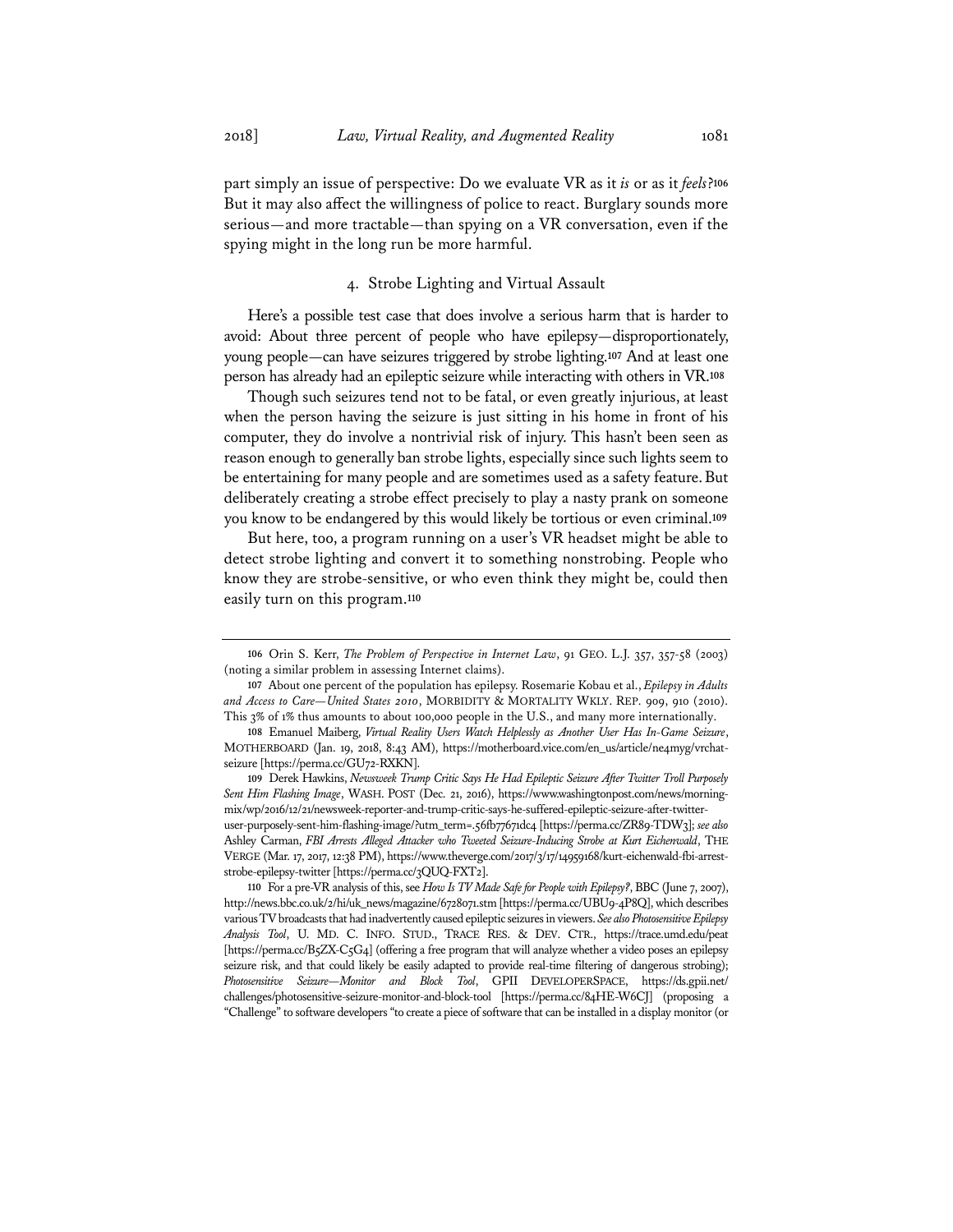The initial exposure—for those who have neglected to get and turn on such a program, or for those who are unaware that they need it—is materially more dangerous than in the disturbing the peace scenario: physical injury, not just annoyance. And an attempt to deliberately trigger a seizure, as in our hypothetical, is highly morally culpable. The purpose is to harm someone, even if most of the time the purpose will be frustrated by the targets' precautions.

Would this be enough to lead the police to be willing to intervene? Or would they likely not think this to be worth triggering a possible interstate or international investigation, when, at least going forward, the victim could avoid such harms through technological means?

The strobe light example is the rare virtual hypothetical that combines such culpability with the real risk of physical injury, but others might arise in the future. Imagine, for instance, a hack that alters the VR camera positioning information so that a user who thinks she is in the middle of her living room is in fact standing at the edge of the stairs; or one that deliberately sends someone using AR walking into a wall or off a cliff.

The use of VR (or, more likely, AR) systems to deliberately cause physical harm to a user is more likely to get the attention of police and courts than are disturbing the virtual peace or virtual indecent exposure. Even accidental harm might be criminal if it was grossly negligent and the harm was serious enough. More likely it will be a tort, particularly if the AR system allows pop-ups that obscure necessary views rather than, say, confining ads to defined spaces within a virtual scenescape.**<sup>111</sup>** But the law will take it more seriously precisely because the consequences are more obviously physical rather than virtual.

## 5. "Virtual groping"

Harm, though, can also feel real without being physical. Only a few months after commercial VR became broadly available, a woman named Jordan Belamire (a pseudonym) was "virtually groped." Belamire recounted playing a multiplayer zombie shooter game when another player—who recognized Belamire as female by her voice—began to make gestures that seemed like virtual groping:

In between a wave of zombies and demons to shoot down, I was hanging out next to BigBro442 [the other player], waiting for our next attack. Suddenly, BigBro442's disembodied helmet faced me dead-on. His floating hand

box connected to a display) that will a) monitor the signal coming in to the display, b) detect visual events that are known to trigger a seizure, and c) alter the signal to remove that stimulus").

**<sup>111</sup>** For a discussion of the problem and best practices for companies to deal with it, see generally Kiron Lebeck et al., *How to Safely Augment Reality: Challenges and Directions*, *in* PROCEEDINGS OF THE 17**th** INTERNATIONAL WORKSHOP ON MOBILE COMPUTING SYSTEMS AND APPLICATIONS 45 (2016), http://dx.doi.org/10.1145/2873587.2873595 [https://perma.cc/4WWA-3P7F].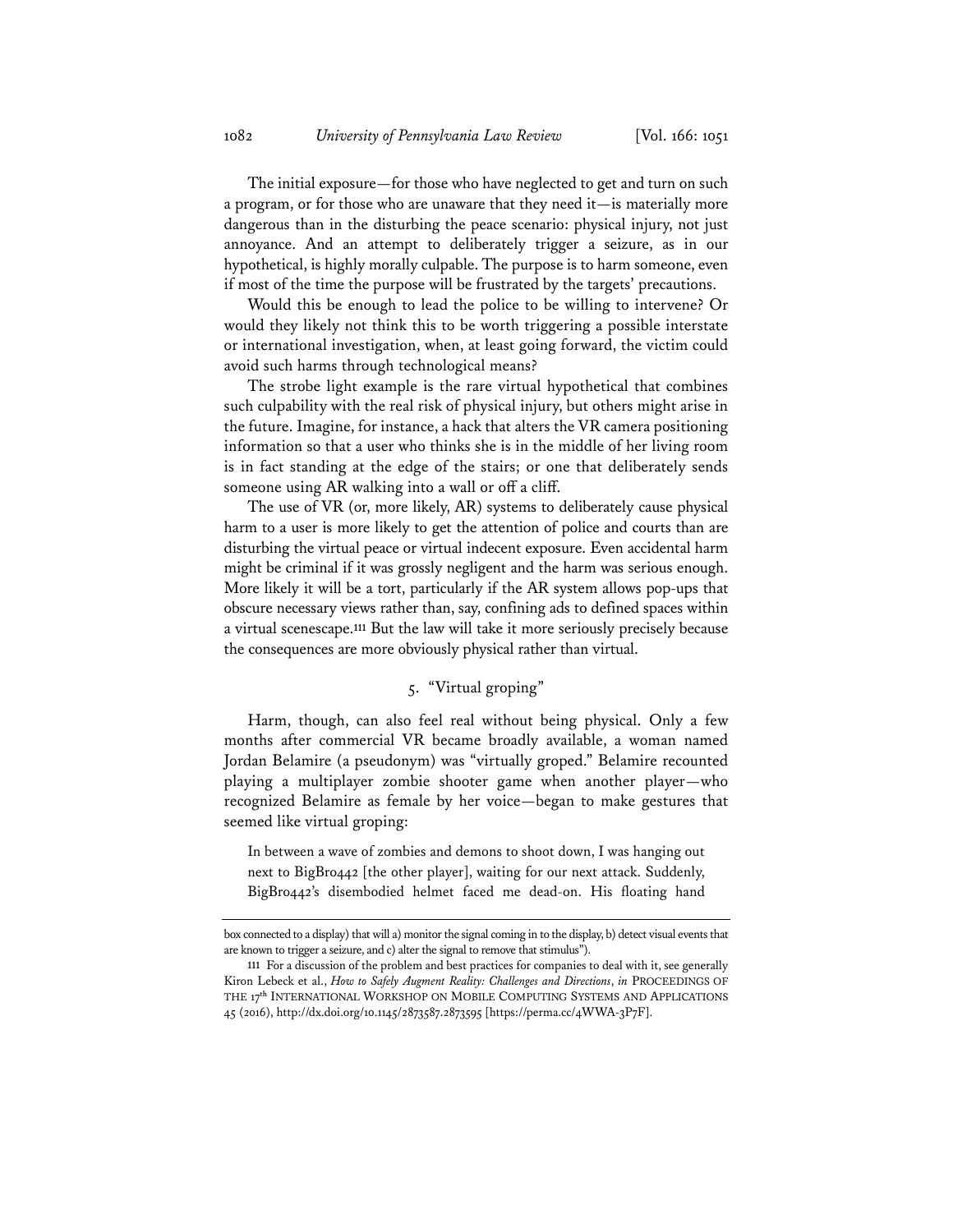approached my body, and he started to virtually rub my chest  $\dots$  [E]ven when I turned away from him, he chased me around, making grabbing and pinching motions near my chest. Emboldened, he even shoved his hand toward my virtual crotch and began rubbing . . . .**<sup>112</sup>**

And Belamire reports that BigBro442's behavior, though utterly lacking in physical contact, seemed so realistic as to be disturbing. Belamire had earlier in her article described how realistic a VR cliff seemed to be, triggering her fear of heights.

"The virtual groping," she said, "feels just as real. Of course, you're not physically being touched, just like you're not actually one hundred feet off the ground, but it's still scary as hell."**<sup>113</sup>** Her experience is consistent with the studies we reported in subsection I.C.2 suggesting that people react physiologically to touches in VR much as if they had happened in the physical world.

Under current law, virtual groping probably wouldn't be a crime. It isn't sexual battery, because there's no touching.**<sup>114</sup>** Tort law tends to define "assault" as including an actor's intentionally putting someone in "imminent apprehension" of "offensive contact,"**<sup>115</sup>** but criminal law tends not to outlaw such behavior unless it actually causes injury or is an attempt to commit battery.**<sup>116</sup>** And beyond that, it's not clear that such imminent apprehension would be present when the target consciously knows that no physical contact is possible. While sexual threats by remote actors over the Internet have sometimes been treated as crimes, those cases all hinge on the plausibility that the threat made over the Internet will be carried out in the physical world.**<sup>117</sup>**

Should the law be changed? Virtual groping might seem (at least to an outsider) less serious than real groping because there is no "real" physical contact. Nonetheless, Belamire is doubtless right that, because of the visceral feeling created by virtual reality, such virtual groping will be highly upsetting to many people. And the more visceral VR becomes, the more it feels to the victim like a real assault.**<sup>118</sup>** (Compare the plank experiment we discussed

**<sup>112</sup>** Jordan Belamire, *My First Virtual Reality Groping*, MEDIUM:ATHENA TALKS (Oct. 20, 2016), https://medium.com/athena-talks/my-first-virtual-reality-sexual-assault-2330410b62ee#.swe1c0pgr [https://perma.cc/3D25-3X2L].

**<sup>113</sup>** *Id.*

**<sup>114</sup>** *See, e.g.*, CAL. PENAL CODE § 243.4(e)(1) (West 2018) ("Any person who touches an intimate part of another person, if the touching is against the will of the person touched, and is for the specific purpose of sexual arousal, sexual gratification, or sexual abuse, is guilty of misdemeanor sexual battery . . . .").

**<sup>115</sup>** RESTATEMENT (SECOND) OF TORTS § 21 (AM. LAW INST. 1965). Likewise, one could imagine this scenario being actionable as intentional infliction of emotional distress—but in this Part we are specifically considering how criminal law (not just tort law) should apply to VR and AR.

**<sup>116</sup>** MODEL PENAL CODE § 211.1(2)(a) (AM. LAW INST. 1980).

**<sup>117</sup>** *See, e.g.*, Elonis v. United States, 135 S. Ct. 2001, 2011-13 (2015).

**<sup>118</sup>** People who have followed the Internet for a long time may recall *A Rape in Cyberspace*, a Village Voice article about a "virtual rape" in an early non-VR online environment. Julian Dibbell, *A Rape in Cyberspace*, VILLAGE VOICE (Dec. 23, 1993), https://www.villagevoice.com/2005/10/18/a-rape-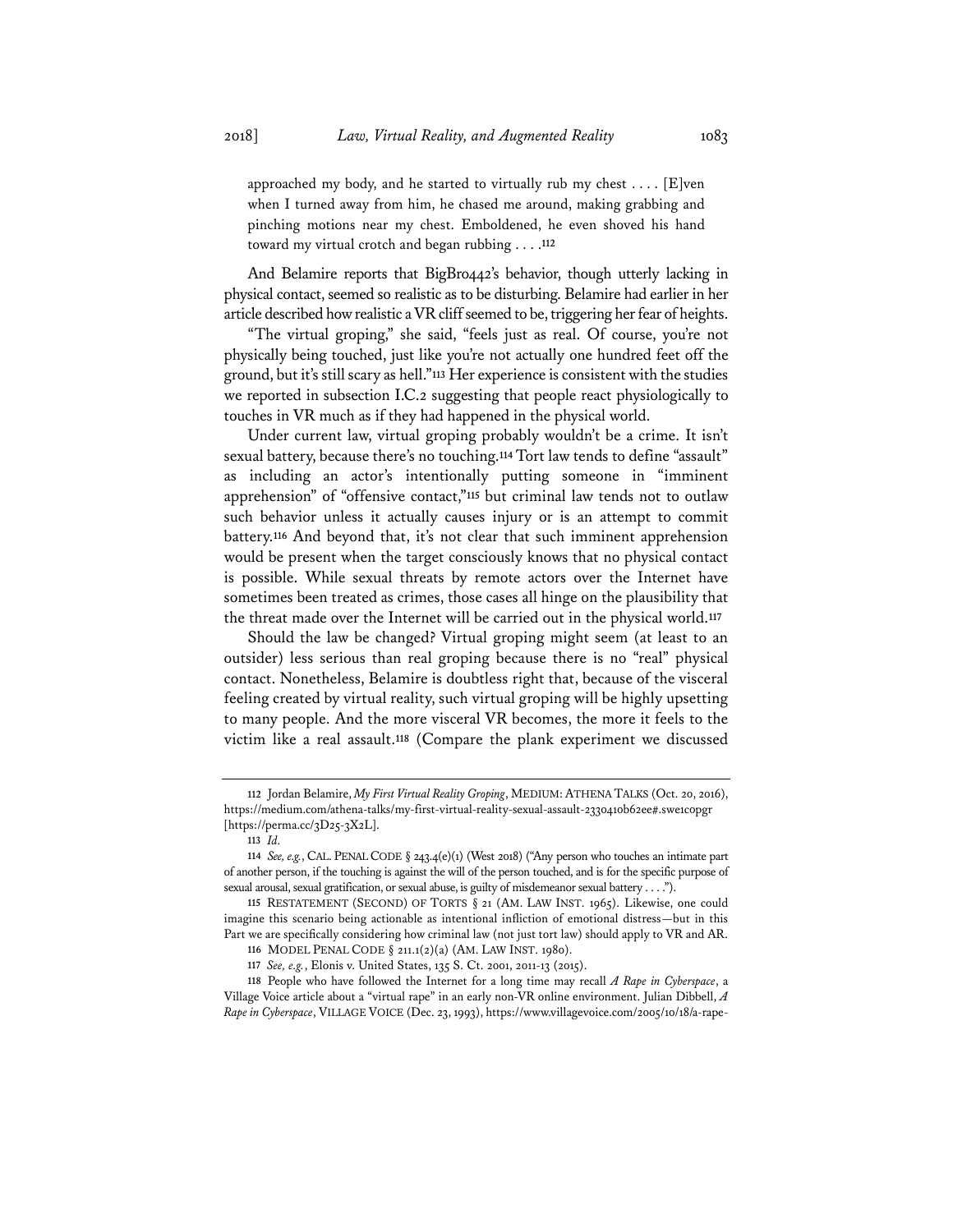above, in which many people felt that walking on a virtual plank over a virtual chasm did feel psychologically much like walking over a real chasm.)**<sup>119</sup>**

And peoples' reactions may well depend on how developed and personalized their avatar is, something that differs from platform to platform and game to game, and that is likely to change over time. Perhaps virtual groping will be upsetting enough to treat it as the sort of action that criminal law ought to, in principle, forbid, if not now then in the near future. This question likely can't be resolved until we have more experience with how people actually feel in such situations.

Nonetheless, here too, as in the indecent exposure scenario, it seems unlikely that police will do much about it. Few police departments will be eager to extradite someone from another country or even another state simply because he made gestures, however disquieting, in a virtual reality game. Even if the groper is nearby, police officers may not devote many resources to deal with people who, after all, did not literally touch anyone. That might be a mistake given the nature of the VR experience, but it is likely what will happen.**<sup>120</sup>**

Absent an effective police response, VR users may again turn to technologically enabled self-protection, protection that may be easier in VR than in the real world. The physical structure of the real world is notoriously tolerant of people coming very close to you. Protection from unwanted touch has to rely on legal rules, social mores, and the threat of violent self-protection. But the code-as-law of the VR world can easily forbid avatars from approaching within some perceived distance of you, or forbid particular people from doing it, or forbid this except in certain games. VR developers have already offered this as a response to Belamire's article; as the author of the VR game that Belamire had been playing wrote,

We should have prevented this in the first place. While QuiVr is still in pre-release alpha, we'd already programmed a setting into the game called your[] "Personal Bubble," so other player's hands disappear if they come close to your face. This way, the rare bad-apple player can't block someone else's view and be annoying. . . . We hadn't, though, thought of extending that fading function to the rest of the body  $\dots$ . [Jonathan, the original creator of QuiVr,] spent the morning changing the game to extend the Personal Bubble; now, when

in-cyberspace/ [https://perma.cc/EW7K-T7X6]. We view the title as figurative: disturbing and offensive as it may be to manipulate others' avatars in sexual ways, without their permission, on a computer screen, it's far less harmful than actual rape. Nonetheless, a VR version of such behavior, in an immersive environment, may be highly disturbing indeed—still likely not as harmful as physical sexual assault, but harmful enough that people will rightly seek protection from such behavior.

**<sup>119</sup>** *See supra* note 44 and accompanying text.

**<sup>120</sup>** This is not an issue specific to groping. As we discuss below, courts are likely to be hesitant to treat crimes and torts in VR as "real," at least until they become more familiar with the technology. *See infra* notes 182–183 and accompanying text.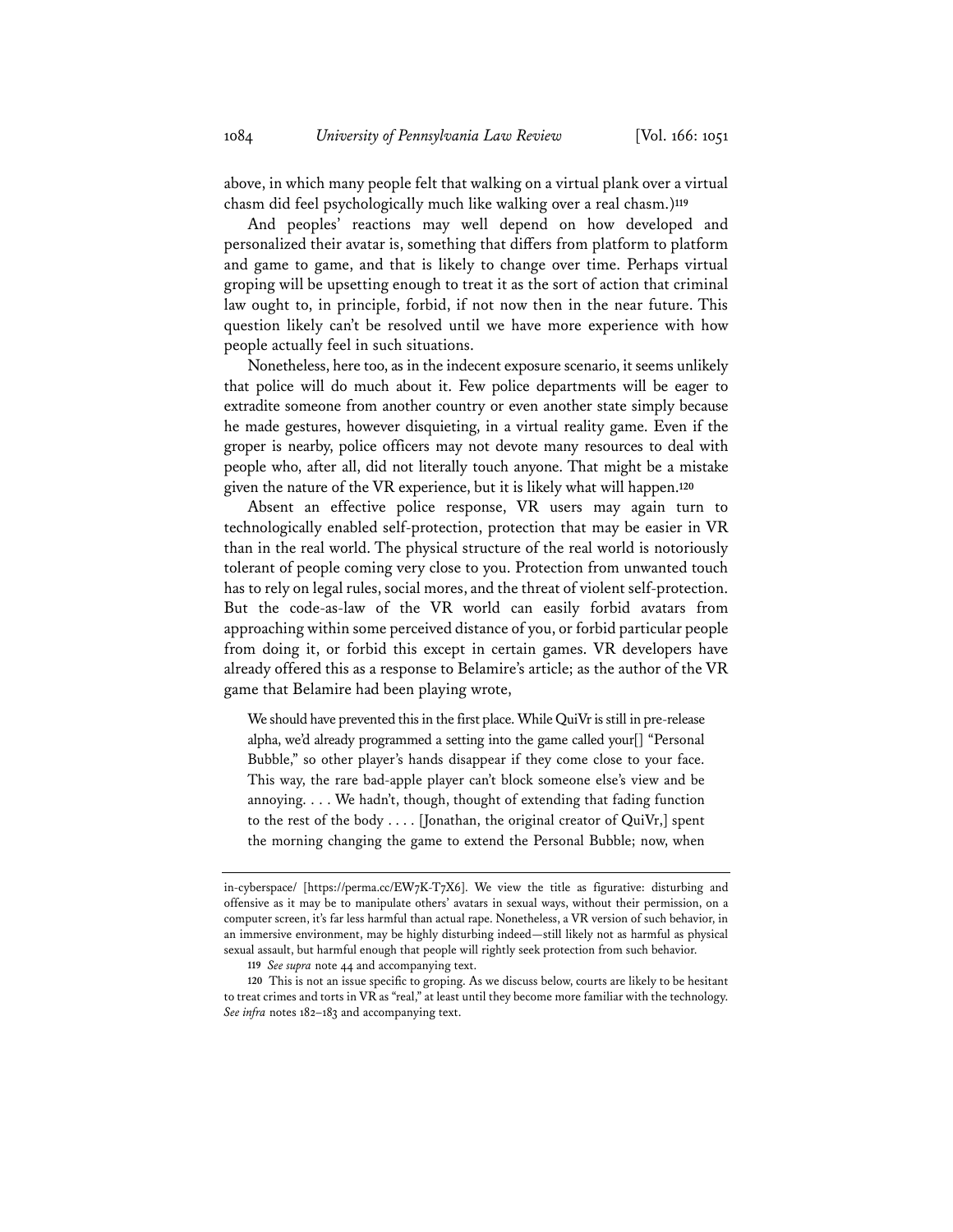the setting was turned on, other players faded out when they reached for you, no matter their target, chest included. It was a possible solution; no one should be able to treat another player like the author had been treated . . . .**<sup>121</sup>**

Indeed, the VR game's author suggested other technologically enabled self-protection options, including ones that come across as more active self-defense (or, if you prefer, retaliation)—perhaps, for instance, allowing a player to "reach[] out with a finger, and with a little flick, sen[d the other] player flying off the screen like an ant."**<sup>122</sup>** One can even design the game so that this feature can only be used against those avatars who come too close to one's own (or else the flicking could itself become a form of unprovoked aggression). Or the VR or AR company can set up a bubble feature that excludes some avatars but not others that the participant has placed on a "close approach permitted" list.

If people behaved better, none of this would be needed. And we don't intend to suggest that the ability to protect oneself makes the impact of the behavior on the victim less severe or puts the moral onus on the victim to avoid being groped. But given that people do behave badly, VR and AR technologies sometimes offer better tools for dealing with bad behavior than the physical world does. We discuss more implications of those tools below.**<sup>123</sup>**

## 6. Crimes that Can't be Easily Technologically Avoided—Extortion, Threats, and the Like

Technological protection only works for crimes that are indeed avoidable with technical measures. Many will not be. For instance, there is no technical feature that you can use to avoid someone trying to extort money from you in VR or AR by threatening you with attack in the real world ("I know where you live in the real world, and I'll burn down your house if you don't pay me \$10,000 worth of VR goods"). There, you will have to rely on normal law enforcement and normal criminal law, subject to the constraints imposed by the Bangladesh problem.

But it's no accident that extortion is not usually seen as a street crime, in the sense of a crime that is generally committed through physical presence (as opposed to through potentially long-distance communication, even absent VR). For a considerable amount of the street crime that has a VR analog, technologically enabled self-protection is a possible protection—and failure to use such self-protection may lead to the police having less sympathy for your plight. Again, we aren't endorsing that position for nontrivial offenses: It is

**<sup>121</sup>** Henry Jackson & Jonathan Schenker, *Dealing With Harassment in VR*, UPLOADVR (Oct. 25, 2016), http://uploadvr.com/dealing-with-harassment-in-vr/ [https://perma.cc/F633-QZ79].

**<sup>122</sup>** *Id.*

**<sup>123</sup>** *See infra* notes 131–148 and accompanying text.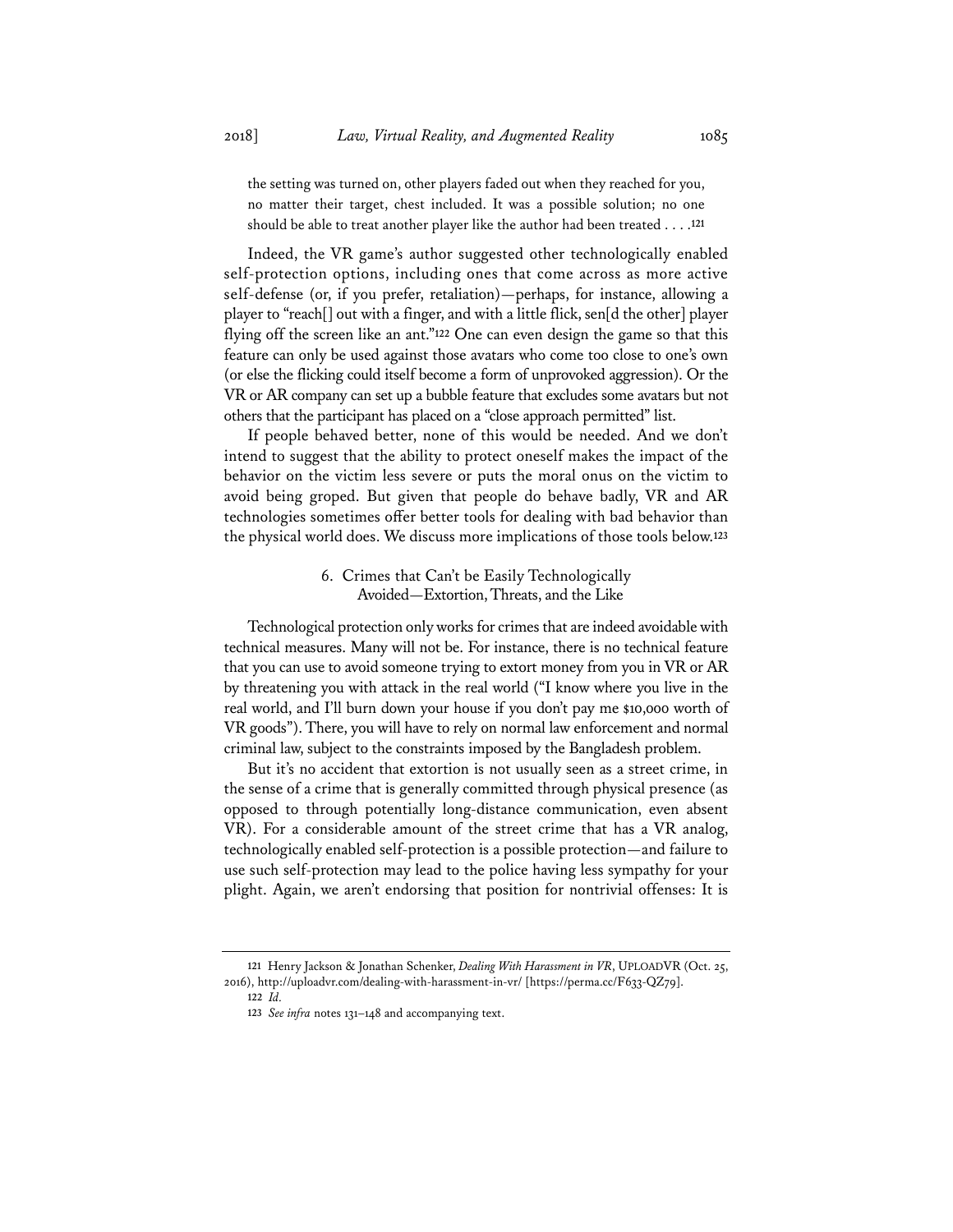not the way we approach (or at least ought to approach) serious crimes in the real world. But we think it is likely how the police will instinctively respond.

#### 7. AR Crimes that Can't Be Easily Technologically Avoided—Startling

Finally, let's note one crime that is especially likely to be dangerous in AR: deliberately or recklessly startling someone in a way that's likely to dangerously interfere with his physical-world tasks.

Say I know that you're driving with your AR set engaged, and I deliberately appear in your field of vision—not just as me, but as a giant, loud, fire-breathing dragon (or perhaps as a very attractive naked person). Or perhaps I happen to know that you have a fear of spiders, so that's the avatar I choose, in an attempt to startle you.**<sup>124</sup>** You are indeed startled and get into an accident. Perhaps I did so as a stupid prank—the equivalent of shouting "Look out! Snake!" at a jogger. Or I released malware that does this automatically.**<sup>125</sup>** Or maybe I even did so in hopes of harming you.

Doing so could conceivably be assault if I intentionally put you in fear of bodily harm.**<sup>126</sup>** It may also be a crime, such as reckless endangerment,**<sup>127</sup>** or negligent homicide or involuntary manslaughter if someone dies.**<sup>128</sup>** (In principle, this might happen even in VR, but the risks are greater when people are using AR, which they might do even when driving or walking down a busy street.**<sup>129</sup>** People immersed in VR games may be more

**127** MODEL PENAL CODE § 211.2 (criminalizing "engag[ing] in conduct which places or may place another person in danger of death or serious bodily injury").

**128** MODEL PENAL CODE § 210.4.

**<sup>124</sup>** *See, e.g.*, U. OF WASH. TECH POLICY LAB, AUGMENTED REALITY: A TECHNOLOGY AND POLICY PRIMER 7 (2017), http://techpolicylab.org/wp-content/uploads/2016/02/ Augmented\_Reality\_Primer-TechPolicyLab.pdf [https://perma.cc/ZU7L-ZQHE] (discussing a prank in which a spider is digitally superimposed onto someone's hand using AR).

**<sup>125</sup>** For a discussion of this problem and how to solve it, see Kiron Lebeck et al., *Securing Augmented Reality Output*, *in* IEEE SYMPOSIUM ON SECURITY AND PRIVACY 320, 321-24 (2017).

**<sup>126</sup>** That is clearest when the startling is aimed at making the target feel momentarily "in fear of imminent serious bodily injury," MODEL PENAL CODE § 211.1(1)(c) (AM. LAW INST. 1980). But it might be so, at least in some states, even if it is just "intended to place another in fear of immediate physical contact which will be . . . insulting[] or offensive, coupled with the apparent ability to execute the act." IOWA CODE ANN. § 708.1(2)(b) (West 2013). The question would be whether a visceral fear of immediate contact should qualify even if, on a moment's reflection, the target would realize that the "apparent ability to execute the act" was purely apparent and not real.

**<sup>129</sup>** *See* Franziska Roesner, *Security & Privacy for Augmented Reality* (PowerPoint deck 2017, on file with authors) (giving example of a giant spider projected onto a car's augmented reality display); *see also* Franziska Roesner, Tadayoshi Kohno & David Molnar, *Security and Privacy for Augmented Reality Systems*, 57 COMM. ASS'N FOR COMPUTING MACHINERY 88, 91-92 (2014) (discussing this and other AR security problems in more detail); Lebeck et al., *supra* note 125, at 320 (describing how a "malicious or buggy AR application could potentially obscure real-world pedestrians, overlay misleading information on real-world road signs, or occlude the virtual content of other AR applications, such as collision warnings or other important safety alerts").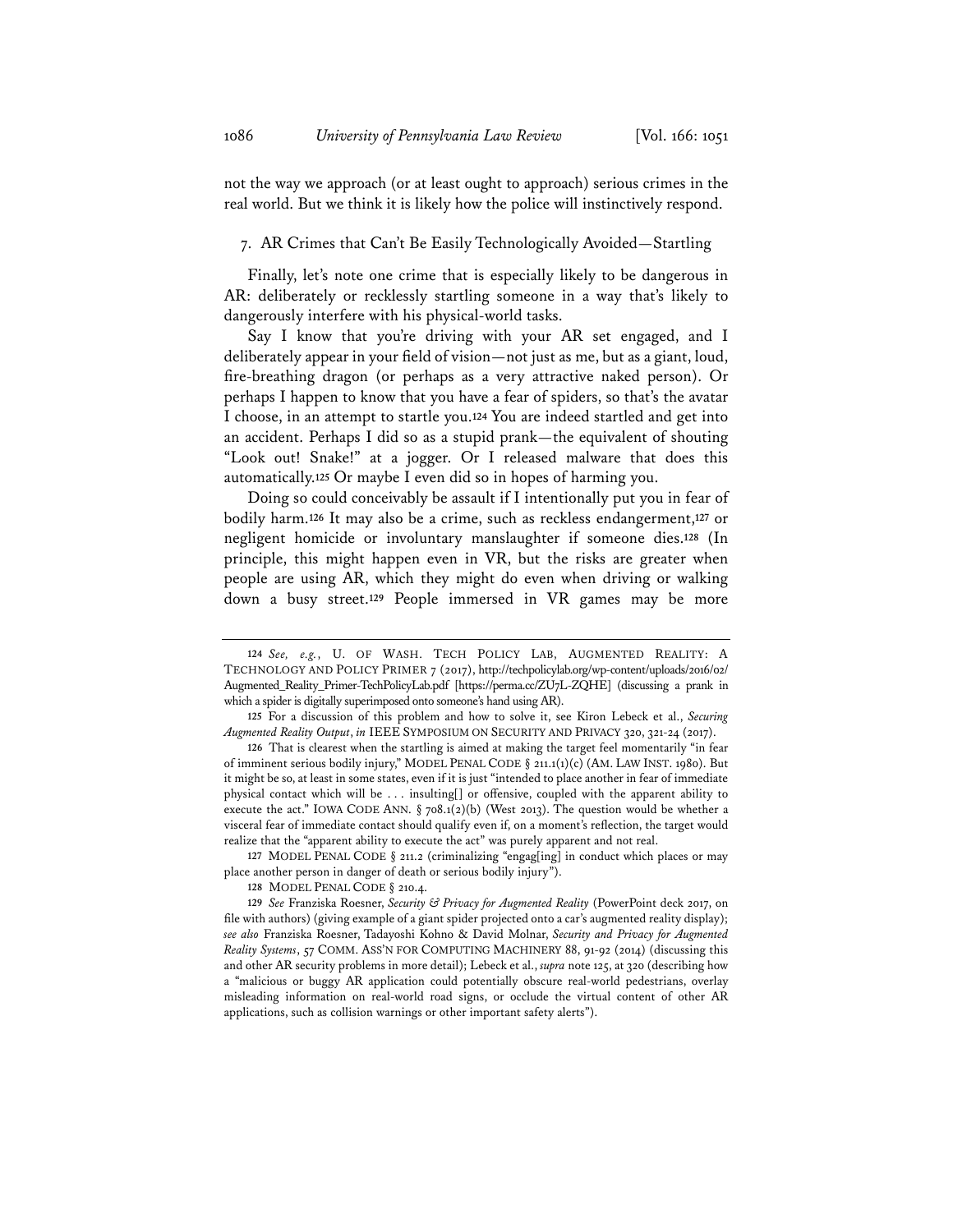conditioned to surprises, just as they are in a 3D movie.) And the behavior can be tortious, especially if it leads to physical injury.

More likely than virtual spiders are virtual pop-up ads. Companies will have a strong financial interest in placing advertising in your AR space, and AR makers will have a financial interest to let them do so for a fee. That isn't problematic in itself. But if you are logged into a data feed in your AR while driving and the system pops up a huge ad that covers your screen, it may cause you to get into an accident.

This would be one of the few scenarios—strobe lighting being the other—which could actually cause physical injury. And it is also not easily avoided through technological self-protection measures.

But as a practical matter, this is likely to be a special case of the broader problem: AR can be distracting, especially for drivers**<sup>130</sup>** but also for people walking near traffic and other hazards. AR designers will have to find some way of dealing with such normal incidental distractions; that might likewise be useful for dealing with deliberate but much more unusual distractions. If they don't—if they pop up ads that block my view of the road—they are likely to face tort liability, though probably not criminal liability except in unusual circumstances.

## B. *Diversity of Sensescape*

Technological self-protection options, if properly designed, can do more than just make it unnecessary for police to intervene—such options can make possible a broader diversity of VR environments from which users can choose. Indeed, they can make it possible to have a broader diversity of experience within the same environment.**<sup>131</sup>**

Consider the indecent exposure hypothetical. Some people may like being in an environment where some of the avatars they see are naked, or where they themselves come across as naked. They might be consciously seeking titillation. But they may also want realism, for instance if they are engaged in VR tourism to a nude beach.

Or they may want fantasy, if they want to visit a fictional world where nudity taboos are absent (or are different), or where mythical but part-human creatures (think satyrs or centaurs or mermaids) are normally nude. Or they may be nudists,

**<sup>130</sup>** Stephen Williams, *As Head-Up Displays Become Common, Distraction Becomes an Issue*, N.Y. TIMES (Sept. 10, 2015), https://www.nytimes.com/2015/09/11/automobiles/as-head-up-displaysbecome-common-distraction-becomes-an-issue.html?mtrref=www.google.com  $[https://perma.cc/WA5Y-K3X5].$ 

**<sup>131</sup>** *See* Jaclyn Seelagy, *Virtual Violence*, 64 UCLA L. REV. DISC. 412, 430-32 (2016).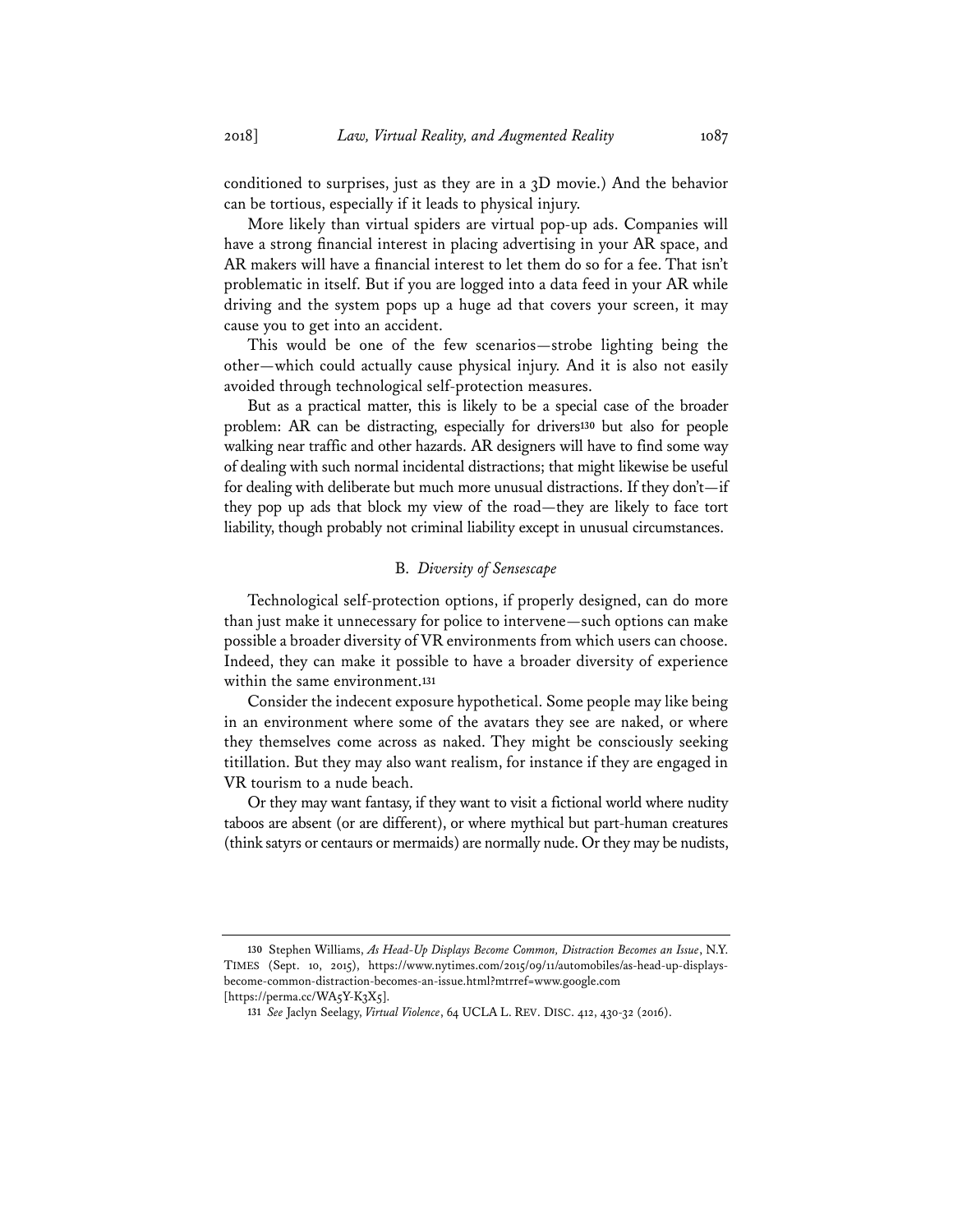who feel more comfortable coming across as naked, and being around other people who do the same. Or perhaps they support nudity as a political statement.**<sup>132</sup>**

Leaving the policing of nudity taboos to each VR environment—or perhaps to each user in a VR environment—can increase people's options. Some people will go to the nudist environments; others will go to nonnudist ones.

But beyond that, if the technologically enabled self-protection measures are available, different users will be able to have different experiences in the same VR environment. Those who like casual nudity could see nudists' avatars as nude. Those who dislike it could see the same avatars as clothed. So even if you need to be in a particular VR environment (for instance, because your job so requires), you could experience that environment without the nudity.

To be sure, some people have moral objections even to voluntary nudity; consider the public nudity laws that ban nudity even in strip clubs.**<sup>133</sup>** But we think these objections should not be particularly strong. Even if bans on consensual public nudity are constitutionally permissible, we doubt that they are good policy; it's better, we think, to live and let live on such matters, leaving people free to choose from a diverse range of environments and a diverse range of options in each environment—so long as they are participating in the environment voluntarily**<sup>134</sup>**

The de facto legal toleration of nearly all online pornography throughout the U.S., even of pornography that is likely theoretically punishable as obscenity, supports our view. At least on the Internet, the Sexual Revolution is over, and sex won: Where the sex is entirely online, without bricks-and-mortar stores that are seen as potentially attracting bad elements, it is generally tolerated.**<sup>135</sup>** And if the toleration stems from difficulty of enforcement as much as from thoroughgoing acceptance, that would apply at least as much in VR as well.

The strobe example likewise shows how technologically enabled selfprotection can promote diversity of sensescape. Some people like strobe

**<sup>132</sup>** *See, e.g.*, Tagami v. City of Chicago, 875 F.3d 375, 379 (7th Cir. 2017) (concluding that the Free Speech Clause doesn't protect such a statement).

**<sup>133</sup>** *See* Barnes v. Glen Theatre, Inc., 501 U.S. 560, 563-64, 572 (1991) (upholding such a law). **134** Among other things, there will doubtless be plenty of VR spaces, including foreign-hosted ones, where one can appear nude among consenting fellow users; any attempt to protect people's morals from being degraded by presence in such spaces seems doomed, at least in modern society. The better questions are whether (and how) potentially offended viewers should be protected. Many people will likely feel strong social or professional pressure to participate in various VR environments. But we don't expect that there will be similar pressure against using this sort of sensescape-altering software, a choice that might generally be hidden from everyone but the user.

**<sup>135</sup>** Jennifer Kinsley reports that obscenity prosecutions have continued to occasionally arise; but the list of prosecutions gathered there involves almost exclusively offline distribution, suspected child pornography, or, in a very few instances, commercial distribution of online porn that is seen as unusually offensive (such as depictions of rape or bestiality). And even those rare prosecutions appear not to have made much of a dent in the volume of pornography available online. *See generally* Jennifer M. Kinsley, *The Myth of Obsolete Obscenity*, 33 CARDOZO ARTS & ENT. L.J. 607 (2015).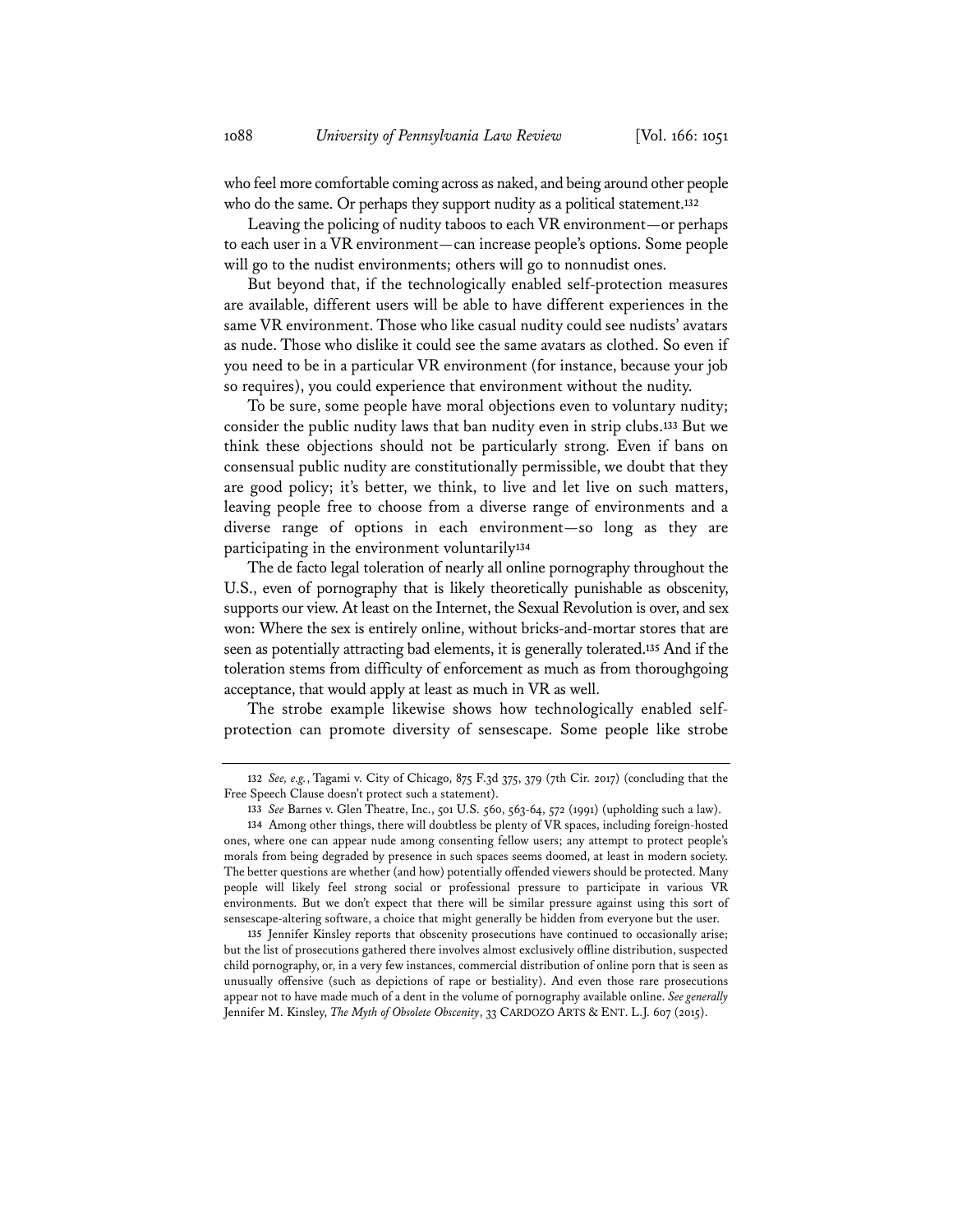lighting, for aesthetic reasons. It's also a good way of getting people's attention for things like alarms, especially for the hard of hearing.**<sup>136</sup>** And epileptic seizures can be triggered by other near-strobe effects that are likewise valuable for aesthetics or for verisimilitude.**<sup>137</sup>** Giving people an option to decide whether to block or allow strobe effects will maximize the number of possible virtual environment designs, while maximizing the virtual environments' accessibility to the small minority that suffers from epilepsy as well as the majority that doesn't.**<sup>138</sup>**

Finally, though more controversially, diversity of options may be relevant even for sexual touching. We assume very few people want to be groped by strangers. But people's preferences when it comes to sexual (and sexualish) matters are notoriously diverse, and often unexpected to those who don't share the preferences. And that is especially so when the sexual behavior is relatively low-risk for the target: not sex in the absence of clearly communicated consent; not even physical groping in the absence of clearly communicated consent; but the visual perception of gestures that appear similar to what physical groping would look like in the real world.

There might be VR spaces where people go to meet prospective sexual partners (whether for in-person sex or for the VR equivalent of phone sex) in which such behavior is accepted. Likewise, there might be VR games in which this behavior is allowed. This could be for verisimilitude: If you're playing a game set at the Bristol docks in 1750, you might want rude behavior, and the reactions to the behavior, to be part of the gameplay. Or it could be for titillation: We can imagine that some people might fantasize about rough or nonconsensual sex and enjoy the fantasy even though they wouldn't enjoy the

**<sup>136</sup>** *See, e.g.*, *Hearing Impaired Smart Strobe Light*, FIRST ALERT STORE, http://www.firstalertstore.com/ store/products/sl177-hearing-impaired-smart-strobe-light.htm [https://perma.cc/74EK-T4N5] (advertising a strobe light "that's proven to be extremely efficient in providing assistance for individuals with hearing impairments").

**<sup>137</sup>** *See Photosensitivity and Seizures*, EPILEPSY FOUND., http://www.epilepsy.com/learn/triggersseizures/photosensitivity-and-seizures [https://perma.cc/B7YZ-RJSP] (identifying "[n]atural light, such as sunlight, especially when shimmering off water, flickering through trees or through the slats of Venetian blinds," "[t]elevision screens or computer monitors due to the flicker or rolling images," and "[c]ertain visual patterns, especially stripes of contrasting colors" as potential triggers).

**<sup>138</sup>** The Global Public Inclusive Infrastructure project has challenged developers to create a "Photosensitive Seizure—Monitor and Block Tool" which would "create a piece of software that can be installed in a display monitor (or box connected to a display) that will a) monitor the signal coming in to the display, b) detect visual events that are known to trigger a seizure, and c) alter the signal to remove that stimulus." *Photosensitive Seizure—Monitor and Block Tool*, GPII, https://ds.gpii.net/challenges/photosensitiveseizure-monitor-and-block-tool [https://perma.cc/X67A-F5D6].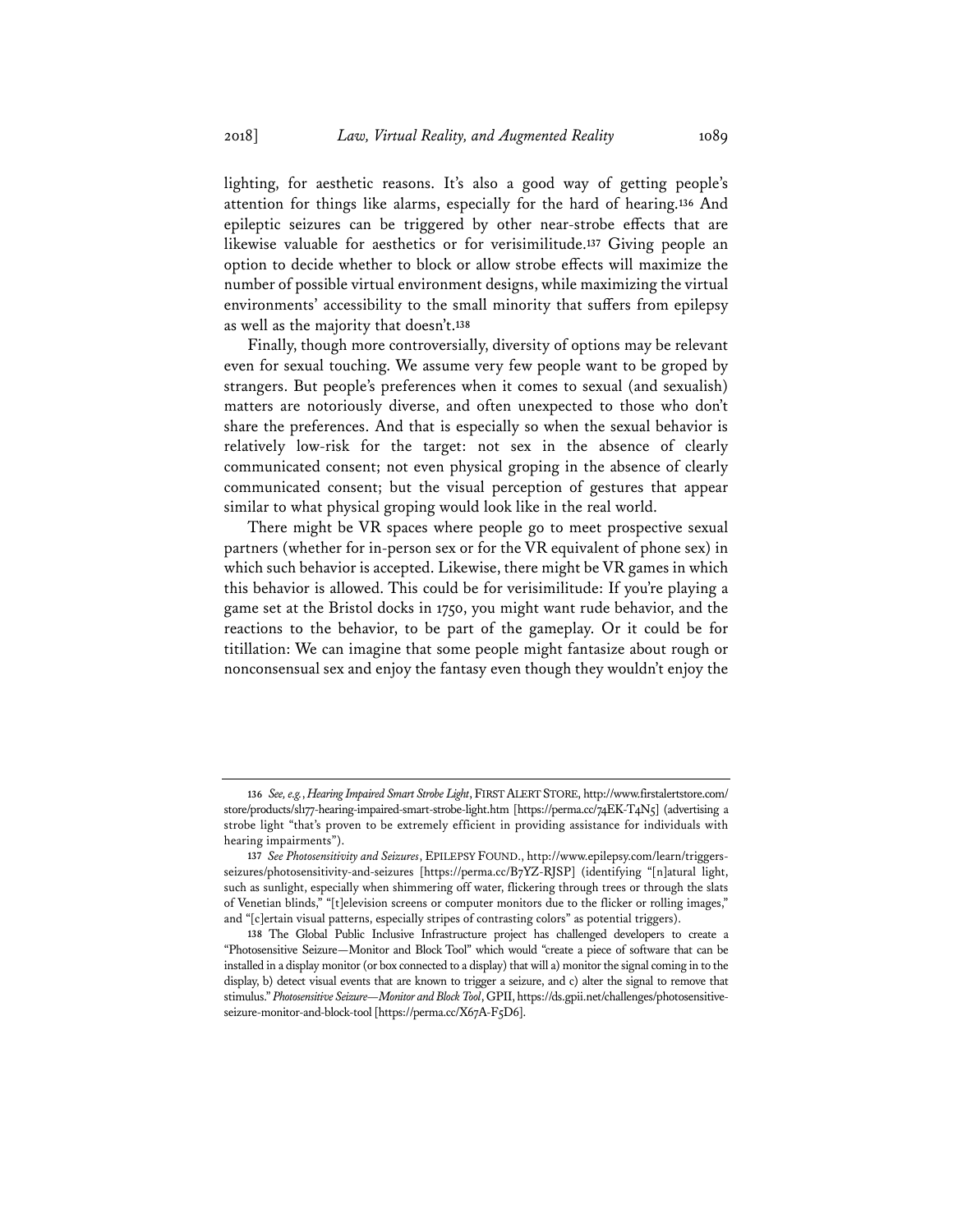physical experience;**<sup>139</sup>** a VR version may provide those people with the right combination of realism and fantasy.

Of course, most people, like Belamire, won't want to be virtually groped.**<sup>140</sup>** But the value of technologically enabled self-protection in VR environments is precisely the possibility that people can control their environment and consent to only what they want.

Unlike many spaces in VR that people enter just for fun, people may have no choice but to use VR at their job or at school. Workers shouldn't have to put up with indecent exposure or sexual groping in their virtual workplace any more than in their real workplace. Here too the ability to control the terms of interaction has the potential to make things better in the virtual than the real world. If you work in an online environment in which many customers' avatars are nude, and you don't like to see that, a properly designed VR environment may allow you to block such nudity even while other employees or customers—who may like such nudity—can see it.

Indeed, you may be able to do the same with avatars whose clothing bears messages that you find offensive (either because of the viewpoints expressed on it, or because of its vulgarity), or with avatars that aren't nude but are dressed in ways that you find immodest. In the physical world, many employees have to deal with such offensive imagery, even in places where outright nudity is illegal; but if the VR environment is designed to allow diversity of sensescape for each individual participant, they may have much more control of what they see or who can touch them. (To be sure, in some situations, it is their employers that will have that control, which may not amount to the same thing;**<sup>141</sup>** but often it will make sense for the employers to leave such choices to employees, since that could be a good way to preserve morale and avoid complaints, usually at little cost to the employer.)

Technological self-help remedies, and their ability to change your audiovisual sensescape, generally work only where the asserted harm is itself audiovisual. If the harmful thing is that you have to see nude customer avatars, the technological self-help (the dress-up-the-avatar feature) will prevent that harm, even if you're an employee and have to be there. But if the harm stems from something external to your perception, as when someone libels you, or from the very knowledge that people are spreading rumors about you, see themselves groping you (even if you don't see it), and so on, then your ability to control your audiovisual sensescape doesn't suffice. Criminal law may come

**<sup>139</sup>** *See, e.g.*, Leon F. Seltzer, *Don't Call Them "Rape Fantasies"*, PSYCHOL.TODAY (Nov. 5, 2014), https://www.psychologytoday.com/blog/evolution-the-self/201411/don-t-call-them-rape-fantasies [https://perma.cc/K8AG-MX88].

**<sup>140</sup>** *See supra* notes 112–113.

**<sup>141</sup>** This control over the employee's lived experience might or might not satisfy us. We discuss that issue in more detail *infra* Part IV.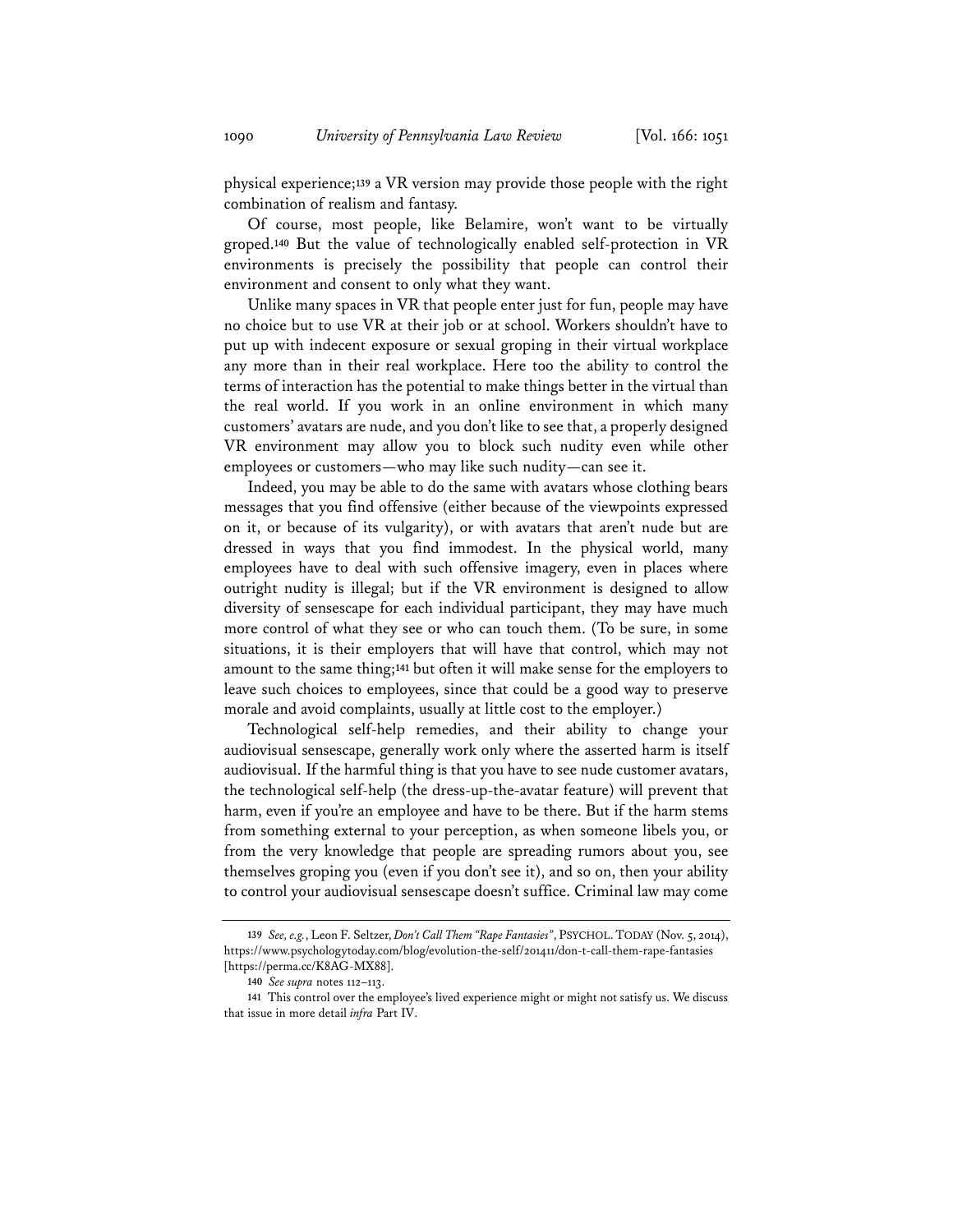to reflect this, not punishing purely audiovisual misconduct that could instead be controlled by users' ability to control their own sensescape, but punishing misconduct for which such control is seen as inadequate.

## C. *Defaults and the Initial Intrusion*

Diversity of sensescape is an adequate substitute for a one-size-fits-all prohibition only when the participants can meaningfully choose the sensescape they experience and give real and informed consent to that sensescape. Walking into a general interest game or other VR environment isn't consent to be sexually assaulted; taking a job or going to school certainly isn't. Such conduct should be impermissible outside of spaces where it is clearly a part of the game and people understand what they are getting into. And that leads us to the problem of defining the defaults.

If we set the default as freedom to interact, all the self-protection tools involve the likelihood that people will often be exposed to misconduct—such as loudness, public nudity, or virtual groping—once, or perhaps once per offender, before they block the misconduct. To be sure, potential victims might be able to prevent some of the misconduct at the outset, with the proper configuration, but practically they will often not think about it until the first incident. The tools that will likely be available thus may allow what one might see as an initial intrusion, but can stop recurrences.

Should that be considered acceptable? Or should the criminal law try hard to prevent even the initial intrusion? Recall Justice Stevens' specific analogies:

To say that one may avoid further offense by turning off the radio when he hears indecent language is like saying that the remedy for an assault is to run away after the first blow. One may hang up on an indecent phone call, but that option does not give the caller a constitutional immunity or avoid a harm that has already taken place.**<sup>142</sup>**

And indeed the law generally forbids unwanted physical "blow[s]" (though not all unwanted touching) and all indecent telephone calls, including the initial call.**<sup>143</sup>** On the other hand, the law doesn't forbid unwanted indecent mailings—rather, it lets residents demand that the mailer stop sending them offensive material.**<sup>144</sup>** Likewise, the law can't categorically forbid door-to-door leafleters from coming to your home, though it can forbid

**<sup>142</sup>** FCC v. Pacifica Found., 438 U.S. 726, 748-49 (1978).

**<sup>143</sup>** 47 U.S.C. § 223 (2012).

**<sup>144</sup>** *See* Rowan v. U.S. Post Office Dep't, 397 U.S. 728, 737 (1970).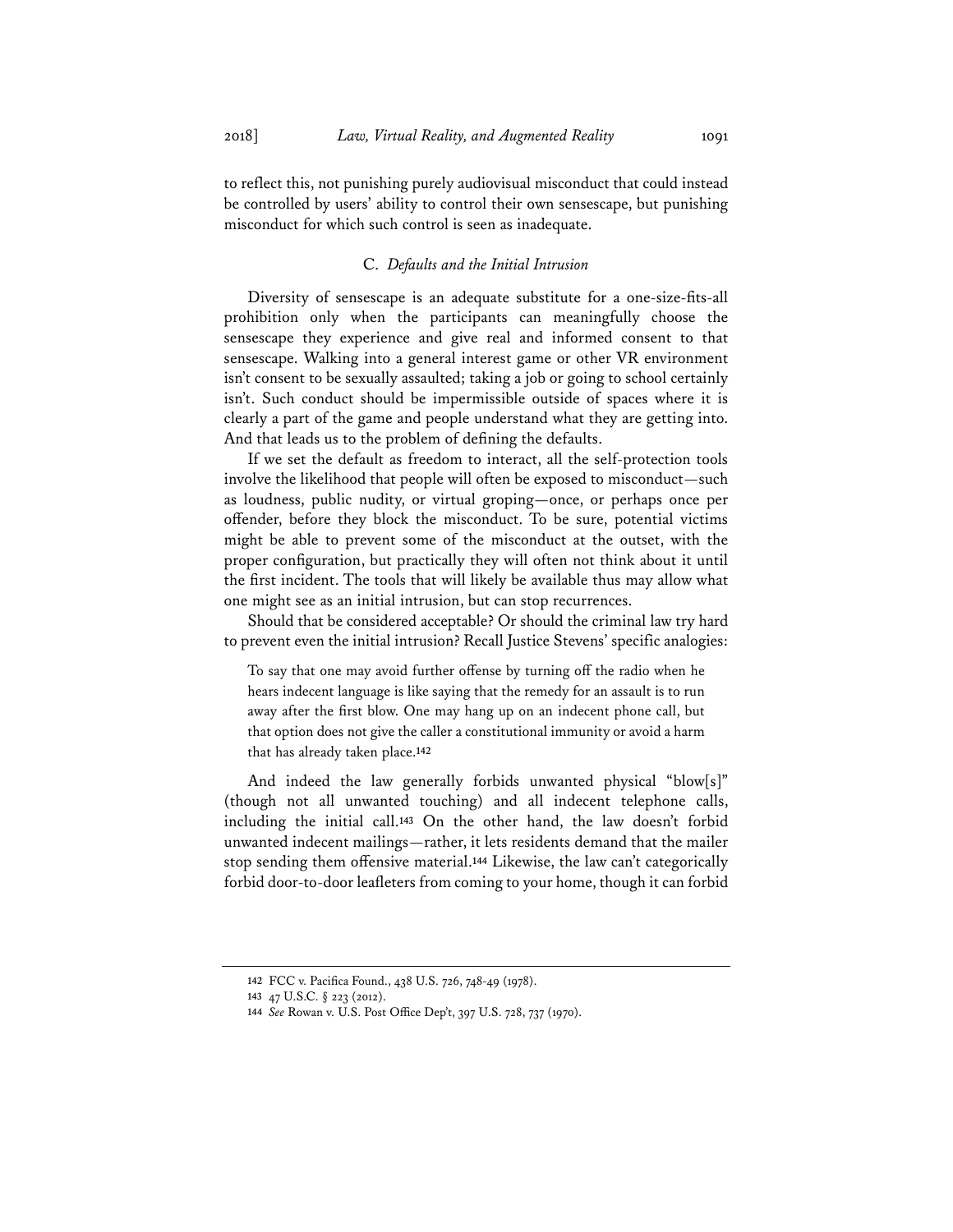them once you've put up a "No Soliciting" sign.**<sup>145</sup>** And many, including us, don't think *Pacifica* is a shining beacon of First Amendment jurisprudence.**<sup>146</sup>**

Alternatively, we could define the default interactions in VR in more limited ways, and require people who want to engage in certain kinds of conduct (nudity or sexual contact, but also perhaps the exchange of money or personal information) to jointly opt into allowing such interaction in individual cases.**<sup>147</sup>** That would reduce the freedom to interact with strangers, but it would also reduce the harm strangers can do. And if the interaction is one that is out of the norm between strangers, such as indecent exposure or sexual touching, a default norm of exclusion seems preferable.

Even in circumstances where people can practice self-protection once a threat is identified, then, the law can and should set defaults. A virtual environment could be configured to permit strobing except for those who opt out, or to forbid strobing except for those who opt in. Likewise for showing nude avatars, or allowing physical approaches within some distance. The law could thus take the view that even an initial intrusion of this sort is a crime unless  $(i)$  the environment forbids the intrusion by default and  $(i)$  the user has expressly allowed the intrusion. This might mean that:

**147** We might even imagine automating that process, so that each avatar had a customizable set of defaults that permitted some sorts of interactions and automatically refused others.

**<sup>145</sup>** *See* Martin v. City of Struthers, 319 U.S. 141, 147-49 (1943).

**<sup>146</sup>** *See* FCC v. Fox Television Stations, Inc., 132 S. Ct. 2307, 2321 (2012) (Ginsburg, J., concurring); FCC v. Fox Television Stations, Inc., 556 U.S. 502, 533 (2009) (Thomas, J., concurring). Indeed, Justice Stevens himself erred in trying to explain how *Pacifica* was consistent with his more recent opinion in *Reno v. ACLU*, 521 U.S. 844 (1997). "Unlike the regulation[] upheld in . . . *Pacifica*," Justice Stevens wrote, "the scope of the [Communications Decency Act] is not limited to commercial speech or commercial entities." *Id.* at 877. But the *Pacifica* regulation was not limited either to commercial speech or to commercial entities; the broadcast in *Pacifica* itself was noncommercial speech carried by a nonprofit, noncommercial radio station. *In re* Application of Pacifica Found., 50 F.C.C.2d 1025, 1025 (1975) (describing Pacifica as "the licensee of noncommercial educational FM Stations" including "WBAI, New York"); *see also In re* Citizen's Complaint Against Pacifica Foundation Station WBAI (FM), 56 F.C.C.2d 94, 95 (1975), *aff 'd sub nom.* FCC v. Pacifica Found., 438 U.S. 726 (1978) (confirming that the broadcast was indeed on WBAI). This helps show, we think, how hard *Pacifica* is to reconcile with modern First Amendment law.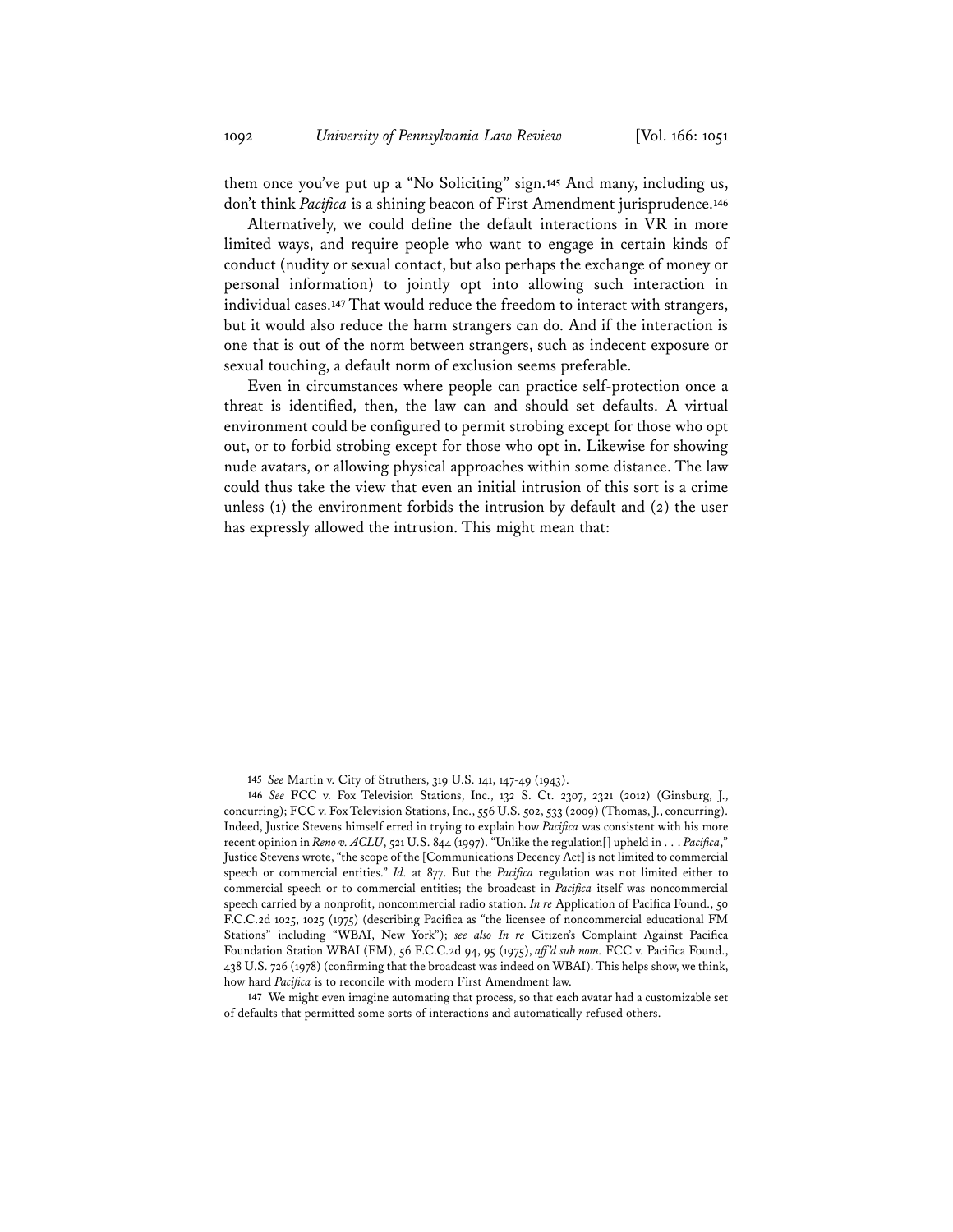| If the environment lets you supply<br>both a clothed avatar and a nude<br>avatar, and by default has others<br>only see your clothed avatar, | then there's no indecent exposure even<br>when you create a nude avatar, since<br>only people who have affirmatively<br>chosen the see-nudity option will see<br>the nude avatar.        |
|----------------------------------------------------------------------------------------------------------------------------------------------|------------------------------------------------------------------------------------------------------------------------------------------------------------------------------------------|
| If the environment lets you supply<br>both a clothed avatar and a nude<br>avatar, but by default lets people see<br>the nude avatar,         | then you're guilty of indecent exposure<br>for using a nude avatar, since people<br>are entitled to be shielded from even<br>the initial intrusion of nudity into their<br>visual field. |
| If the environment only lets you<br>supply one avatar, but allows a<br>"clothe this avatar" feature on an<br>avatar-by-avatar basis,         | then you're likewise guilty of<br>indecent exposure for using a nude<br>avatar.                                                                                                          |

Alternatively, the law could take the view that certain initial intrusions aren't a big enough deal to justify criminal punishment, so long as they can be quickly dealt with by the offended user. That might be true of disturbing the peace, for instance; only after someone is warned about their behavior and persists are they likely to be arrested. Or the law could take the view—which would yield the same result, though on a different rationale—that the decision to enter the VR environment is consent enough to such quickly-dealt-with initial intrusions like disturbing the peace, even when entering the VR environment may be required by your desire to access important resources (your VR job, your VR educational program, your access to VR shops).

We're inclined to think that, so long as the initial intrusion is relatively minor and can be quickly stopped through technological self-protection, and so long as the user is there voluntarily, there's no need to bring the machinery of the criminal law into the matter. (Tort and employment law might be a different story.) More serious intrusions, by contrast, require advance consent. And some intrusions might be unlawful even with consent.**<sup>148</sup>**

**<sup>148</sup>** Some rare intrusions might be unlawful even with consent, especially if they involve haptics or algics. *See infra* Section II.E. For instance, the law may punish commercial sexual contact using haptics as prostitution (setting aside the question whether it is wise to criminalize prostitution). Similarly, the law may forbid transactions in which, for instance, debtors promise to be periodically put in serious pain using VR algics until they pay off the debt.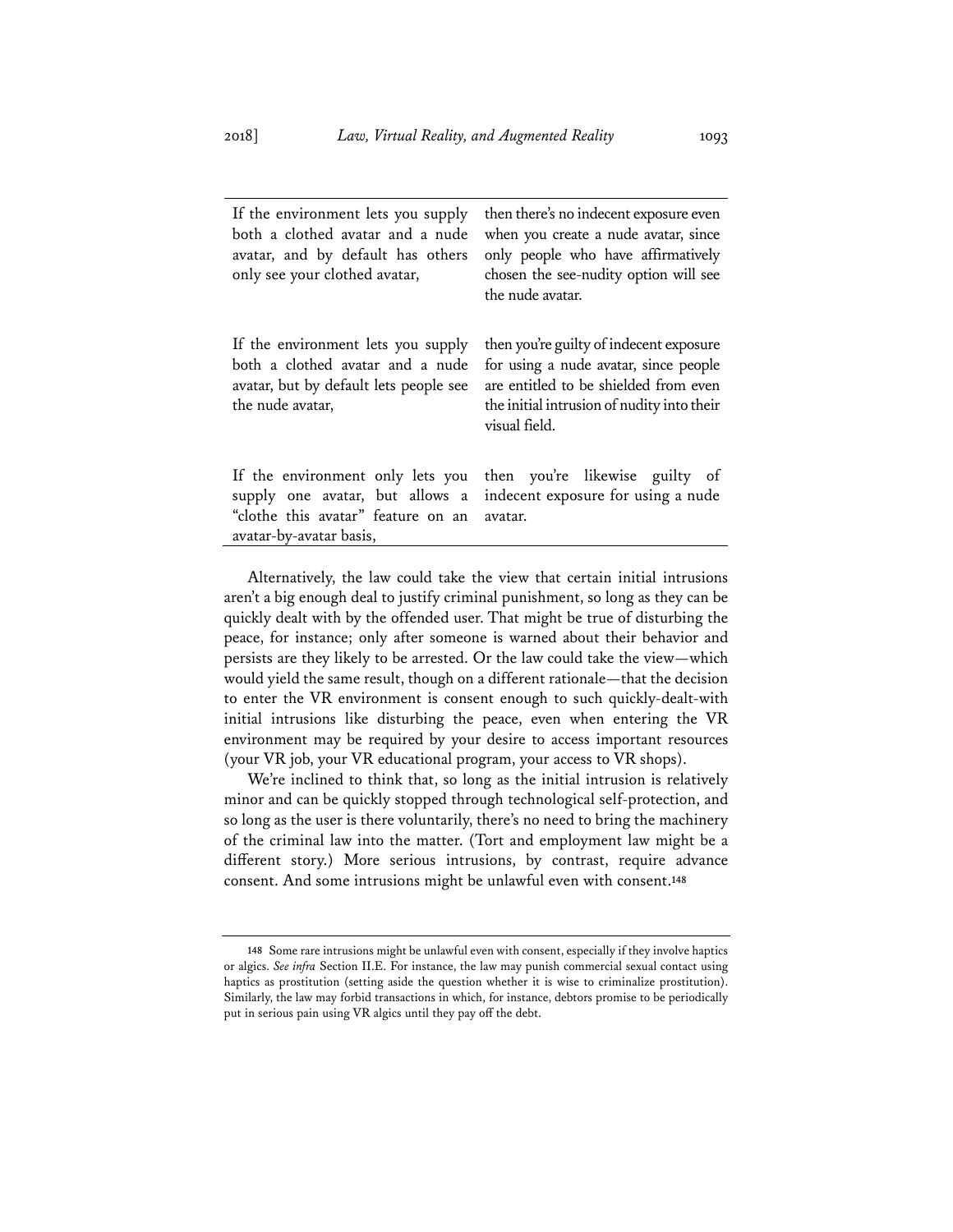But this judgment will often turn on just what intrusions the law thinks are minor enough: Unwanted noise? Nudity? Strobe lights? Virtual groping? We have views on the relative severity of these—the law should prohibit virtual groping without explicit prior consent, but not unwanted noise; nudity should depend on the context—but reasonable voters and legislators can differ about where to draw the line. And these questions will become especially complicated once we get to VR environments that go beyond the merely audiovisual, a matter we will turn to below.

#### D. *Beyond the Audiovisual: Haptic Assault*

So far, we've talked about harms that can be caused by the audiovisual features of VR—the only features that are well-developed now. But let's now turn to features that VR is likely to acquire soon: haptics.**<sup>149</sup>**

Haptics are to touch what optics are to sight. Existing 2D games have very simple haptics: a Playstation DualShock controller that vibrates when you drive over bumps or run into something, for instance. But the immersive nature of VR can offer quite a bit more.

Gloves that reproduce sensation on fingers are haptics. So are temperature controls that can make VR tourism more realistic. So are devices that could cause feelings of physical resistance, so that a virtual swordfight would yield realistic sensations when your virtual sword hits your virtual opponent's. And one can also embed haptics and remote control into sex aids, a technology called teledildonics.**<sup>150</sup>**

Teledildonics raises the possibility of haptic sex crimes, which might trouble us even more than virtual groping because of the heightened realism associated with physical sensation. Unconsented-to sexual touching is a serious offense, and should be so even if the person doing the touching is not in the room with you. True, some people may be less troubled by unwanted remote fondling through their haptic interfaces than by unwanted in-person fondling. But we think it likely that people will be justifiably upset enough by such unwanted touching that it would merit punishment.

Similar issues come up outside of sex. Say some people enjoy a particular game that's supposed to simulate a dangerous physical activity (battle, mountain climbing, flying an airplane), but are frustrated that death or injury in the game has no real consequences. They think it makes themselves and other players reckless and distorts the game's realism. Playing poker for

**<sup>149</sup>** *Getting to Grips with Haptic Technology*, VIRTUAL REALITY SOC'Y, https://www.vrs.org.uk/virtualreality-gear/haptic/ [https://perma.cc/D88N-LF42] (describing how haptics technology "has the express purpose of stimulating the sensation of touch" and noting that haptics "are sure to be a major part of . . . future virtual reality experiences").

**<sup>150</sup>** Yes, that really is what it's called. And no, we aren't going to give you a link to find out more.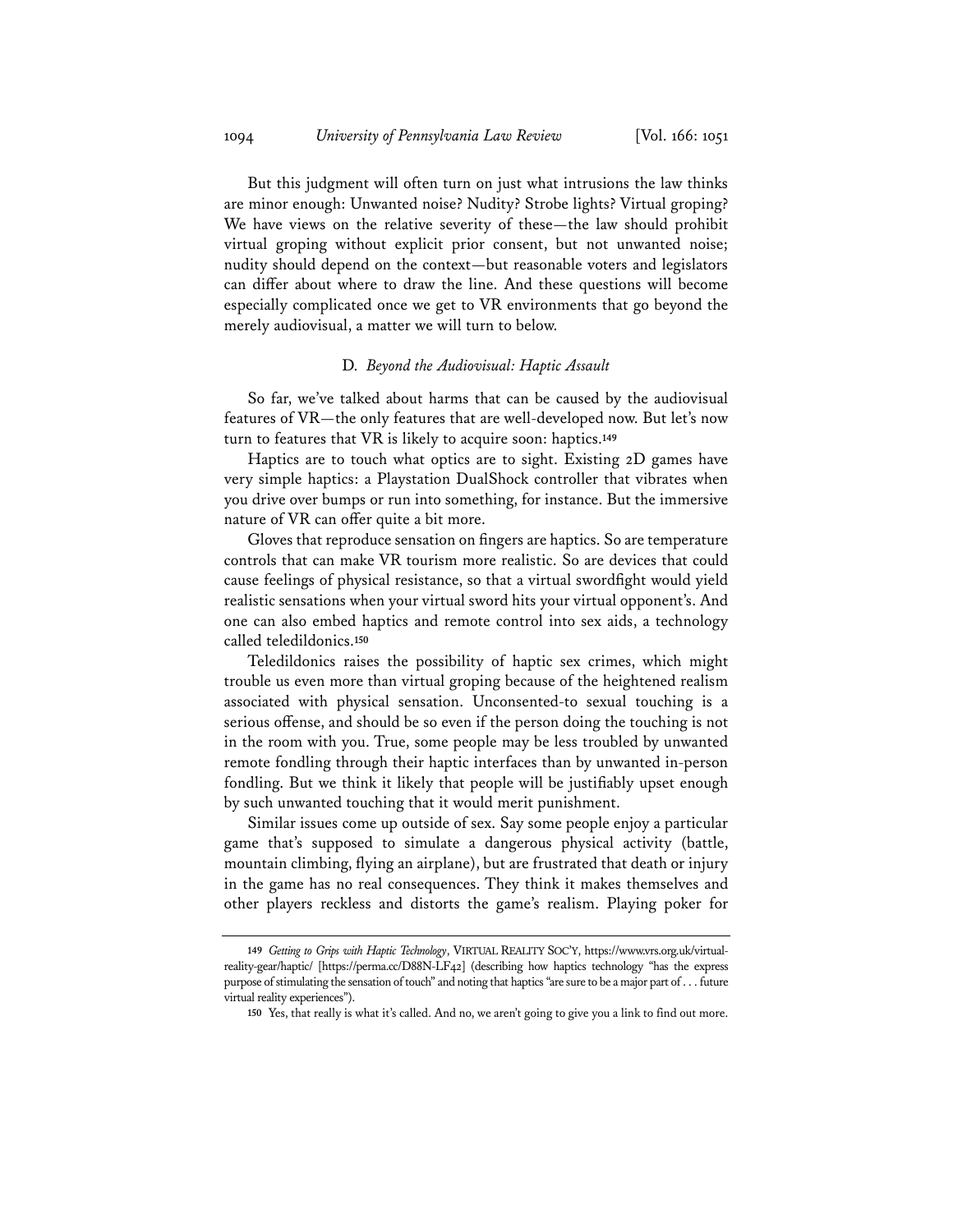matchsticks, it is often said, isn't the same as real poker. Likewise, playing at sword fighting when being stabbed through the neck just means "Game Over" or "restart from base camp" isn't, they think, as realistic as it should be.

So they think that players ought to have skin in the game, as it were: Certain events should trigger something bad—not death (they're not *that* hardcore) but physical pain. Indeed, paintball players sometimes take the view that the painful sting of being hit enhances the game, by making players work harder to avoid being hit, or just by making the game exciting.**<sup>151</sup>** Likewise, some social psychology experiments punish people who lose a game by requiring them to consume an unpleasantly bitter substance, thus encouraging participants to take the game seriously.**<sup>152</sup>**

Imagine then that a VR setup can have an optional hardware feature: a device that produces an electric shock that is not dangerous but is painful. (One might call this "algics" rather than normal haptics.**<sup>153</sup>**) People who want to play the hypothetical Extreme Swordfighting must have the device attached, and when they are hit with the virtual sword, they get a real shock.**<sup>154</sup>** Here, unlike in our previous examples, we do have actual physical contact with the victim's body, though triggered at a distance rather than by someone standing next to you.

So long as the shock really doesn't pose any serious physical danger, causing the shock by hitting someone in-game wouldn't be battery. Battery generally requires nonconsensual touching, at least so long as it doesn't involve a public fight that risks spreading, or serious physical damage that goes beyond mere pain. This is why a wide variety of often painful activities, from football games to mild sadomasochism, are legal.**<sup>155</sup>** And you consented

**<sup>151</sup>** *See, e.g.*, *How to Treat Paintball Welts*, AC PAINTBALL (Apr. 22, 2015), https://acpaintball.com/ 2015/04/22/how-to-treat-paintball-welts/ [https://perma.cc/KY3V-9EUZ] ("Most players consider paintball well worth the risk of pain, some even welcome the risk to increase the adrenaline and excitement.").

**<sup>152</sup>** *See, e.g.*, Don L. Coursey et al., *Fear and Loathing in the Coase Theorem: Experimental Tests Involving Physical Discomfort*, 16 J. LEGAL STUD. 217, 223 (1987).

**<sup>153</sup>** -*algia* is the Greek root meaning pain, as seen in words such as "analgesic."

**<sup>154</sup>** *Cf.* Priya Ganapati, *Gaming Vest Makes Virtual Fights Real and Painful*, WIRED (Mar. 26, 2010), https://www.wired.com/2010/03/gaming-vest-makes-virtual-fights-real-and-painful/

<sup>[</sup>https://perma.cc/P56W-BYEG]; Seelagy, *supra* note 131, at 418 ("[P]ain is just another sensation that can add to the realism of a[] [virtual reality] environment or experience, and there may be reasons for at least mild forms of it.").

**<sup>155</sup>** *See, e.g.*, MODEL PENAL CODE § 2.11(2) (AM. LAW INST., Proposed Official Draft 1962) (providing that consensual conduct is not criminal, even if "it causes or threatens bodily injury," if "the bodily injury consented to or threatened by the conduct consented to is not serious," or "the conduct and the injury are reasonably foreseeable hazards of joint participation in a lawful athletic contest or competitive sport or other concerted activity not forbidden by law"). *But see* Commonwealth v. Carey, 974 N.E.2d 624, 630-31 (Mass. 2012) (concluding that sadomasochism that risks causing more serious injury remains punishable assault, even when consensual); Govan v. State, 913 N.E.2d 237, 242–43 (Ind. Ct. App. 2009) (likewise).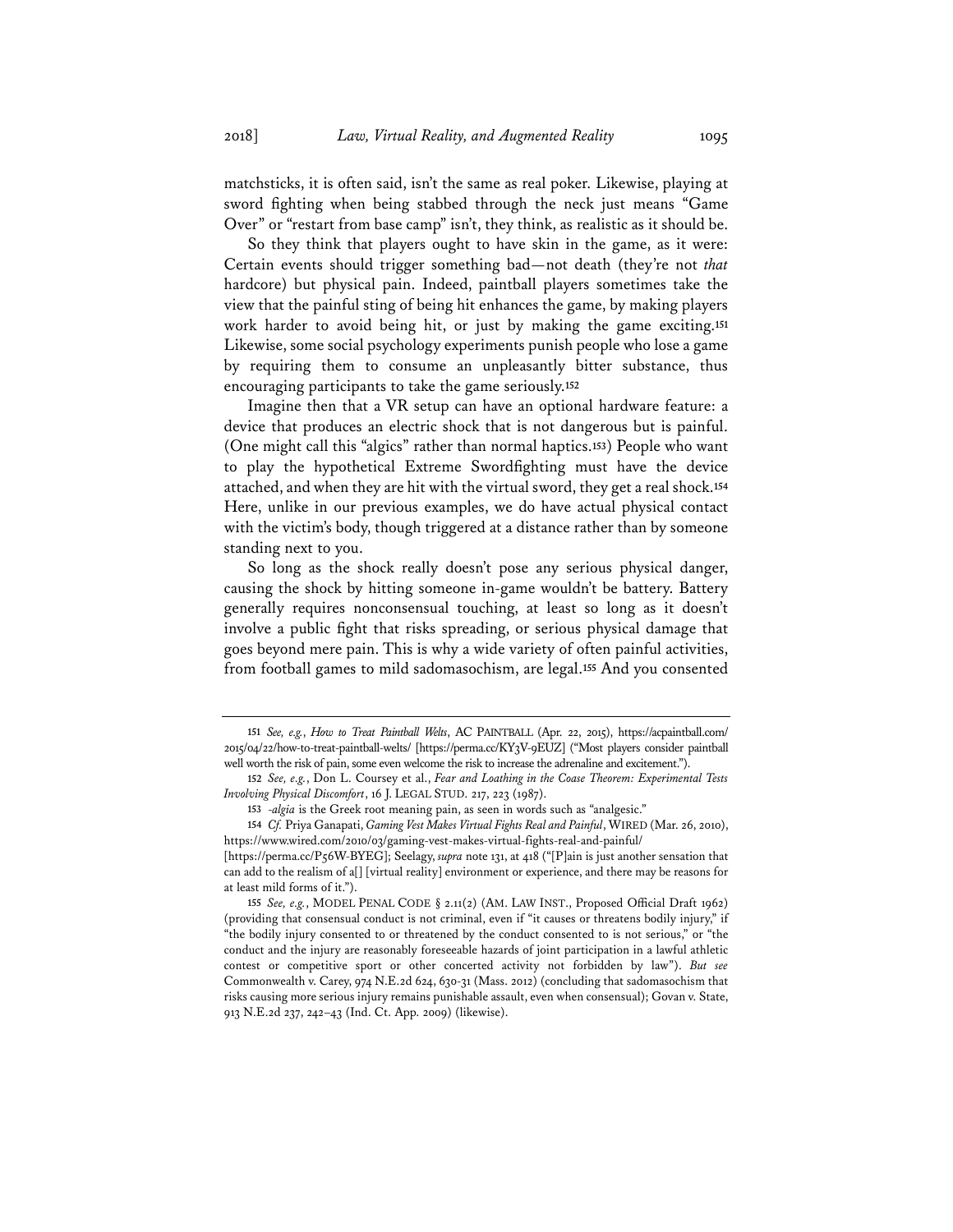to be hit by a virtual sword—or at least to run the risk of being hit.**<sup>156</sup>** By contrast, triggering the haptics outside the game—for instance by hacking someone's VR rig to give them a surprise electric shock—presumably would be nonconsensual.**<sup>157</sup>**

So far, so good. But consent in a virtual world has some nuances that we might not expect, as we see in the next Section.

## E. *Consent*

Say that you're playing a game, whether VR or not. One of your fellow players steals some of your in-game currency, embezzles it, or defrauds you of it. That theft can have real-world financial consequences. In-game currency can often be bought and sold for real money, and you can even imagine a system in which your in-game assets are replenished, when needed, directly from your bank account or credit card. Indeed, many games have currency top-up systems that let players put real money in and convert it to virtual money when they run out.**<sup>158</sup>**

One way to steal virtual money (or a magic sword, or anything else of value) would be to hack into your computer, or physically threaten you in the real world. That sort of behavior should be criminal, though of course it isn't easy to get police attention for violations of computer crime laws—or even for thefts conducted through such violations—at least unless the crimes cause substantial financial loss.**<sup>159</sup>**

But our hypothetical player didn't hack into anyone's computer or do anything else that was outside the understood possibilities of the game (whether or not it was against the ostensible laws of the society set forth in

**<sup>156</sup>** We're assuming here that this is only a game, so if you don't like it, you don't have to play it. If an employer required employees to accept painful shocks, for instance as punishment for poor performance and thus as an incentive to do better, the analysis may well be different. (What happens if you are making money this way, for instance by being a competitive Extreme Swordighting player, is a more complicated matter. We suspect it will be decided chiefly by the relevant leagues—much as the NFL and professional boxing have dealt and are dealing with the more serious risks involved in those sports—subject to legislative or Occupational Safety and Health Administration oversight, as well as public pressure.)

**<sup>157</sup>** Of course, if the algic device malfunctions and provides more painful shocks than anyone expected—or causes electrocution, burns, or other lasting physical injuries—then the manufacturer and seller of the device could be sued on a standard product liability theory. But we set aside such malfunction-based claims here and focus on functioning that is intended by one player, and understood by players generally as part of the game.

**<sup>158</sup>** *See, e.g.*, Hayley Tsukayama, *Diablo 3 Auction House to Charge Real Money for In-game Goods*, WASH. POST (Aug. 1, 2011), https://www.washingtonpost.com/blogs/faster-forward/post/diablo-3 auction-house-to-charge-real-money-for-in-game-goods/2011/08/01/gIQAllZTnI\_blog.html [https://perma.cc/Y9NN-RT7E].

**<sup>159</sup>** Kristina Davis, *Why Cybercrime is So Hard to Investigate*, COMPUTER CRIME RES. CTR. (Dec. 29, 2015), http://www.crime-research.org/articles/4002/ [https://perma.cc/7VVD-GV7S].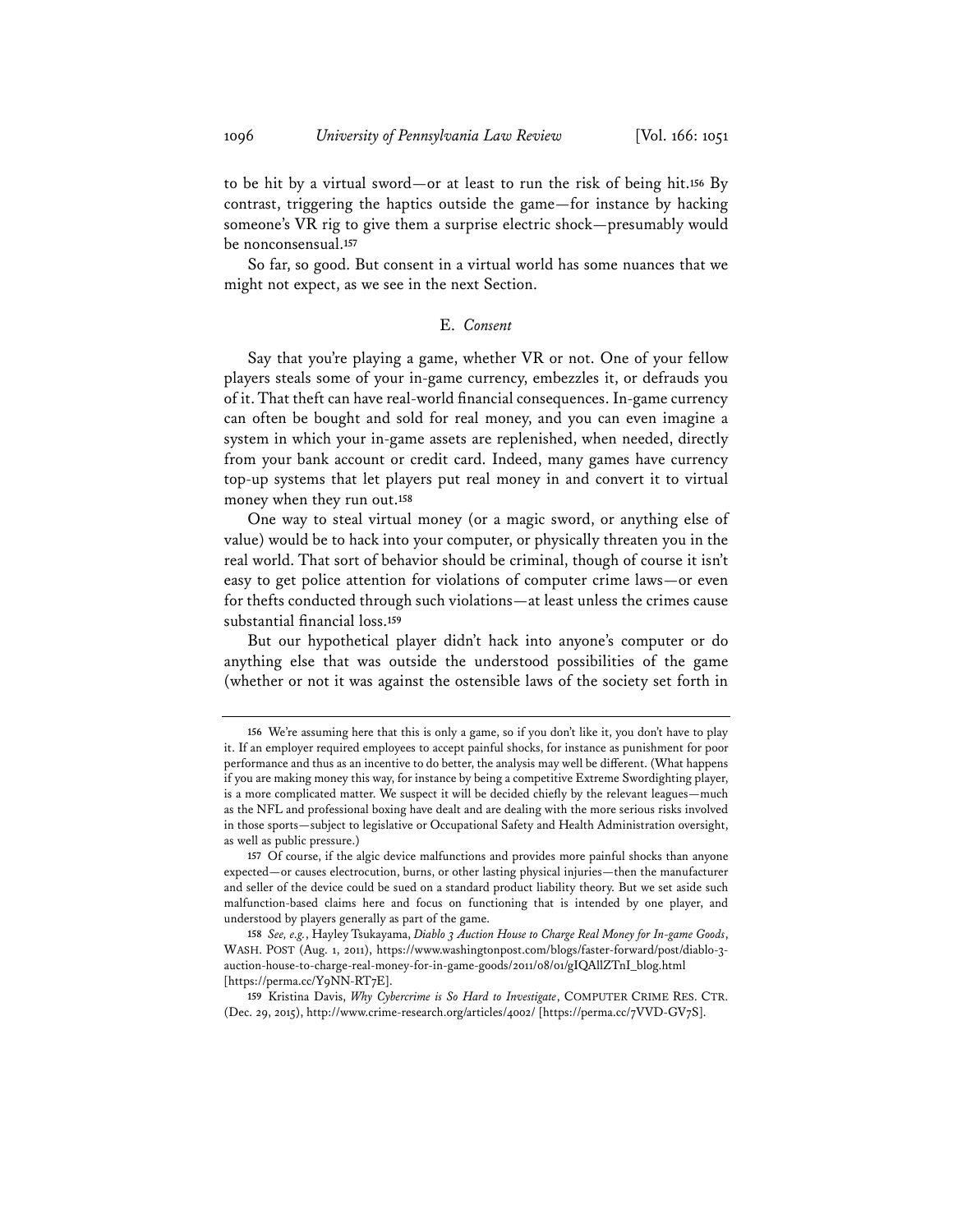the game). Rather, he just cut off your (virtual) purse and ran off with it. Or he threatened to have his character kill your character if you didn't give him the money. Or you opened your virtual safe to let him take 10 gold pieces, and he used the access to take 1000.

Games sometimes permit such actions. If I fight your character and win, I may be able to loot his body. That sort of looting, if it is "theft" at all, is theft contemplated by the rules of the game. By playing the game I accepted the risk that I might lose virtual currency to an enemy, just as I consented in the sword fighting algics scenario**<sup>160</sup>** to the possibility that I would feel pain as a result of being hit by a virtual sword.

But now let us assume that what my thief did violates the rules of the game itself. Should that be a crime from the perspective of American law? Or should it be just one of the things that happens in the wolf-eat-wolf world that is *Game of Thrones*: *The Game*?**<sup>161</sup>** Indeed, might it be a valued gameplay feature, which helps create verisimilitude, extra strategic options, and emotional tension? What kind of goody-goody nonsense would *Game of Thrones: The Game* be if all players actually had to follow Westeros law?

Maybe the remedy for such theft within the game would be an attempt to launch an in-game criminal prosecution, under whatever rules the game environment allows. (Perhaps trial by combat?) Or maybe such thefts would be deterred by the threat of blood feud, or of magical or divine retaliation, all within the game. Just as the possibility of broken treaties is a valuable feature of games such as *Risk*, *Diplomacy*, and *Machiavelli*,**<sup>162</sup>** the possibility of theft may be a valuable feature of other games.

One way of conceptualizing this is that playing a computer game (VR or otherwise) might by default amount to consent to everything that *could* physically happen within the game, whether or not it is *legally allowed* within the game. This has been labeled the "magic circle" excluding real law from virtual worlds.**<sup>163</sup>**

A game could announce that it is departing from the default. For instance, gamers are often frustrated if their opponents use bots or cheat codes to

**<sup>160</sup>** *See supra* Section II.D.

**<sup>161</sup>** *See* GAME OF THRONES: THE GAME, http://www.gameofthrones-rpg.com/ [https://perma.cc/4D7Q-9CZY]. We're not sure whether outright theft is currently physically possible in *Game of Thrones: The Game*; but if it isn't, it should be.

**<sup>162</sup>** Another game for which legally mandated honesty would be a ridiculous policy.

**<sup>163</sup>** *See* Joshua A.T. Fairfield, *The Magic Circle*, 11 VAND. J. ENT. & TECH. L. 823, 825 (2009) ("The thrust of the magic circle metaphor is that actions that occur within virtual worlds are not real, and thus cannot be sanctioned using real-world law. Following this reasoning, real-world law is appropriately left out of virtual worlds."); Mark A. Lemley, *The Dubious Autonomy of Virtual Worlds*, 2 U.C. IRVINE L. REV. 575, 578 (2012).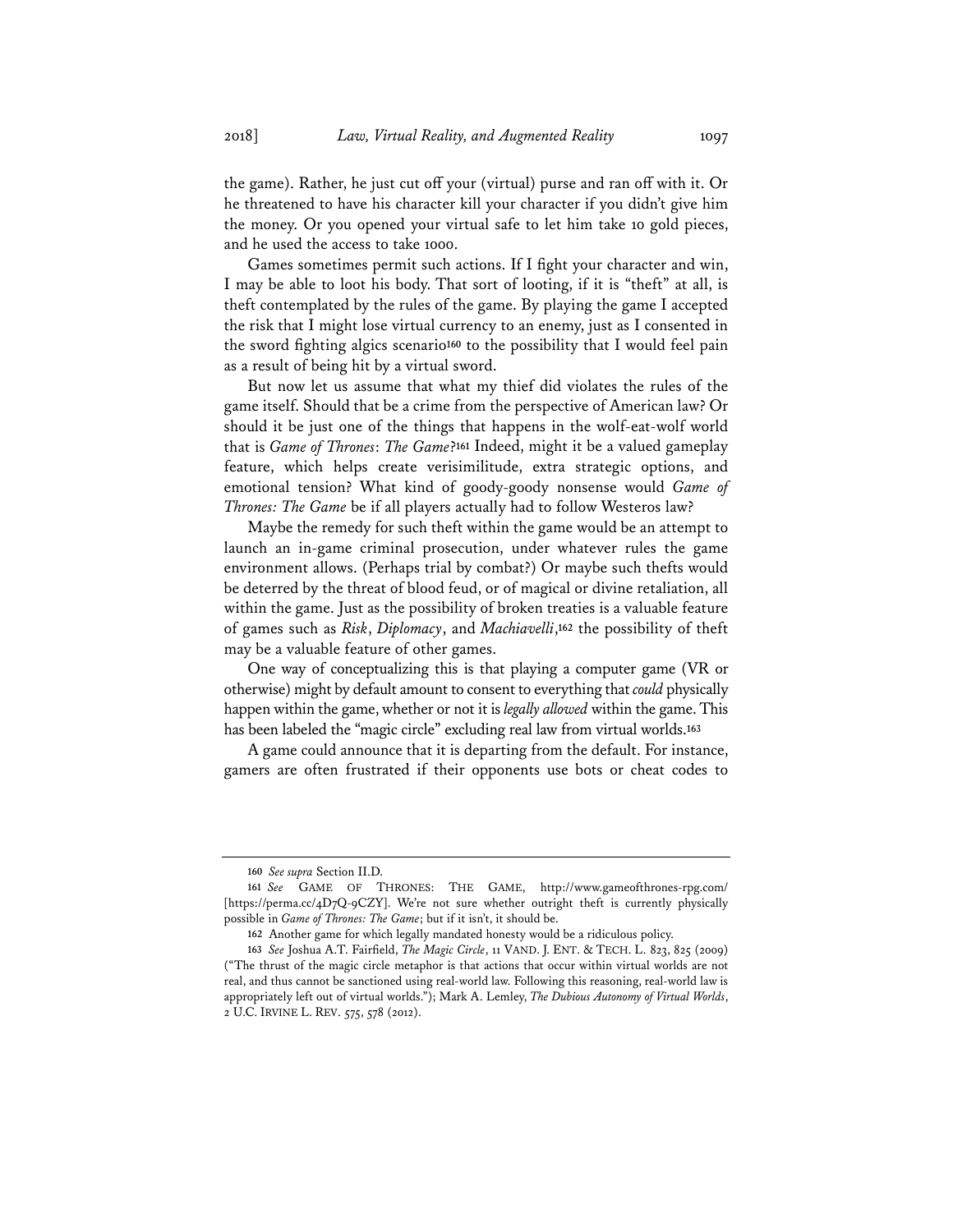circumvent the limitations under which everyone else operates.**<sup>164</sup>** If game makers ban the exploits,**<sup>165</sup>** players could presumably have a civil cause of action against a cheater—or could even call for a criminal prosecution of the cheater—just as they could pursue a computer hacker who took valuable data off their laptops. And many games in fact do ban hackers and bots, presumably because they think their players want a level playing field in some respects.

But a rule that violations of in-game laws must be dealt with, if at all, using in-game justice (formal or otherwise) seems to us a sensible default for many games. At least it should be an option, and if it is given as an explicit option, it will be one that many games are likely to choose.**<sup>166</sup>**

Yet VR involves more than just games. Some environments, including some VR environments, are likely to be used for straight-up commerce, where people shouldn't have to expect cheating, and where our legal system should prohibit cheating. "Sure, my store is an elaborate fraud—we goblins are notorious tricksters, and widely known within Middle Earth to be evil" may be an acceptable explanation for a "let the player beware" response in a game, but it shouldn't apply when the store is part of a normal VR shopping mall.**<sup>167</sup>**

Again, though, the distinction turns, we think, on consent: one consents to more trickery when playing a game than when engaging in normal commerce. Presumably in most cases it will be clear which environment is one and which is the other. But perhaps there might be need for clear statement rules, so that fraud and theft of in-VR resources would be noncriminal only if something is clearly labeled as a "game," perhaps with a requirement that the users specifically acknowledge the possibility of fraud and theft as a condition of playing the game.**<sup>168</sup>**

The existence of haptics and algics might also change the calculus. Return to our example of virtual swordfighting, but now assume that someone deliberately violates the rules of the game to inflict more pain than the rules allow.

Say, for instance, that one of the rules of Extreme Swordfighting is that you don't hit someone who is already labeled as dead or disabled, or someone who has surrendered. But say that you keep hitting me after I'm down, inflicting five shocks

**<sup>164</sup>** *See, e.g.*, Abby Ohlheiser, *'World of Warcraft' Halted an Army of Cheaters with a Massive Player Ban*, WASH. POST (May 15, 2015), https://www.washingtonpost.com/news/the-switch/wp/2015/05/15/world-ofwarcraft-halted-an-army-of-cheaters-with-a-massive-player-ban/ [https://perma.cc/TY2S-3X8W].

**<sup>165</sup>** *Id*.

**<sup>166</sup>** F. Gregory Lastowka & Dan Hunter, *Virtual Crimes*, 49 N.Y.L.SCH.L.REV. 293, 305-07 (2004).

**<sup>167</sup>** *See* Fairfield, *supra* note 163, at 834 (arguing that virtual property shouldn't be outside the scope of real-world laws); Lastowka & Hunter, *supra* note 20, at 29 (same).

**<sup>168</sup>** *See* GREG LASTOWKA, VIRTUAL JUSTICE: THE NEW LAWS OF ONLINE WORLDS 12-14 (2010) (noting the risk of theft in virtual environments and the ways in-game rules might deal with it).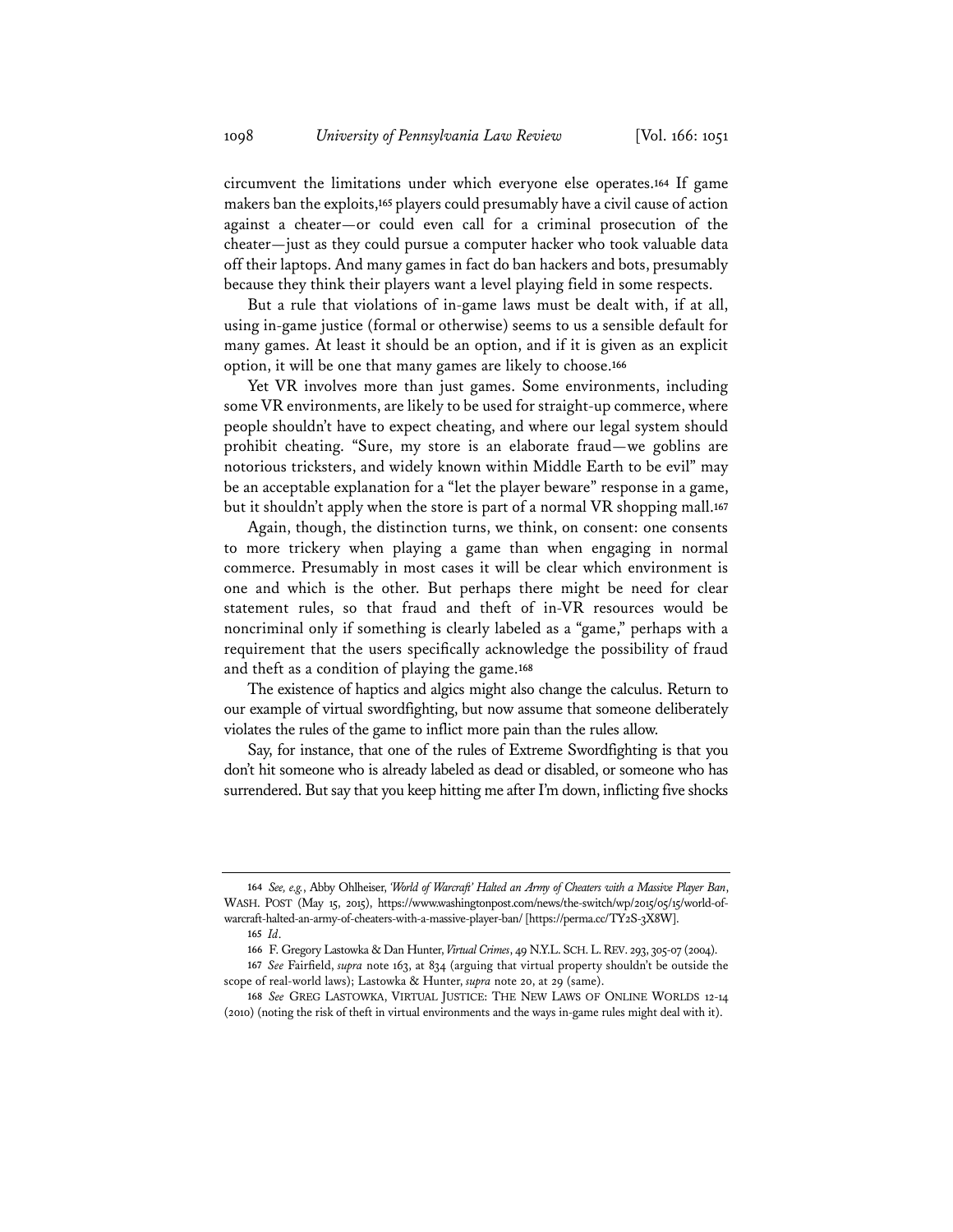in succession rather than the officially allowed one. I'm very upset by your deliberately sadistic behavior, and I try to have you prosecuted.**<sup>169</sup>**

As with the theft in the previous subsection, one possible reaction is that this is a crime: I have consented only to those shocks that are within the rules of the game. You have violated the rules, and thus exceeded the consent.

But another possible reaction is that I've consented to a broader range of behavior: by playing the game with my shocker enabled, I have consented to anything that you can do (at least short of serious physical injury) with that shocker. Indeed, the possibility of cheating may be an understood part of the game.**<sup>170</sup>**

Here too self-protection may play a role. Algic devices, such as the electric shockers, will likely come with an easy override, and may even be programmable to (for instance) limit the shocks to no more than one every ten seconds, so one will have the time to engage the override. Manufacturers would have lots of incentive to provide such features and tout them to users.**<sup>171</sup>**

And if you play a game in which repeated shocks are possible, and don't engage any override that blocks such shocks, that itself might be seen as consent to the shocks, even when the shocks violate the internal game rules. If you don't like it, shift to a different setting. This will make it possible for you to enjoy more self-protective gameplay, while others can enjoy more transgressive gameplay—again, diversity of sensescape.

In principle, sexual haptics have some similarities to algics and to other haptics. One doesn't have to place haptics on one's erogenous zones, or to enable them even if one has them, just as one doesn't have to have algics, or to turn on the algics. (VR and AR are better that way than real reality is: Our bodies have biological haptic and algic interfaces that are accessible to passersby, whether or not we want to turn them on.)

At the same time, if one walks into a party with one's haptics turned on, one might be expecting—as in the real world—that one's lover would feel authorized to, say, covertly rub one's thigh, but that a stranger would not. And because unauthorized sexual touching is much more intrusive and offensive than even unauthorized pain in a swordfighting game, there is good reason to require overt opt-in before sexual touching (though again recall that this

**<sup>169</sup>** *Cf.* R. v. McSorley, [2000] BCPC 0116 (Can. B.C.) (finding an NHL player guilty of criminal assault for slashing his opponent in the head with his hockey stick during a game).

**<sup>170</sup>** Not all physical fouls in sports, for instance, are treated as assault. "[T]he consent defense [to a charge of criminal assault] is not limited to conduct within the rules of the games, rather it is to the conduct and harm that are the reasonably foreseeable hazards of joint participation in an athletic contest . . . ." State v. Shelley, 929 P.2d 489, 490, 492 (Wash. Ct. App. 1997) (citing MODEL PENAL CODE § 2.11 cmt. 2 (AM. LAW INST., Official Draft and Revised Comments 1995) and ROLLIN M. PERKINS & RONALD M. BOYCE, CRIMINAL LAW 154 (3d ed. 1982)).

**<sup>171</sup>** The manufacturers may well set the low-shock option (such as no more than one shock per ten seconds) as a default, though there may be some pressure among players to disengage the default in order to show how hard-core one is.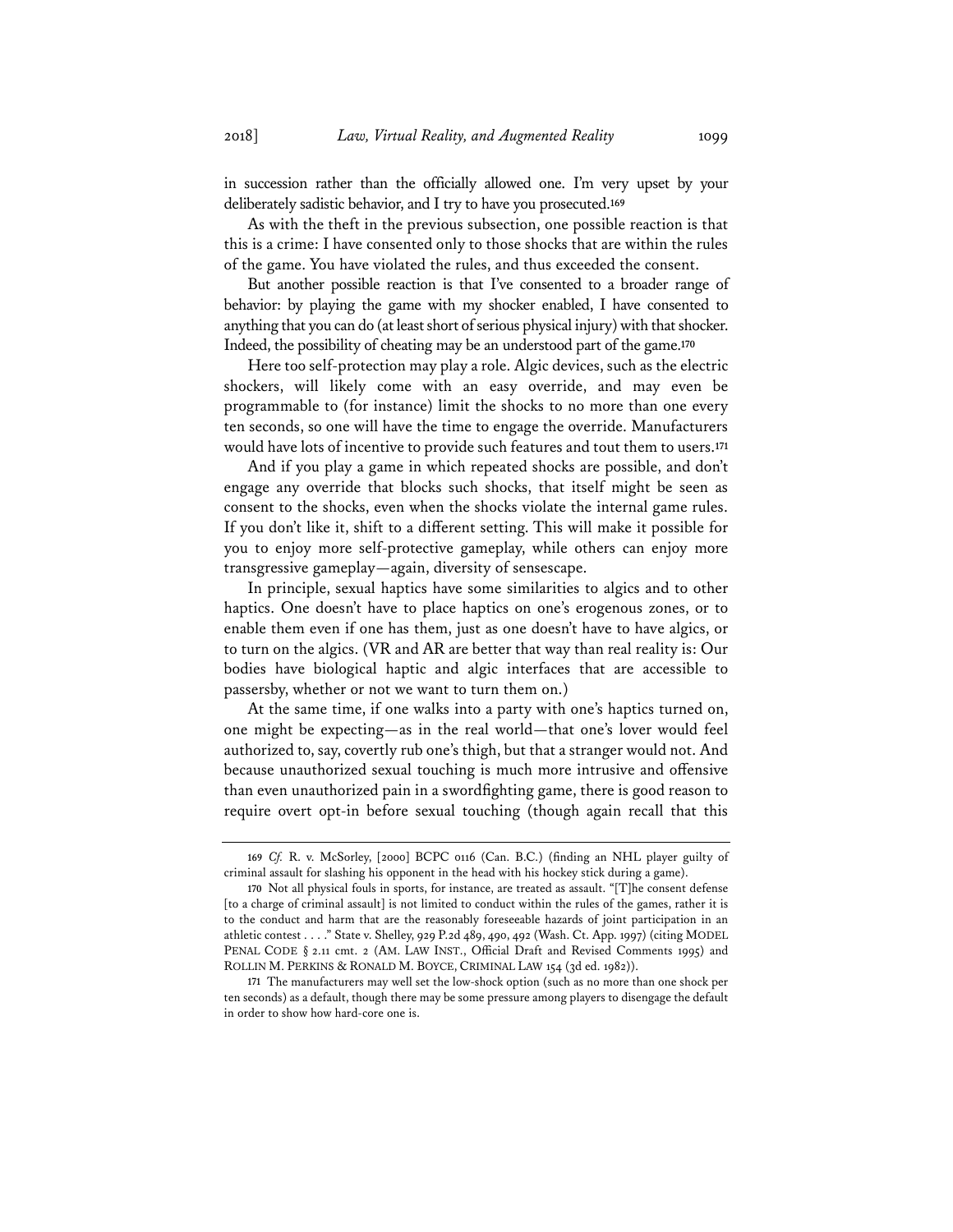touching will be felt only if one attaches haptics to those parts of one's body). Indeed, it's possible that under existing criminal laws prohibiting unwanted sexual touching, such triggering of another's haptics might already be a crime: much depends on whether courts would be willing to treat such technologically intermediated behavior as tantamount to "touching."

These questions, of course, are already famously contested and complex in the real world. We expect them to be similarly disputed in VR and AR as well, especially when one moves away from the pretty clear taboos (you don't touch someone's genitals unless there are strong indications of consent) to borderline questions (When is it OK to kiss someone? To caress someone's butt when dancing?).

At this point, without more knowledge about how sexual haptics are likely to be used, we're not sure what the right answer will be. The ability to define default consent in software can make VR safer than the real world—for instance, well-designed software may let me consent in advance to certain types of touching but not others, or touching by some people but not others, and touching that isn't consented to won't even be felt. The question that remains is to what extent, if at all, we should view it as the victim's job to set software consent boundaries; more on that below.**<sup>172</sup>**

## F. *Consent and Impersonation*

Consent in the physical world—to sex, to hitting, or to fraud—presents a variety of legal issues. But VR and AR add a couple of new twists. The first, which we raised above, is that consent can always change with the environment (game-playing vs. shopping, for instance), and people may switch virtual environments more often than physical environments.

A second way VR complicates the picture, though, is that identity is malleable. If I convince someone to have (virtual) sex with me by pretending to be her boyfriend, that too seems like something at least tort law would be inclined to punish. In the physical world some states treat physical sex by impersonation as a crime,**<sup>173</sup>** but virtual sex may well not qualify because of the absence of physical contact. Might the behavior be actionable as intentional

**<sup>172</sup>** *See infra* Section IV.A.

**<sup>173</sup>** *Compare* Suliveres v. Commonwealth, 449 Mass. 112, 118 (2007) (holding that sex by impersonation is not rape), *with* CAL. PENAL CODE § 261(a)(5) (West 2018) (treating sex as rape when the victim "submits under the belief that the person committing the act is someone known to the victim other than the accused, and this belief is induced by any artifice, pretense, or concealment practiced by the accused, with intent to induce the belief").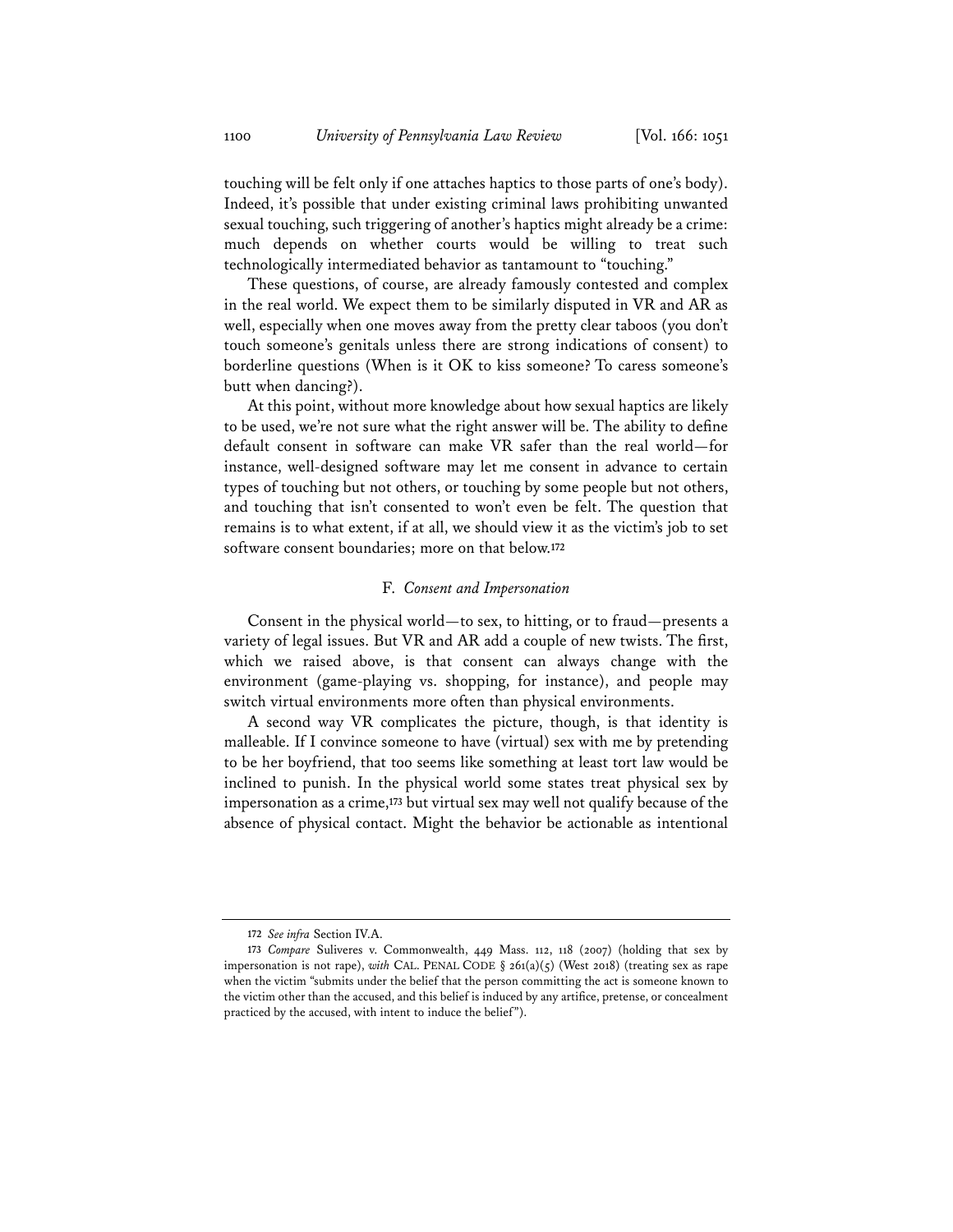infliction of emotional distress?**<sup>174</sup>** Perhaps the tort of battery, on the theory that the consent defense is made unavailable because of the fraud?**<sup>175</sup>**

Here, too, the possibility of technological self-protection might mitigate some of the harm. In a world in which people can change their appearance at will, experienced VR users will learn not to assume that we are who we say we are, merely based on our avatars' names (TaylorSwift? JaneSmith?) and appearance. So before handing over money (or engaging in sex) you will probably want to verify that your prospective partner is who he or she appears to be, perhaps with a shared password or some sort of persistent actual identity.

But not all VR environments will want to require people to disclose their real identities, just as some but not all web pages have "real name" policies. So the law may want to police cases of intentional misrepresentation, at least when there are significant consequences at stake. And, subject to the Bangladesh problem, identity fraud that yields sufficiently serious losses may be one of the acts in which the default legal rule doesn't give the perpetrator one free pass.

## III. TORT, INTELLECTUAL PROPERTY, AND VR/AR PROVIDER LIABILITY

## A. *Direct Tort Lawsuits Against Offenders: The Causes of Action*

So far, we've been talking chiefly about criminal law; what about tort law? Let us turn first to the direct tort liability of some of the potential offenders we described above.

In theory, such liability might be possible in many of the circumstances we have identified, even if criminal law won't apply. For instance, using strobe lights to deliberately cause a seizure in a person one knows is epileptic is likely at least negligence, and possibly also the intentional tort of "purposeful infliction of bodily harm."**<sup>176</sup>**

For the other scenarios, tort liability would be more of a stretch, but not implausible. Disturbing the peace might be recharacterized as nuisance, at least in a suit brought by "nearby" VR or AR stores whose business is interfered with by the screaming; but, especially as to VR, that would require nuisance law to be modified, for instance by treating VR "places" as tantamount to "uses of land" which nuisance law protects.**<sup>177</sup>** Nuisance also

**<sup>174</sup>** *See, e.g.*, RESTATEMENT (SECOND) OF TORTS § 46 (AM. LAW INST. 1965).

**<sup>175</sup>** *See, e.g.*, *id.* §§ 18, 19 (stating that nonconsensual offensive touching can be battery); *id.* § 892B(2) (stating that consent procured by fraud may be invalid).

**<sup>176</sup>** RESTATEMENT (THIRD) OF TORTS: INTENTIONAL TORTS TO PERSONS § 104 (AM. LAW INST., Tentative Draft No. 1 2015).

**<sup>177</sup>** RESTATEMENT (SECOND) OF TORTS § 822 (noting that one is liable for "a private nuisance" only if "his conduct is a legal cause of an invasion of another's interest in the private use and enjoyment of land, and the invasion is either (a) intentional and unreasonable, or (b)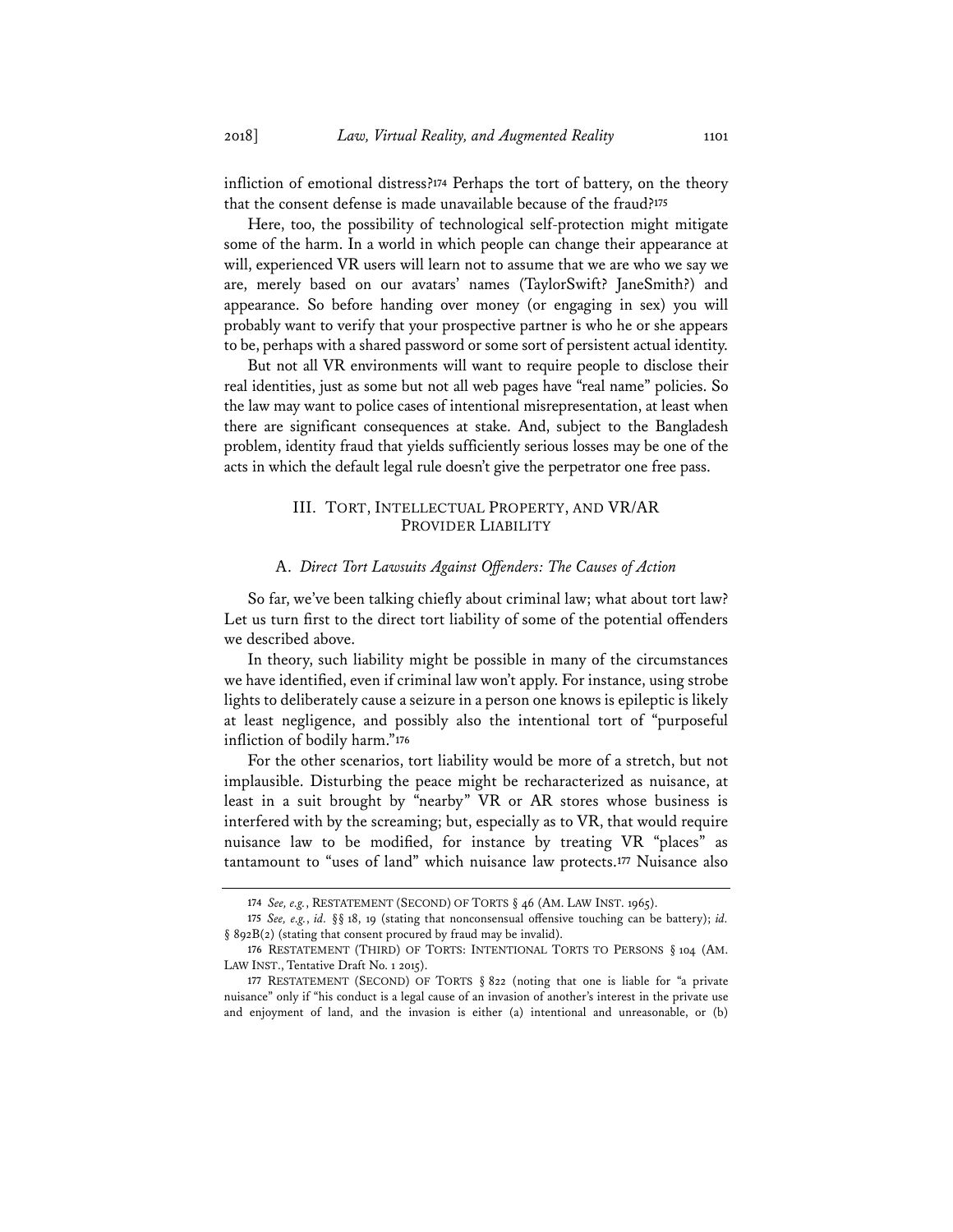generally requires either long-term interference or especially serious interference;**<sup>178</sup>** disturbing the peace law punishes even brief incidents.**<sup>179</sup>**

Virtual groping might be treated as intrusion upon seclusion; though it happens in "public" places, the intrusion tort can apply even there, to behavior that is seen as intruding on one's bubble of personal space.**<sup>180</sup>** Indecent exposure might qualify as well. Both might also constitute intentional infliction of emotional distress, even in the absence of physical touching, on the theory that they are both "outrageous,"**<sup>181</sup>** though that tort generally requires a showing of severe emotional distress where there is no physical contact.

Tort law can also reach a wide array of conduct that wouldn't be a crime even in the physical world. Defaming a VR avatar using false factual assertions that injure the avatar's reputation—and thus make it harder for a person to engage in business and social life using the avatar—should be a tort, even if the avatar is pseudonymous.

One of us has had an extended debate with a well-respected federal judge who believed it was impossible to defame an avatar because avatars weren't real, so their reputation couldn't be injured.**<sup>182</sup>** This "it's just a game" sense might pervade VR for some time in the courts, in part because most judges are unlikely to be early adopters of VR. But we think such a view is misguided.**<sup>183</sup>**

And that is true even if the character in question is not "Eugene Volokh" but "Fredo the Bored Panda,"**<sup>184</sup>** an avatar you made up but use persistently in VR. Persistent avatars, like authorial pseudonyms, can constitute a part of their user's identity just as much as real names can, and their misuse creates

unintentional and otherwise actionable under the rules controlling liability for negligent or reckless conduct, or for abnormally dangerous conditions or activities").

**<sup>178</sup>** *Id.* §§ 821D, 821F cmt. G.

**<sup>179</sup>** *See, e.g.*, *supra* note 69 and accompanying text.

<sup>180</sup> RESTATEMENT (SECOND) OF TORTS § 652B.

**<sup>181</sup>** *See, e.g.*, State Rubbish Collectors Ass'n v. Siliznoff, 240 P.2d 282, 286 (Cal. 1952) (holding that liability for "serious invasions of mental and emotional tranquility" was "clear" when threats to give up a business account "caused defendant to suffer extreme fright"); Bundren v. Superior Court, 145 Cal. App. 3d 784, 792 (1983) (finding a question existed as to whether intentional infliction of emotional distress occurred when defendant made telephone calls rudely demanding payment from a person who the caller knew was recovering from surgery); Esposito-Hilder v. SFX Broad., Inc., 665 N.Y.S.2d 697, 700 (N.Y. App. Div. 1997) (holding that allegations of radio talk show describing plaintiff as the "ugliest bride" in a newspaper's wedding announcement section could support claim for emotional distress); RESTATEMENT (THIRD) OF TORTS: PHYSICAL AND EMOTIONAL HARM §46 (AM. LAW INST. 2012). Reasonable minds could differ over whether virtual groping should be thought to involve "physical" touching, but the conduct might reasonably be viewed as outrageous enough that it shouldn't matter.

**<sup>182</sup>** Lemley, *supra* note 163, at 576. No, we won't tell you who it was. What happens in the hallways outside conferences stays in the hallways outside conferences.

**<sup>183</sup>** *Id*; Lastowka & Hunter, *supra* note 20, at 72-73.

**<sup>184</sup>** OK, we made that up. But feel free to make it your avatar if you want.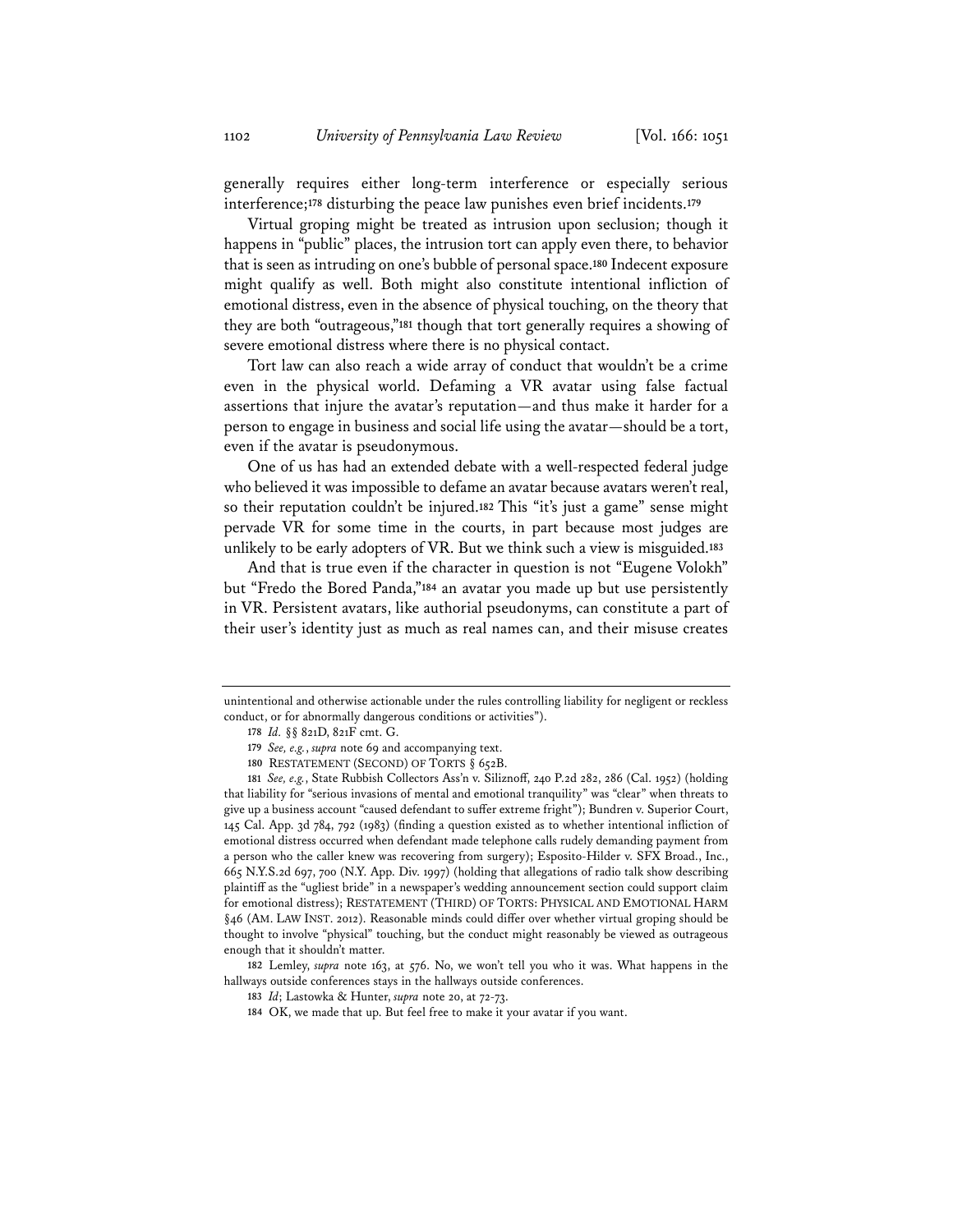similar problems.**<sup>185</sup>** Corporations can sue for defamation, because people invest time and money to create reputational capital for the corporation.**<sup>186</sup>** There's no reason why the same wouldn't apply to a pseudonym that is used to do business, in VR or otherwise—or to one that is used for ordinary life. Surely falsehoods that damaged the reputation of Mark Twain were defamatory even if they didn't expressly mention Samuel Clemens.

The damages to a pseudonym's reputation might be less in many situations than the damages to a real person's reputation, because many pseudonyms have built up less reputational capital, and people can take on new ones with little loss. But they could be quite great in other situations, if—as is true in some Internet circles and will likely be increasingly true in VR—the pseudonym or avatar is better known than the person's name, which might be obscure or even deliberately concealed.**<sup>187</sup>** Most readers probably couldn't come up with the real name of The Weeknd, but that doesn't mean we couldn't defame him.

## B. *Direct Tort Lawsuits Against Offenders: Practicalities (and Impracticalities)*

Tort lawsuits against VR and AR offenders have one important advantage over criminal prosecutions: they are available even when the police are unwilling to intervene. For example, even if the police don't want to spend their time on a difficult investigation—especially when they think the complainant could have avoided the problem using technologically enabled self-protection—the complainant can still demand his day in court.**<sup>188</sup>**

Practically speaking, though, we doubt that people will often sue each other for most VR or AR behavior. First, again, there is the Bangladesh problem. VR torts might involve tricky jurisdictional questions; if you're screaming in a VR forum from your apartment in Poland, is it fair to require you to answer lawsuits filed in San Francisco or in Buenos Aires?

People have litigated that question extensively in Internet cases.**<sup>189</sup>** But even if a court in, say, California concludes that it has jurisdiction over the Pole (perhaps because the Pole targeted strobe lights at a person who he knew

**<sup>185</sup>** Lastowka and Hunter go so far as to suggest that the combination of an owner and her virtual representation are a form of cyborg that might be entitled to its own set of rights, though they conclude that granting such rights is ultimately unworkable. Lastowka & Hunter, *supra* note 20, at 51-72. We wouldn't go that far. But we don't have to; it is quite enough that a virtual persona has the same attributes as a persistent pseudonym in real life.

**<sup>186</sup>** *See, e.g.*, Martin Marietta Corp. v. Evening Star Newspaper Co., 417 F. Supp. 947, 956 (D.D.C. 1976).

**<sup>187</sup>** *See* Lastowka & Hunter, *supra* note 20, at 63-68.

**<sup>188</sup>** Comparative negligence is generally not a defense to intentional torts, though of course outright consent would be. RESTATEMENT (SECOND) OF TORTS § 892A (AM. LAW INST. 1979).

**<sup>189</sup>** *See, e.g.*, Alan M. Trammel & Derek E. Bambauer, *Personal Jurisdiction and the "Interwebs,"* 100 CORNELL L. REV. 1129, 1163-73 (2015).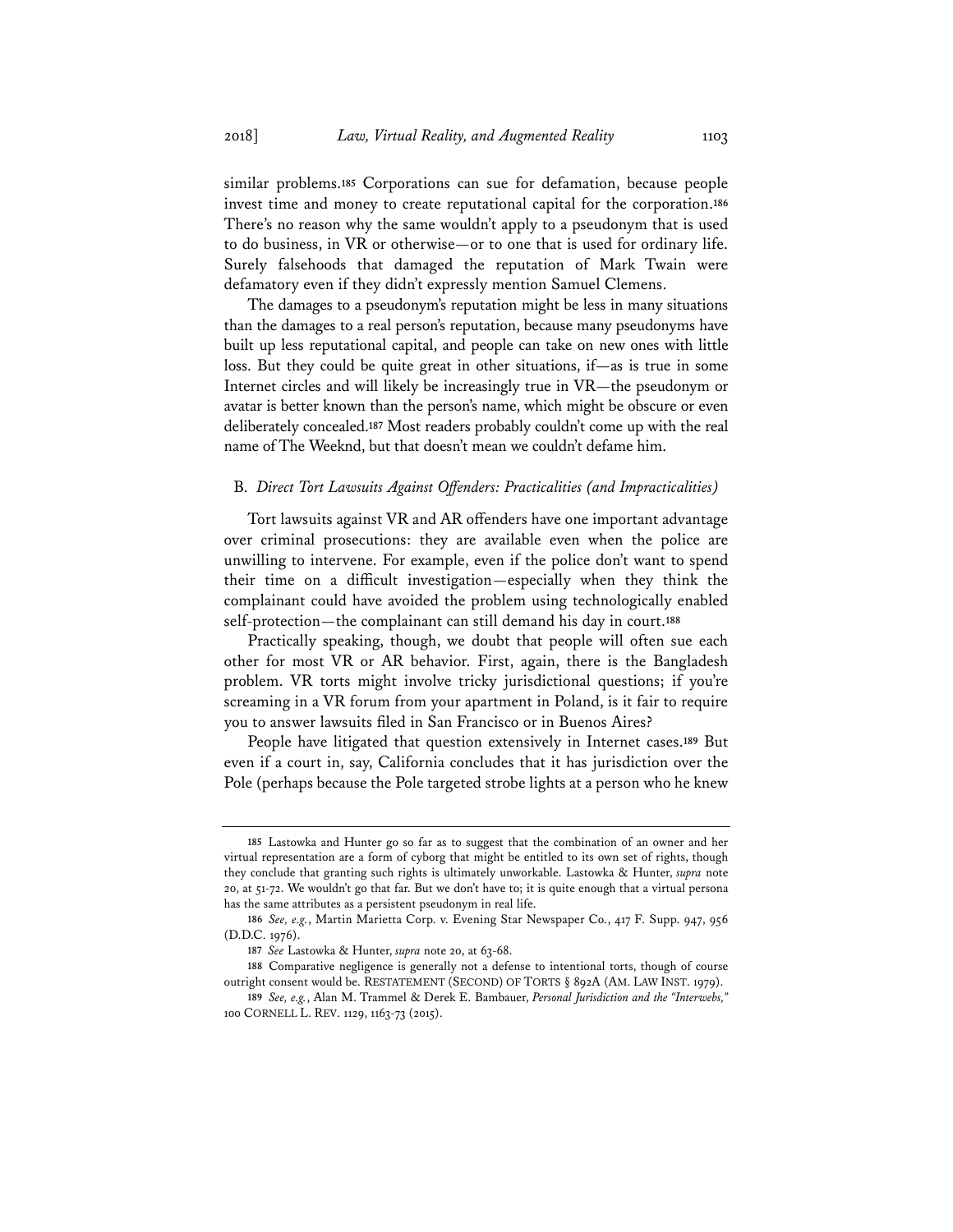to be in San Francisco), enforcing a judgment against someone half a world away would likely be very hard, and in any event many defendants would lack the money to satisfy a judgment.

Second, while police refusal to go forward wouldn't be a barrier to civil lawsuits, the cost of such lawsuits might be. However distressed one might be by virtual groping, it's unlikely that one would be willing to spend tens of thousands of dollars tracking down the culprit, suing him, and trying to recover the judgment. Some people might, perhaps to send a message, but that would be rare.

And abbreviated procedures that are aimed at making lawsuits cheaper and easier—such as small claims trials or restraining orders—won't help much. A small claims court might be reluctant to allow a lawsuit against someone far away, even if jurisdiction is in principle available;**<sup>190</sup>** any judgment, moreover, would still be costly to enforce. And the police may be as reluctant to go after a remote restraining order violator as they are to go after a faraway flasher or screamer.

## C. *Tort Lawsuits for Physical Injuries to Outsiders*

VR and AR users will sometimes also physically injure outsiders. A player chasing a Pokémon might run into someone,**<sup>191</sup>** or might cause damage by trespassing on someone's property.**<sup>192</sup>** A VR user wearing a headset might walk into a houseguest. AR users may also be injured by those onto whose property they encroach. Indeed, one property owner has already shot at Pokémon Go players wandering onto his property.**<sup>193</sup>**

**193** In Florida, naturally. *See* Lee Moran, *Man Opens Fire on Two 'Pokemon Go' Players in Florida,* HUFFINGTON POST (July 17, 2016, 9:14 AM), http://www.huffingtonpost.com/entry/shots-pokemon-goflorida\_us\_578b6de5e4b03fc3ee512f13 [https://perma.cc/44A9-UXUX].

**<sup>190</sup>** Some small claims courts' jurisdictions are limited to local defendants. *See, e.g.*, N.Y. CITY CIV. CT. ACT § 1801 (2016).

**<sup>191</sup>** Mara Faccio & John J. McConnell, *Death by Pokémon GO: The Economic and Human Cost of Using Apps While Driving* (Nat'l Bureau of Econ. Research, Working Paper No. 24308, 2018)*,* http:// www.nber.org/papers/w24308.pdf [https://perma.cc/C8YV-426E]*;* Hayley Tsukayama, *Pokemon Go's Unexpected Side Effect: Injuries*, WASH. POST (July 10, 2016), https://www.washingtonpost.com/news/theswitch/wp/2016/07/08/pokemon-gos-unexpected-side-effect-injuries/ [https://perma.cc/XBZ4-H5GV].

**<sup>192</sup>** Richard Winton, *Police Fear the Dark Side of 'Pokemon Go'*, L.A. TIMES (July 12, 2016, 5:15 PM), http://www.latimes.com/local/lanow/la-me-ln-pokemon-cops-20160712-snap-htmlstory.html [https://perma.cc/GR4J-42MM]. We set aside VR or AR defects that cause trespass without damage. Negligent trespass is generally not actionable absent damage. RESTATEMENT (SECOND) OF TORTS § 165 (AM. LAW. INST. 1965). Likewise, a manufacturer's negligence in leading someone to trespass should generally not be actionable without damage, either. For a discussion of the property law issues raised by Pokémon GO, see, e.g., Molly S. Van Houweling, *Tempting Trespass or Suggesting Sociability? Augmented Reality and the Right to Include*, 51 U.C. DAVIS L. REV. 731 (2017); Samuel Mallick, Note, *Augmenting Property Law: Applying the Right to Exclude in the Augmented Reality Universe*, 19 VAND. J. ENT. & TECH. L. 1057, 1065-73 (2017).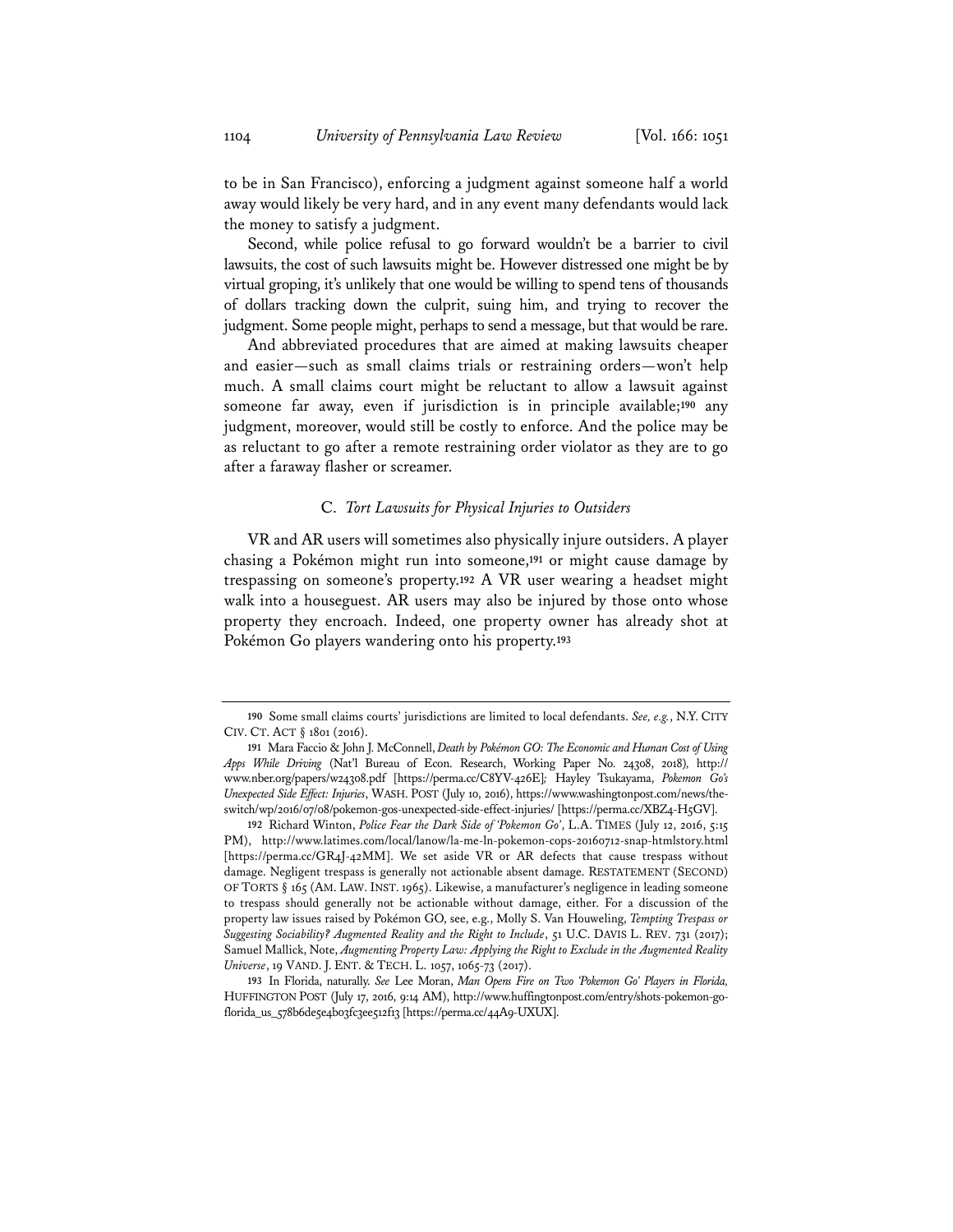Those injuries will often be the fault of the user herself, or someone else using the system. But sometimes the injury may result from flaws in the design of the VR or AR hardware or software itself. And in the case of Pokémon GO, the trespass itself may result from the intentional design of the system, not from errors. After all, Niantic "put" desirable Pokémon "in" private spaces.**<sup>194</sup>** And that opens a second, more practical possibility: suing the hardware or software designer itself.

These design defects should be analyzed using normal tort law rules.**<sup>195</sup>** Just as a car or bicycle manufacturer may be liable for physical injuries caused by defects in the device, so too a VR or AR equipment manufacturer may be liable. If a defect in an AR headset, for instance, causes it to flash a very bright light that temporarily blinds users and leads them to run into people, that sounds no different from a defect in a bicycle's brakes that leads the rider to run into someone.

Many such defects would stem from the VR or AR system providing incorrect information to people—for instance, an AR system defectively instructing you to turn in the wrong place, or a VR system that claims to sense whether someone walks into your room but then defectively fails to properly report it. The fact that information is involved complicates things, because the publication of information—even false information—might implicate the First Amendment. For instance, the leading case on false information in reference books held that the publisher of the Mushroom Encyclopedia isn't strictly liable when you poison yourself because the Encyclopedia had bad information.**<sup>196</sup>** On the other hand, the publisher of a flawed aeronautical chart is strictly liable when you use the chart to fly into a mountain.**<sup>197</sup>**

Even if the Mushroom Encyclopedia case is correct, we think incorrect directional information provided by VR and AR that makes you walk into a wall is more like the incorrect directional information provided in aeronautical charts. Even more than with charts, people generally rely on instructions provided by their VR and AR headsets automatically, with no opportunity for reflection. Indeed, that is the whole point: If a VR headset shows a pathway for you to walk down, you're supposed to walk down it. That

**<sup>194</sup>** For discussion of the trespass issues Pokémon Go raises, see Donald J. Kochan, *Playing with Real Property Inside Augmented Reality: Pokémon Go, Trespass, and Law's Limitations*, 38 WHITTIER L. REV. (forthcoming 2017); Andrew L. Rossow, *Gotta Catch . . . a Lawsuit? A Legal Insight into the Intellectual, Civil, and Criminal Battlefield 'Pokemon Go' Has Downloaded onto Smartphones and Properties Around the World*, 16 J. MARSHALL REV. INTELL. PROP. L. 329, 340-42 (2017). Those lawsuits have already begun. *See, e.g.*, Candy Lab Inc. v. Milwaukee Cty., 266 F. Supp. 3d 1139 (E.D. Wis. July 20, 2017) (adjudicating a lawsuit challenging a city ordinance requiring companies offering AR games to secure permits and garbage collection, among other services).

**<sup>195</sup>** Leave aside for now the immunity for Internet intermediaries in 47 U.S.C. § 230; we return to that below.

**<sup>196</sup>** Winter v. G.P. Putnam's Sons, 938 F.2d 1033, 1037 (9th Cir. 1991).

**<sup>197</sup>** Brocklesby v. United States, 767 F.2d 1288, 1296-97 (9th Cir. 1985).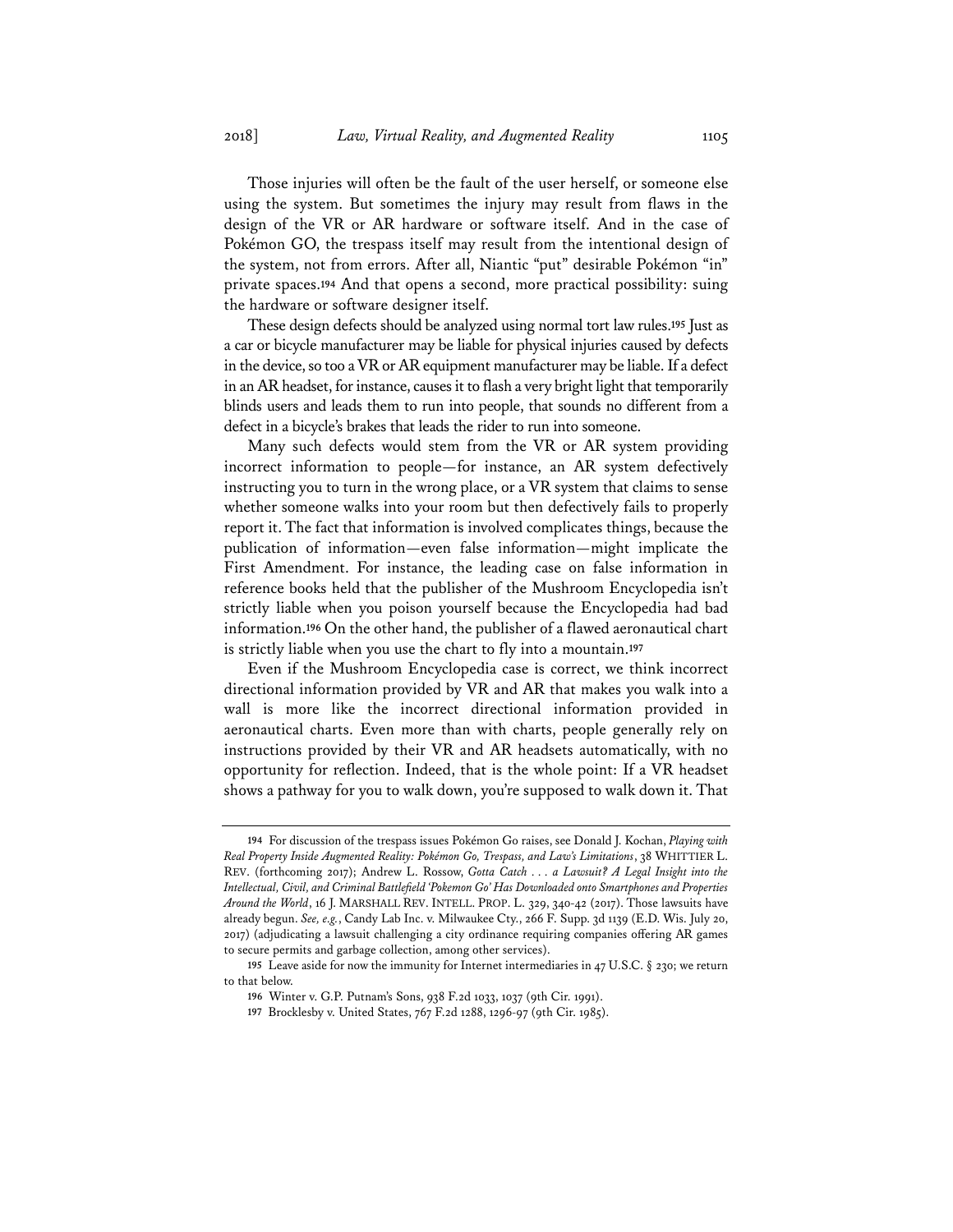assumes that the VR system is supposed to know where walls and other obstacles are, but they generally do.**<sup>198</sup>**

The Ninth Circuit's effort to distinguish aeronautical charts from the Mushroom Encyclopedia is a little opaque, but it supports our position:

Aeronautical charts are highly technical tools. They are graphic depictions of technical, mechanical data. The best analogy to an aeronautical chart is a compass. Both may be used to guide an individual who is engaged in an activity requiring certain knowledge of natural features. Computer software that fails to yield the result for which it was designed may be another. In contrast, *The Encyclopedia of Mushrooms* is like a book on how to *use* a compass or an aeronautical chart. The chart itself is like a physical "product" while the "How to Use" book is pure thought and expression.**<sup>199</sup>**

Even if a mushroom encyclopedia is "pure thought and expression," because it teaches how to do something, a VR or AR headset is far from that. Instead, it's an even more automatic "guide" than a compass: It offers visual cues that the user is meant to follow without thinking. It is like a physical product, albeit one composed in large part of information.

## D. *Using Tort Law to Draft VR/AR Operators into Preventing Misbehavior by Users*

Plaintiffs often won't want to limit suits against operators to errors in the systems themselves; they may also want to hold operators liable for users' misconduct. Individual users may be hard to sue, but VR and AR operators—both software and hardware providers—will not be. They will usually be easily identifiable, and will often have assets in many of the jurisdictions in which their users live. Users who believe they have been harmed while participating in a VR environment might thus sue, not just the primary tortfeasors, but also the VR operators for negligently contributing to their injuries.

Generally speaking, American negligence law holds that people who provide physical spaces—such as shopping malls—have a duty of reasonable care to safeguard their business visitors from physical harm.**<sup>200</sup>** That includes harm from criminal attack. The theory is one of negligence, not of strict liability or vicarious liability: a shopping mall owner wouldn't be liable simply

**<sup>198</sup>** *See, e.g.*, *Oculus Guardian System*, OCULUS DEVELOPER CTR., https://developer3.oculus.com/ documentation/pcsdk/latest/concepts/dg-guardian-system/ [https://perma.cc/D5H2-LWMD] ("The Oculus Guardian System is designed to display in-application wall and floor markers when users get near boundaries they defined.").

**<sup>199</sup>** *Winter*, 938 F.2d at 1036.

**<sup>200</sup>** RESTATEMENT (THIRD) OF TORTS: LIAB. FOR PHYSICAL AND EMOTIONAL HARM § 51 (AM. LAW INST. 2012).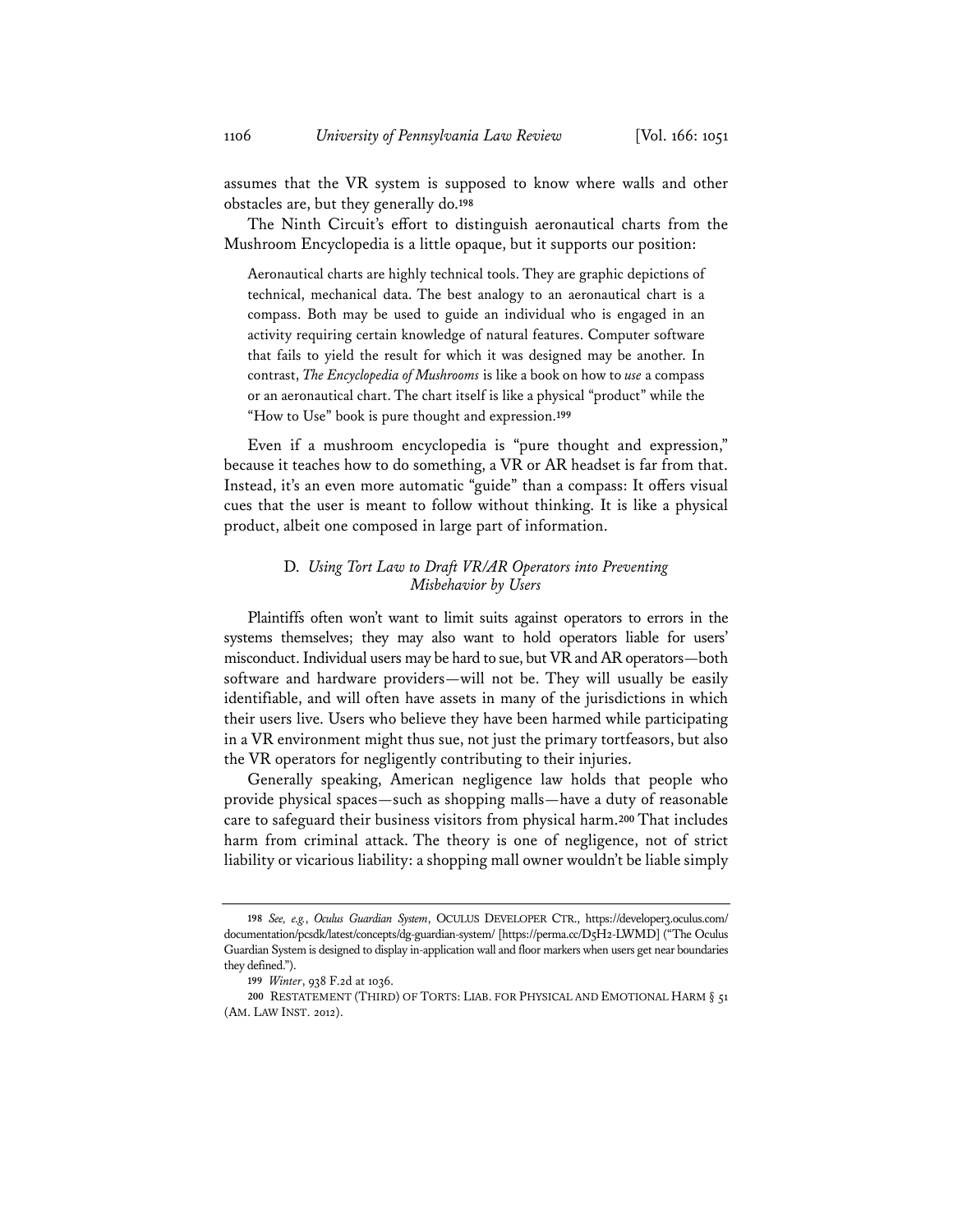because a visitor was criminally attacked by another visitor.**<sup>201</sup>** But if there were reasonable, cost-effective, not unduly burdensome steps that the owner could have taken to prevent reasonably foreseeable crime, and the owner didn't take the steps, then the owner could be held liable.**<sup>202</sup>**

This negligence theory would clearly apply to AR that is under a physical property owner's control. Say that a shopping mall provides an AR network to its customers—perhaps so they can more easily find their way to stores, or see what's available in a store, or just communicate with friends and thus better enjoy the shopping experience. And say that someone uses the network to target a customer for a strobe-light attack. If (1) the attack was reasonably foreseeable, (2) the AR software could have easily and inexpensively provided an option that customers could use to block strobing, but  $(3)$  the AR software failed to do that, then the shopping mall owner might well be liable for any damage that the attack caused. There would be no need for any extension of existing law; that would already be the result today.

But what about VR that we use on our own physical property? Or what about an AR system that is provided entirely by AR operators who are unrelated to any shopping mall that we might happen to be visiting? There, the existing duty of a property owner to business visitors wouldn't arise. Instead, courts would have to consider whether to recognize a new duty, not based on ownership of real estate but based on ownership of "virtual estate," in the sense of a VR environment that feels to people like a "place," even if it is not one, or an AR environment that is superimposed on the places that people are visiting.

The rationale for such a duty might be that the VR or AR operator, like a real estate owner, is uniquely situated to provide protections that users cannot themselves provide.**<sup>203</sup>** Conversely, if the VR and AR environments are open enough that people can easily buy and run their own apps that provide, say, anti-strobing protection, that would cut against imposing such a duty on the VR/AR operators.

Perhaps, though, such a new duty wouldn't even be necessary, because—unlike in the physical world—VR and AR operators are, however unintentionally, affirmatively contributing to VR and AR-based attacks, rather than just failing to

**<sup>201</sup>** *See, e.g.*, Castaneda v. Olsher, 162 P.3d 610, 613 (Cal. 2007) (holding that landlords have no duty to reject tenants who may be gang members in order to protect others' safety).

**<sup>202</sup>** *See, e.g.*, Kline v. 1500 Massachusetts Ave. Apartment Corp., 439 F.2d 477, 487 (D.C. Cir. 1970). If the attack was unforeseeable, then the attacker's voluntary act would be viewed as "breaking the chain of causation," and the shopping mall's actions would be seen as not being a proximate cause of the attack. But if the attack was foreseeable, proximate cause would be seen as present even though the immediate cause of the harm was the attack itself. *See, e.g.*, RESTATEMENT (THIRD) OF TORTS: LIAB. FOR PHYSICAL & EMOTIONAL HARM §§ 19, 34.

**<sup>203</sup>** *See, e.g.*, Mills v. White Castle Sys., Inc., 421 N.W.2d 631, 633-34 (Mich. Ct. App. 1988).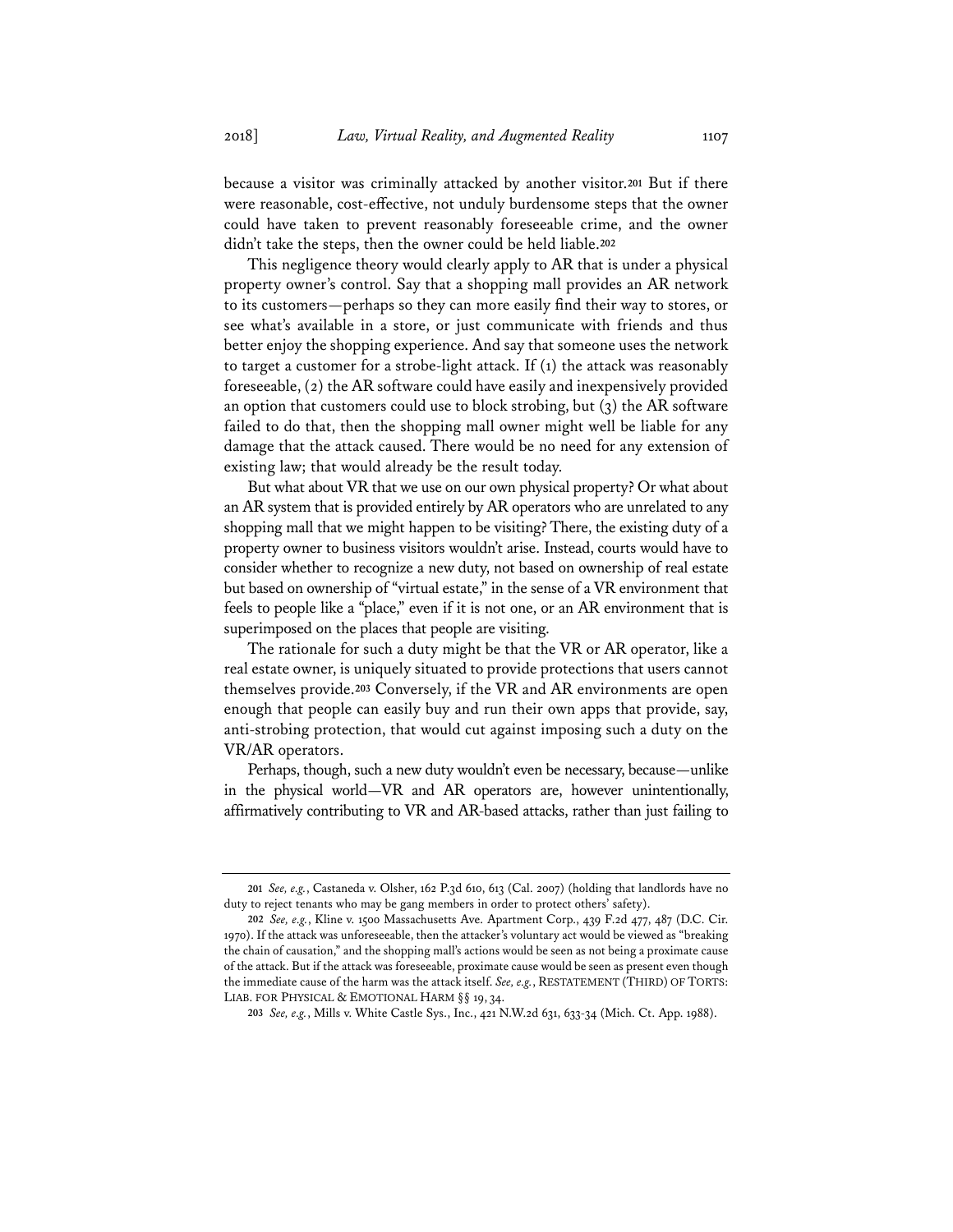stop them. If I can send you strobing images via a VR system, the VR system is itself an unwitting participant in the process, a factual cause of any injury you suffer.

This doesn't make the VR maker strictly liable, but perhaps it does impose on it a duty of reasonable care to make sure that its system doesn't cause such harm. As the Restatement (Third) of Torts: Liability for Physical and Emotional Harm puts it, "An actor ordinarily has a duty to exercise reasonable care" when "the actor's . . . course of conduct results in greater risk to another than the other would have faced absent the conduct," including "by exposing another to the improper conduct of third parties."**<sup>204</sup>** This duty is the foundation for many negligence theories, such as negligent entrustment and negligent supervision:

- If (1) I give you access to a car or a gun, (2) I should have known that you couldn't be trusted with such devices, and (3) you harm someone by misusing the device, then I can be sued for negligent entrustment (on the theory that I've affirmatively contributed to the harm by lending you the device).
- If (1) you are an independent contractor whom I've engaged,  $(2)$  I fail to reasonably supervise you to make sure that you aren't misusing your powers under the contract, and (3) you do cause harm through such misuse, then I can be sued for negligent supervision (on the theory that I've affirmatively contributed to the harm by bringing you into my project).**<sup>205</sup>**

Likewise, if we cross negligent entrustment and negligent supervision, we get the following duty, which is already long established in copyright infringement as well as some tort cases:

- If (1) I give you access to my flea market, (2) I fail to reasonably supervise you to make sure that you aren't selling copyright-infringing products, and (3) you do sell such products, then I can be sued for contributory copyright infringement.**<sup>206</sup>**
- If (1) I give you access to my computer system, (2) I fail to reasonably supervise your use of the system, and (3) you use it to distribute nude photos of your stepdaughter, then I could be held liable for negligent supervision.**<sup>207</sup>**

**<sup>204</sup>** RESTATEMENT (THIRD) OF TORTS: LIAB. FOR PHYSICAL & EMOTIONAL HARM  $\S$  7(a), cmt. O.

**<sup>205</sup>** *See, e.g.*, Bellere v. Gerics, 759 N.Y.S.2d 105, 107 (App. Div. 2003). We say "independent contractor" rather than "employee" to make clear that this involves negligent supervision, not the strict liability theory of respondeat superior. *See* RESTATEMENT (THIRD) OF TORTS: LIAB. FOR PHYSICAL & EMOTIONAL HARM § 56.

**<sup>206</sup>** Fonovisa, Inc. v. Cherry Auction, Inc., 76 F.3d 259, 264 (9th Cir. 1996). This duty is limited by statute for online service providers, though not entirely eliminated. 17 U.S.C. § 512(a) (2012).

**<sup>207</sup>** Doe v. XYC Corp., 887 A.2d 1156, 1167 (N.J. Super. Ct. App. Div. 2005). That case involved misuse of a computer system by the employee of the system's owner; but its logic didn't turn on the employment relationship and would apply to other system users as well. *See also* Howard v. Hertz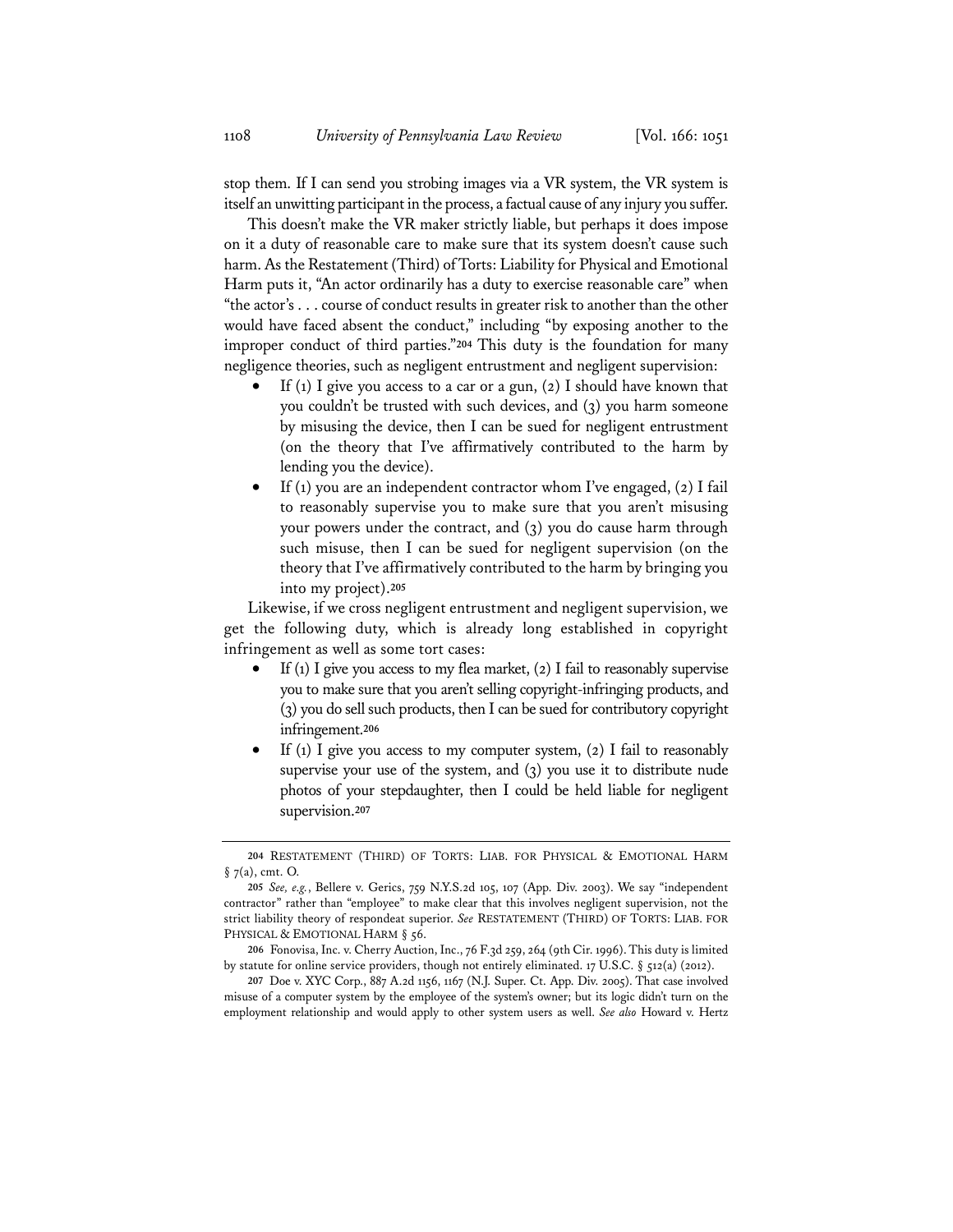By the same logic,

If (1) I give you access to my VR environment, (2) I fail to reasonably supervise your use of the environment, and (3) you use it to tortiously injure someone, then I could be held liable for negligent supervision.

We think courts should hesitate to impose such liability, especially when the proposed supervision or precautions would seriously interfere with other users' privacy or freedom. Say, for instance, that Tom defrauds Paul while using the Delta Corporation's VR environment; Tom had a past criminal conviction for fraud; and Delta could have prevented the fraud by just doing a background check on all its users (assume it has their names because it requires them to provide nonanonymous credit cards to participate).

If Paul can successfully sue Delta for negligently enabling this fraud—essentially by negligently entrusting the system to the known fraudster third-party Tom—then Delta would have a strong incentive just to bar people with criminal histories from its system.**<sup>208</sup>** Or if Paul can successfully sue Delta for negligently enabling the fraud by failing to warn people of Tom's criminal history, then Delta would have a strong incentive to overtly label everyone with a criminal conviction who is using its system. (Perhaps a scarlet *F*, for fraud, on the avatar's chest?**<sup>209</sup>**)

**209** Or, with a different sort of criminal history, "Poor Impulse Control" on the avatar's forehead? *See* NEAL STEPHENSON, SNOW CRASH (1992).

Corp., No. 13-00645, 2014 WL 5431168, at \*3 (D. Haw. Oct. 23, 2014) (holding a company could be held liable for negligently failing to supervise employees' use of work computers to post items that allegedly inflicted emotional distress on a customer); Boston v. Athearn, 764 S.E.2d 582, 587 (Ga. Ct. App. 2014) (holding that parents could be held liable for negligently failing to supervise a child's defamatory use of the family computer, at least after they were on notice that he was engaged in defamation); Lansing v. Sw. Airlines Co., 980 N.E.2d 630, 632-33, 641 (Ill. App. Ct. 2012) (holding a company could be held liable for negligently failing to supervise employees' use of work computers to harass a customer); Gray v. Schenectady City Sch. Dist., 86 A.D.3d 771, 773-74 (N.Y. App. Div. 2011) (similar). *Boston* involved parents' duty to supervise their children*,* 764 S.E.2d at 585, but cases such as *Doe v. XYC Corporation* show that the same can apply to property owners' duty to supervise users of their property. *But see* Finkel v. Dauber, 906 N.Y.S.2d 697, 702 (N.Y. Sup. Ct. 2010) (concluding that New York law doesn't allow negligent supervision actions based on a parent's entrusting a child with a computer, because in New York "there is no cause of action for negligent supervision of a child, absent an allegation that the parent entrusted the child with a dangerous instrument which caused harm to a third party," and a computer is not treated as a sufficiently "dangerous instrument").

**<sup>208</sup>** The court in *Doe v. Internet Brands, Inc.*, 824 F.3d 846 (9th Cir. 2016), allowed a claim against a modeling networking site for negligently failing to warn users that particular viewers of the site were drugging and raping users whom they found on the site. But there the allegation was that the site operators were aware of the scheme. *Id.* at 848-49. The question we discuss in the text is whether site operators should have a duty to perform criminal history checks on users, and either eject or publicly identify those who have shown a propensity to commit crimes even when operators have no reason to think that those people are likely to commit any particular future crime.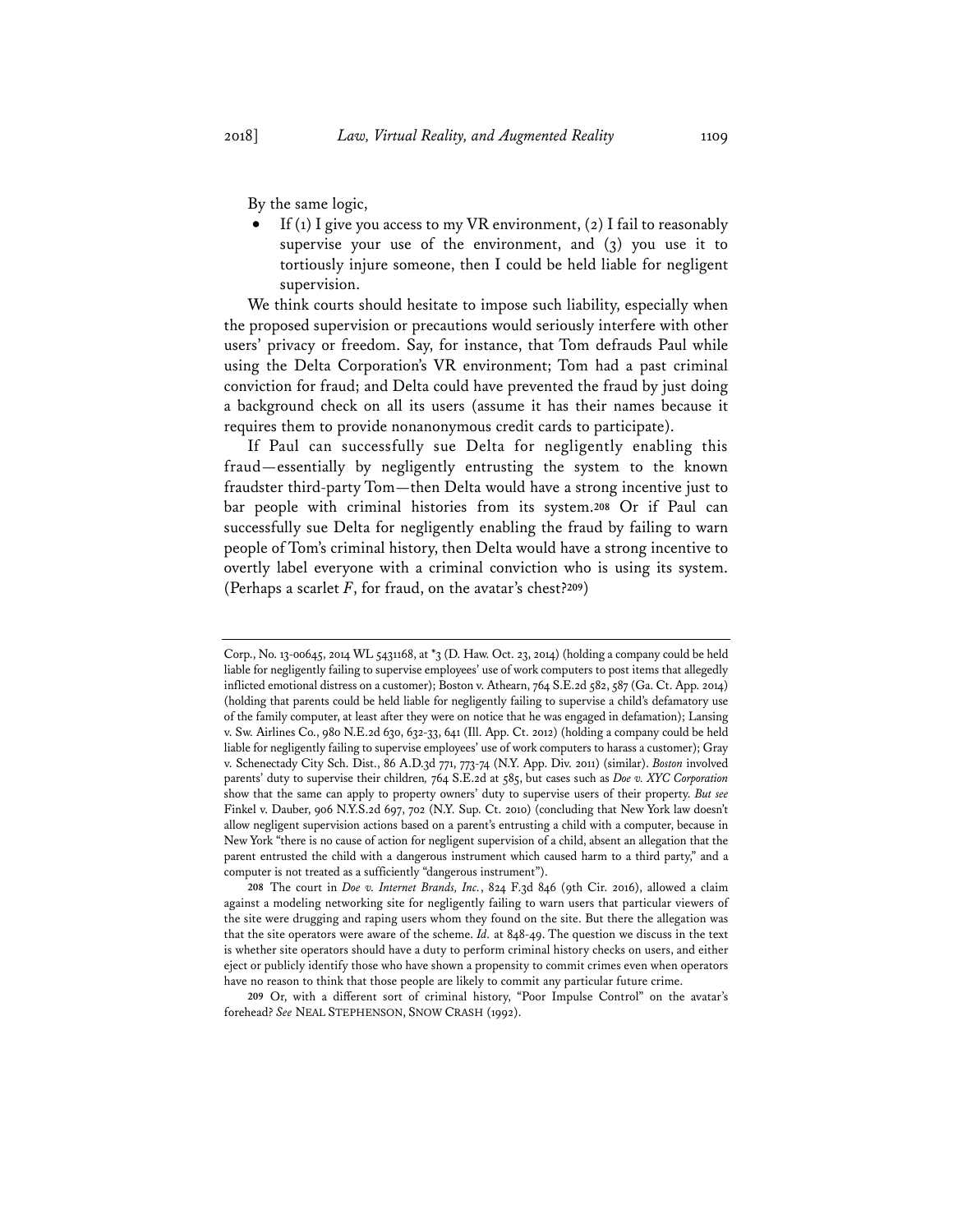Such an approach might be appealing to some, despite the burden it imposes on user privacy and the extra burden it places on people with criminal convictions even after they have served their sentences. VR and AR environments might want to tout their background checks as a means of attracting users, just as Uber publicizes that it does background checks on its drivers.**<sup>210</sup>** And perhaps a legislature might conclude that VR and AR companies should have a duty to do this as well, though this might raise interesting First Amendment problems.

But we don't think that juries should be making such decisions, especially on an *ex post* basis, in cases when the plaintiff has been injured and the effects of imposing liability will be felt by third parties who aren't represented in court. Courts ought to hold as a matter of law that there is no tort law duty to impose such privacy- and liberty-compromising precautions, whether in VR environments or otherwise.**<sup>211</sup>**

If those precautions are to be legally required, they should be required only as a result of legislative decision directed to specific kinds of precautions and misconduct, not a jury verdict that could arise in any VR negligence case. The law does not similarly require Internet service providers or cell phone providers to supervise the conduct of their users, at least outside contributory copyright infringement and child pornography.**<sup>212</sup>** And we worry that the consequences of imposing such a duty would cause larger problems: restricting user privacy and limiting what individuals can do even with consent.

At most, courts should allow such negligent supervision lawsuits only when the defendant has failed to implement reasonably inexpensive and effective technological self-protection measures that don't involve excluding users or disclosing information about them. Even then we're not sure that such measures should be required through the unpredictable tort liability system, as opposed to through clearer, narrow regulations or through market pressure. But at least such requirements would increase the diversity of choices available to users, rather than decreasing them.

**<sup>210</sup>** *See* Rachel Feintzeig & Rachel Emma Silverman, *In the Uber Age, a Boom in Background Checks*, WALL ST. J. (May 10, 2016, 8:35 PM), https://www.wsj.com/articles/background-checks-are-booming-1462926915 [https://perma.cc/FZQ6-ZM4G] (describing Uber's employee background checks).

**<sup>211</sup>** *See* Eugene Volokh, *Tort Law vs. Privacy*, 114 COLUM. L. REV. 879, 948 (2014).

**<sup>212</sup>** Congress is currently considering a third exception for sites promoting sex trafficking. *See* Stop Enabling Sex Traffickers Act, S. 1693, 115th Cong. (2017).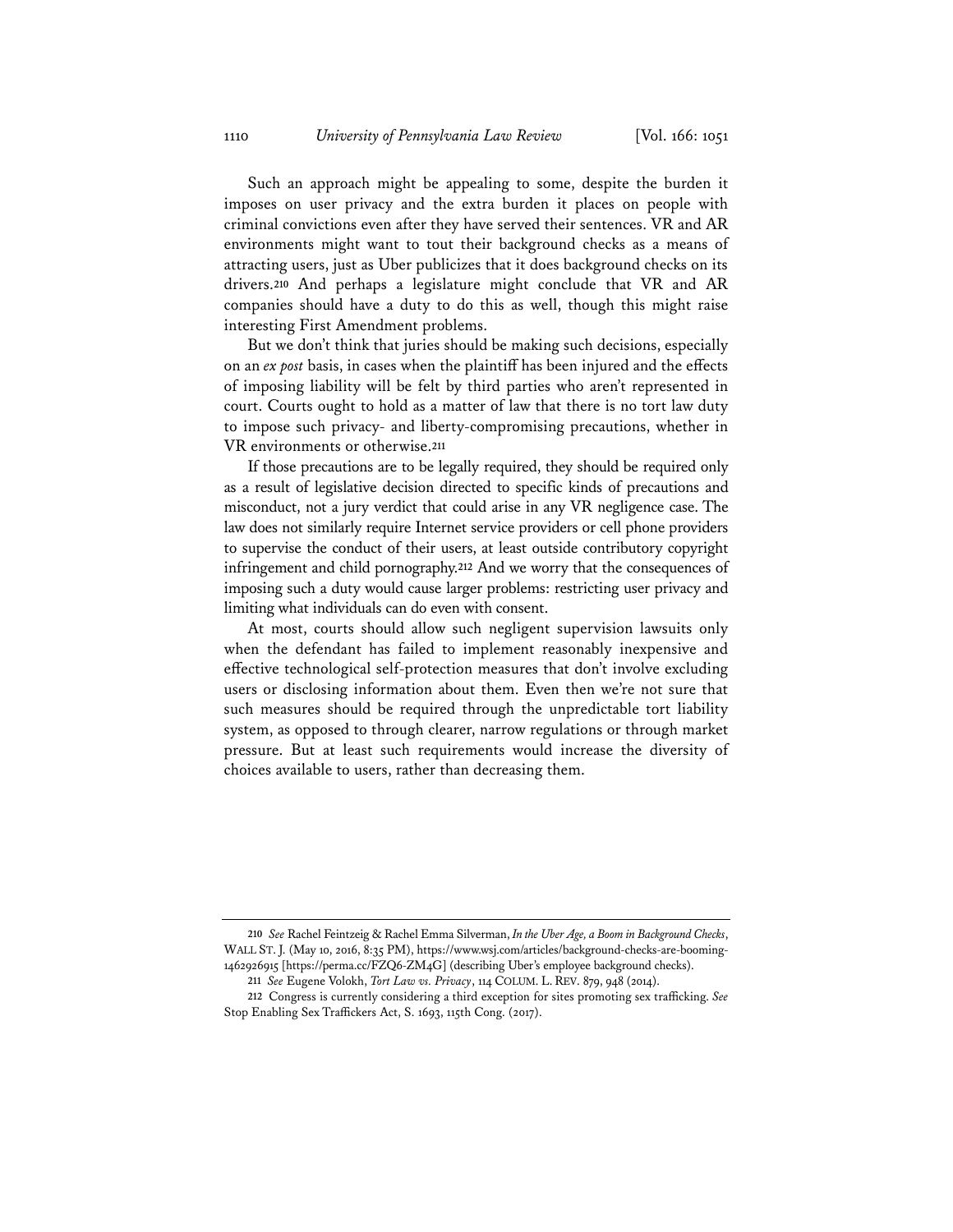#### E. *Copyright and Trademark Liability to Outsiders***<sup>213</sup>**

Let us now turn to liability that isn't preempted by terms of use (because it involves the rights of people who aren't themselves VR or AR users) and is expressly exempted from § 230 immunity: liability for copyright and trademark infringement.**<sup>214</sup>**

Say that you are designing your own avatar. You could make it look as much like yourself as possible, receding hairline, love handles, and all. But, as we mentioned above, one of the exciting things about VR is the malleability of your identity. Why not make yourself just a bit younger and more attractive? Or change your hair color?

For that matter, why not experiment with a different race, or gender, or species? Freed of biology, and of the need for permanence, people will experiment with all kinds of images to represent themselves. And while some will try to create something new, some will just copy. Why not look like . . . Superman? Lara Croft? The Cat in the Hat?

Copyright and trademark lawsuits against VR/AR users who create such avatars, or companies that sell them, would likely operate much as they have now, though with many of the uncertainties we see now.**<sup>215</sup>** Fictional characters' images coupled with their unusual character traits are protected by copyright. If you copy enough of the visuals, character traits, or both to be copying expression and not just idea, you might be infringing. What if you just wear a red-and-blue superhero costume with a cape but no S? What if the game lets you have certain superpowers, and you also have your character appear and disappear by seeming to fly?**<sup>216</sup>** Answering questions like these is why IP lawyers get paid the big bucks.

If your use is noncommercial, and licensed avatars aren't already being distributed by the copyright owner, your use might be a fair use. But if someone

**<sup>213</sup>** In this Section we consider copyright claims based on uses of copyrighted works in a virtual world. For a different issue on what aspects of the design of a virtual world are themselves copyrightable, see Jack Russo & Michael Risch, *Virtual Copyright*, *in* THE LAW OF VIRTUAL AND AUGMENTED REALITY (Woody Barfield & Marc Blitz eds., forthcoming 2018).

**<sup>214</sup>** 47 U.S.C. § 230(c)(1) (2012).

**<sup>215</sup>** For a detailed discussion, see Russo & Risch, *supra* note 213 (manuscript at 3), which concludes that "traditional characters and animation" will likely not be "treated any differently in virtual reality."

**<sup>216</sup>** This issue has been litigated before in *Marvel Enters., Inc. v. NCSoft Corp.*, No. CV04- 9253RGKPLAX, 2005 WL 878090, at \*1 (C.D. Cal. Mar. 9, 2005), when Marvel sued a company that allowed users to design their own superhero avatars, though the case settled before a substantive ruling on the merits. Ross Miller, *Marvel vs. City of Heroes Lawsuit Settled*, ENGADGET (Dec. 14, 2005), https://www.engadget.com/2005/12/14/marvel-vs-city-of-heroes-lawsuit-settled/ [https://perma.cc/9TM8- EK36]*.* Disney also notoriously threatened legal action against daycare centers that featured murals of Disney characters on their walls. Paul Richter, *Disney's Tough Tactics*, L.A.TIMES, July 8, 1990, at D1.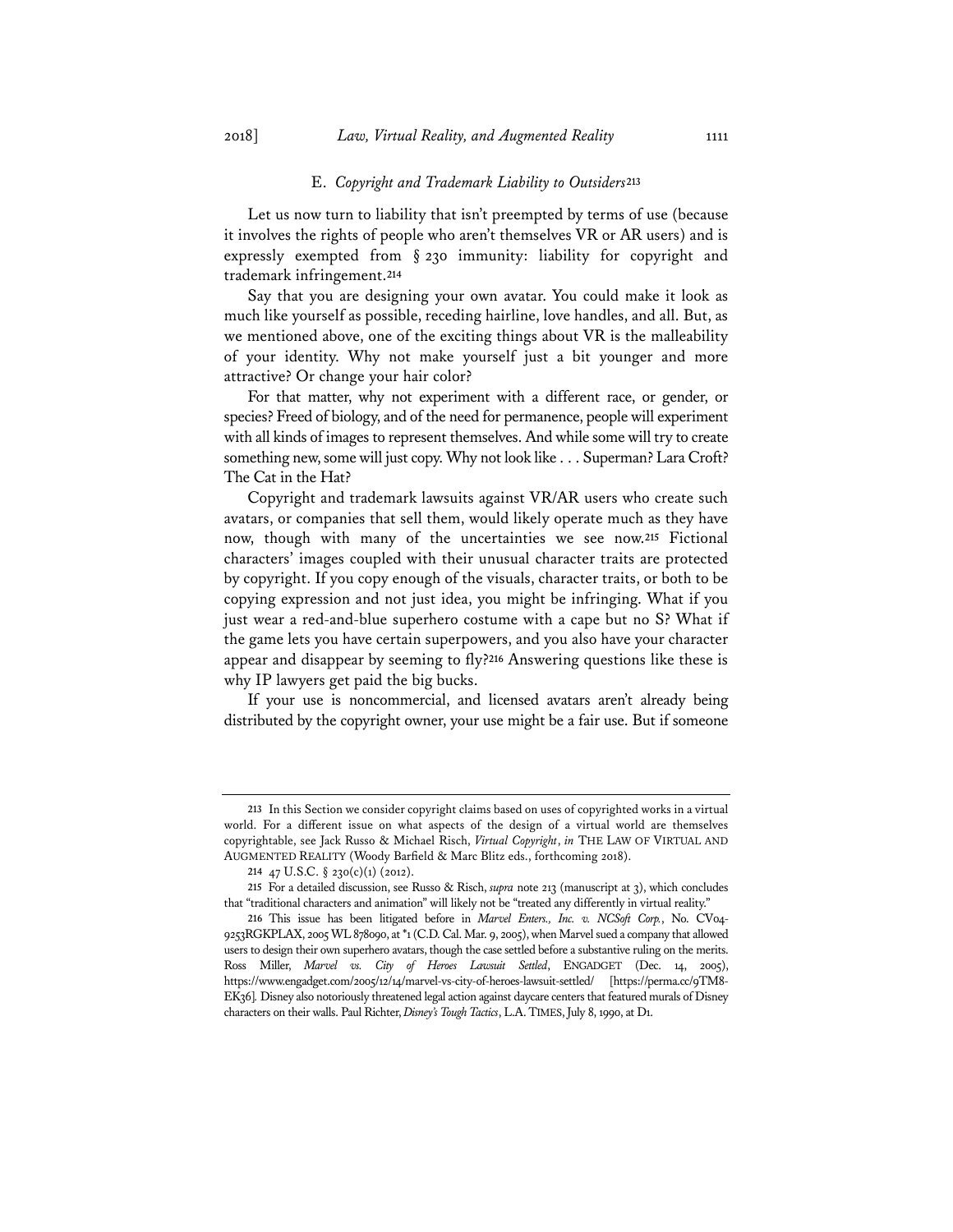goes into business selling such avatars without the copyright owner's approval, that would probably not be a fair use.**<sup>217</sup>** It might also be trademark infringement.

Copyright and trademark owners, though, might not want to go after individual users, or even small-time fly-by-night avatar sellers. Instead, they might sue the VR or AR operators as contributory infringers. The environment operator might be immune under the Digital Millennium Copyright Act (DMCA),**<sup>218</sup>** but only until someone sends the operator a notice-and-takedown request; once the operator gets the request, it would have to promptly block the allegedly infringing avatar or risk losing a lawsuit.**<sup>219</sup>**

There is an established body of case law that sets out the limits of intermediary liability under the DMCA.**<sup>220</sup>** There is less clarity on intermediary liability for trademark infringement on the Internet, but that law is also developing.**<sup>221</sup>** But the legal issues and their practical consequences may differ somewhat in the VR and AR environments.

First, while there are certainly opportunities for outright copying of works or logos in VR, we expect that many of the allegations will be against user-generated works that incorporate or modify those works rather than wholesale duplication of the kind that is common online. Those user-generated works can still be infringing, but they are more likely to be transformative and less likely to be commercial, complicating the copyright case and making it likelier that infringement lawsuits will deter lawful uses.**<sup>222</sup>**

Second, the use of AR is likely to generate some novel copyright issues involving derivative works. One way to infringe is to combine your work with another in a way that creates a new work or changes the market for the original work. AR users may do exactly that when they place a virtual Pokémon "in" a work of sculpture, visually merge the copyrighted work that appears in their phone or glasses with an actual work that appears in front of them, or use filters that alter the appearance of copyrighted works.

True, those new derivative works are just passing things, not permanent alterations, at least unless the user takes a photo. But some case law has

**<sup>217</sup>** *See, e.g.*, *Marvel Enters.*, *Inc.*, 2005 WL 878090, at \*4; Carl Michael Szabo, *Thwack!! Take That, User-Generated Content!:* Marvel Enterprises v. NCSoft, 62 FED. COMM. L.J. 541, 558 (2010). **218** 17 U.S.C. § 512(c) (2012).

**<sup>219</sup>** *Id.* § 512(c)(1)(A)(3).

**<sup>220</sup>** *See, e.g.*, Viacom Int'l, Inc. v. YouTube, Inc., 676 F.3d 19, 26-28 (2d Cir. 2012).

**<sup>221</sup>** *See, e.g.*, Tiffany (NJ) Inc. v. eBay Inc., 600 F.3d 93, 96, 103-05 (2d Cir. 2010); Mark A. Lemley, *Rationalizing Internet Safe Harbors*, 6 J. TELECOMM. & HIGH TECH. L. 101, 106 (2007).

**<sup>222</sup>** *See, e.g.*, Lenz v. Universal Music Corp., 815 F.3d 1145, 1148 (9th Cir. 2016) (addressing the problem of takedown notices directed at fair uses); Daniel Seng, *The State of the Discordant Union: An Empirical Analysis of DMCA Takedown Notices*, 18 VA. J.L. & TECH. 369, 441 (2014) (finding a large number of vague or outdated takedown notices); Jennifer M. Urban & Laura Quilter, *Efficient Process or "Chilling Effects"? Takedown Notices Under Section 512 of the Digital Millennium Copyright Act*, 22 SANTA CLARA COMPUTER & HIGH TECH. L.J. 621, 644-45 (2006) (same).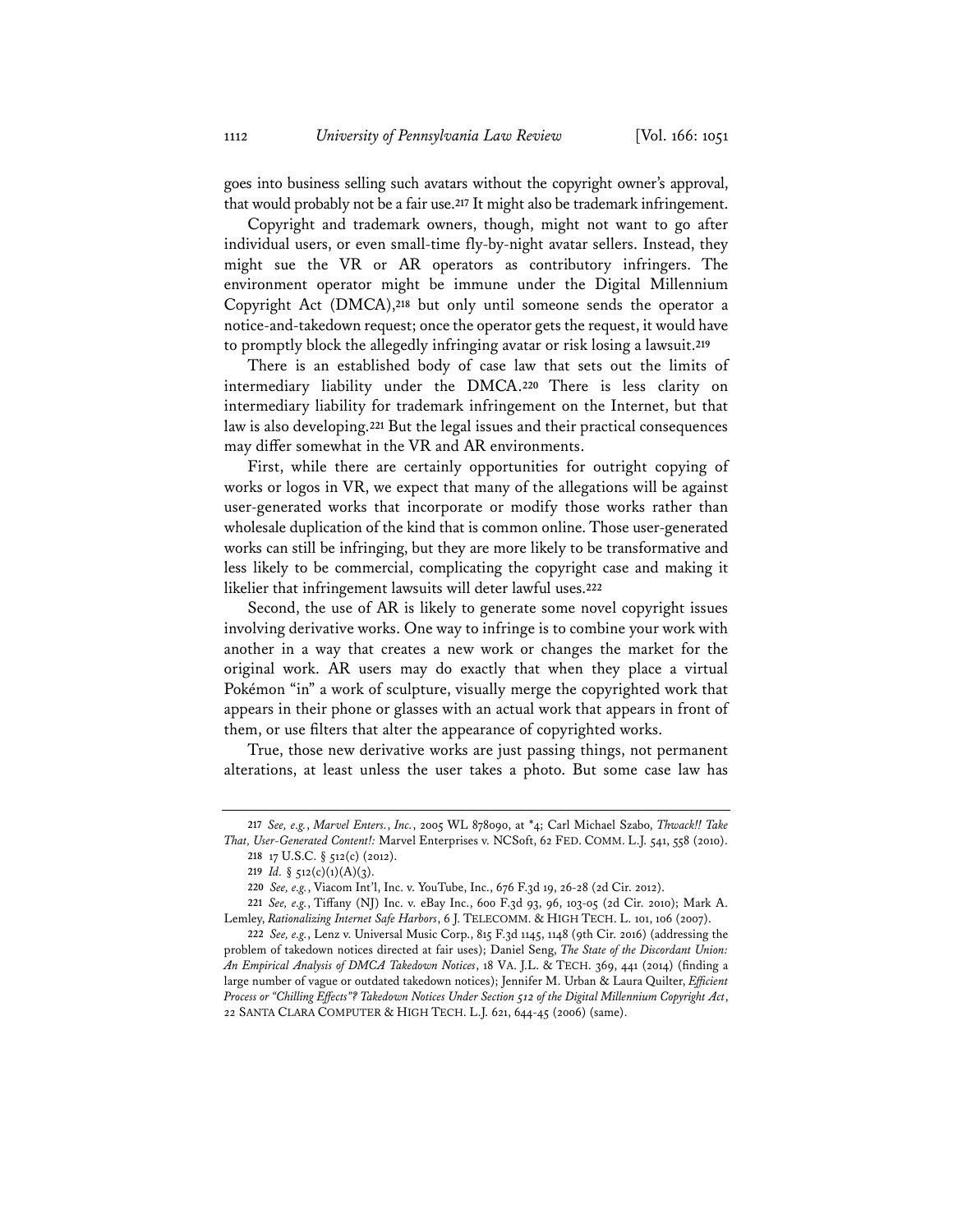treated such ephemeral changes to a copyrighted work as infringing.**<sup>223</sup>** Courts will have to decide whether and under what circumstances a user's subjective view of a derivative work not visible to others—or the facilitation of such an act—constitutes copyright infringement.

Finally, the consequences of copyright infringement under the DMCA may be more significant for the infringer in VR than on the Internet. To comply with the DMCA, intermediaries must agree to take down identified acts of infringement and to terminate the accounts of repeat infringers.**<sup>224</sup>** On the Internet, neither penalty is all that drastic or effective. It is easy enough to repost a video that has been taken down, and frequently not difficult to create another account from which to do so.

But it is harder to know what it means to "take down" a VR avatar that infringes copyright or trademark law, so companies may err on the side of caution by deleting the account altogether. And we think people will be more invested in their VR accounts than in a particular online account, so the consequences of being suspected of VR infringement may turn out to be more significant than on the Internet.

## F. *47 U.S.C. § 230 as a Limit on VR/AR Operator Liability*

Under current law, VR/AR operators would likely be immune from liability for most misconduct by their users because of 47 U.S.C. § 230. Section 230 bars any "interactive computer service" provider from being held liable based on "information provided by another information content provider."**<sup>225</sup>** This is why services such as Yelp, the Washington Post, YouTube, and America Online aren't liable for defamation, invasion of privacy, or intentional infliction of emotional distress in content posted by their users.**<sup>226</sup>**

The story of § 230 is long and oft-told, and we won't repeat it here.**<sup>227</sup>** But the upshot is that  $\S$  230 would probably immunize VR and AR operators from offensive textual, audio, or visual communications by their users, likely including indecent exposure, virtual groping, and such. It would probably immunize them even from communications that cause physical harm, such as the deliberately harmful use of strobe lighting.**<sup>228</sup>**

**<sup>223</sup>** *See, e.g.*, Micro Star v. Formgen Inc., 154 F.3d 1107, 1109, 1114 (9th Cir. 1998); Lewis Galoob Toys, Inc. v. Nintendo of Am., Inc., 964 F.2d 965, 968 (9th Cir. 1992); Atari, Inc. v. N. Am. Philips Consumer Elecs. Corp., 672 F.2d 607, 617 (7th Cir. 1982).

**<sup>224</sup>** 17 U.S.C. § 512(c)(1)(C) (2012).

**<sup>225</sup>** 47 U.S.C. § 230(c) (2012).

**<sup>226</sup>** *See, e.g.*, Zeran v. Am. Online, Inc., 129 F.3d 327, 328 (4th Cir. 1997).

**<sup>227</sup>** *See* Anupam Chander, *How Law Made Silicon Valley*, 63 EMORY L.J. 639, 650-57 (2014).

**<sup>228</sup>** *See* Thierer & Camp, *supra* note 7, at 40-42.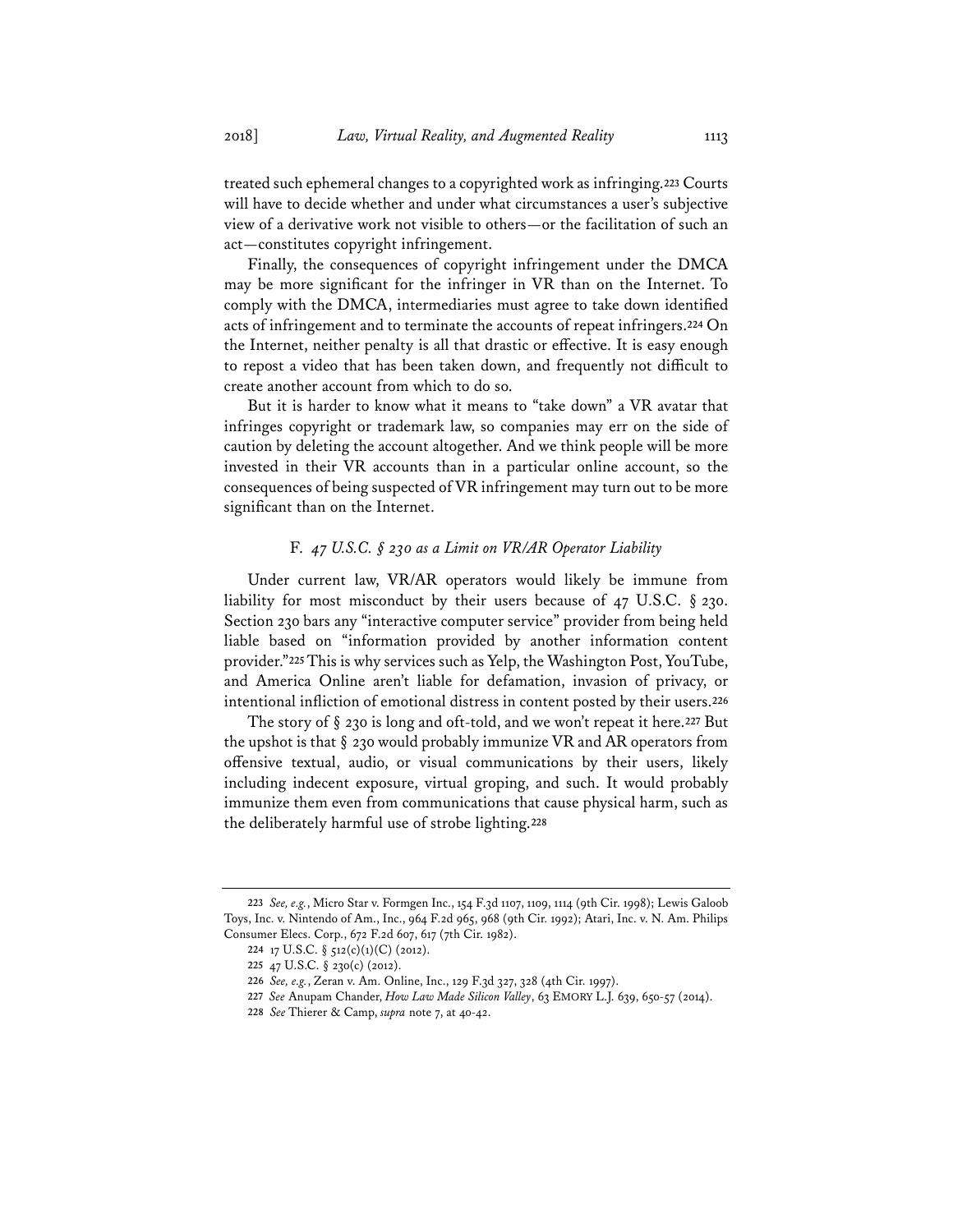At the same time, some recent courts have read  $\S$  230 more narrowly, perhaps because they sense that rampant misconduct online requires someone to control it, especially when the misconduct appears in an environment where direct lawsuits against those who are misbehaving are impractical and the police are unlikely to step in.**<sup>229</sup>** It is possible that courts will take a similar view when it comes to VR and AR operators, especially since the service they provide feels so different in many ways—seeming so much more physical—than what the paradigm beneficiaries of § 230 offer. And haptic torts seem unlikely to be covered by  $\S$  230 at all.

## G. *Tort Liability for Physical Injury to Users; Terms of Use as Contractual Limits on Liability*

Finally, VR and AR defects are also likely to lead to injury to the systems' own users. Here, the analysis will be much the same as in the previous subsection, but subject to any enforceable terms of use that might waive liability to the users themselves.

Those limits, though, are likely to be substantial. The ubiquity of "consent" to terms of use may mean we will see relatively few VR and AR legal disputes brought by users. Unlike in Section II.E, here we speak not of informed consent to someone hitting you with a virtual sword, but rather the fictional consent consumers give whenever they have agreed to terms of use that exist somewhere in a box or on a web page.**<sup>230</sup>**

All the VR and AR legal issues we have discussed are likely to arise, at least in the foreseeable future, in the context of private, proprietary systems. Everything you do in VR—both personal experiences in your own home and interactions with others—occurs in a computer environment that is privately designed, recorded, and controlled. The same is true for the overlays that AR provides over your experience of the real world. For that reason, they are likely to be covered by the VR and AR operators' terms of use.

It is too soon to know exactly what this will mean for the law of VR and AR. But we have some experience with so-called "walled gardens" in electronic communications.**<sup>231</sup>** That experience suggests that makers of the

**<sup>229</sup>** *See, e.g.*, J.S. v. Village Voice Media Holdings, L.L.C., 359 P.3d 714, 717 (Wash. 2015); Jeff Kosseff, *The Gradual Erosion of the Law That Shaped the Internet: Section 230's Evolution Over Two Decades*, 18 COLUM. SCI. & TECH. L. REV. 1, 3 (2016) ("[C]ourts have slowly eroded the once-absolute immunity by concluding that some online service providers encouraged or contributed to the user content, and therefore the user content was not 'provided by another information content provider.'" (quoting 47 U.S.C.  $\S$  230(c)(1))).

**<sup>230</sup>** *See, e.g.*, Joshua A.T. Fairfield, *Anti-Social Contracts: The Contractual Governance of Virtual Worlds*, 53 MCGILL L. REV. 427, 429 (2008).

**<sup>231</sup>** *See, e.g.*, Greg Lastowka, *Walled Gardens and the Stationers' Company 2.0*, REVISTA DE INTERNET, DERECHO Y POLÍTICA, Nov. 2012, at 41, 43, https://papers.ssrn.com/sol3/papers.cfm?abstract\_id=2204465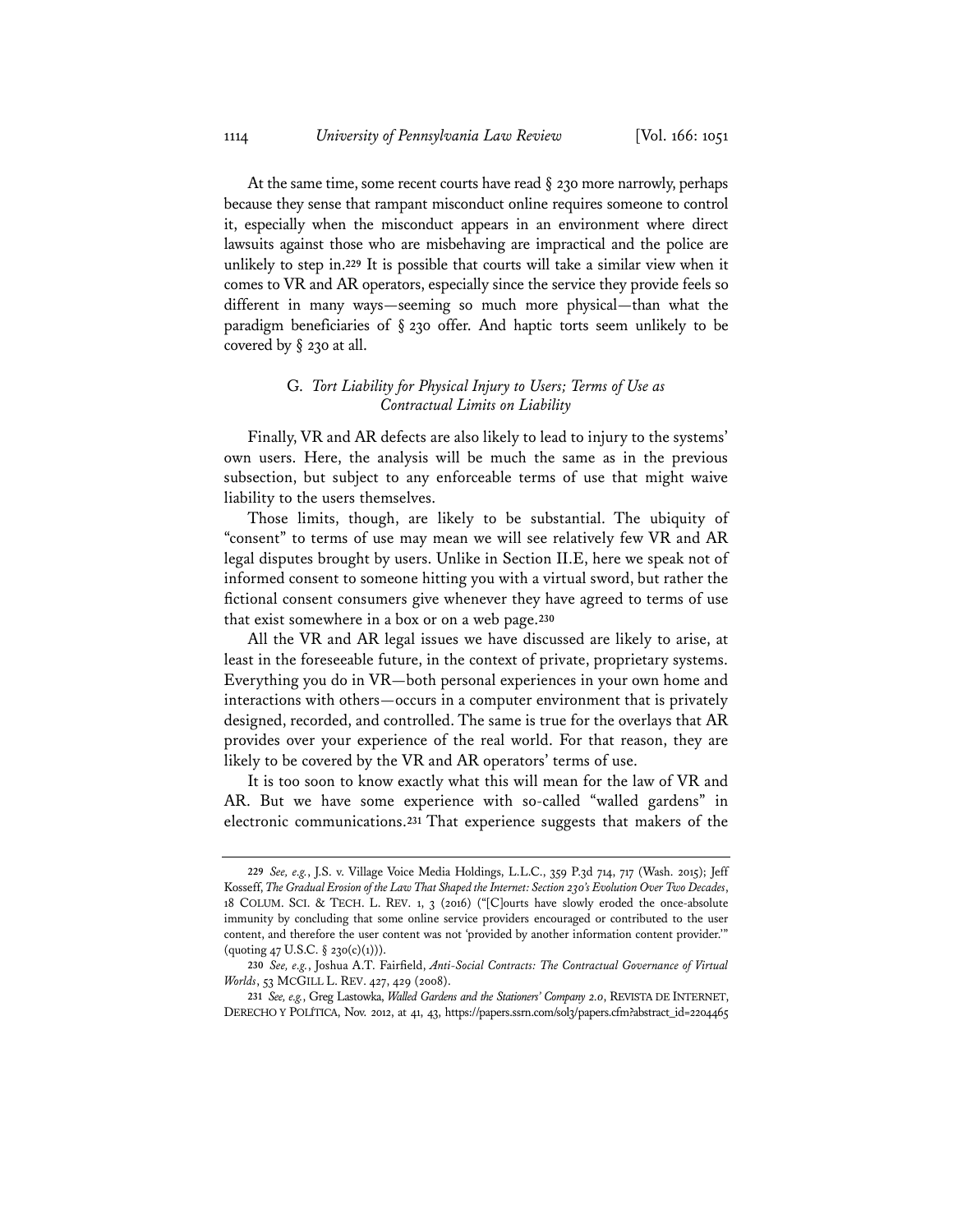platforms have almost plenary authority to do what they want without legal complaint from their customers, at least when it doesn't involve physical injury.**<sup>232</sup>** This authority may give them the power to enforce rules or norms when the police or tort law will not.**<sup>233</sup>** But it also means they will almost certainly seek to insulate themselves from tort liability.

That is particularly true when it comes to potential economic loss. Users of Apple phones, for instance, have access to the public internet and phone networks, but Apple decides what apps they can and cannot run. Apps can be dropped from the store, and if they are, users lose any investment they made using the app.**<sup>234</sup>** Players of massively multiplayer online role-playing games (MMORPGs) invest substantial time and resources in creating and leveling up avatars and accumulating resources—but that investment exists only so long as the game remains live, and only so long as the company doesn't boot the player off the system.**<sup>235</sup>** Technology companies routinely waive liability for such economic damage in their terms of use, and VR environment operators are likely to do the same.

Waivers of liability would probably also cover injuries to privacy or other emotional distress.**<sup>236</sup>** If a VR or AR operation wanted to disclaim any liability stemming from indecent exposure, virtual groping, and the like, it could probably do so.**<sup>237</sup>** The question whether such operators are hypothetically

**235** *See* Bragg v. Linden Research, Inc., 487 F.Supp.2d 593, 595 (E.D. Pa. 2007); Greg Lastowka, *User-Generated Content and Virtual Worlds*, 10 VAND. J. ENT. & TECH. L. 893, 915-16 (2008) (noting that one MMORPG, World of Warcraft, "retains the right to terminate accounts and delete all data present on the accounts for 'ANY REASON OR NO REASON'").

**236** *See, e.g.*, Eriksson v. Nunnink, 183 Cal. Rptr. 3d 234, 250 (Cal. Ct. App. 2015); Darnaa, LLC v. Google Inc., 236 F. Supp. 3d 1116, 1123 (N.D. Cal. 2017) ("Perhaps regrettably, limitation-of-liability clauses like Section 10 'have long been recognized valid . . . .'" (citation omitted)); RESTATEMENT (THIRD) OF TORTS: APPORTIONMENT OF LIAB. § 2 (AM. LAW INST. 2000).

**237** While the user might not be the person who bought the system, that likely won't matter. Putting on the headset is likely to be treated as agreeing to terms of use by most modern courts. *See, e.g.*, NANCY S. KIM, WRAP CONTRACTS (2014); Mark A. Lemley, *Terms of Use*, 91 MINN. L. REV. 459, 467 (2006).

<sup>[</sup>https://perma.cc/G3R6-NMJT]; *cf.* Dan Hunter, *Walled Gardens*, 62 WASH. & LEE L. REV. 607,  $611-12$   $(2005)$ .

**<sup>232</sup>** *See* Lastowka & Hunter, *supra* note 166, at 307.

**<sup>233</sup>** *See* Kerr, *supra* note 14, at 424-25.

**<sup>234</sup>** Apple periodically bans apps for actual or perceived violations of its terms of service, or sometimes for no (disclosed) reason at all. *See* Lucy Black, *Dash-Life Without the App Store*, I PROGRAMMER (Feb. 24, 2017), http://www.i-programmer.info/news/201-ios/10547-dash-lifewithout-the-app-store.html [https://perma.cc/H3SN-GYMN] ("Kapeli Dash was summarily removed by Apple with no prior warning . . . . This is by no means an isolated incident—Apple's decisions are generally final, even when they seem harsh or even unfounded."); Sarah Perez, *Controversial Crime Reporting App Vigilante Banned From App Store*, TECHCRUNCH (Nov. 2, 2016), https://techcrunch.com/2016/11/02/controversial-crime-reporting-app-vigilante-banned-from-appstore/ [https://perma.cc/3JHV-S6RY].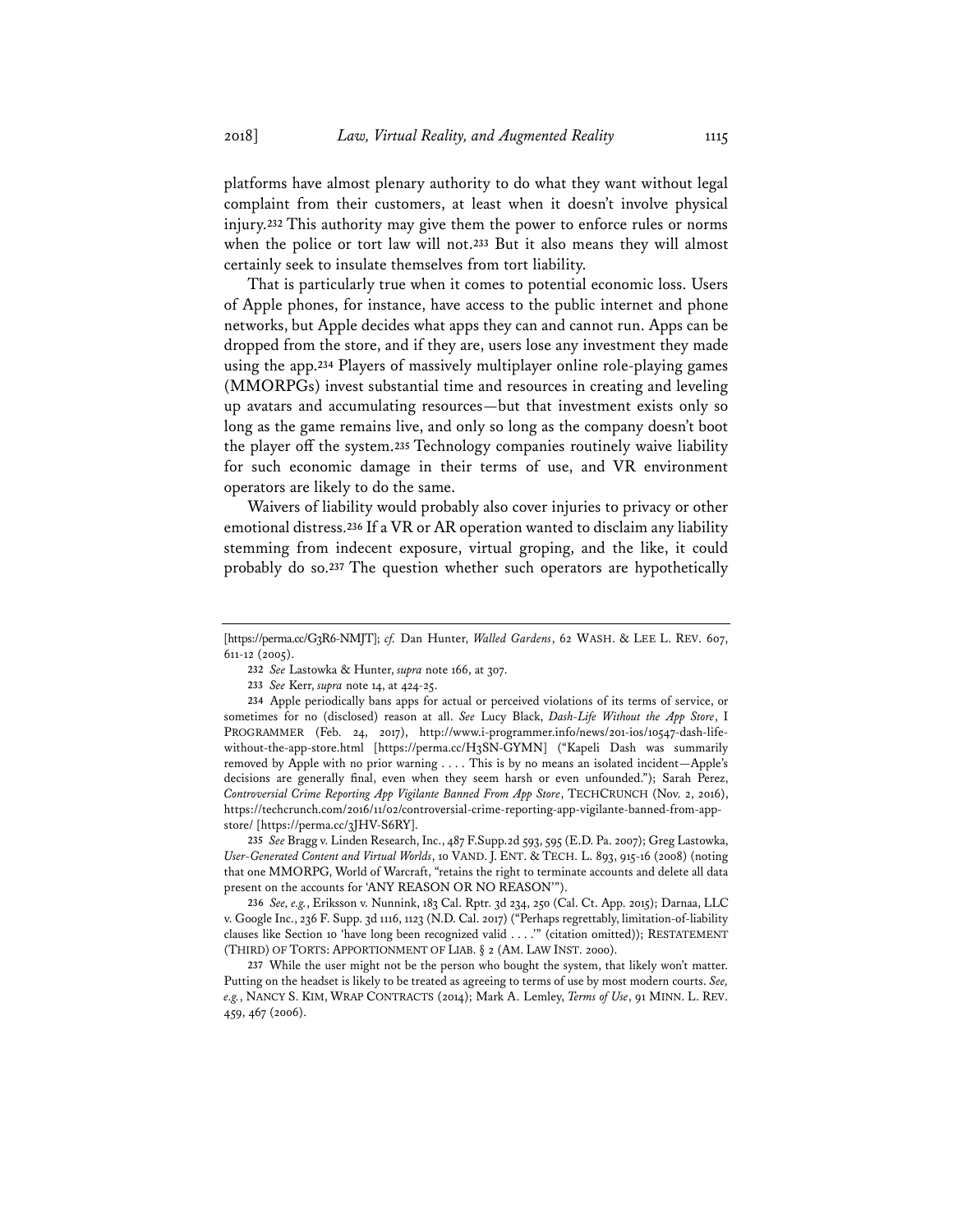liable under some negligent supervision or entrustment theory or have 47 U.S.C. § 230 immunity may thus prove to be largely moot.

You are also likely bound by the terms of use even when you haven't read them, and thus haven't agreed to them in any normal sense of the word.**<sup>238</sup>** And precisely because those terms are not negotiated or read, they tend to give the companies that write them lots of rights and few responsibilities.**<sup>239</sup>**

The ubiquity of terms of use is not new, of course. The same problem infects web sites. But the effect of those terms is likely to be greater in VR and AR than it is in website visits. VR systems are likely to collect not just data about you but other sensitive information, particularly if (as seems likely) one use of VR will be for virtual sex. And as we have seen, the importance of consent to physical contact and other behavior is likely to be much greater in VR and AR than it is in website visits. And as VR is deployed in education and the workplace, the nominal "consent" to terms of use gets even more fictional. Students who want to continue attending school and employees who want to keep their job may have little choice but to agree to use the VR headset and software their employer provides—and thus to "agree" to the terms of use associated with that software.

VR and AR may thus represent the acceleration of a trend begun with the Internet: the tendency of contract law to swallow property and tort law. Unless the law changes, VR and AR legal obligations (or their absence) will likely be determined mostly by the dictates of contracts written by VR and AR companies. That is likely to mean, among other things, that even people who think they have a vested interest in virtual avatars or possessions have no such interest under current law. Instead, they possess something they may view as integral to their identity but which the law views as subject to terms of use that say the software company owns it all.**<sup>240</sup>**

VR and AR operators' liability for negligent physical injury or even negligent property damage, though, may not be as easily waived. Many states are less likely to enforce waivers that are part of nonnegotiable form contracts.**<sup>241</sup>** Many are also less likely to enforce waivers when an activity is

**<sup>238</sup>** Lemley, *supra* note 237.

**<sup>239</sup>** KIM, *supra* note 237; Florencia Marotta-Wurgler, *What's in a Standard Form Contract? An Empirical Analysis of Software License Agreements*, 4 J. EMPIRICAL LEGAL STUD. 677, 680 (2007).

**<sup>240</sup>** Lastowka and Hunter point out that the legal principles of property should apply just as well to virtual as to real property but are unlikely to do so under current law. Lastowka & Hunter, *supra* note 20, at 50-51.

**<sup>241</sup>** *See, e.g.*, RESTATEMENT (THIRD) OF TORTS: APPORTIONMENT OF LIAB. § 2 cmt. e.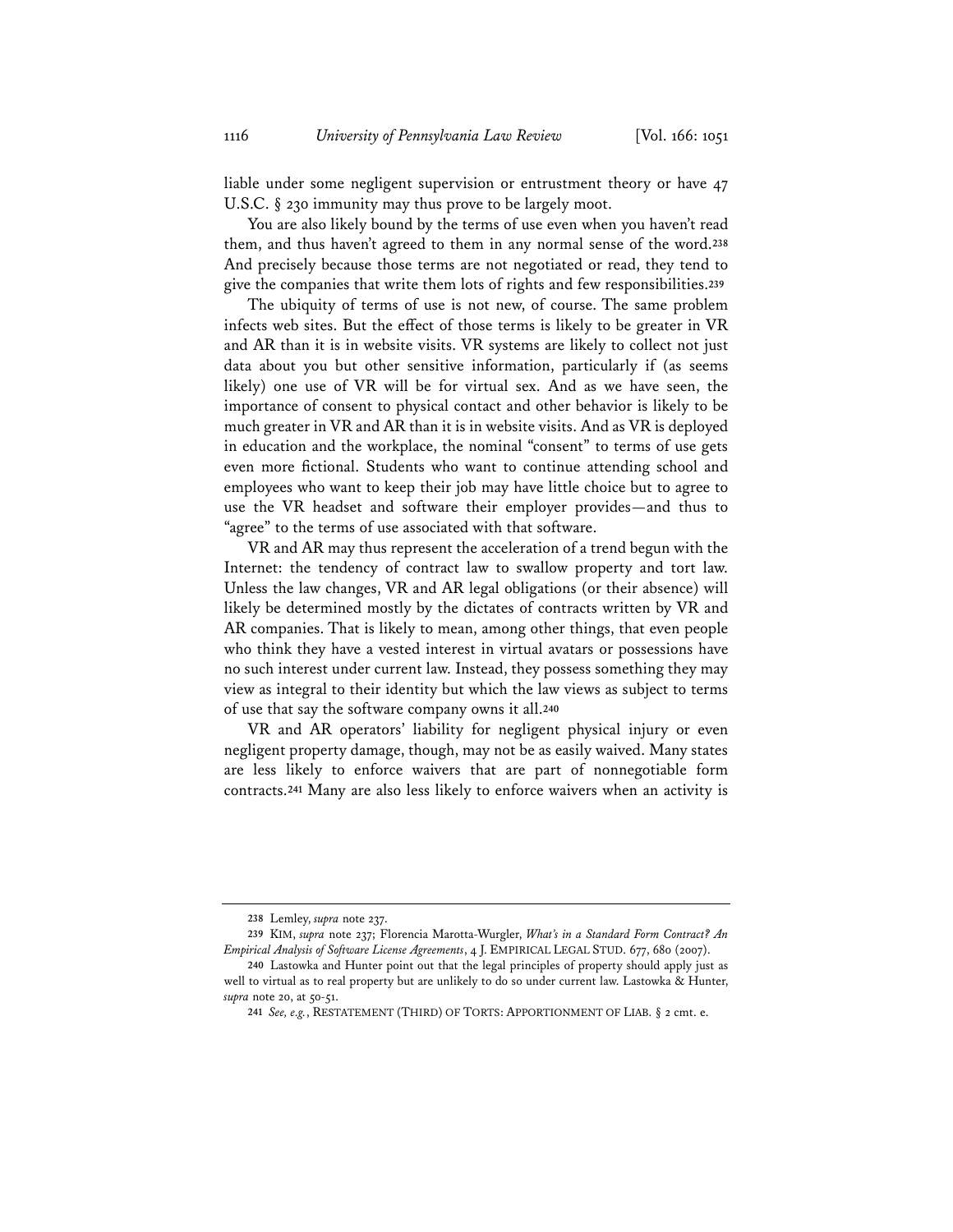seen as practically necessary—including medical care**<sup>242</sup>** or even auto repair**<sup>243</sup>**—rather than just as entertainment.

VR and AR might at first seem like a form of recreation, which may cut in favor of enforcing the waivers.**<sup>244</sup>** But as they become more important for employment and business, they may indeed come to be seen as practical necessities.**<sup>245</sup>** So perhaps in the comparatively rare situations where physical injury is possible in VR and AR, and the provider is seen as negligent for not taking reasonable steps to prevent the injury, the waiver that the provider requires users to sign might be ineffective.

#### IV. HOW OTHER PEOPLE SEE YOU, EVEN IF YOU DON'T SEE IT

#### A. *Your Role in Others' Personal Sensescapes*

So far, we have spoken of intrusions on VR or AR users' own sensescapes—actions that cause them to see, hear, or feel things that are offensive or even harmful to them. But what if other users decide to include you in *their* sensescape, even in ways that you might not directly perceive?

Our inclination is towards what we call "freedom of sensescape": People should generally be free to see and hear whatever they want in their own VR displays, even when the material is offensive or may lead some people to behave badly. (We would say the same as to AR, except for rules aimed at preventing distracted driving and the like.) The contents of one's own VR sensory feed are very close to the contents of one's thoughts and fantasies. Banning people from displaying VR images to themselves simply because it offends others or may lead to bad behavior should be as improper as trying to punish people for unexpressed fantasies, or for notes written in their own diaries.

But what if my sensescape offends you because it refers to you in certain ways, even if you don't personally experience it? We suggested earlier that users can engage in self-protection by turning down your volume if you are too loud, virtually clothing your avatar as it appears on their AR or VR

**<sup>242</sup>** *See, e.g.*, Tunkl v. Regents of the Univ. of Cal., 383 P.2d 441, 447 (Cal. 1963) (holding a waiver of negligence liability as to medical care, even charitable care, unenforceable partially on the grounds that medical care is "a practical and crucial necessity").

**<sup>243</sup>** *See, e.g.*, Gardner v. Downtown Porsche Audi, 225 Cal. Rptr. 757, 760 (Ct. App. 1986) (holding a waiver exempting an automobile repair garage from ordinary negligence liability unenforceable because, among other reasons, "it is virtually impossible to exist in the Los Angeles area without a fully operational automobile").

**<sup>244</sup>** *See, e.g.*, Randas v. YMCA of Metro. L.A., 21 Cal. Rptr. 2d 245, 247-48 (Ct. App. 1993) (holding a waiver of negligence liability in a swimming class to be enforceable). *But see* City of Santa Barbara v. Superior Ct. of Santa Barbara Cty., 161 P.3d 1095, 1097 (Cal. 2007) (holding a waiver of gross negligence liability to be unenforceable even as to recreational activity).

**<sup>245</sup>** *See Gardner*, 225 Cal. Rptr. at 760 (concluding that cars, which were a luxury just several decades before, had become so necessary that car repair service had become "a vital, life-or-death function").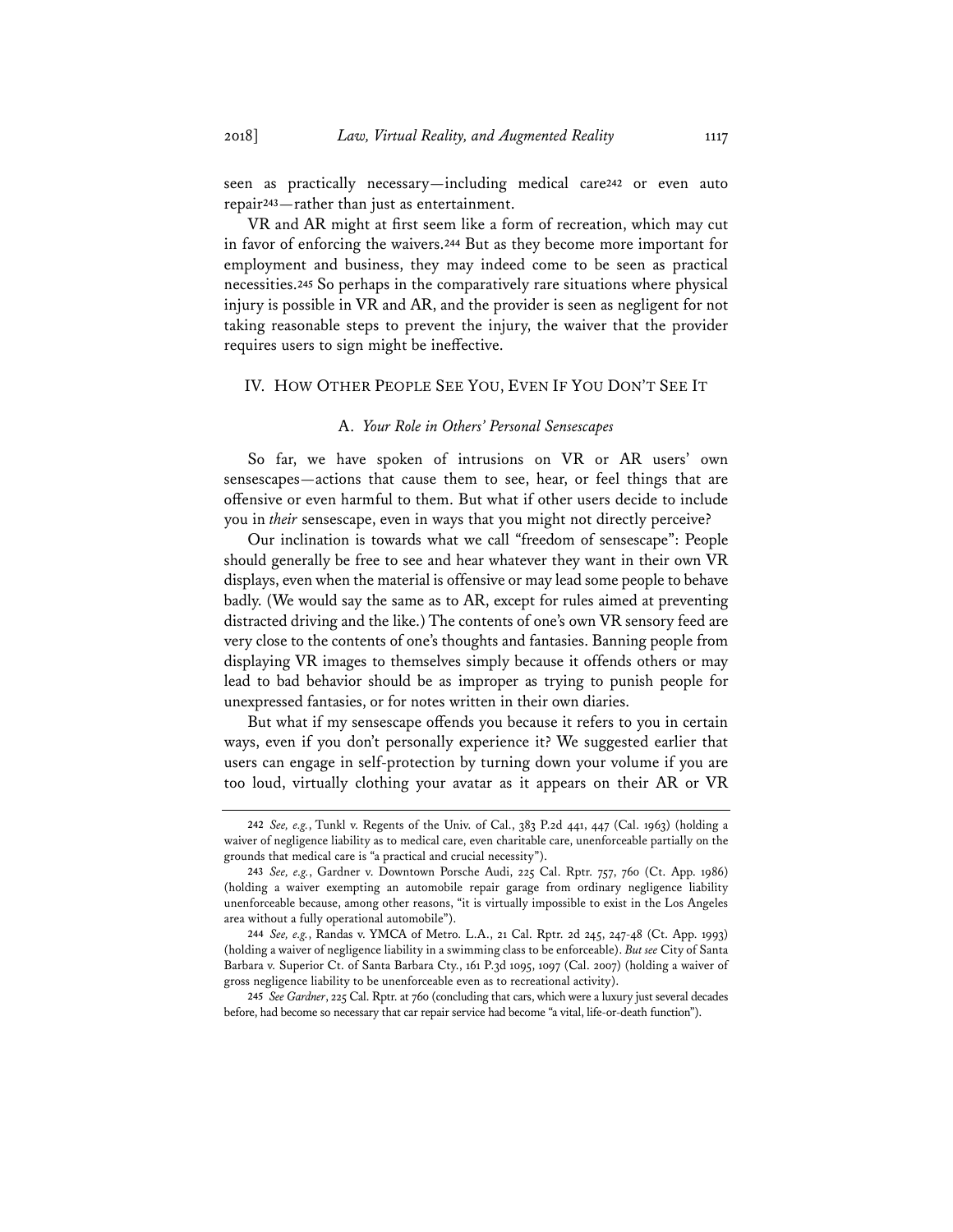display, or keeping you out of their personal space, all without your consent or perhaps even your knowledge, merely by changing their local software setting.**<sup>246</sup>** But what if people use this not to prevent crimes or torts against themselves, but instead to make your avatar appear ridiculous within their VR display, without your knowledge or consent?

Or what if they want to make you appear naked to their eyes? Naturally, they probably won't be able to make it look like what your naked body actually looks unless they have photographs of your naked body. But they can just merge your face and your gestures and motions with a generic computer-generated naked body tailored to your physique and skin tone.

Or suppose your "personal space" bubble prevents you from perceiving other avatars as groping you, but they can still see themselves groping you? True, software companies might design a system so that all parties had to share a common visual version of events. But there's no guarantee that this is the way systems will indeed be designed, and some reason to think that software companies would want to give each user more flexibility. For instance, if you go to a VR bar together with us, why not let each of us perceive the decor of the bar in the way that we most like, for instance if you like a loud, dark, crowded bar and we like a quiet, well-lit, uncrowded one?

What's more, in AR, all this can happen when the people are physically right next to each other. If they can load a software program onto their glasses that reminds them of your name and your kids' names while talking to you at a cocktail party, what if they instead load your most embarrassing picture from a social media site while looking at you, or a fake "nude" image of you?**<sup>247</sup>**

From one perspective, we might react by saying, "you can't see the naked person or the groper; problem solved." You are not confronted with something that offends you or that you perceive as an assault, so you do not suffer injury. It's creepy if you find out about this later, or if you see signs that this is happening right now. But "creepy" doesn't mean illegal. No law, for instance, prevents someone in the privacy of their own home from masturbating while thinking about you or looking at your picture, even if you really don't want them to.

On the other hand, you may well be upset when you learn that you are being viewed (here, literally viewed) disrespectfully. And this might especially trouble you when you are in virtual or real personal proximity to the people who are viewing you that way: People who are (in their subjective experience) virtually ogling or groping you may treat you differently in that

**<sup>246</sup>** *See supra* subsection II.A.2.

**<sup>247</sup>** Fake celebrity porn—photoshopping someone's head onto an image of a naked body—is a real thing, and is likely to become even easier to make. *See* James Vincent, *AI Tools Will Make It Easy to Create Fake Porn of Just About Anybody*, THE VERGE (Dec. 12, 2017, 12:54 PM), https://www.theverge.com/ 2017/12/12/16766596/ai-fake-porn-celebrities-machine-learning [https://perma.cc/3NKX-5LZU].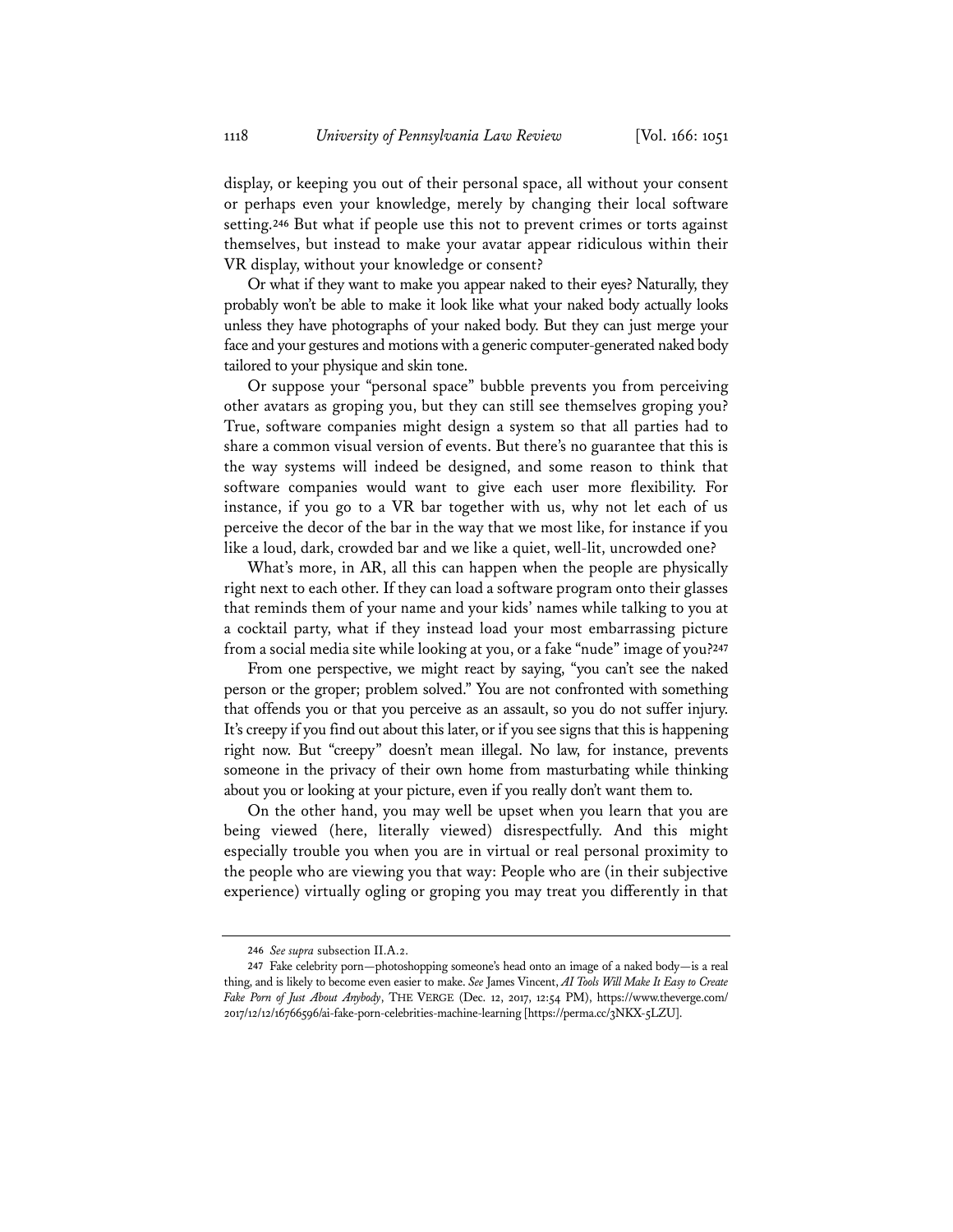interaction—physical interaction when it comes to AR, virtual interaction in VR—than if they weren't doing so.

Of course, if this is just what people themselves see in their individual headsets, no one will be the wiser. But information about how they've configured their systems might come out, whether through discovery in litigation, a search under a warrant, or a hack. And even if it doesn't, the possibility that people are doing this may affect how we interact with others in VR, or even in the physical world with people who are wearing AR.

We think there may be good reason for companies and virtual societies to ban or restrict some kinds of alteration or "touching" of others' avatars, even when the alteration or touching is visible only to the alterer and not to the avatar owner. The easiest case involves the presence of third parties or one of the parties recording the event and sharing it with others. If others perceive you as groping me, and me as doing nothing about it, the fact that from my perspective it never happened doesn't prevent harm to my reputation. But whether such crimes that are seen solely within the perpetrator's sensescape should be illegal is a harder question.

To be sure, attempts, even unsuccessful, to influence others' sensescapes might be punishable. Factual impossibility is rarely a defense to a criminal charge of attempt.**<sup>248</sup>** I can be convicted of attempted murder even though it was impossible to murder you because you were already dead.**<sup>249</sup>** Similarly, assuming groping someone in VR is a crime, we might conclude that attempting to grope someone (and from the perpetrator's perspective, succeeding) is a crime (attempt) even though the crime couldn't actually have been carried out because the victim was wearing a personal space bubble.

But private access to images that don't substantially affect third parties is generally not punishable. Thus, possessing child pornography depicting actual children may be banned, the Supreme Court said, because the possession itself stimulates a market for the creation of the speech, creation that involves criminal harm to the children. Yet possessing speech that was not created as a result of criminal conduct—such as sexual images of entirely fictional children—is protected.**<sup>250</sup>** Indeed, the Supreme Court's *Stanley v.* 

**<sup>248</sup>** *See, e.g.*, John Hasnas, *Once More unto the Breach: The Inherent Liberalism of the Criminal Law and Liability for Attempting the Impossible*, 54 HASTINGS L.J. 1, 3 (2002). This also extends to speech crimes when the speech falls within a First Amendment exception. *See, e.g.*, State v. Luther, 134 P.3d 205, 211 (Wash. 2006) (holding that there is no factual impossibility defense to a charge of attempted receipt of child pornography, even when the actual images "turn out to be images that are not of actual minors"). The Model Penal Code disallowed factual impossibility as a defense in all cases, MODEL PENAL CODE § 5.01(1)(a), though not all states have adopted that approach.

**<sup>249</sup>** *Cf. United States v. Thomas*, 13 U.S.C.M.A. 278 (1962) (upholding conviction of attempted rape where defendants believed they were raping an unconscious woman who was in fact dead).

**<sup>250</sup>** *See, e.g.*, Ashcroft v. Free Speech Coal., 535 U.S. 234, 256 (2002).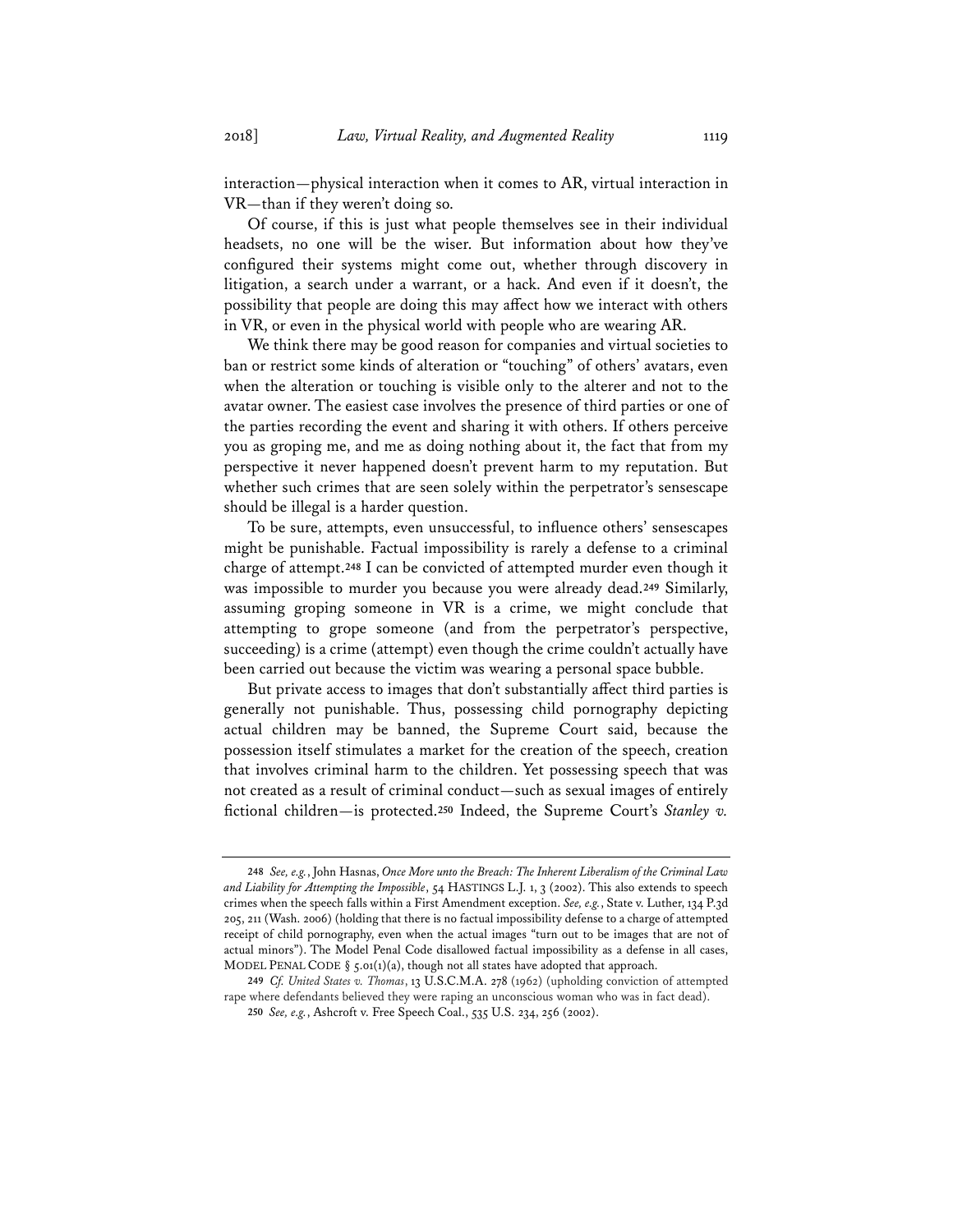*Georgia* decision, which held that mere possession of obscenity cannot be punished, fits well with this principle:

Whatever may be the justifications for other statutes regulating obscenity, we do not think they reach into the privacy of one's own home. If the First Amendment means anything, it means that a State has no business telling a man, sitting alone in his own house, what books he may read or what films he may watch. Our whole constitutional heritage rebels at the thought of giving government the power to control men's minds.**<sup>251</sup>**

That argument reasonably extends to the contents of one's VR display. And the law of disclosure of private facts, false light invasion of privacy, and the right of publicity fits the freedom of sensescape as well: those torts don't even apply to material shared with a few friends, and even more clearly don't apply to material displayed just to oneself.**<sup>252</sup>**

None of this is to say we shouldn't be bothered by this sort of conduct. VR and AR companies may want to ban or restrict it, or at least to warn people that it is (or might be) happening.**<sup>253</sup>** And if it causes the victim injury it will be tortious. But making it a crime would push the limits of *Stanley v. Georgia*.

## B. *Display to Others*

Now let's take a step away from purely individual decisions to view another's avatar differently. Say that John decides to configure his own VR system to substitute a different avatar for your own when he sees you in VR; but say that he also shares this with Jack, Jerry, and Jane. And say that avatar is in some way disrespectful.

Maybe John thinks that you are a fascist and decides to draw a little Hitler moustache on you or put a swastika armband on his image of your avatar; and all his friends then copy that design. Indeed, maybe John announces to the world that this substitution is available to anyone who wants it (assuming the VR/AR environment makes it easy for people to do that). John might view that as a political statement, and so might the people who copy from him.

If you're of our generation, think back to the Doonesbury cartoons that constantly represented Dan Quayle as a feather, Bill Clinton as a waffle, and

**<sup>251</sup>** 394 U.S. 557, 565 (1969).

**<sup>252</sup>** RESTATEMENT (SECOND) OF TORTS § 652D cmt. a (AM. LAW INST. 1977). Libel law also doesn't apply when the speaker displays material just to herself. *See id.* § 577(1).

**<sup>253</sup>** In some situations, one can imagine employment law forbidding this as well, for instance, if the very knowledge that a supervisor is using a sexually themed avatar at work to represent an employee is seen as creating a hostile work environment even if no-one other than the supervisor actually sees the avatar. But that is a separate, and controversial, issue that is beyond the scope of this Article.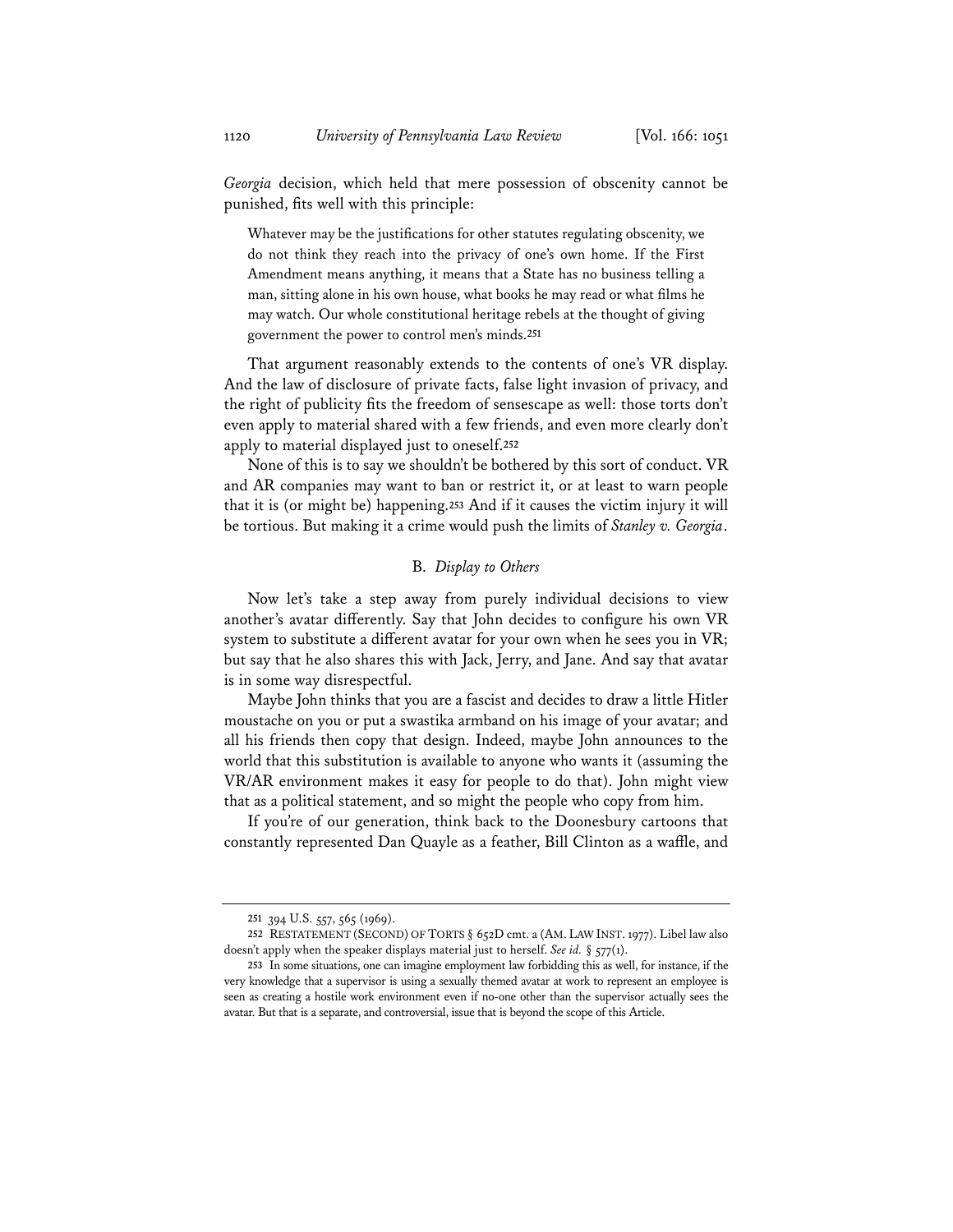Arnold Schwarzenegger as a giant groping hand.**<sup>254</sup>** What if VR and AR users could do the same, not just in their sensescapes, but in the sensescapes of others who were willing to follow the user's lead?

And what can be done for political reasons can also be done out of personal spite or cruel humor. John could share with his friends an avatar that is a grotesque caricature of an acquaintance's (say, Pat's) appearance, perhaps exaggerating some unattractive feature of Pat's. Or John could share with his friends an avatar of their acquaintance Chris apparently naked, which is to say Chris's face merged with a plausible-looking naked body.

Human nature being what it is, we expect there to be a good deal of this sort of behavior. And while much of it would be sophomoric, we think that on balance it should be protected by the First Amendment where it does not mislead, especially since it can be used for political, social, religious, and artistic commentary.

One question is whether publicizing sexually themed adaptations of others' avatars—avatars configured to look like the user naked, even when the user has not chosen this—should be treated differently. Should such nonconsensual sexualization of others' images be seen as a dignitary injury forbidden by law, by analogy to the recent movement to forbid nonconsensual distribution of real sexual images (often labeled "revenge porn")? Or does the fact that everyone understands the nudity to be faked lead the image to retain its First Amendment protection? Courts are beginning to litigate this question in the context of fake celebrity porn,**<sup>255</sup>** though those cases are surprisingly rare, perhaps because none of the victims want to call more attention to the offending sites.**<sup>256</sup>**

If you want to consider a nonsexual version of this, consider the piñata problem: Somewhere, someone is using your face on a piñata.**<sup>257</sup>** Should we laugh it off? Be vaguely uneasy about it, but leave it as a matter for social norms rather than law? Forbid sales of piñatas with images of famous people, but not forbid noncommercial creation and use of such items? (That may well

**<sup>254</sup>** *See, e.g.*, James Barron, *A Cartoonist Feasts on a President. So?*, N.Y. TIMES (Aug. 31, 1994), http://www.nytimes.com/1994/08/31/garden/a-cartoonist-feasts-on-a-president-so.html [https://perma.cc/manage/create?folder=4078].

**<sup>255</sup>** Tim Kenneally, *'Storage Wars' Star Brandi Passante Files Lawsuit Over Porn Video*, THE WRAP (Sept. 21, 2013, 4:38 PM), https://www.thewrap.com/storage-wars-star-brandi-passante-files-reallawsuit-over-fake-porn-video-62856/ [https://perma.cc/LZ58-2NXM].

**<sup>256</sup>** P. David Marshall, *Celebrity Fakes—Where Porn Meets a Sense of Possession*, THE CONVERSATION (Dec. 11, 2013, 9:29 PM), http://theconversation.com/celebrity-fakes-where-pornmeets-a-sense-of-possession-20829 [https://perma.cc/ZR5U-L32Z].

**<sup>257</sup>** And definitely Donald Trump's face. We've seen it.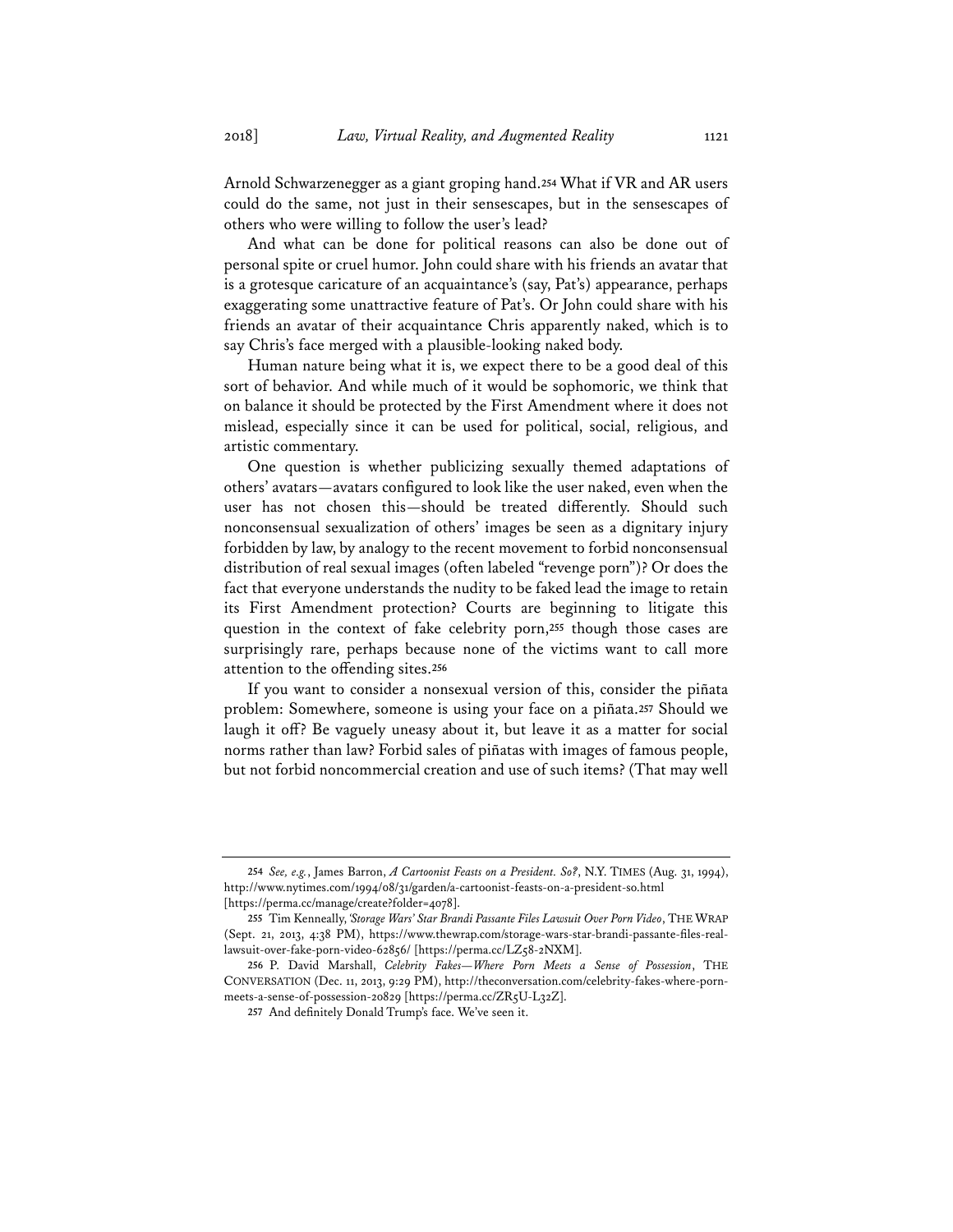be the rule under modern tort law.**<sup>258</sup>**) Should we treat the matter differently if the piñata is a full-on realistic effigy, or its VR equivalent, where someone can abuse an avatar who looks like their least favorite politician—or, to be more sporting, can box against such an avatar?

On the legal merits, privacy torts like "false light" invasion of privacy (if the images are fake), defamation (if they are fake but are presented as real), or public disclosure of private facts (if the image is real) all seem plausible responses to fake celebrity porn. But in VR, presumably no one thinks your naked avatar is "real"—it is, after all, an avatar. That makes these tort theories, focused as they are on factual assertions, much tougher to sustain. Yet it doesn't mean there is no underlying emotional or dignitary harm. And there may sometimes be actionable reputation harm as well, if reasonable observers would believe that the avatar was actually your own creation.

# C. *Pervasive Display*

So far, we've talked about how you choose to alter others' avatars. But what if you are designing your own avatar, and you deliberately choose someone else's name and appearance, perhaps to mock that other person, or perhaps to impersonate them?

Say that someone creates an avatar in a popular VR environment. He calls the avatar Eugene Volokh (or Mark Lemley), and he makes it look like Eugene Volokh. (Recall that we're assuming highly lifelike avatars, something that will likely arrive within the next few years.) Then this "Eugene Volokh" starts traipsing through the VR environment, saying and doing all sorts of foolish things.

Now maybe Volokh could sue for libel,**<sup>259</sup>** or even seek criminal punishment under various state laws that ban impersonation.**<sup>260</sup>** But say that it's clear that this isn't the real Volokh; for instance, say that the VR world has a special marker for people who are admittedly pseudonymous (e.g., by displaying a scarlet P for "pseudonym" on the front of their avatars). Reasonable observers would therefore realize, on a moment's reflection, that this is someone mocking Volokh, not Volokh himself.

If this were a movie, then this use of a real person as a character, as in *Forrest Gump* or *Midnight in Paris*, would be permissible, even protected under

**<sup>258</sup>** The right of publicity might well prevent commercial use of a person's image on such things. *But see* Cardtoons, L.C. v. Major League Baseball Players Ass'n, 95 F.3d 959, 976 (10th Cir. 1996) (suggesting that commercial uses of others' images are permissible if they come across as parodies).

**<sup>259</sup>** *See, e.g.*, Yantha v. Omni Childhood Ctr., Inc., No. 13-1948, 2013 WL 5327516, at \*5 (E.D.N.Y. 2013) (holding that impersonating someone in print in order to damage their reputation can be defamation); Rall v. Hellman, 726 N.Y.S.2d 629, 631 (N.Y. App. Div. 2001) (same).

**<sup>260</sup>** *See, e.g.*, People v. Golb, 991 N.Y.S.2d 792, 799-800 (N.Y. 2014) (upholding a criminal impersonation conviction for a defendant who posed as various other people online to damage their reputations).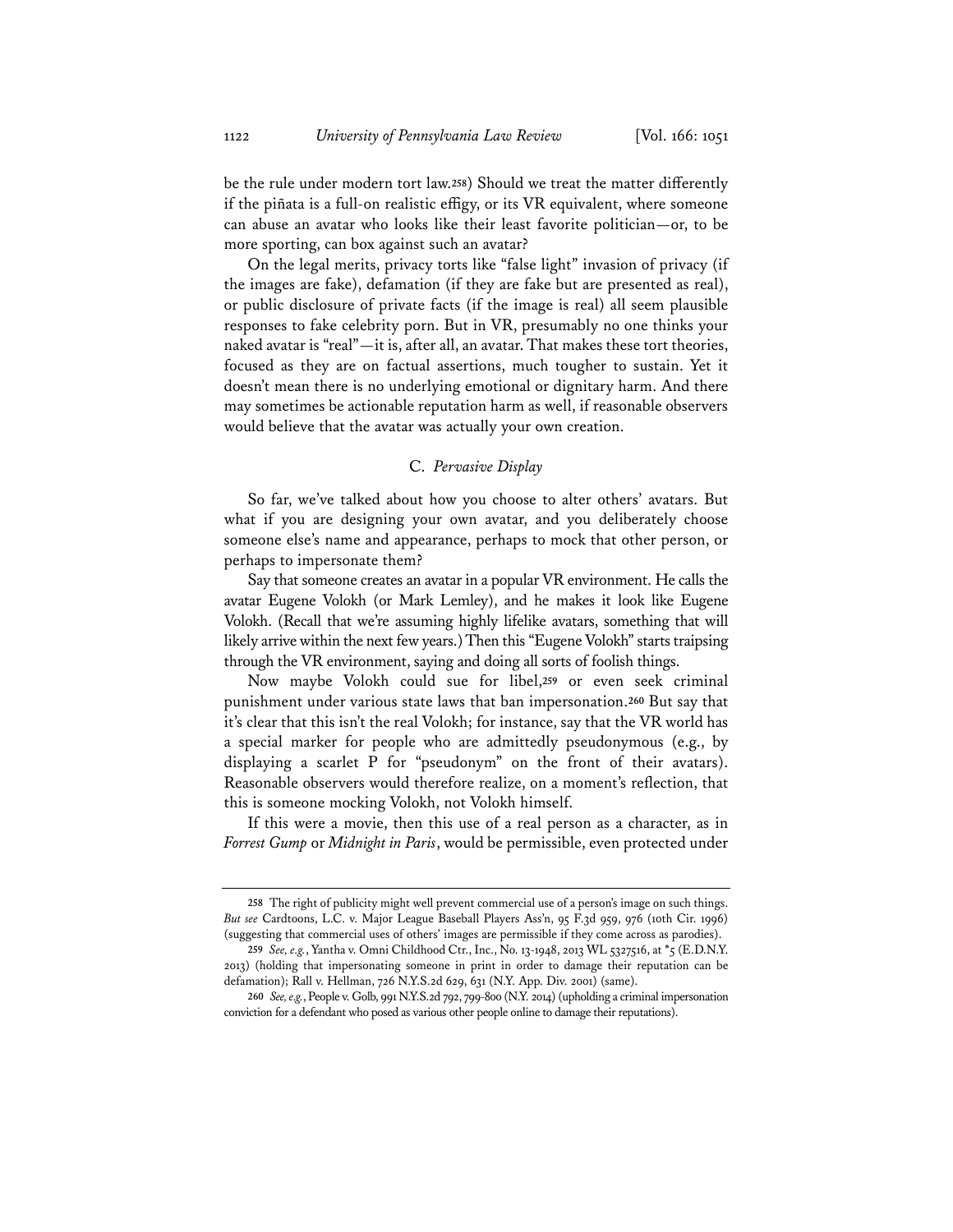the First Amendment, notwithstanding any possible "right of publicity" claim.**<sup>261</sup>** It might be parody, or a fictionalized account of real events, or just entertainment, humorous or not. But so long as a reasonable person would perceive it as something fictional, rather than as making factual assertions about the real person, it wouldn't be actionable, either as libel, false light invasion of privacy, or infringement of the right of publicity.**<sup>262</sup>**

By the same logic, it may well be that designing an avatar that uses the name and likeness of a real person as an obviously fictional character in a VR or AR environment should likewise be permissible. This may indeed be the right answer, and there is real value in such a conclusion. Letting people play others online, especially when it's clear that this is just a pseudonym, can be a useful means of parody, commentary, and entertainment. There are all kinds of fake celebrity Twitter accounts, for instance. So long as it's clear they are fake (say, the Twitter handle is "@fakeDonaldTrump"), their mimicking the real celebrity is protected parody rather than deception.**<sup>263</sup>**

But perhaps such avatar design should not be allowed unless the person whose name and likeness are used consents, because the visceral quality of VR might make a difference. If you see a movie with a Eugene Volokh character, you don't just know you're seeing a movie—you feel that you're seeing a movie. You're sitting in your armchair, with the movie visibly on a screen in front of you. You have a popcorn bucket in your hand, or a snack on the coffee table. You probably see other viewers in front of you or beside you.

But if you see an avatar in a VR world, you're seeing it in a context specially designed to mimic reality as much as possible. When you turn your head, the illusion created by VR is reinforced, not broken. In more advanced VR systems, you might be walking around on a two-dimensional treadmill rather than just sitting in your armchair.**<sup>264</sup>**

**<sup>261</sup>** *See, e.g.*, JENNIFER E. ROTHMAN, THE RIGHT OF PUBLICITY: PRIVACY REIMAGINED FOR A PUBLIC WORLD (forthcoming 2018); Stacey L. Dogan & Mark A. Lemley, *What the Right of Publicity Can Learn from Trademark Law*, 58 STAN. L.REV. 1161, 1177 (2006); Eugene Volokh, *Freedom of Speech and the Right of Publicity*, 40 U. HOUS. L. REV. 903, 906 (2003).

**<sup>262</sup>** At least, it *shouldn't* be actionable. Some courts have (wrongly) held otherwise in the context of video games and the right of publicity, perhaps because they view games as less artistic than movies or books. *See, e.g.*, Keller v. Elec. Arts Inc. (*In re* NCAA Student-Athlete Name & Likeness Licensing Litig.), 724 F.3d 1268, 1276 (9th Cir. 2013); Hart v. Elec. Arts, Inc., 717 F.3d 141, 170 (3d Cir. 2013).

**<sup>263</sup>** *See, e.g.*, New Times, Inc. v. Isaacks, 146 S.W.3d 144, 155-56 (Tex. 2004) (holding that material purporting to quote a person as saying something ridiculous is not libelous if it comes across as evident parody).

**<sup>264</sup>** The Virtuix Omni is one such example that we've tested, though calling it a two-dimension treadmill is a bit of an oversimplification. VIRTUIX, http://www.virtuix.com/ [https://perma.cc/9BVM-X79W]. Strider VR offers another option. *See* Dominic Brennan, *Strider VR is an Intriguing New Omnidirectional Treadmill Solution*, ROAD TO VR (Aug. 14, 2017), https://www.roadtovr.com/strider-vrintriguing-new-omnidirectional-treadmill-solution/ [https://perma.cc/HA3W-75M9].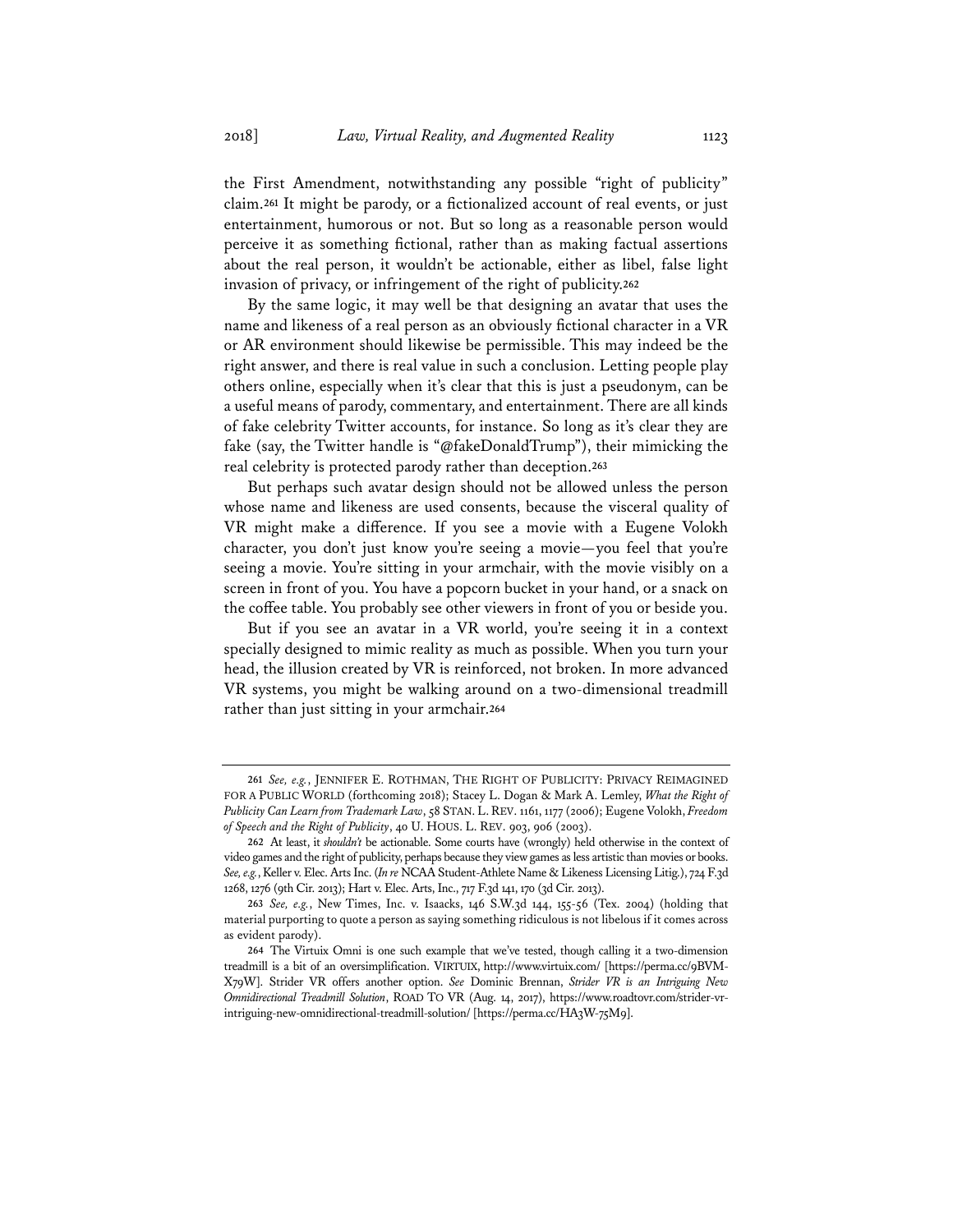Moreover, you'll see the avatar not in some special context that you bring up just to see impersonations (e.g., a Saturday Night Live broadcast). Rather, you might see the avatar in your ordinary "travels" in the VR environment. Even if you logically recognize that the avatar is a pseudonym, it will feel like a person named "Eugene Volokh." And you might see the avatar fairly often, if he goes to the same online conferences or chat rooms or bars that you frequent.

The danger, then, is that your experience of the fictional "Eugene Volokh" will color your perception of the real Volokh. Even if you intellectually know that the dumb or rude things that "Eugene Volokh" says weren't really said by the real Volokh, when you actually meet the real Volokh those things may still taint your view of him. Perhaps you won't take what he says as seriously. Or perhaps you'll work hard to try to put the fake "Eugene Volokh" out of your mind while interacting with the real one, but that very process will distract you from your real interaction.

This is much like the concern that animates the law of trademark dilution by tarnishment.**<sup>265</sup>** The law prevents people from producing Dogiva dog biscuits, even when consumers won't likely be confused into thinking that the dog biscuits are really from the people who make Godiva Chocolates. It's enough that the dog biscuits might taint the associations of the chocolates and make the chocolates less appetizing.**<sup>266</sup>**

To be sure, trademark dilution law is limited to commercial uses; the use here is noncommercial, and perhaps that should be relevant. Moreover, trademark dilution law is limited to "famous mark[s]," ones "widely recognized by the general consuming public of the United States."**<sup>267</sup>** Our concern is actually with the opposite. If there is an avatar who is named "Justin Bieber," and who looks like Justin Bieber, this probably won't color your perception of the real Bieber: You're more likely to viscerally perceive the avatar as just a pseudonym or a reference because your mental image of Bieber is going to be more molded by Bieber's much larger media presence and because it seems less likely that he is really there interacting with you. Rather, our concern is for people who aren't particularly famous; they are the ones whose identity is most likely to be diluted by avatar impersonation.**<sup>268</sup>**

If this argument is right, then perhaps the right of publicity should have a broader scope as to VR and AR avatars than in other contexts, including as

**<sup>265</sup>** *See, e.g.*, 15 U.S.C. § 1125(c) (2012); CAL. BUS. & PROF. CODE § 14202(m) (West 2018).

**<sup>266</sup>** Grey v. Campbell Soup Co., 650 F. Supp. 1166, 1175 (C.D. Cal. 1986), *aff 'd without op.*, 830 F.2d 197 (9th Cir. 1987).

**<sup>267</sup>** 15 U.S.C. § 1125(c).

**<sup>268</sup>** Some have likewise suggested that truly famous names and marks are actually hard to dilute. *See, e.g.*, Louis Vuitton Malletier S.A. v. Haute Diggity Dog, LLC, 507 F.3d 252, 267 (4th Cir. 2007).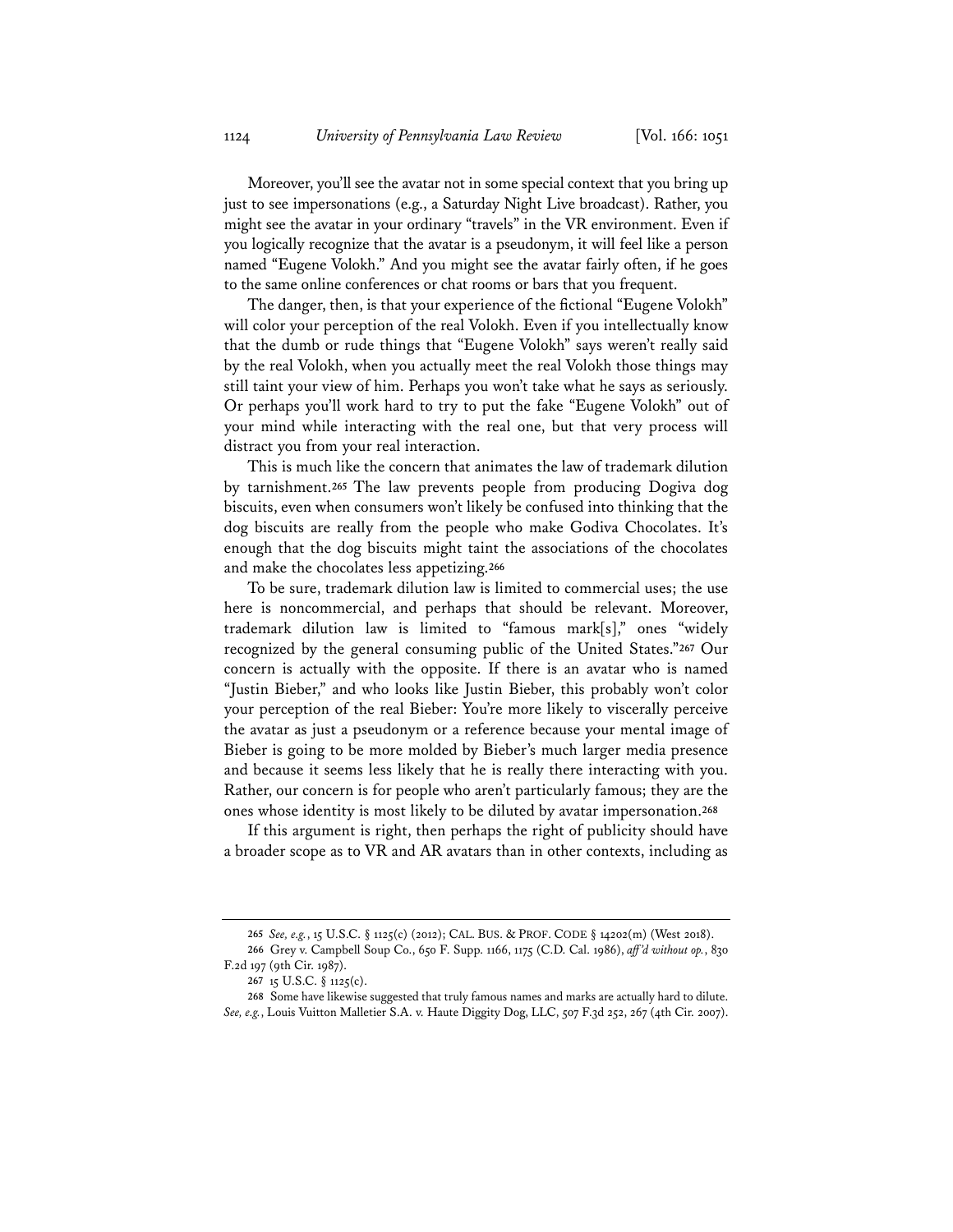to noncommercial uses.**<sup>269</sup>** Or perhaps we should be satisfied with some form of labeling, in much the way Twitter distinguishes "Real Donald Trump" from other Donald Trumps by using a blue verified check mark.

We are inclined to be cautious in expanding both the right of publicity and the trademark dilution theory. The right of publicity has generally excluded noncommercial uses, and we think that this is an important safeguard that prevents the right from trampling on much speech of social significance. The scholarship on dilution is at best inconsistent,**<sup>270</sup>** and we have argued elsewhere that dilution law, like right of publicity law, raises significant First Amendment concerns.**<sup>271</sup>** But at a minimum the visceral nature of VR presents an interesting test of the theory of tarnishment; and as we learn more about how VR is actually experienced, we might find that our views have to change.

### V. PERVASIVE INFORMATION CAPTURE

Because VR software captures your motion and activities and responds to them, there is a record of everything you do in VR. That record likely exists not only on your computer but also in the cloud. The VR company probably has broad access to it under the terms of use. Companies might or might not store it depending on space and legal constraints.

True, such pervasive information capture happens with your Internet browsing habits and data on your smartphone. The devices and sites you use track and store more than you think.**<sup>272</sup>**

But the data needed to make VR and AR work must not only generate a record of where I am and whom I interact with at any given time but may also save records of intimate acts and conversations. And the visceral, visual nature of those records may make us more concerned about the privacy of those records than we are about most of our texts.

VR systems are also likely to capture information that people may not expect and would consider particularly private. For instance, VR companies will

**<sup>269</sup>** Though the right of publicity is generally applied just to commercial uses, some older cases suggest that even noncommercial appropriation of another's name or likeness might sometimes be actionable. *See, e.g.,* RESTATEMENT (SECOND) OF TORTS § 652C cmt. B (AM. LAW INST. 1977); *see also* Hinish v. Meier & Frank Co., 113 P.2d 438, 448 (Or. 1941).

**<sup>270</sup>** *Compare* Rebecca Tushnet, *Gone in Sixty Milliseconds: Trademark Law and Cognitive Science*, 86 TEX. L. REV. 507, 507 (2008) ("Though the cognitive theory of dilution is internally consistent and appeals to the authority of science, it does not rest on sufficient empirical evidence to justify its adoption."), *with* Dogan & Lemley, *supra* note 261, at 1197 (noting that "dilution properly understood is targeted at reducing consumer search costs").

**<sup>271</sup>** Mark A. Lemley & Eugene Volokh, *Freedom of Speech and Injunctions in Intellectual Property Cases*, 48 DUKE L.J. 147, 221 n.325 (1998).

**<sup>272</sup>** Jonathan R. Mayer & John C. Mitchell, *Third-Party Web Tracking: Policy and Technology*, *in* IEEE SYMPOSIUM ON SECURITY AND PRIVACY 413, 415 (2012), http://ieeexplore.ieee.org/document/ 6234427/?reload=true [https://perma.cc/C6BT-BPF5].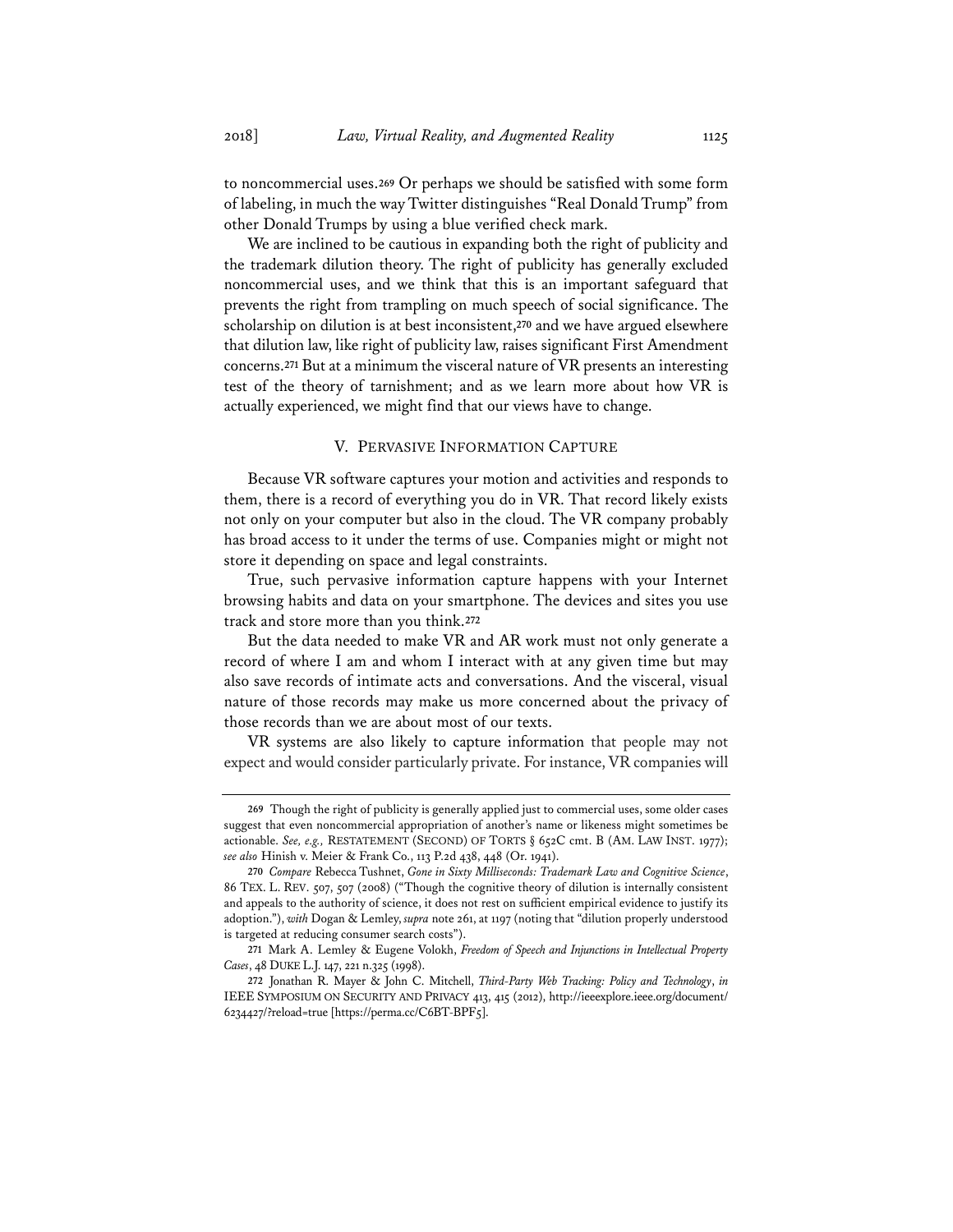want a detailed map of our bodies to allow us to interact realistically using avatars. They also may want sensory data about physiological responses to apps, both in order to rate games and to detect and fix errors making people sick.

They may want to track where my eye moves in order both to prevent dizziness and to optimize display and rendering.**<sup>273</sup>** Oculus, for instance, tracks users' head, hand, and eye movements, as well as whether they are sitting or standing. It shares that information with developers, and perhaps with third parties.**<sup>274</sup>** Other companies may track, gather, and perhaps resell information aimed at estimating users' emotional responses.**<sup>275</sup>** There are good reasons for companies to collect that data, but it is likely to be data that people don't expect they are sharing with a private company.

Indeed, this sort of retention might be billed as a valuable feature for users, who can then have a "life log" that they could review or search later to refresh their memories or relive or show others interesting moments.**<sup>276</sup>** But it may happen even when users would rather that it didn't happen, especially when it comes to their interactions with others who do choose to keep such life logs.

And the retention might also be useful for in-system dispute resolution systems, for instance if users dispute the terms of a commercial transaction they entered into online or claim that they were libeled or otherwise injured. Perhaps there might be, for instance, a form of internal subpoena, where people can require the production of any conversations that involved them. That offers the promise of helping resolve many of the kinds of disputes we

**<sup>273</sup>** For a discussion of the legal issues with eye tracking technology, see BHAVISHYA RAVI, PRIVACY ISSUES IN VIRTUAL REALITY: EYE TRACKING TECHNOLOGY (July 3, 2017), https://www.alston.com/-/media/files/insights/publications/2017/07/alstonbird-eyetracking-16pvlr27.pdf [https://perma.cc/D4ZE-G869].

**<sup>274</sup>** *See* Letter from Jordan McCollum, Gen. Counsel, Oculus, to Senator Al Franken (May 13, 2016), https://www.franken.senate.gov/files/letter/160519\_OculusRiftResponse.pdf [https://perma.cc/6J9Z-WCSB].

**<sup>275</sup>** Lucas Matney, *Looxid Labs is Combining Brain Waves and VR to Build an Analytics Super Engine*, TECHCRUNCH (Sept. 18, 2017), https://techcrunch.com/2017/09/18/looxid-labs-is-combining-brain-wavesand-vr-to-build-an-analytics-super-engine/ [https://perma.cc/2QXM-LQT5]. For a different sort of information gathering, see Camila Domonoske, *Vibrator Maker To Pay Millions Over Claims It Secretly Tracked Use*, NAT'L PUBL. RADIO (Mar. 14, 2017, 1:52 PM), https://www.npr.org/sections/thetwoway/2017/03/14/520123490/vibrator-maker-to-pay-millions-over-claims-it-secretly-tracked-use [https://perma.cc/VL23-J493].

**<sup>276</sup>** Query whether such life-logging can be restricted by law, in the name of protecting others' privacy, or whether the recorders have a First Amendment right to record information in order to be able to communicate it later, whether for political purposes, entertainment, or autobiography. *See* U. OF WASH. TECH POLICY LAB, *supra* note 124, at 6; Thierer & Camp, *supra* note 7, at 19-20, 39-40; Daxton R. "Chip" Stewart & Jeremy Littau, *Up, Periscope: Mobile Streaming Video Technologies, Privacy in Public, and the Right to Record*, 93 JOURNALISM & MASS COMM. Q. 312, 320 (2016). For cases recognizing some right to record—though often just limited to public spaces or the behavior of public officials—see *Turner v. Driver*, 848 F.3d 678, 689 (5th Cir. 2017) (holding there is a constitutionally protected right to videotape police carrying out their duties in public); *ACLU of Illinois v. Alvarez*, 679 F.3d 583, 608 (7th Cir. 2012); *Glik v. Cunniffe*, 655 F.3d 78, 82 (1st Cir. 2011); and *Smith v. City of Cumming*, 212 F.3d 1332, 1333 (11th Cir. 2000).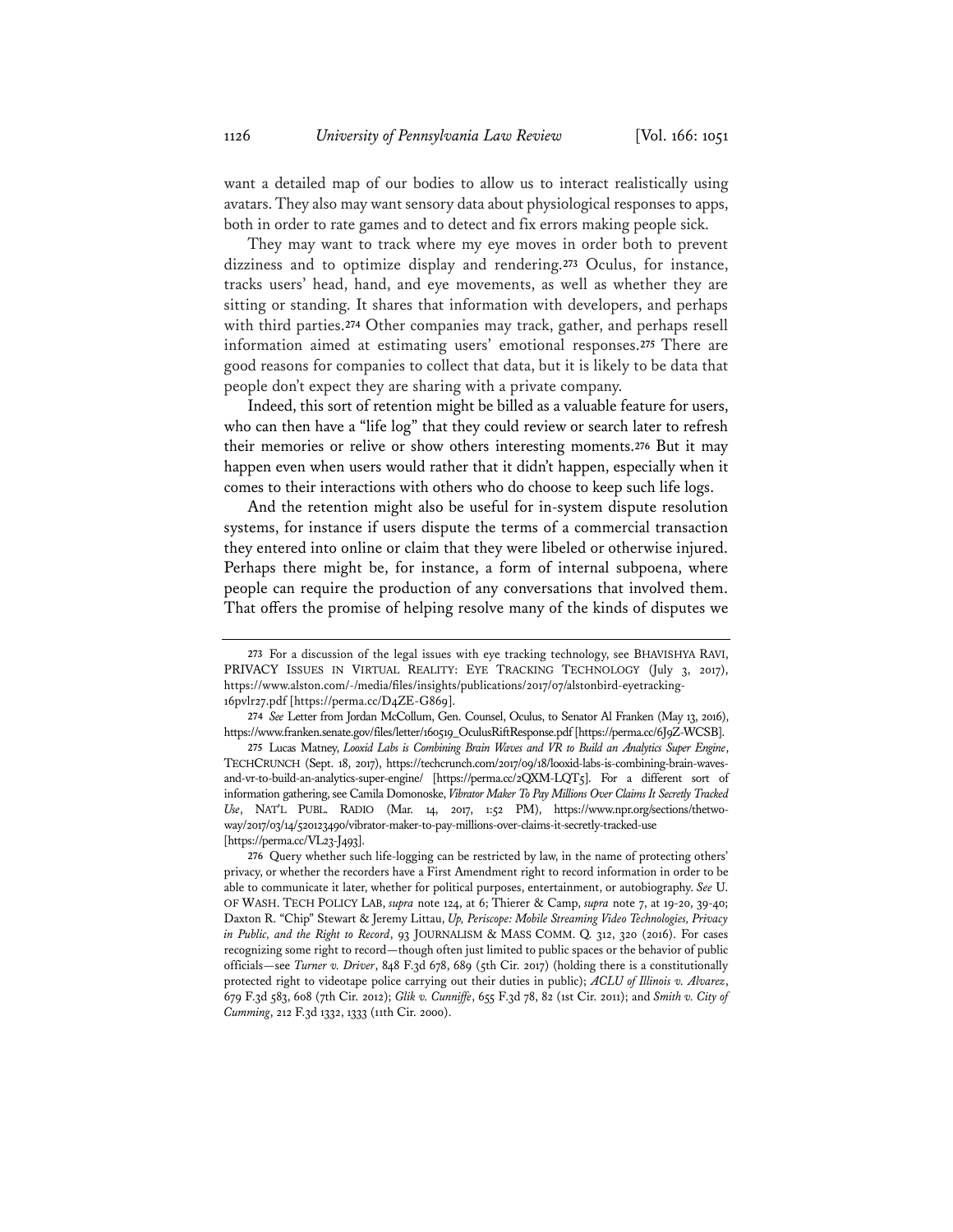discussed above, either by providing evidence in court or by facilitating dispute resolution outside the legal system.

Maintaining such records, though, will also facilitate government investigations in circumstances in which the law does seek to intervene. That will sometimes be good, but it can also be abused. Presumably all such recordings would be subject to subpoena—but only if they're kept in the first place.**<sup>277</sup>** Should they be?

Under current Fourth Amendment law there is no constitutional barrier to such subpoenas or even outright searches, on the (controversial) theory that one can't have a strong expectation of privacy in data one turns over to VR and AR companies.**<sup>278</sup>** But should there be some sort of privilege, developed by common law or by statute, either requiring a high showing of relevance for such subpoenas, or perhaps even categorically banning them (as would be the case for most attorneyclient-privileged or priest-penitent-privileged information, for example)?

VR and AR operators need to consider all these questions, and VR and AR users need to consider what they want, especially if different operators adopt different policies. How long should the systems maintain records of in-system interactions? Should they let individual users erase their own records? What records should be kept for possible future dispute resolution?

Companies will have to take a position on these questions. A privacy-oriented provider, for instance, might store most data locally rather than in the cloud. And when the information is stored, the legal system needs to consider how broadly such records should be made available to the government and to litigants. Governments will also have to decide whether and how to regulate private use of this data for marketing purposes.**<sup>279</sup>**

To be sure, there may be practical limits to data capture. VR generates *a lot* of data—too much to practically transmit and store on an ongoing basis, at

**<sup>277</sup>** Some have argued that there should be a warrant required in such cases. *See, e.g.*, Jonathan Mayer, *Government Hacking*, 127 YALE L.J. 570, 641-43 (2018); *see also* U. OF WASH. TECH POLICY LAB, *supra* note 124, at 6 (suggesting that courts rethink the third-party doctrine, which is the reason why warrants have generally not been required here). In some other countries, this information might be even more easily available to the government. *See, e.g.*, Stanley Lubman, *China's Social Credit System: Turning Big Data Into Mass Surveillance*, WALL ST. J. (Dec. 21, 2016, 12:20 PM), https://blogs.wsj.com/chinarealtime/2016/12/21/chinas-social-credit-system-turning-big-data-intomass-surveillance/ [https://perma.cc/R4A8-A2M3] ("The Chinese government is taking the first steps in an evolving plan to employ big data to establish a nationwide system of mass surveillance of the entire population. This 'social-credit system' would mobilize technology to collect information on all citizens and use that information to rate their behavior, including financial creditworthiness and personal conduct."). And in other countries that have strong privacy protections, the information may be less available.

**<sup>278</sup>** *See, e.g.*, United States v. Jean, 207 F. Supp. 3d 920, 931-33 (W.D. Ark. 2016) (summarizing case law on the limits to Fourth Amendment protection in material that users communicate to computer service providers).

**<sup>279</sup>** For an argument for immediate regulation of the use of data gathered in VR, see Roya Bagheri, *Virtual Reality: The Real Life Consequences*, 17 U.C. DAVIS BUS. L.J. 101, 118 (2017).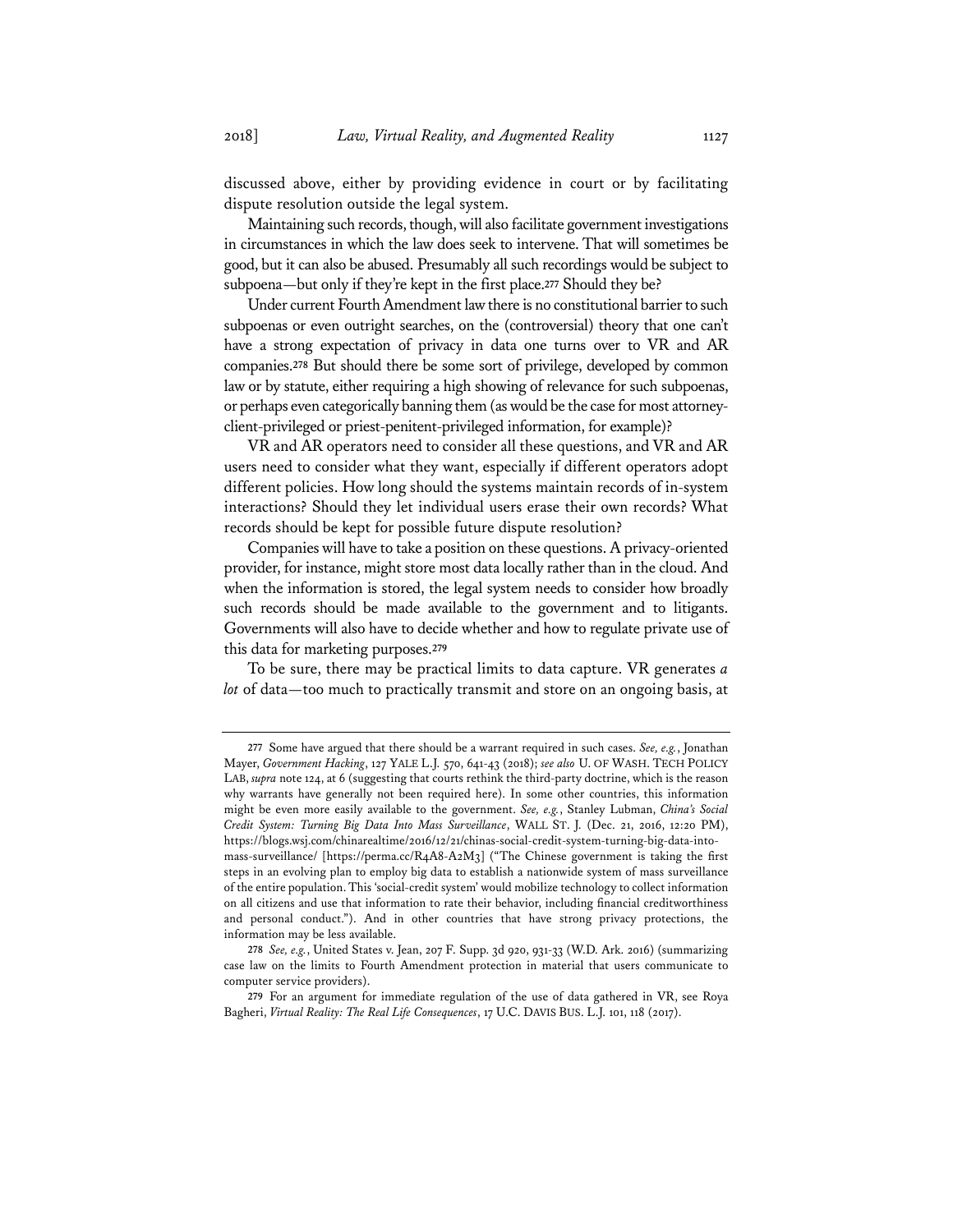least today. That fact might itself mean that while everything that happens in VR generates data, we may not keep much of that data for very long. But perhaps as storage gets ever cheaper and quicker, even that will not be a barrier.

# VI. COMPULSORY VR EXPERIENCES

VR promises to provide especially effective training. What if the government is so pleased with such training that it mandates its use—and not just for teaching particular processes, but for changing attitudes and beliefs?

Researchers, for instance, have already developed a VR program aimed at treating domestic abusers by virtually placing them into a victim's shoes: having them "experience the virtual scene as if they were the target" of domestic "verbal abuse and intimidation."**<sup>280</sup>** One can imagine similar VR programs—whether aimed at preventing domestic violence, sexual violence, workplace harassment, or crimes or torts or rule violations more broadly—being mandated not just for convicted abusers, but for high school students, entering college students, government employees, or even private employees.

California law, for instance, already orders large employers to require their supervisory employees to go through at least two hours of sexual harassment training every two years.**<sup>281</sup>** We have had such training ourselves, and we're skeptical about how much the current version actually improves people's behavior**<sup>282</sup>**—but VR training, in which the trainee is made to play the part of a victim, might well be much more effective. Could and should the government mandate such training? Or should there be some restraints on

**<sup>280</sup>** S. Seinfeld et al., *Offenders Become the Victim in Virtual Reality: Impact of Changing Perspective in Domestic Violence*, 8 SCI. REPORTS, Feb. 9, 2018, at 1, https://www.nature.com/articles/s41598-018- 19987-7 [https://perma.cc/KL6P-9FE9]. The study reports that the VR treatment appears to significantly increase the probability that the (male) offenders will correctly recognize fear on female faces—something that such offenders are generally less likely than nonoffenders to accurately do, and that has been hypothesized to help cause domestic violence. *See* Amy D. Marshall & Amy Holtzworth-Munroe, *Recognition of Wives' Emotional Expressions: A Mechanism in the Relationship Between Psychopathology and Intimate Partner Violence Perpetration*, 24 J. FAM. PSYCHOL. 21 (2010). The study is of course far from definitive: It was based on a small set of experimental subjects (20 abusers and 19 control group members), and it's not clear that its temporary effect on fear recognition would translate into any lasting change in behavior. But it seems quite possible that the technology would have such effects, and media coverage of the study suggests that there is enthusiasm for such solutions. *See, e.g.*, Shivali Best, *Virtual Reality Is Used to Treat Domestic Violence Offenders by Placing Them in Their Victim's Shoes*, MIRROR (UK) (Feb. 26, 2018), https://www.mirror.co.uk/tech/virtualreality-used-treat-domestic-12090653 [https://perma.cc/CU5A-UDVW].

**<sup>281</sup>** CAL. GOV'T CODE § 12950.1 (West 2018).

**<sup>282</sup>** "Remarkably little research has been performed on the effectiveness of employers' efforts to raise awareness." Vicki J. Magley & Joanna L. Grossman, *Do Sexual Harassment Prevention Trainings Really Work?*, SCI. AM. (Nov. 10, 2017), https://blogs.scientificamerican.com/observations/do-sexual-harassmentprevention-trainings-really-work/ [https://perma.cc/V9J3-ZN9W] ("To date . . . only one research study has looked at [whether the training reduces sexual harassment]. And it found that the training was ineffective.").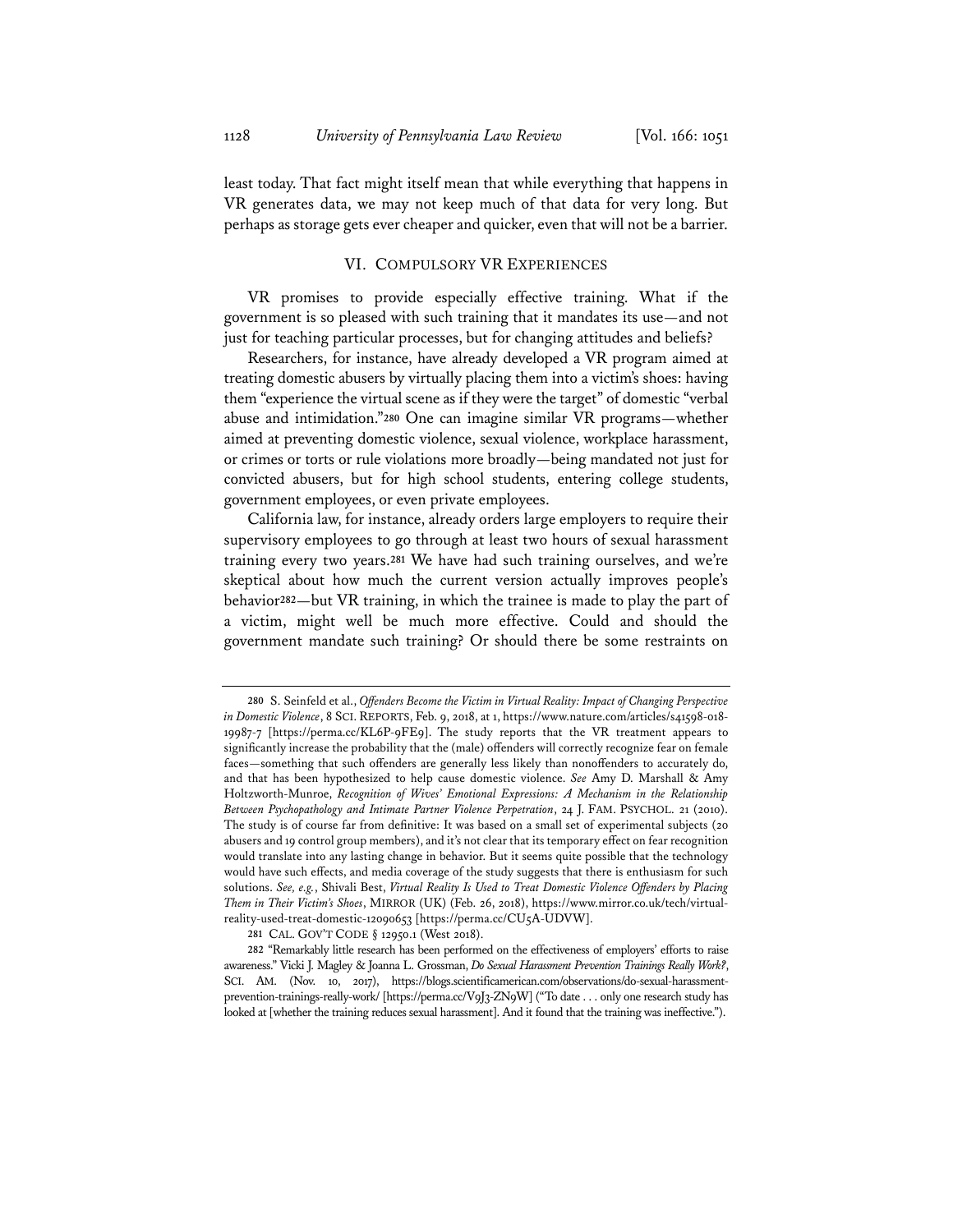such government mandates, whether constitutional or statutory? Should there even be statutory limits on some private employer VR training mandates?

These questions will be particularly important once haptics and, perhaps, algics**<sup>283</sup>** are developed. If someone suggested real-world training programs (especially government-mandated ones) in which the subjects had to be beaten or deliberately put in pain as a means of learning empathy or "influenc[ing] perceptions, attitudes and behaviors,"**<sup>284</sup>** many would likely oppose such programs, at least outside training aimed at preparing soldiers or police officers for real fighting or real pain.**<sup>285</sup>** Unwanted touching, especially of breasts or genitals, seems objectionable as well, again unless the training is for a job that requires touching (such as medicine).**<sup>286</sup>**

But even if the VR is purely audiovisual, its visceral impact could make it feel almost like real touching; indeed, that is one reason that VR training might be so effective. If people perceive "virtual groping" as highly intrusive, would it be proper to require unwilling subjects to submit to virtual groping so they know how it feels and thus learn not to inflict it—or real groping—on others?

And even in the absence of perceived physical touching, should there be some limit on compelling people to have certain VR experiences when the goal is to change their beliefs or moral attitudes? Can the government require people to "live" in VR for some time as a different race or sex, as a means of preventing racism or sexism? Can it require people to experience being a police officer in VR, so they can better empathize with the threats and hard choices that police officers face? Can it require people to spend time in a VR representation of an ISIS-controlled city, or a North Korean prison camp, so that people come to better appreciate the evils of particular foreign regimes (and perhaps the merits of military actions against such regimes)?

Our sense is that the answers to these questions will likely turn on the why, the what, and the who:

• Training aimed at teaching specific skills (e.g., driving a car, if people continue driving cars) may raise different legal issues than training aimed at changing attitudes or beliefs.

**<sup>283</sup>** *See supra* text accompanying note 153.

**<sup>284</sup>** Seinfeld et al., *supra* note 280.

**<sup>285</sup>** Many police officers are, for instance, required to get Tasered and pepper-sprayed as part of their training, though there might be legal constraints on this when the officers have medical conditions that make such training risky. *See* Lewis v. City of Union City, 877 F.3d 1000 (11th Cir. 2017).

**<sup>286</sup>** There might be constraints on this even when it comes to medical training. *See* Doe v. Valencia Coll. Bd. of Trs., 838 F.3d 1207, 1212-13 (11th Cir. 2016) (holding that transvaginal ultrasound exams, which a state college required its sonography students to undergo as part of their training, were searches for Fourth Amendment purposes, and remanding for an analysis of whether the requirement was reasonable under the circumstances).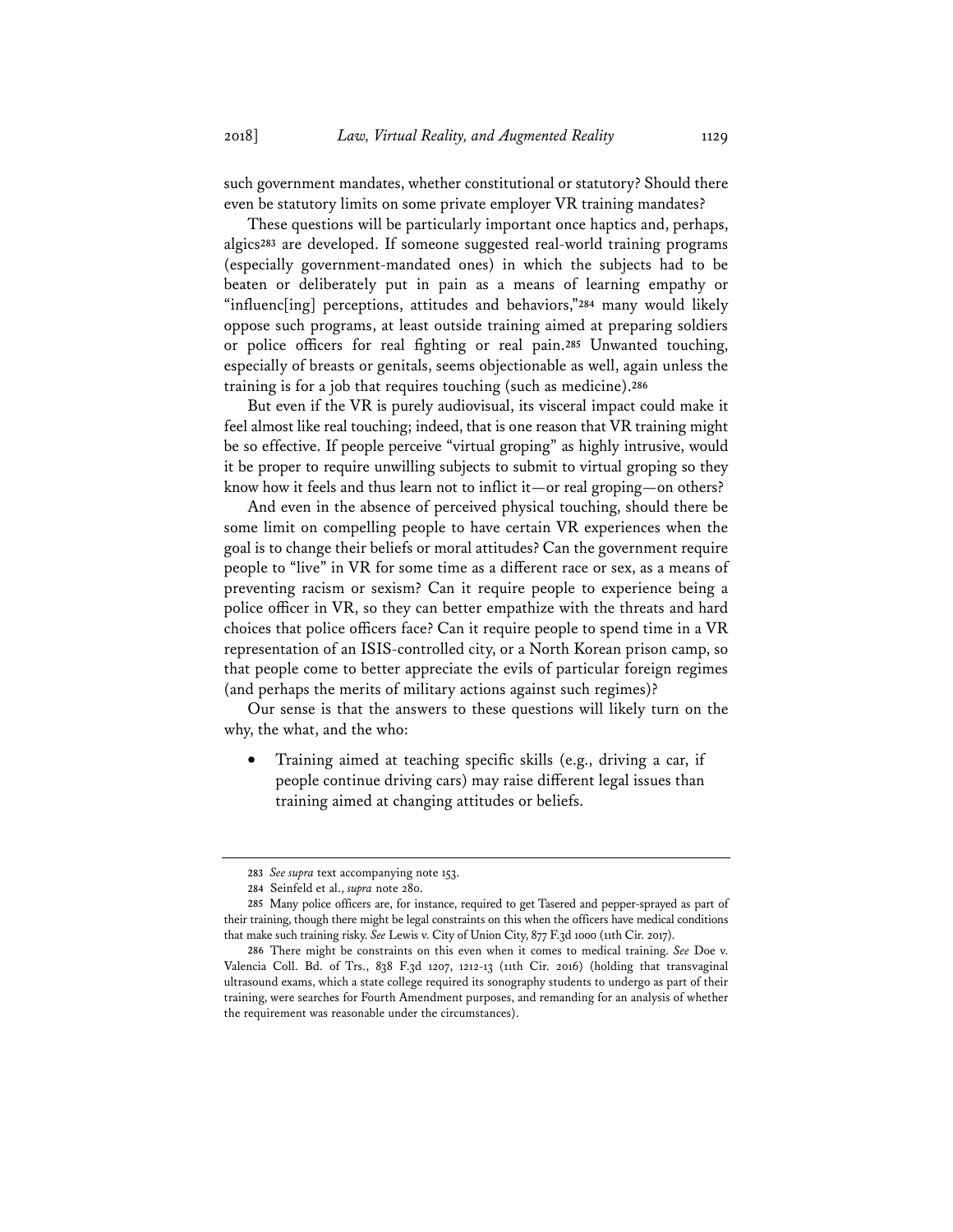- Training involving perceived intrusion on one's physical space, especially with a sexual dimension, may be especially troubling. So might training involving fear of human attack, which may lead the subject to feel dominated by another person.
- Training required for convicted criminals as a condition for probation or early release may raise different legal issues than training legally required of the public at large, or (say) all supervisory employees at all large private companies.
- On the other side of the "who," it would matter whether the imposition comes from a government, a private employer, a private college, or a private K-12 school.

We suspect that it's too early to tell what the law should do in such situations; but we hope that identifying the issues, and the potential distinctions, might be helpful as the VR training mandates begin to arise.

# VII. PRIVATIZATION

The virtual street is likely to be largely privately owned. The virtual environment operators we discuss will generally be private companies. There are some government-run environments, for instance set up by public universities or for government services (imagine, for instance, a virtual environment designed for military training). And those government servers will be subject to some different rules, including the First Amendment. But the dominant operators are likely to be the VR analogs to Facebook or Google; indeed, some might be subsidiaries of the actual Facebook and Google.**<sup>287</sup>**

We think this will generally produce competition and thus be good for innovation. But it will likely yield at least two kinds of controversies.

### A. *Monopolies*

The story of the Internet has been of intense competition followed by consolidation. Google has emerged as the overwhelming leader in search engines (at least in the U.S.); Facebook has done the same within its domain. (Remember Myspace? Livejournal?)

Such dominance is not permanent; if someone builds a better search engine, it may displace Google like Google displaced Yahoo!.**<sup>288</sup>** And even a

**<sup>287</sup>** One of the major VR companies, Oculus, is owned by Facebook.

**<sup>288</sup>** Mohit Aron, *Why Google Beat Yahoo in the War for the Internet*, TECHCRUNCH (May 22, 2016), https://techcrunch.com/2016/05/22/why-google-beat-yahoo-in-the-war-for-the-internet/ [https://perma.cc/ZM5A-PZEH].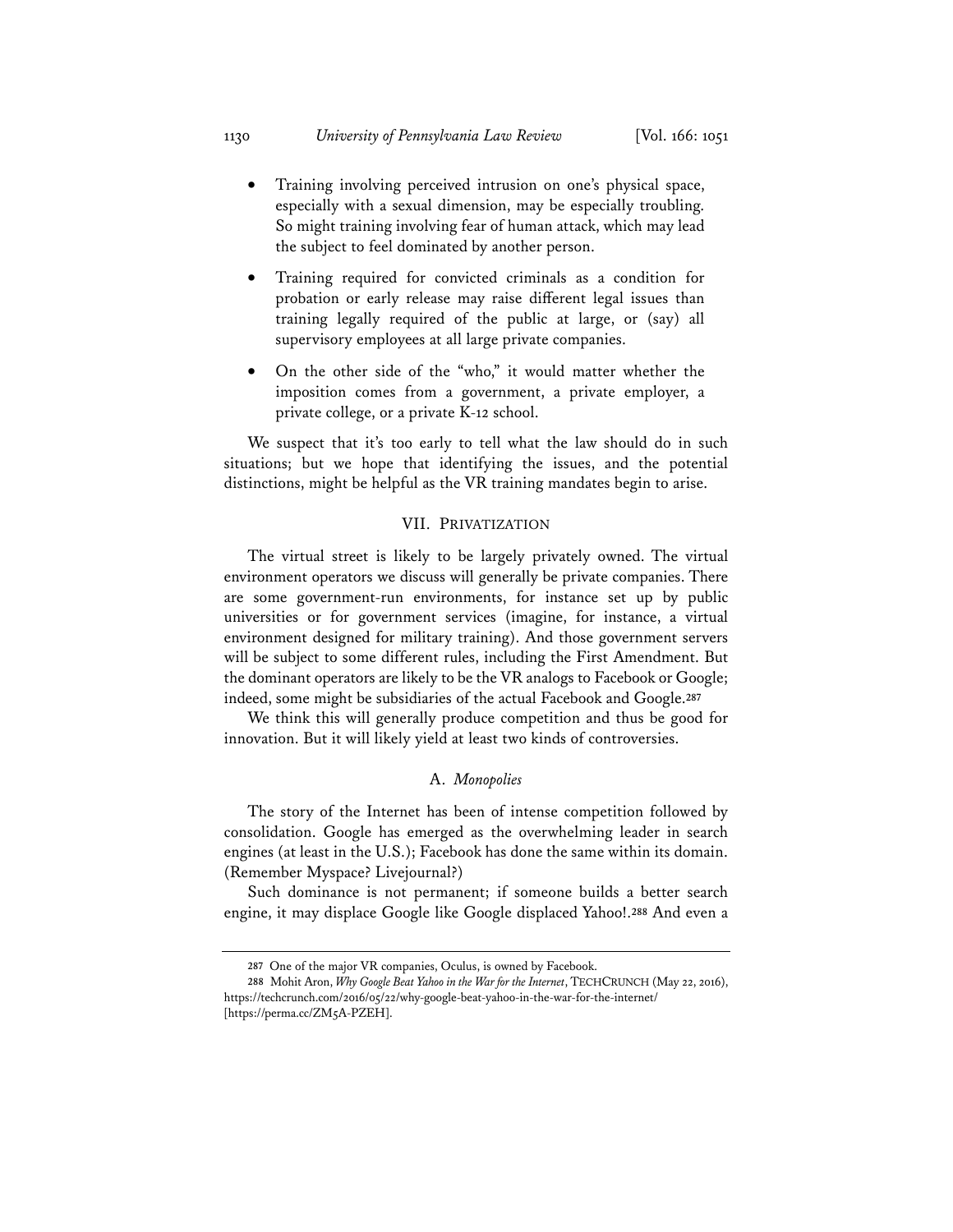dominant company may feel a good deal of pressure to innovate in order to make people use the product more. Social media, for instance, competes for user interest and time with lots of other forms of social connection and entertainment; Facebook may want to make its platform more engaging to get people to spend more hours on Facebook and less on Netflix, even though Facebook's and Netflix's products don't directly compete.

Nonetheless, consumers and regulators may well worry about monopolies in this market as in others. Google has already attracted antitrust investigation.**<sup>289</sup>** Future VR environment operators may find the same. So might VR equipment manufacturers. (Recall the IBM antitrust case, which lasted from 1969 to 1982.**<sup>290</sup>**)

There may also be pressures to mandate interoperability. One important feature of VR hardware is that it should interact well with multiple VR environments: Just as an Apple computer can be used to access either Google or Bing, VR headsets should ideally be designed to work well with a wide range of software and not just programs licensed by the headset designers. That interactivity is even more important because of network effects. My VR headset is more useful if many other people have headsets that will run the same software and let me communicate with them.**<sup>291</sup>**

Interoperable hardware systems have traditionally trounced their closed counterparts in market competition. VHS beat out Betamax VCRs in the 1970s in large part because the open hardware standard allowed a wide variety of companies to build products that worked with the format. The same is true with PCs, which reduced Macs to a niche market in the 1980s.**<sup>292</sup>** The Mac comeback didn't happen until after the rise of the Internet made it possible to run most programs on any platform.

But interoperability is far from inevitable. Most video game platforms are closed, and many have exclusive content available on only one system. The market will likely encourage interoperability, but if it doesn't, there might be calls to require it as a matter of law, especially if one company emerges as dominant.

The current debates about "net neutrality" might also be duplicated in the VR world: There may be a push to bar VR hardware producers from discriminating against particular VR software producers, or to bar VR shopping mall operators from discriminating against particular would-be VR

**<sup>289</sup>** *See, e.g.*, Mark Scott, *Google Fined Record \$2.7 Billion in E.U. Antitrust Ruling*, N.Y.TIMES (June 27, 2017), https://www.nytimes.com/2017/06/27/technology/eu-google-fine.html?\_r=0 [https://perma.cc/SLW8-MCJT].

**<sup>290</sup>** Edward T. Pound, *Why Baxter Dropped the I.B.M. Suit*, N.Y. TIMES (Jan. 9, 1982), http://www.nytimes.com/1982/01/09/business/why-baxter-dropped-the-ibm-suit.html [https://perma.cc/AXG7-DGSF].

**<sup>291</sup>** For a discussion of network effects, see Mark A. Lemley & David McGowan, *Legal Implications of Network Economic Effects*, 86 CALIF. L. REV. 479, 590-91 (1998).

**<sup>292</sup>** *Id*. at 592.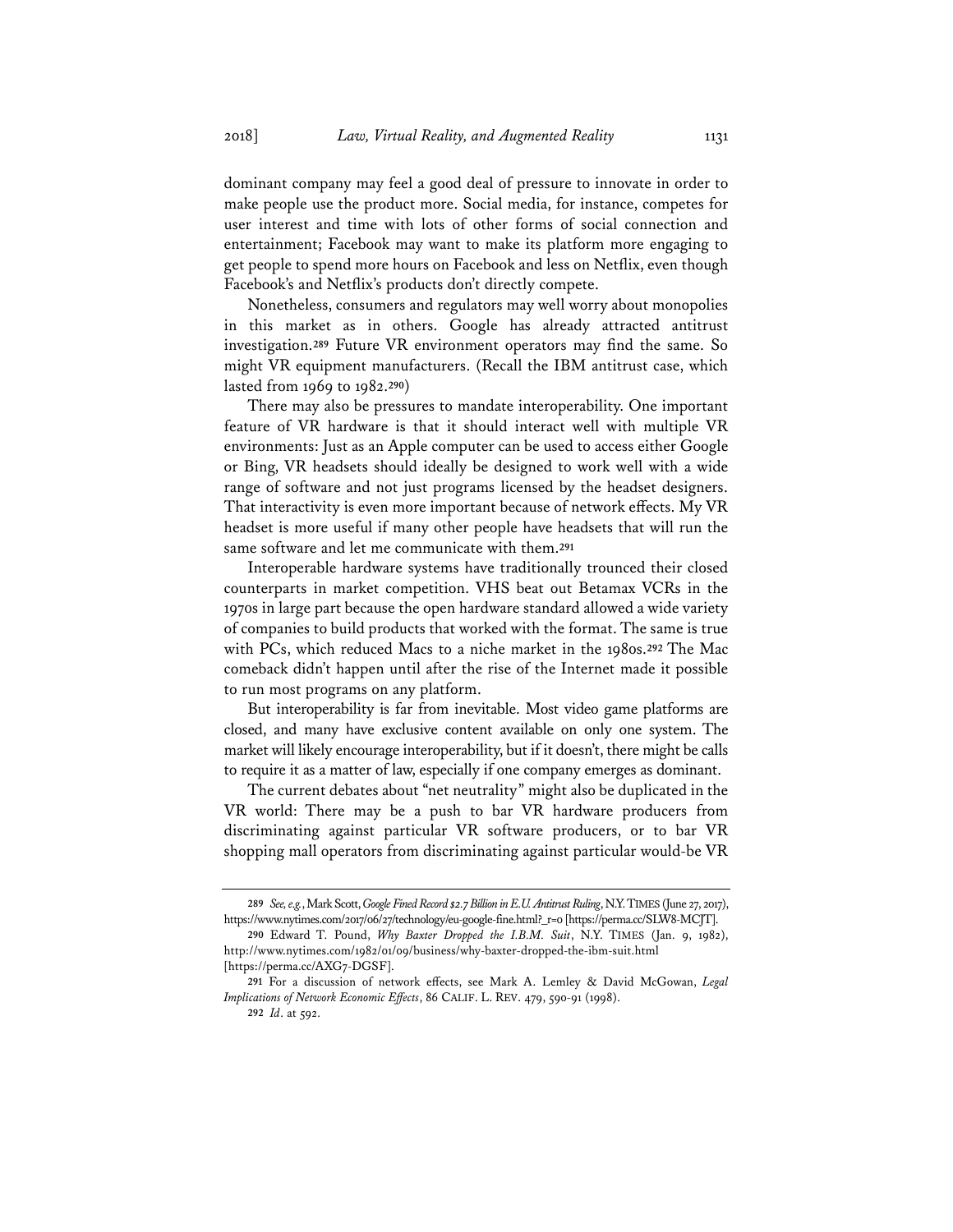"storefronts" that want access to the shopping mall's customers. Just as the Internet works best as a neutral platform on which anyone can build, an interactive VR network open to all will likely maximize adoption of the technology by both software developers and users. At the same time, we want private companies to have the incentive to improve the hardware technology, making headsets smaller and lighter, improving resolution, and adding other features that make the experience more immersive.

Whether such neutrality mandates really promote innovation or instead slow it down is of course hotly disputed. The net neutrality debates generally involve tradeoffs between incentives to invest in the hardware network and incentives to develop software that runs on top of that network.**<sup>293</sup>** They also present the curious situation of regulation designed to serve the purpose of deregulation. The same issues will arise in VR.

We don't intend to express an opinion on how those issues should be resolved in VR; it's too early in the development of the technology for that. But if we are right that access to VR devices and platforms will become as critical to daily life as access to the Internet and that they are likely to be dominated by one or a few private companies, these debates about promoting competition and innovation will likely arise there as much as they do for the Internet. At the very least, a dominant platform is likely to face calls to have some sort of due process before banning users or apps from its system (and hence effectively from the virtual world altogether).

### B. *Free Speech*

Private environments are not state actors for First Amendment purposes. They can, for instance, ban avatars wearing Nazi regalia, or expel users for vulgarity or for virtual flag burning or blasphemy. That is true even if VR environments are monopolies.**<sup>294</sup>**

Of course, the more we experience private environments as "virtual streets" or virtual parks or shopping districts, the more uneasy many people—including judges—will be with this lack of constitutional constraint. Even in 1946, the Supreme Court concluded that the private owners of a "company town" should be constrained by the First Amendment.**<sup>295</sup>** A few states have extended the same reasoning to large privately owned shopping malls,**<sup>296</sup>** though most

**<sup>293</sup>** For a discussion of this, see Barbara van Schewick, INTERNET ARCHITECTURE AND INNOVATION 73-74 (2010).

**<sup>294</sup>** *See, e.g.*, Jackson v. Metro. Edison Co., 419 U.S. 345, 351-52 (1974).

**<sup>295</sup>** Marsh v. Alabama, 326 U.S. 501, 509 (1946).

**<sup>296</sup>** Robins v. PruneYard Shopping Ctr., 592 P.2d 341, 347 (Cal. 1979); Green Party of New Jersey v. Hartz Mountain Indus., Inc., 752 A.2d 315, 328 (N.J. 2000); *see also* Bock v. Westminster Mall Co., 819 P.2d 55, 61-62 (Colo. 1991) (adopting such a rule but only when the government uses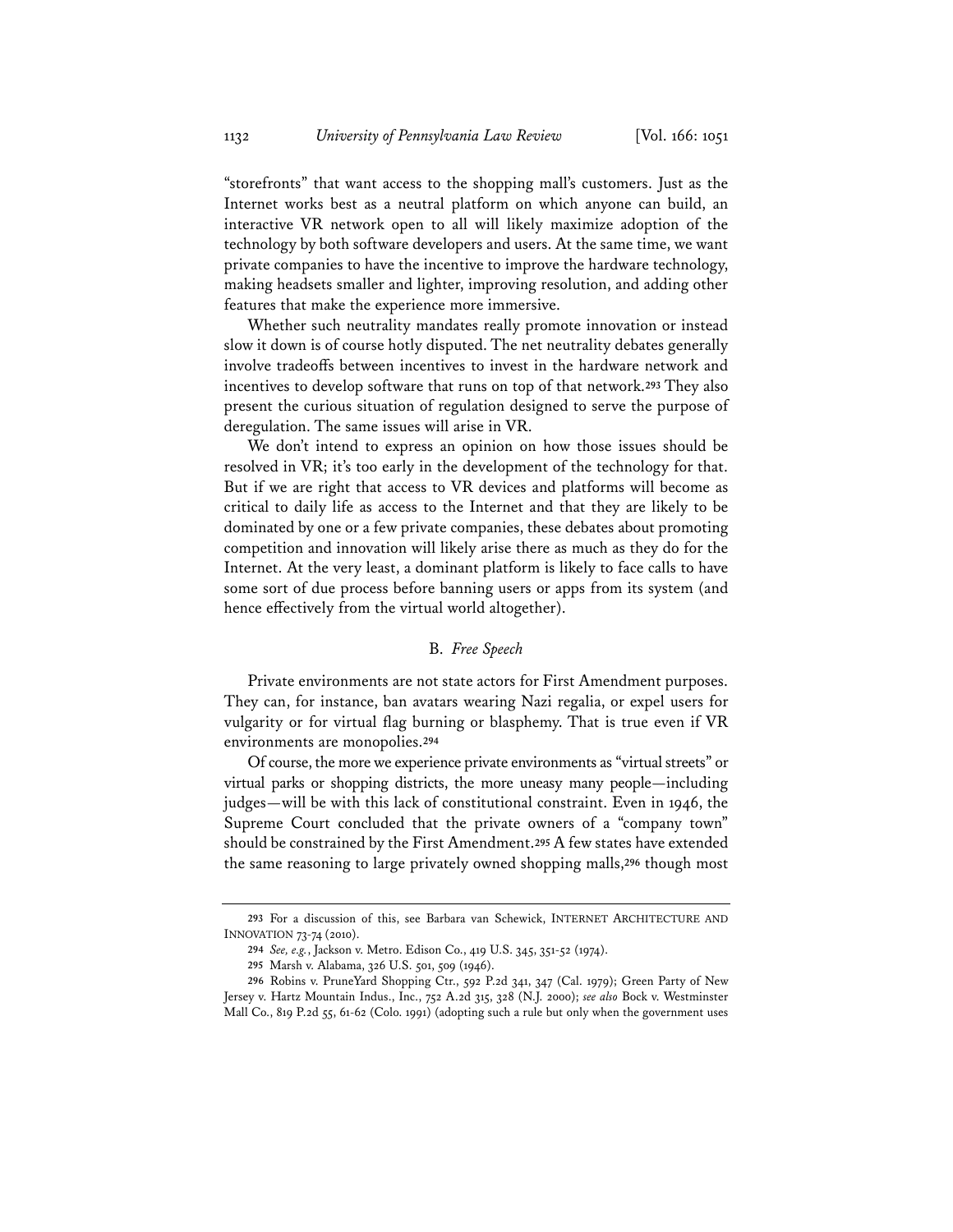states have refused.**<sup>297</sup>** As people get used to "living" in VR, at least a good part of each day, they may press for changes in the law that treat the virtual street like a real street. As Richard Re put it, "Forget company towns—how about a company reality?"**<sup>298</sup>**

Some of these environments really will be company "towns." As VR is increasingly adopted in education and the workplace, many people will have no effective choice but to use VR—and not just VR, but the system and software their school or employer provides.

At the same time, VR environment providers may credibly argue that they have their own First Amendment rights to choose what to present as part of the audiovisual content that they're providing their customers. The Supreme Court has held that state law may not require newspapers to provide a right of reply to people they criticize: "The choice of material to go into a newspaper . . .—whether fair or unfair—constitute[s] the exercise of editorial control and judgment," and the First Amendment protects that judgment.**<sup>299</sup>** A court has applied the same logic to a search engine's choice of what to include in search results.**<sup>300</sup>** The same logic should apply to VR environment providers, who choose what material will appear in the video and audio feeds that their users receive.

This brings us back, oddly enough, to the indecent exposure question discussed in subsection II.A.2. If one views a VR environment as essentially a highly interactive movie (or video game) presented to its viewers, then government bans on nude avatars are bans on the display of nude images, and thus unconstitutional. Likewise, requirements that the VR environment operator provide access to speech and speakers that it doesn't want are unconstitutional requirements that the producer of a speech product (whether a newspaper, a film, or VR video and audio) include speech that it doesn't want.

But if one views a virtual street as the equivalent of a real street, then bans on nude avatars are bans on public nudity, which are generally constitutional. And requirements that VR operators provide open access to speakers are like

space in the mall for traditional government functions, such as a police substation); Batchelder v. Allied Stores Int'l, Inc., 445 N.E.2d 590, 595 (Mass. 1983) (adopting such a rule but only as to signature gathering for elections).

**<sup>297</sup>** Golden Gateway Ctr. v. Golden Gateway Tenants Ass'n, 29 P.3d 797, 802 n.5 (Cal. 2001) (collecting cases in which courts declined to follow *Robins*).

**<sup>298</sup>** Email from Richard Re, Assistant Professor of Law, UCLA School of Law to Eugene Volokh, Professor of Law, UCLA School of Law (Mar. 14, 2017) (on file with author).

**<sup>299</sup>** Miami Herald Publ'g Co. v. Tornillo, 418 U.S. 241, 258 (1974). The Supreme Court upheld right-of-reply requirements for *broadcasters* in *Red Lion Broad. Co. v. FCC*, 395 U.S. 367, 396 (1969), but that case has been limited to over-the-airwaves broadcasting, which has historically been subjected to greater regulations. *See* Reno v. ACLU, 521 U.S. 844, 869 (1997); Turner Broad. Sys., Inc. v. FCC, 512 U.S. 622, 637 (1994).

**<sup>300</sup>** Zhang v. Baidu.com Inc., 10 F. Supp. 3d 433, 443 (S.D.N.Y. 2014). One of us co-wrote a white paper commissioned by Google supporting that view. Eugene Volokh & Donald M. Falk, *Google: First Amendment Protection for Search Engine Search Results*, 8 J.L. ECON. & POL'Y 883, 894 (2012).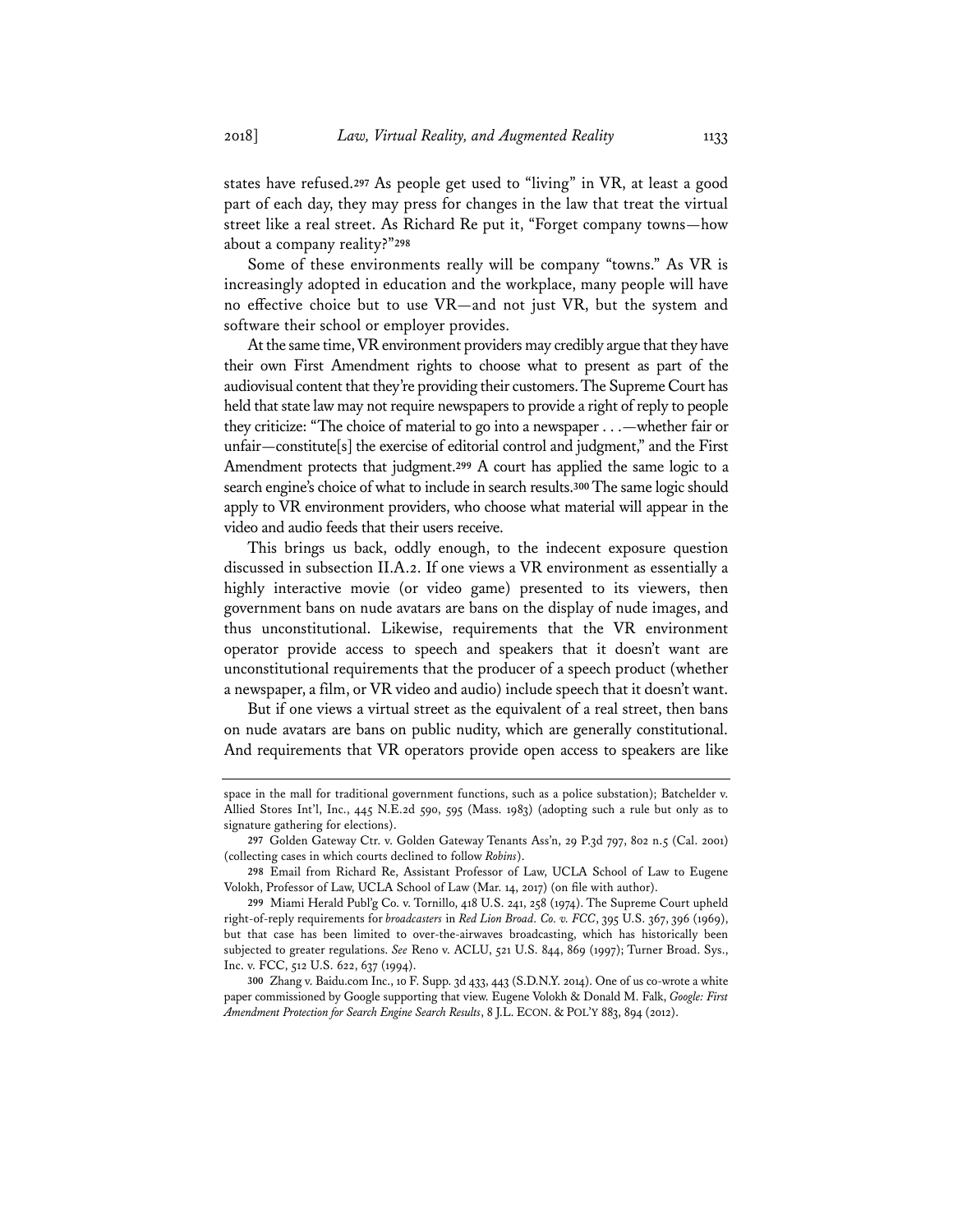requirements that real estate owners—such as private shopping malls or universities**<sup>301</sup>**—provide such open access; those requirements have been upheld.

# VIII. THE LIGHT VR AND AR CAN SHED ON LEGAL DEBATES MORE BROADLY

As promised, we have just sketched some of the more interesting legal issues that VR and AR are likely to generate. But some of this analysis, we hope, can also reflect on broader legal debates. Let's briefly recap some such possibilities.

## A. *Order Without (Much) Law*

For various reasons, we might see crimes, torts, and other problems arise in VR without the legal system doing much about it. The Bangladesh problem will mean that enforcement will often be too difficult, especially as to the less serious crimes and torts that we're likely to see in VR and AR. Because VR looks to an outsider like something that isn't real, and because right now most potential issues arise in the context of games, many courts and police departments may instinctively conclude that misconduct is a private matter within the game or server.**<sup>302</sup>** The availability of technologically enabled self-protection will give people a cheap alternative to calling the police and going to court, which will in turn make police even more reluctant to intervene. VR and AR operators' ability to contractually waive liability, coupled with 47 U.S.C. § 230, will likely discourage lawsuits against the operators.

And this relative lack of government-imposed law may not be bad, at least at the outset. There is a natural tendency for legislatures or courts to intervene to try to solve perceived problems with new technologies. But the best way to nurture a new technology can sometimes be for the law to leave it alone.

Anupam Chander has argued that a series of (largely accidental) decisions in the early history of the Internet created safe spaces in which companies could innovate without the fear of government regulation.**<sup>303</sup>** The same may prove true of VR and AR. We don't yet know how these technologies will

**<sup>301</sup>** *See, e.g.*, Rumsfeld v. Forum for Acad. & Institutional Rights, Inc., 547 U.S. 47, 70 (2006); PruneYard Shopping Ctr. v. Robins, 447 U.S. 74, 88 (1980); State v. Schmid, 84 N.J. 535, 568 (1980), *dismissed as moot sub nom.* Princeton Univ. v. Schmid, 455 U.S. 100 (1982) (recognizing a right to access in open university spaces despite a university's potential property right interests).

**<sup>302</sup>** Kerr, *supra* note 14, at 416-17 (arguing against new laws to regulate conduct within virtual worlds because virtual worlds "at bottom are computer games, and games are artificial structures better regulated by game administrators than federal or state governments" (footnote omitted)).

**<sup>303</sup>** Anupam Chander, *How Law Made Silicon Valley*, 63 EMORY L.J. 639, 642 (2014) ("[L]egal innovations in the 1990s that reduced liability concerns for Internet intermediaries, coupled with low privacy protections, created a legal ecosystem that proved fertile for the new enterprises of what came to be known as Web 2.0."); *see also* Mark A. Lemley, *IP in a World Without Scarcity*, 90 N.Y.U. L. REV. 460, 506-07 (2015).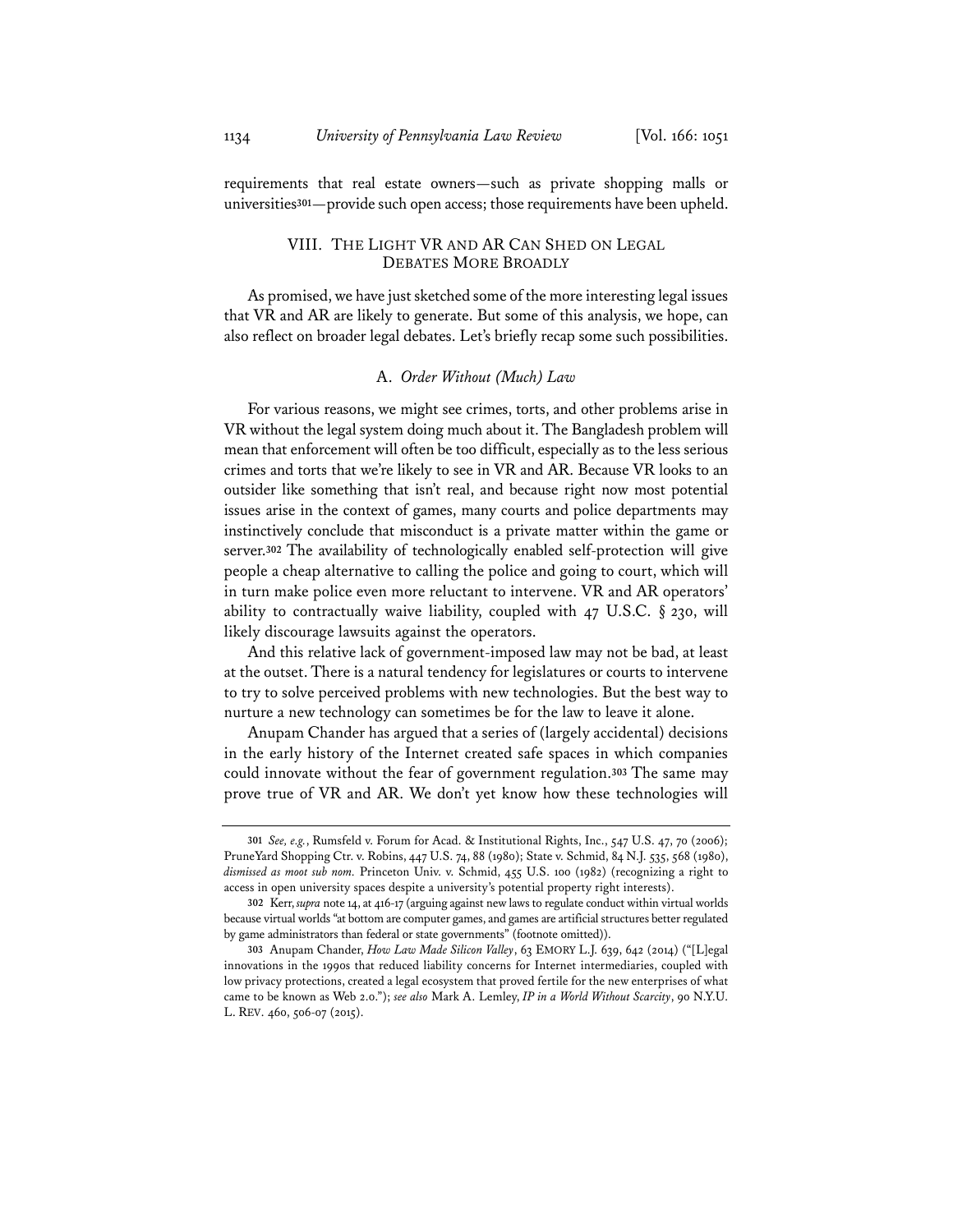develop, both technologically and culturally. Setting legal rules too early risks rendering those rules irrelevant as the technology moves in unexpected ways.**<sup>304</sup>** Worse, legal rules can unduly channel or stifle the development of technology. So a generally hands-off approach to regulation of VR and AR is probably good, at least for now.**<sup>305</sup>**

At the same time, many of the problems we discussed above are (or are likely to become) real ones. In the absence of legal regulation, VR and AR communities can and should develop their own norms to govern permissible and impermissible social interactions. VR and AR companies (both hardware platforms and software companies) can also contribute by considering and adopting best practices for behavior. Operators could set up dispute resolution systems within the environment they run, whether for quality-of-life matters or for commercial transactions.

There are, however, limits to private ordering as a solution to disputes that arise in VR and AR. We are likely to see those limits tested when operators seek to insulate themselves completely from liability for any sort of injury (as they invariably will). Many of the potential harms involve the risk of physical injury or at least serious psychological injury. That makes it important that consent at least be actual, not merely a legal conclusion that somewhere there is a terms of service contract posted and I am deemed to have agreed to it by turning on my machine.**<sup>306</sup>**

There is a good argument that courts have stretched the definition of consent too far in the browsewrap cases generally.**<sup>307</sup>** But even if contract law continues to enforce these terms in general, courts are increasingly pushing back on specific provisions that seem unfair or surprising to consumers, and that are contained in contract forms the consumer had no effective opportunity to review.**<sup>308</sup>** Consent should mean informed consent with a

**<sup>304</sup>** *See, e.g.,* Jane Kaufman Winn, *Open Systems, Free Markets, and Regulation of Internet Commerce*, 72 TUL. L. REV. 1177, 1253 (1998) (discussing examples of legal regulation of emerging technology that became irrelevant because the technology moved in an unexpected direction).

**<sup>305</sup>** *But see* Werbach, *supra* note 13, at 902 (arguing in the context of the sharing economy that treating the Internet as a separate place made governments too reluctant to regulate it).

**<sup>306</sup>** Joshua Fairfield argues that terms-of-use contracts cannot suffice to create legal rules for virtual worlds; we need some public law in those worlds. Fairfield, *supra* note 230, at 459.

**<sup>307</sup>** *See, e.g.*, KIM, *supra* note 237, at 5 ("The rigid rules of traditional contract law simply ignore the reality of modern day transactions. Realizing the limits of playing by formalistic rules, courts have twisted contract doctrine to uphold certain agreements that made sense given [prior] business environments."); Lemley, *supra* note 237, at 465 ("[I]n today's electronic environment, the requirement of assent has withered away to the point where a majority of courts now reject any requirement that a party take any action at all demonstrating agreement to or even awareness of terms in order to be bound . . . .").

**<sup>308</sup>** For recent decisions narrowing the reach of browsewrap contracts, see *Nguyen v. Barnes & Noble, Inc.*, 763 F.3d 1171, 1178-79 (9th Cir. 2014); *Specht v. Netscape Commc'ns Corp.*, 306 F.3d 17, 32 (2d Cir. 2002); *Mohamed v. Uber Techs., Inc.*, 109 F. Supp. 3d 1185, 1204 (N.D. Cal. 2015).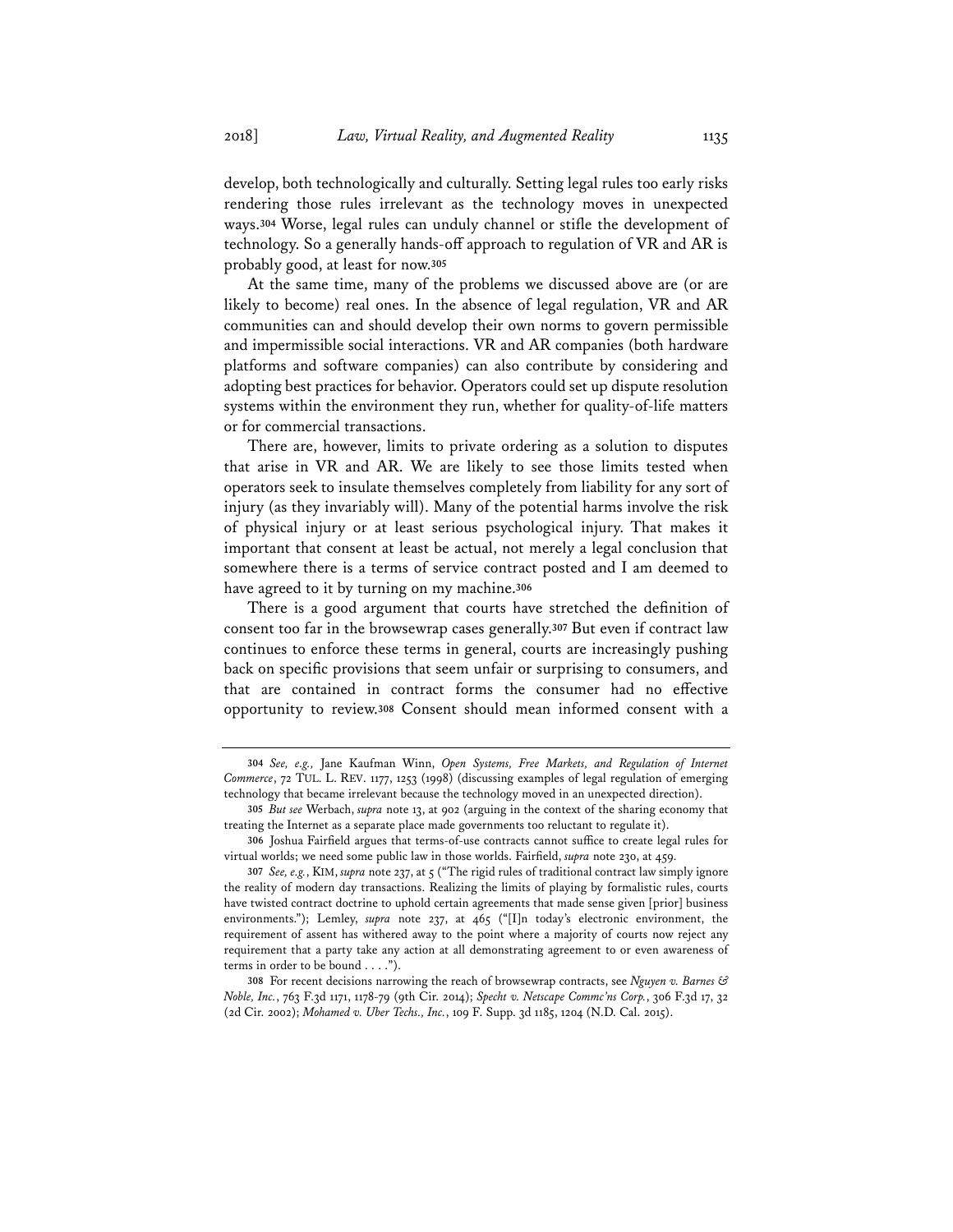reasonable alternative, not simply a legal acknowledgement of the existence of boilerplate somewhere. And in the real world even clear waivers of liability often don't apply to negligent or intentional physical harm.**<sup>309</sup>**

## B. *Virtual Reality and the Speech–Conduct Distinction*

VR and AR will also challenge our understanding of what is speech (or, more precisely, communication)—and thus strongly protected by the First Amendment and other norms—and what is non-speech conduct that merits regulation. Is a nude avatar like nudity on a drive-in screen (speech) or like indecent exposure (conduct)? Are avatars apparently having sex like a sex scene on a drive-in screen (speech, though perhaps in some situations within the obscenity exception) or public lewdness (conduct, and indeed a sex crime)?

Is virtual non-haptic groping like the display of an image (speech) or like unwanted touching, or the threat of unwanted touching (conduct)? Is the display of a scene that leads the user to walk off a cliff, or even just into his apartment wall, more like an error in the Mushroom Encyclopedia (speech) or an error in an aviation chart (treated by the law as conduct)? Is a VR environment operator like a shopping mall, and thus subject to possible regulations requiring it to provide access to speakers, or like a filmmaker or video game manufacturer, with its own First Amendment rights not to include speech that it wants to exclude?

There are good reasons in the physical world to distinguish between words and actions and between words and things. Some of the lines turn out to be difficult to draw, and some of the results might not make a whole lot of sense. But the basic distinction makes sense in the physical world because we think the harm words can cause at a distance is generally less and easier to avoid than the harm of physical contact.

VR and AR, though, are deliberately created to make communicated images and sounds feel like real life. They challenge our perception of the real because they blur the cognitive line between imagery and physical presence. People initially react to a virtual slap as if they had actually been slapped.**<sup>310</sup>** The reaction is visceral; it doesn't involve real physical contact, but it feels real in a way that words or images outside VR don't.**<sup>311</sup>**

That requires us to consider why we restrict things like indecent exposure when we don't restrain images of the same things, and whether the physical

**<sup>309</sup>** *See supra* notes 226 and 228.

**<sup>310</sup>** *See supra* subection I.C.2.

**<sup>311</sup>** To be sure, courts in the last century worried about movies in much the same terms. *See, e.g.*, Joseph Burstyn, Inc. v. Wilson, 343 U.S. 495, 502 (1952) (rejecting the claim that "motion pictures possess a greater capacity for evil, particularly among the youth of a community, than other modes of expression").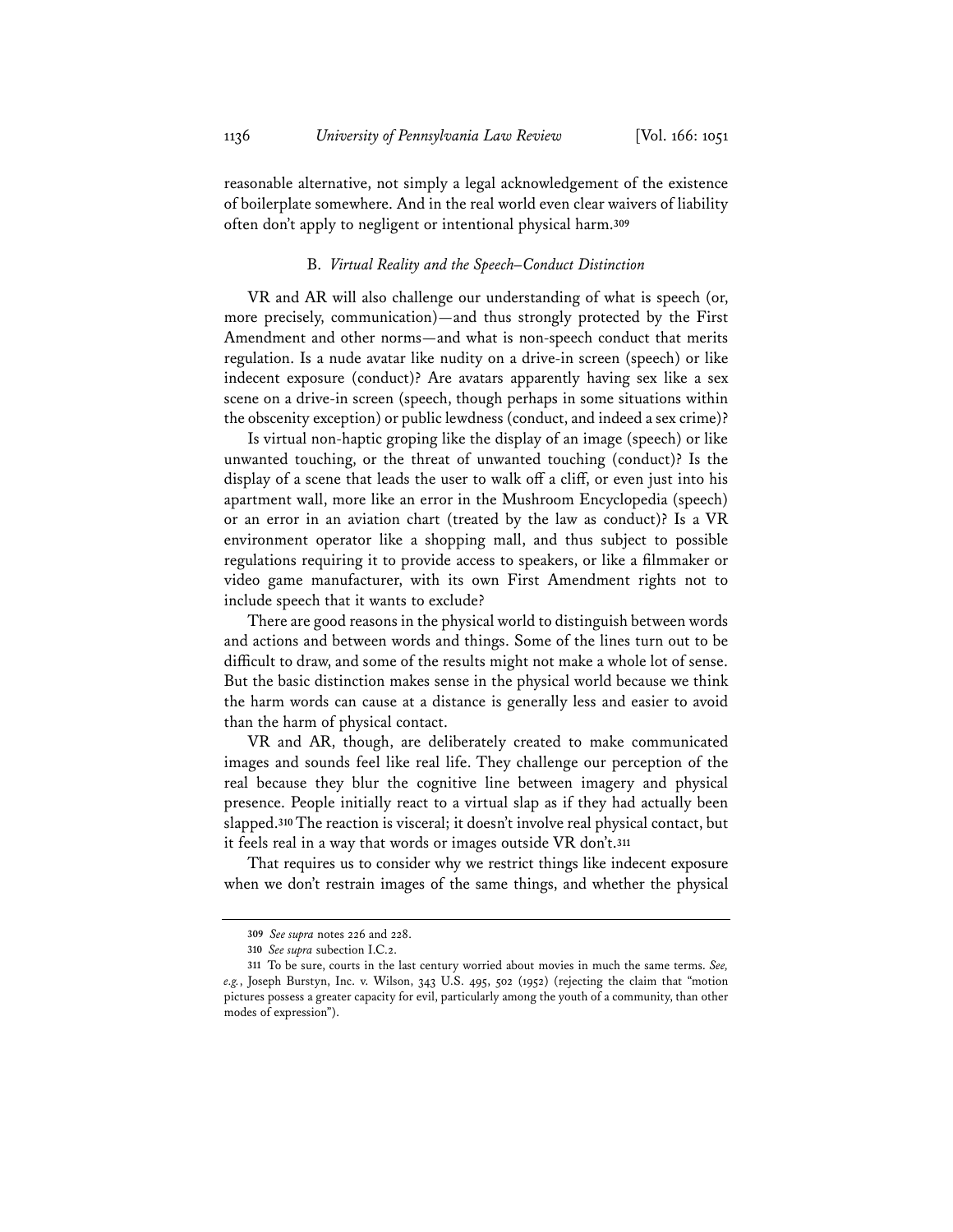reality or the perception should be the driving force.**<sup>312</sup>** And that in turn raises fundamental questions about what counts as harm, in VR and AR or outside it.

### C. *The Virtual, the Real, and the Nature of Harm*

The self-protection options we discussed above, unlike systemic limitations on what can happen, change only my lived experience and not yours. If I exercise the option to avoid seeing you naked, you may not know about it. As far as you know you're naked in front of me, but my experience is that you are clothed.

We might be fine, even happy, with that difference. It allows a sort of liveand-let-live freedom of sensescape in which our vision of what happens differs. We might even think that if freedom of sensescape should be a baseline legal norm of VR, it will often require that different people perceive things differently.

But maybe that shouldn't satisfy us. Does the ability to prevent my perception of bad things mean that they don't injure me? That turns out to be a hard question that gets at some pretty fundamental issues around the nature of harm.

If the harm is my physical or psychological experience of seeing you naked (or my being virtually groped), much and perhaps all such harm can easily be avoided by giving me control over how you appear to me and how you can interact with my avatar.**<sup>313</sup>** Yet this subjective or unshared experience may have corrosive effects on the real world. If I use my control over your appearance in my sensescape to perceive you as naked when you are talking to me, I may treat you differently in that conversation, and perhaps treat you differently afterwards.

Further, in other contexts we punish antisocial behavior like groping that is intended to harm someone even if it doesn't, perhaps to deter actual harm but perhaps because we view the culpability of the groper as an independent wrong even if no one is injured and no one views or records the act. It is not clear that the law should, or even can, regulate that behavior.**<sup>314</sup>** But whether or not we prohibit it, we might reasonably worry about the effects of that behavior as a society.**<sup>315</sup>**

Finally, we might find a dignitary injury in the mere knowledge that bad things are happening to me even if I don't experience them. As Judge Posner

**<sup>312</sup>** For a similar discussion of whether Internet law should consider the way the Internet actually works or the way it seems to work to users, see Orin S. Kerr, *The Problem of Perspective in Internet Law*, 91 GEO. L.J. 357, 362-64 (2003).

**<sup>313</sup>** The exceptions will be things like defamation, fraud, and the right of publicity, because they affect how I am viewed by third parties. My reputation is injured by your defamation even if I never learn about it. Indeed, the harm might be worse in that case, since I have no opportunity to respond to falsehoods I never hear about.

**<sup>314</sup>** Stanley v. Georgia*,* 394 U.S. 557, 565 (1969) ("If the First Amendment means anything, it means that a State has no business telling a man, sitting alone in his own house, what books he may read or what films he may watch. Our whole constitutional heritage rebels at the thought of giving government the power to control men's minds.").

**<sup>315</sup>** *Cf*. Andrew Gilden, *Punishing Sexual Fantasy*, 58 WM. & MARY L. REV. 419, 431 (2016) (discussing how the law treats sexual fantasy when it is revealed).